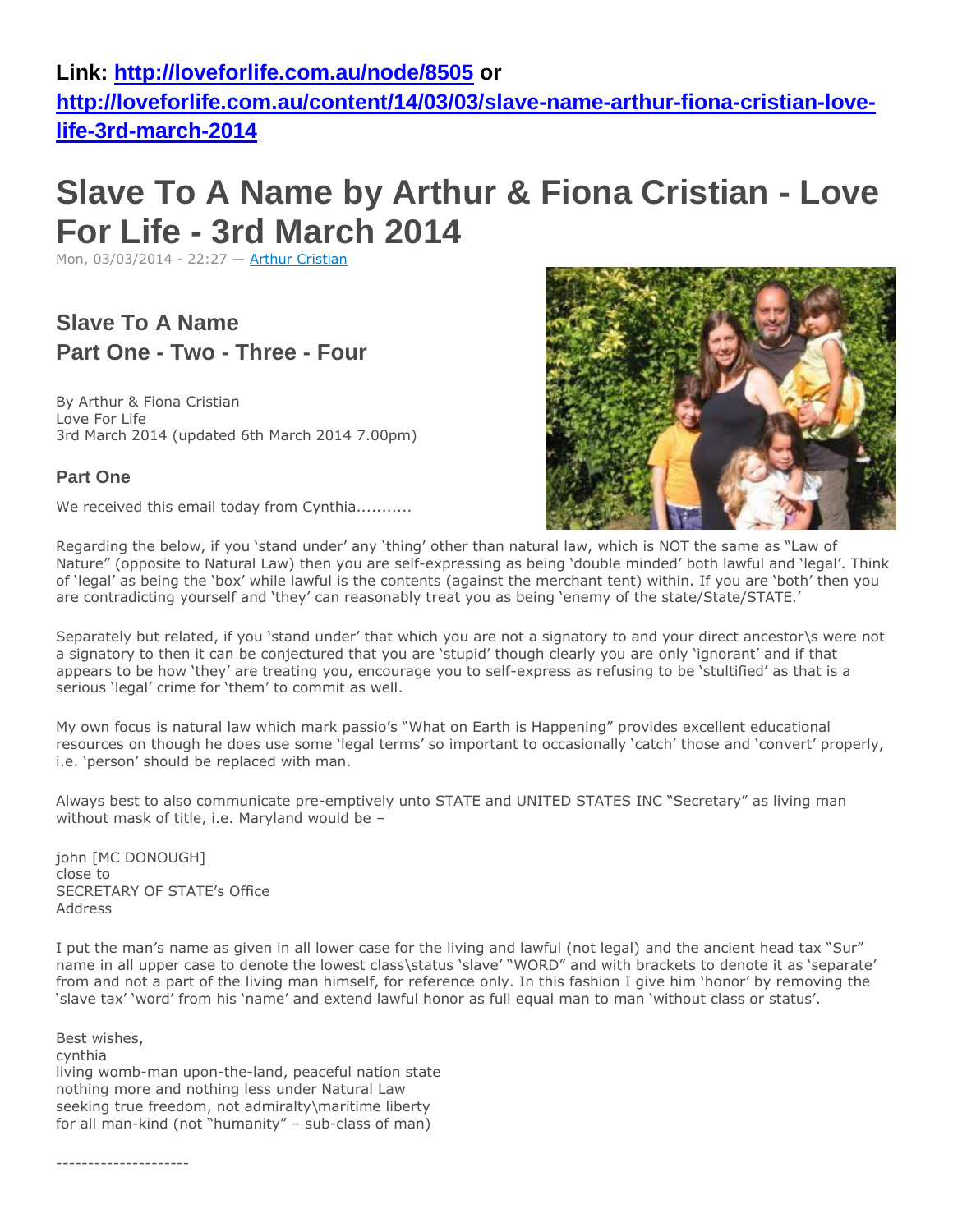From: K Ak [mail to (sanitised)] Sent: Sunday, March 02, 2014 6:35 PM To: K Ak Cc: (all were sanitised) Subject: letter of marque links /docs please advise if you already know this to have worked or to be ineffective

<http://www.progress.org/fold232.htm>

### [http://www.freedomsphoenix.com/Article/051237-2009-06-04-letter-of-marqu...](http://www.freedomsphoenix.com/Article/051237-2009-06-04-letter-of-marque-explained.htm)

\*\*\*\*\* video here and comment on end of webpage by another saying not effective

### <http://www.progress.org/fold232.htm>

shine on!...

We replied........

### **Slave To A Name**

Hi Cynthia, John and others.....

The issue is you (or whoever) making a "claim" over said "name", reacting, arguing, sending them phone calls or paper work or filling out forms over the net, etc, on behalf of said "name". This includes making claims over said "name" about who we think or believe we are, as in womb-man, man-on-the-land, sovereign man, John of the clan Dinosaur, etc, just as we make a claim when we admit to being the "name". All these claims are fiction and an acceptance of slave status.



The point is this, the thought of freedom is NOT freedom just as

the thought of God is NOT God, just as the thought of John of the clan Dinosaur is NOT John of the clan Dinosaur. (refer to our most recent posts for more on this, links provided below.)

Only non-sensory images that are dead at law, that are dead-matter, can perform in "The System" of the living-dead. The living-sensory MAN does not exist in "The System" because a living-sensory MAN is not dead at law....... BUT the "name" is, ANY "name" uttered from your mouth or scribbled on paper or recorded digitally, no matter what, how and why, is dead at law, and this includes claims associated with said "name", such as "cynthia living womb-man uponthe-land, peaceful nation state nothing more and nothing less under Natural Law seeking true freedom, not admiralty\maritime liberty for all man-kind (not "humanity" – sub-class of man)".

It does not matter if you use lower case or upper case or a mix match of both with some other squiggly shapes, marks and stamps thrown in amongst it here and there: a "name" is a "name" and is the HOOD that binds you tightly to "The System" of HELL. ALL upper and lower case characters, squiggles, marks, stamps, etc, are dead at law, are dead-matter, none of them exist, are all make-believe. (refer to our most recent posts for more on this, links provided below). There is no golden egg to be found amongst the squiggles - it is in the living that remedy is found.

A private corporation does not exist. It is not living and cannot contain the life force energy we put into it. This energy goes through the fiction that is the private corporation to the maker/administrator of the private corporation, i.e. those behind "The System", the Freemasonic/Satanic world. They benefit from receiving MANS life-force energy.

The same applies to the "name"; it cannot contain the life force energy we put into it so that energy passes through to the maker of the "name" who is the administrator of that intellectual property, to be used for their agendas of power and control, etc, and all the benefits and privileges that come from that power and control.

The re-presentative of "name" has given up all "rights" over the life force energy they have created, meaning they have given it all away to the administrators (vampires) of "The System" for them to use it in whatever way they choose.

When you agree to be that "name", you are living the lie (you believe that the "name" exists even though it is dead at law) so you are the one processing the curse (not the administrators) which keeps you locked into their system, their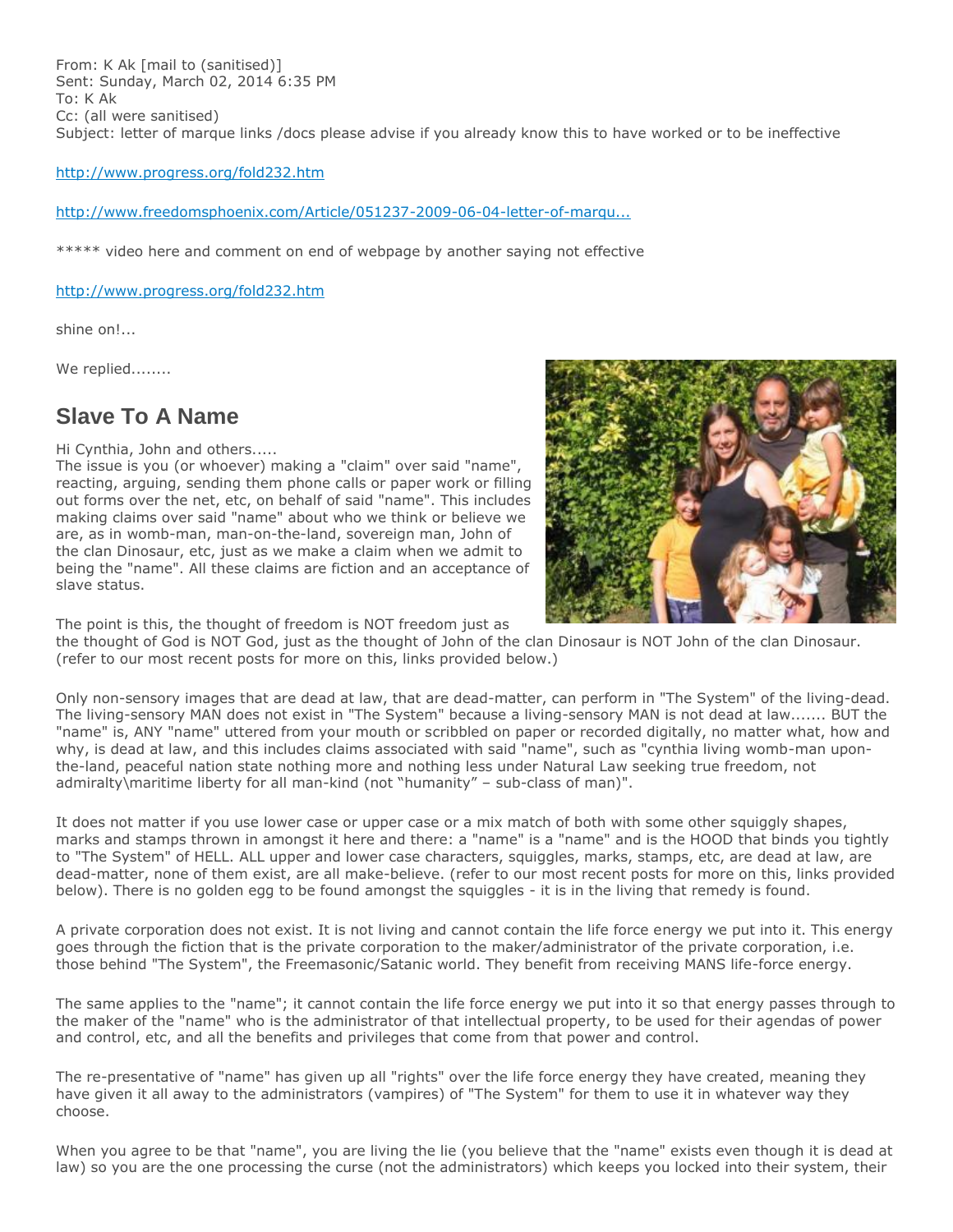world. The reason you work hard everyday of your life is because you are processing the curse, the lie and you have not been provided with full disclosure about what you are doing and why.

You live your life in "The System" compelled by the lie of the "name" you re-present to live your life as a perpetual slave of "The System". The "name" is the yoke around your neck, the chains and manacles which never come off because you keep contracting with (slave-labouring for) the "name". Another credit card anyone? Medicare? Government handout? Tax return? Wages? Cash Job? etc, etc, etc, etc..........

The only way to be free from processing (slave-labouring for) the curse is not to use/rent the "name", not to contract with it OR to claim any privileges, services and benefits with it. This means you have to walk away from "The System" completely.

All sinners are processing a curse. The black-magic warlocks and witches of the Freemasonic/Satanic world have set "The System" up so they and their families can avoid processing the curse, so they believe.

"The System" cannot operate without "names"; there can be no contracts without "names", no fines, no affidavits, etc. With commerce, commercial contracts, statute rulings, you cannot be compelled to perform by a piece of paper or by a voice, etc, without a "name" you re-present on behalf of. Down-the-line, "name" can include numeric and alpha codes and hieroglyphic pictures, etc, anything that identifies ( i-----dent-----i-----fry) "name".

They will never tell you that you are their slave or that you are being punished for living the lie of the "name" because they want you to continue that slave labour so that they can keep reaping the benefits of your life force energy as you labour under the curse, processing the curse.

They reap the benefits because they don't stop you, they just make offers that keep you setting your life as a cursed slave into motion. They leave it up to us to remember who we really are. They are never going to tell us. And they will test anyone who shows signs of waking up and they will only leave you alone when you stop renting/"claiming" the "name" because then the curse comes on their own families.

They do not slave labour because they are not processing the curse (or so they believe). They just administer the slaves, which is why they divided the lands up into parishes, put a church in every parish and appointed a priest in every church to administer the sinners/slaves of that parish. All the while, higher up in the priesthoods, through many many rituals, they keep working to deflect the curses of their making to make sure they do not come back on them and their families and beneficiaries.

Making a claim over a "name"/names/titles is re-presenting "Intellectual Property" that is a non-sensory image (fiction), that is a shadow or reflection of the living but ain't the living and never will be.

As we wake up to this and find our lives are deeply compromised because we cannot get access to and have freedom with land, clean water and food and we must still slave away to keep our loved ones clothed and sheltered, the only thing we can do, until there are enough of us standing strong enough to turn our backs on "The System", is to send the curses back to the makers. (Refer other recent posts)

The shadow/reflection of said "name" is NOT present with the presence of life - the MAN is present with the presence of life but when you make "claims" over the "intellectual property" of a "name" you are admitting to being the representative of that shadow, that reflection of said "name" and therefore you are willingly admitting to contract, to enjoinder, be contracted with whatever "claim" may have been raised against the "name" or with said "name" (this includes any services, benefits, privileges, that may have been offered). You have now joined the dark-side - you have bonded with the shadow world.

In present-sense we can sense (touch, taste, feel, smell, hear, see) the living-sensory MAN but we can't sense the shadow/reflection/"intellectual property" of said "name" on paperwork, documents, drivers licence, contract, registration, lease, mortgage, passport, medicare, bank account and credit card etc etc.

The living can never be sensed from a drivers licence - the drivers licence can't set its own life-image into motion because it has no free will to do so. There is no life there to be sensed, to be able to perform of its own free-will.

Living sensory MAN does not need a "name". Amongst his/her tribe/mob/village/community/family, he/she is recognisable by his/her physical characteristics/voice/smell, etc. His/her tribe/clan knows him/her without alphabet language, without words, without "i-dentification". A mother can give a living-sensory sound (name) to her child in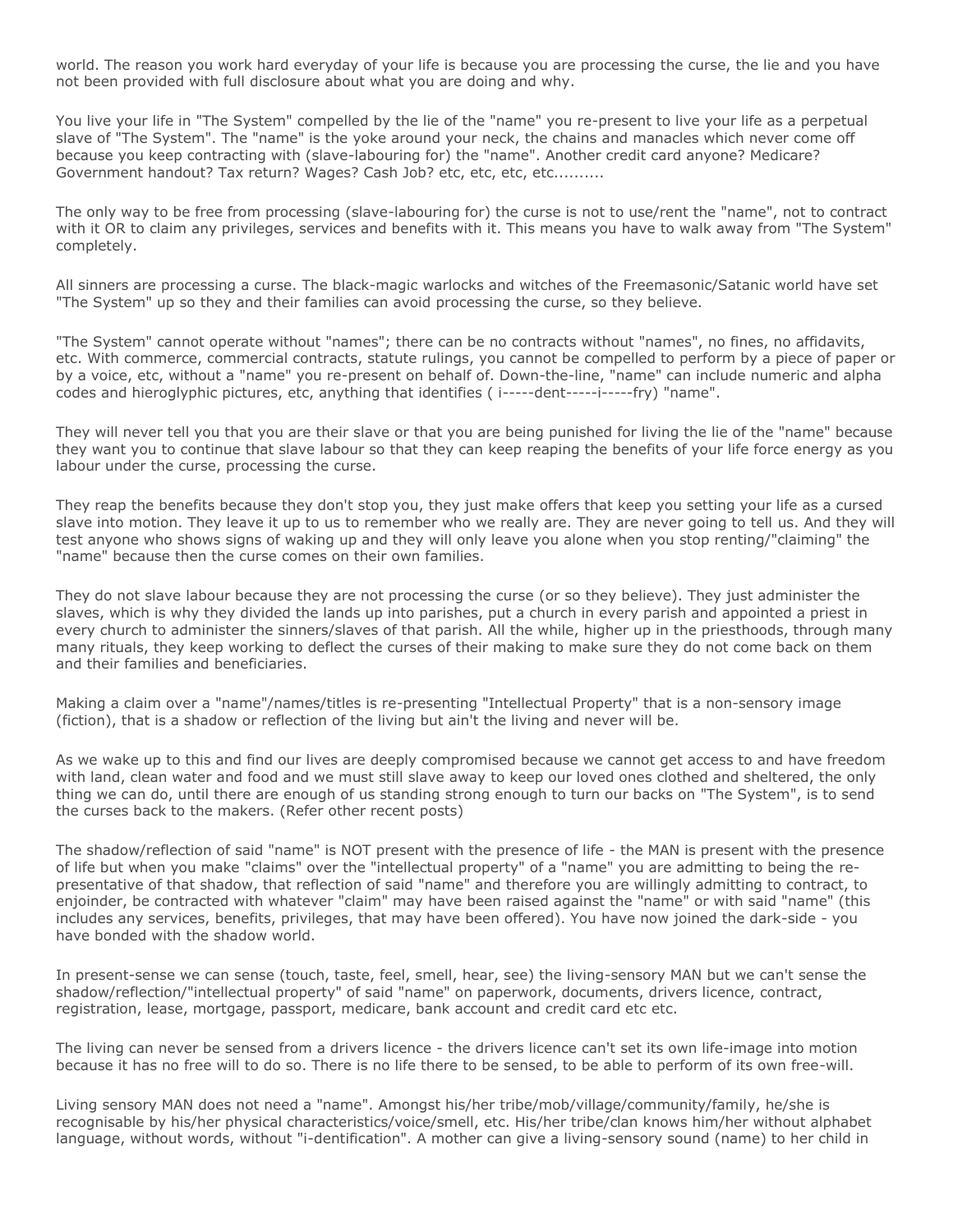celebration of the MAN he/she really is but this is not the same as the "name" read out in court which is a reflection of who we are, our person in their world, the person we make claim to when we respond to their summons.

If you do not know who you are as MAN, and you go into their alphabet language courts through alphabet language and you respond to alphabet language with alphabet language, you are in their world and of their world and in their game. If you know who you are as MAN and you have no contracts with "The System" through the "name", you may choose to go into their world and communicate with them using their dead language without addressing or referring to the "name", to clear up any misunderstandings, but you make it clear that you are the living-sensory MAN, not the "name"...

E.g. "This MAN is not the owner or claimer or re-presentative or administrator of the "Intellectual Property" of said "name" you are looking for. Suggest you contact the authorised re-presentatives or administrators of said "name" and take it up with them (or get them to contract with said "name").

E.g. "This living MAN is using your dead matter language to communicate with you, the living dead"

but at no time does the MAN use the "name" or respond to the "name".

The MAN does not recognise the "name" because it does not exist out of their world and a MAN is not of their world. This is where everyone gets trapped and this is where Mark Passio, Mark Pytellek, Robert Arthur Menard, Mary Croft, Dean Clifford, Marcus "Servant King", Jordan Maxwell, Thomas Anderson, etc, etc, etc, etc, heaps and heaps of them, are not telling the truth and their methods will only keep you trapped and still locked in "The System" processing a curse, even though, if you are lucky, you may have a small "slaves victory" but without any way out of "The System", and thus the processing of the curse continues.

You can get them to process the curses of their own making but we will not go into that here - we have written plenty about it. Refer to the links provided below.

When you are compelled to perform as a re-action to their offer for you to "claim' (re-action = E-Motion), regardless in whatever form/method their offer to "claim" was presented to you, you are clearly admitting to them that you are the (their) right party and that you are their slave/person/strawman to do whatever they like with you. This all happens through the "name".

The key to "victory" is to never use the "name" but how can you do that when you are contracted to the "name" in many different ways. We recommend watching the video we posted 5th February 2012 "The "Name" Is The Mark Of The Beast The Strawman Identifying Your Slave Status In "The System" link provided below.

Your reaction to trauma (Pull Of E-Motion) instantly gave them the authority, meaning you are in their world and of their world. If you don't want to be in their world then you do not react to trauma which you do when you allow the pull of E-Motion to compel you to act, argue, process paperwork, perform an administrative process. You do not yet FULLY comprehend what natural law actually is. Here is a clue, No MAN is master of another MAN - All Men Are Equal. - Who is your master?

We suggest you read and comprehend the information shared in these most recent posts so that you can get your head around **IMAGE POWER, Pull Of E-Motion, Reaction To Trauma, Re-Presenting Intellectual Property, "Spells", Being Compelled**, etc, etc.

The System is trauma based and everything of "The System" is reaction to trauma. - A MAN is not of trauma, a MAN does not react to trauma. Currently through re-presenting "name", through reaction to trauma, we are the shadow of MAN, the reflection in "The System" duality mirror.

We have written so much about this, and we do not write in spells or legalese, just try to express with this Satanic English language what we sense and our intentions. Our work may not seem to be about the law but, if people do not comprehend the insights we share, they will end up blowing their foot off because they think they know the law and how it operates but they comprehend very little of the black-magic "spells" behind the law and "The System" and how and why it really operates as it does. The deception goes far far far deeper - their not telling us all the laws, the doublespeak of law, etc. The known information circulating in "The System" is part of the picture but only a small part.

The remedy to "The System" cannot be found in "The System" or ANY of the information of "The System". The remedy is NOT trauma based and can only be found outside "The System" by using our senses. "The System" is non-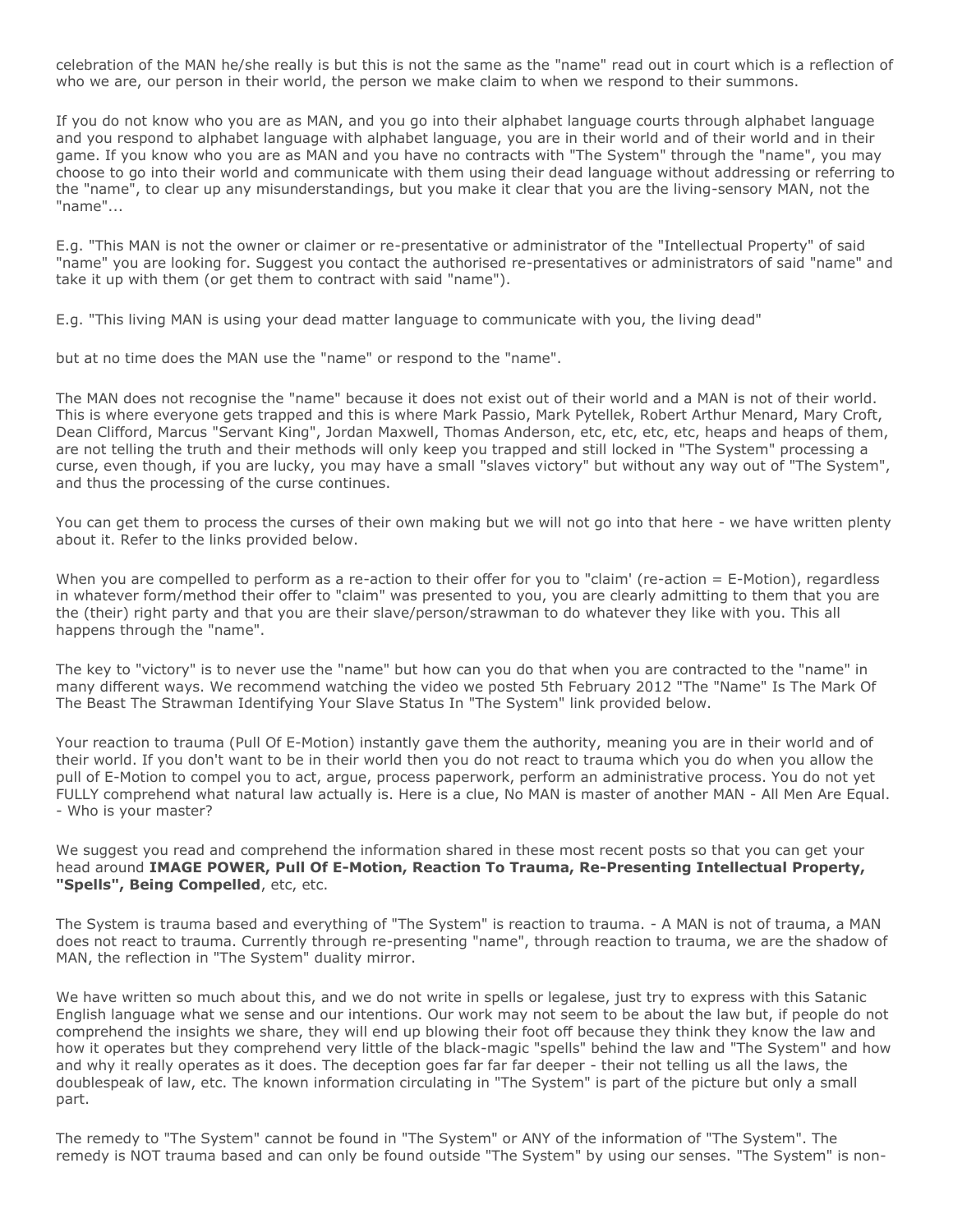sense and has nothing to do with our senses which, if we take note of them, will show us the truth, including the truth of natural law which has got nothing to do with law, with "system" thought!

If you do not comprehend image power and just how we are hoodwinked through our education, and the difference between sense and non-sense, between sensory images and non-sensory images, you might like to watch our videos and read our articles/posts, etc, that go into these subjects in great detail. If you do not comprehend what we mean by this, you will not be able to fully comprehend where we are coming from and what we are sharing.

The early stages of the post on IMAGE POWER The Nefarious Tactics Used To Disguise Truth And Distract Us From Remedy are directed at Mark Passio who is Intel, BIG-TIME.

All links provided below

### **Slave To A Name Part Two**

By Arthur & Fiona Cristian Love For Life 4th March 2014 1.53pm

Today we received another email from someone part of this email group. They said:

"as i've posted so many times before.................

From Gregory-George's (non)book:

Life, Love and Law (observations and definitions of everything you thought was obvious)

Lawful is discovered by man; Legal is created by man

Lawful: an action in the current time-space plane of perceived existence, willfully caused by a sentient being, which simultaneously brings no harm or reduction to another sentient being or the property in its trust and is in harmony with the natural order of the universe (Universal Law).

Legal: an action in the current time-space plane of perceived existence, willfully caused by a sentient being, which complies with a set of rules of exception to Universal Law, created by an association of sentient beings, to which it is a subscriber; These rules of exception to law define a mutually accepted framework by which the actions of the member beings are allowed to cause harm to one another and things and disobey the Universal Law, within their Association, with impunity and limited liability, the resulting harm and its consequences borne by the full membership at large. (It is useful to note that there is no such thing as Universal "Legality", only Universal Law, thus unlawful actions "forgiven" Legally and accepted in one part of the Universe may still render the actor individually liable to other sentient beings of other Universal jurisdictions which co-exist on the same time-space plane as the particular "Legal" association.

Note: in a lawful forum, no one can ever get away with murder, in a legal forum, murder is negotiable.

-------------------------------------------

We replied

In present-SENSE, the true and ONLY power is MAN.

Uni---Verse does NOT exist.

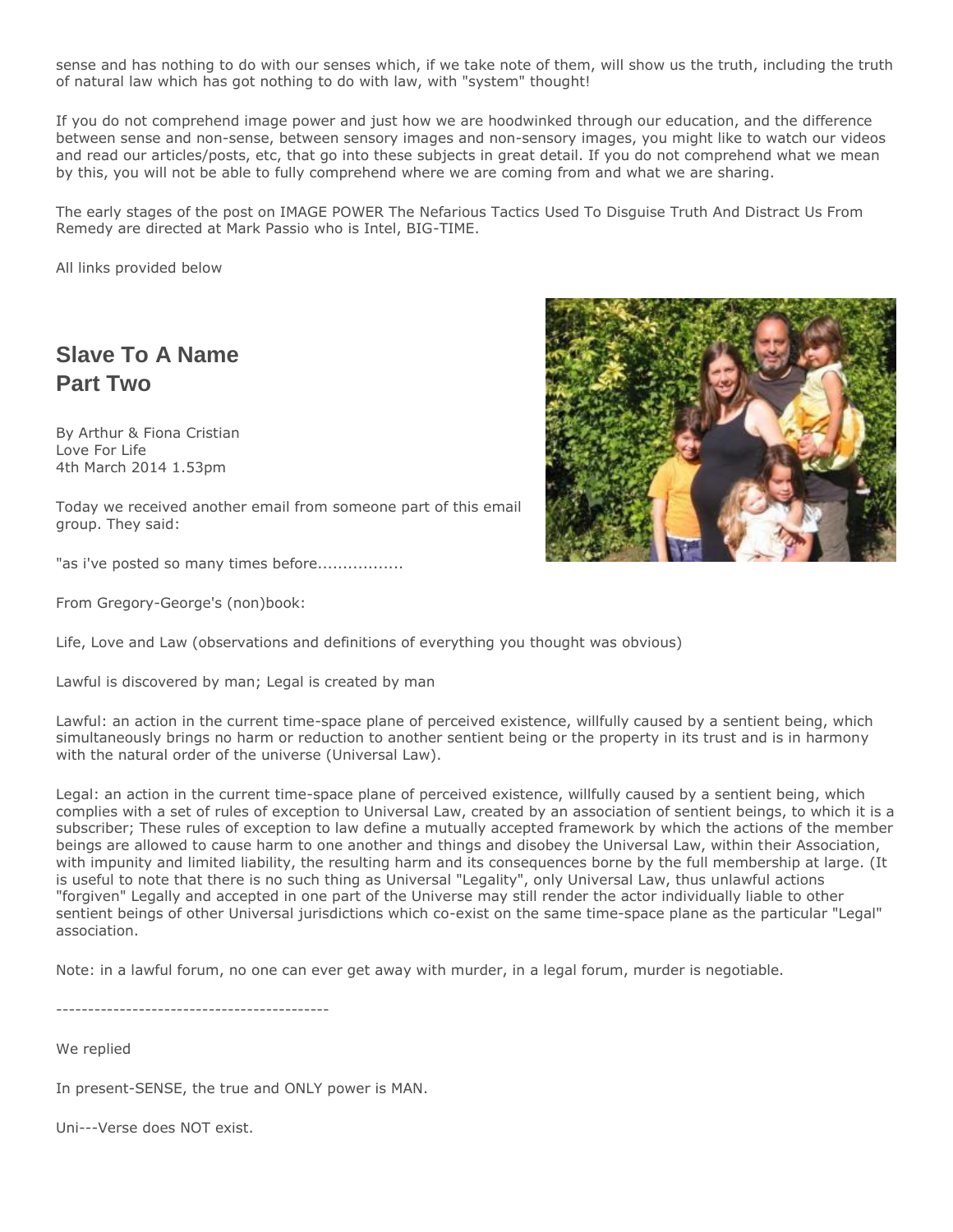This is just more storytelling, more and more re-presenting "intellectual property" and through belief, faith and associated opinion forces you under the image power of another man/woman/3rd party.

YOU'VE NOW SOLD OUT WHO YOU REALLY ARE.

Now you must acquiesce, comply, perform, be compelled, etc, etc, as their WILLING slave (liar).

MAN is not and never has been a 3rd party re-presentative.

MAN is original and unique.

WHY GIVE IT UP?????

Because when you do you are still stuck in "The System" where you have always been, processing curses/lies.

The thought of everything you've written in your email is NOT the thought of everything you've written in this email. In present-sense, bring forward the living-sensory 1st party of everything you've written to back your claims.

"Hello universe, please come forward"...............

"Hello, anyone there"................... ????

"HELLOOOOOOOOOOOOOOO..........................

oh, well universe ain't here amongst the living.

You see you can't bring it forward as a 1st party, its impossible, and this is where you are being terribly misled/deceived.

To perform on behalf of this information you've provided is to act as an impostor of this information. Now you are admitting to being a kidnapper/hijacker of a fictitious character (that does not exist in present-sense) which you now perform for, claiming that the information you've written, which you re-present, is coming from the information you've written.

To them (judges/magistrates etc.......) they'll be thinking that you need medication, that you are not well, that you might be insane, etc. LOLLLL but it's true, they are not lying, the evidence is clear.

You go into their courts re-presenting fiction or write this fictional NON-SENSE on whatever will have you blow your foot off.

You have committed fraud and are lying. They've now got you by the balls and will be squeezing them real-tight.

A MAN never lies or does harm which you do when you impersonate a fiction claiming it to be true = FRAUD.

Things are NOT what they seem.

When you do make "claims" like you have just done in THEIR WORLD, you are their sinner and this is FACT/TRUE, they have the incontrovertible evidence of you committing a crime........ LOL.....

If they kidnapped this MANS body this MAN would not talk to them in English or any other alphabet language, and instead focus on them processing the curse of their "own" making while whole-heartedly forgiving them for what they do.

NEVER OPEN YOUR MOUTH (so to speak) OR SCRIBBLE ON ANYTHING.

A living MAN does not need a witness.

This, written by one of your members in this email group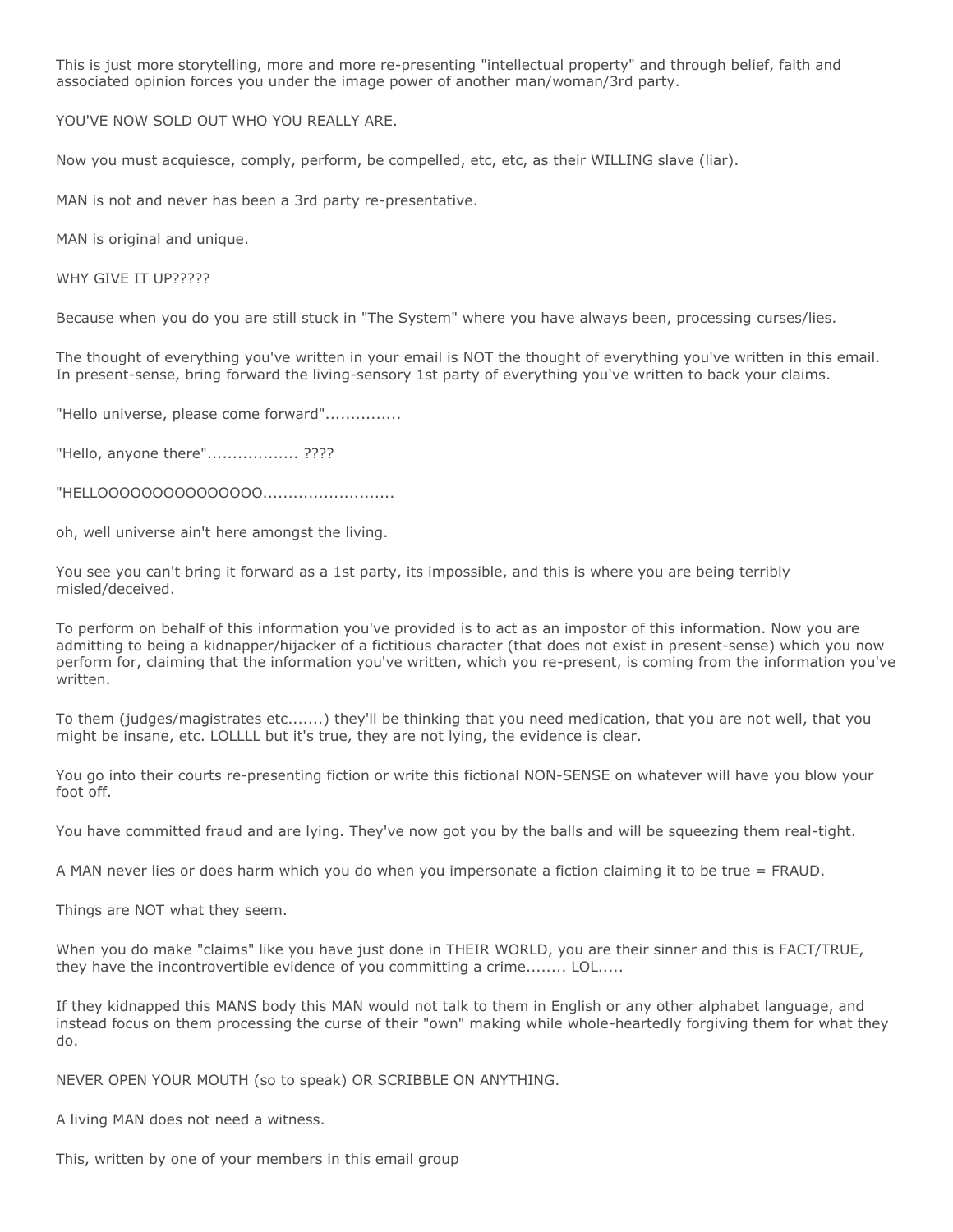"For me would be, "Get in the witness box under natural law as a living man and provide first hand evidence that 'i' am anything other than a man and that 'i' am a part of any 'government' 'house' (house is master) or a 'slave' (family is slave)."

is already an admittance of being their cursed slave.

The message is do not commit to a crime

so

STAY SILENT (keep you mouth shut) so that you do not make a mistake re-presenting "intellectual property". The truth of the living MAN already stands before them. This is ALL the evidence they need of your living-sensory truth. So don't corrupt it. Keep your mouth shut. Keep your hands away from making dents, marks, scribbles, etc, on anything.

MAN is NOT answerable to anyone, unless we've done harm (refer to what you've written for examples of blatant harm-doing), so don't give your real power away to a 3rd party fiction.

And yes, they don't tell you the truth of your harm-doing behaviour, there is no FULL-disclosure, because they want you to remain as their perpetual sinner/liar producing massive amounts of con-sist-ent life-force energy for them to do whatever they want with.

Sleight of hand hey.

Very very cunning and subtle are their methods, just so they can use and abuse you, to rape, pillage and plunder all the fruits of your labour.

All the best to you and your family Arthur & Fiona Cristian Love For Life

# **Slave To A Name Part Three**

By Arthur & Fiona Cristian Love For Life 5th March 2014 12.45pm

And the servitude to brainwashing continues.

Cynthia replying to JD said:



Jd – What you provided below is VERY interesting. What I am finding curious is that it is hard to find most anything specific to "man" and 'self-governance' as one man governing him\her self (Natural Law) vs a collective group of men self-governing said collective (Law of Nations).

"K Ak" has tasked me with finding relevant 'sources of authority' that express this important concept, and to be honest what little I can find seems to express a specific collective or group of men\womb self-governing, but nothing specific to a man\womb being with self-governance. I wonder if that is 'by design.'

It might be connected to being 'self as master' vs. 'under' another i.e. 'slave to the state/State/STATE'

If any of you in the 'teacher' or 'guide' 'leadership' position have even ONE good source of education\study on this, I myself would greatly appreciate it.

Best wishes, cynthia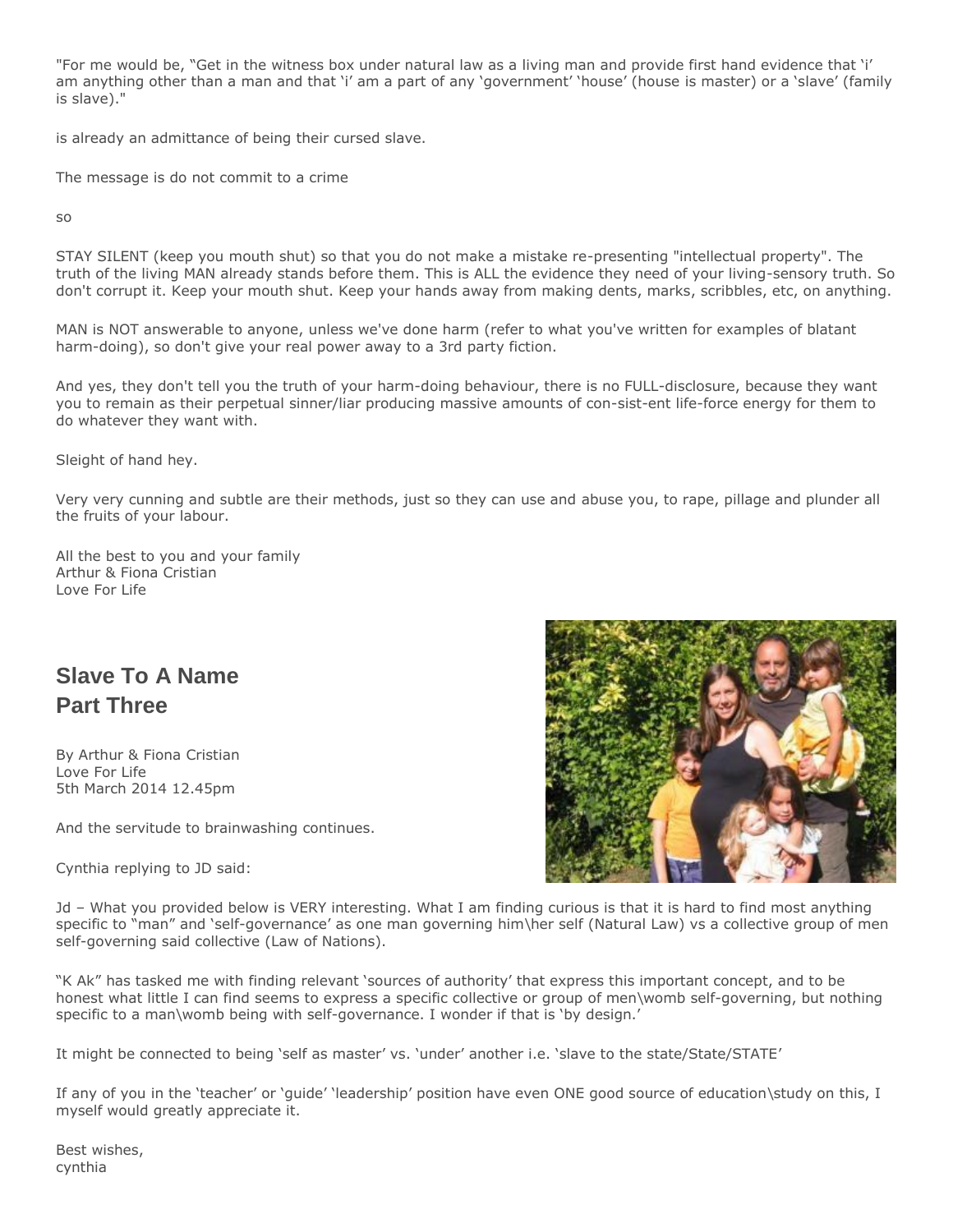womb-man upon-the-land, peaceful nation state nothing more and nothing less under Natural Law seeking true freedom, not admiralty\maritime liberty for all man-kind (not "humanity" – sub-class of man)

NOTICE PRIVATE: This is Not A Public Communication!

We/I am a peaceful living private man with womb with "Nine Elements" upon the land (non-religious, non-political, non-corporate, non-commerce), nothing more, nothing less. Notice to agent is notice to principle, notice to principle is notice to agent. This private E-mail, including any/all attachment(s), and printings, is lawfully protected by the venue of Natural Law. This is for the sole use of the intended recipient and contains privileged and/or confidential information. No corporation, entity, or actors may utilize these documents for any personal, private or commercial gain. That the users of this mode of communication have no known memory of using or making a use of any fictional characters or name nor any direct beneficial use therein. This is my notice as the principle and posterity!

---------------------------

From: jd info [mailto:(sanitised)] Sent: Monday, March 03, 2014 10:17 PM To: [action@loveforlife.com.au](mailto:action@loveforlife.com.au) Cc: (all sanitised) Subject: Re: legal vs lawful - Slave To A Name

FYI....

'man', in Canada, has been given an interesting definition (surprised me) in military related Acts.... never a fact of course, only a fiction, to enable them to justify their fictions, in their fiction world, but interesting to note...

Also interesting to note, an Act's subject matter determined whether they use 'natural person', 'private person', 'human being' or 'man'.... ('human being' was interesting too related to Adask's info)

### [http://private-person.com/blog/2014/02/human-being-private-person-natura...](http://private-person.com/blog/2014/02/human-being-private-person-natural-person-man-in-statutes/)

also, had a fellow in the in USA this weekend mention that 'representation' / 'represent' in a legal proceeding only related to military trials as defined in the rules - all others refer to 'counsel'

just passing on observations of the game being unwound...

jd

-----------------------------------------------------------

We replied

You find MAN in (AS) the consciousness of MAN you really are. It is not to be found in books, etc. and if it was it's still "intellectual property" which is a shadow of the real MAN you really are.

We use the word "MAN" to describe conscious-living-sensory men, women and children IN PRESENT-SENSE because in the English language there is not another word that describes this. The word "hu-MAN" describes a "hue" of a MAN, the NON-SENSORY shade/shadow/reflection of a MAN, which is who we are RE-PRESENTING as "name" of "self" in our system roles under our system brainwashing.



MAN is present with the presence of life. Hue-MAN is NOT present

with the presence of life as in scribbles, squiggles, marks, letters, words, stamps, indents, numbers, angles, hieroglyphics, squares, compasses, phonetics, etymology, cryptography, dots, zeros, etc, and everything that has been constructed out of this as a MEAN-in-g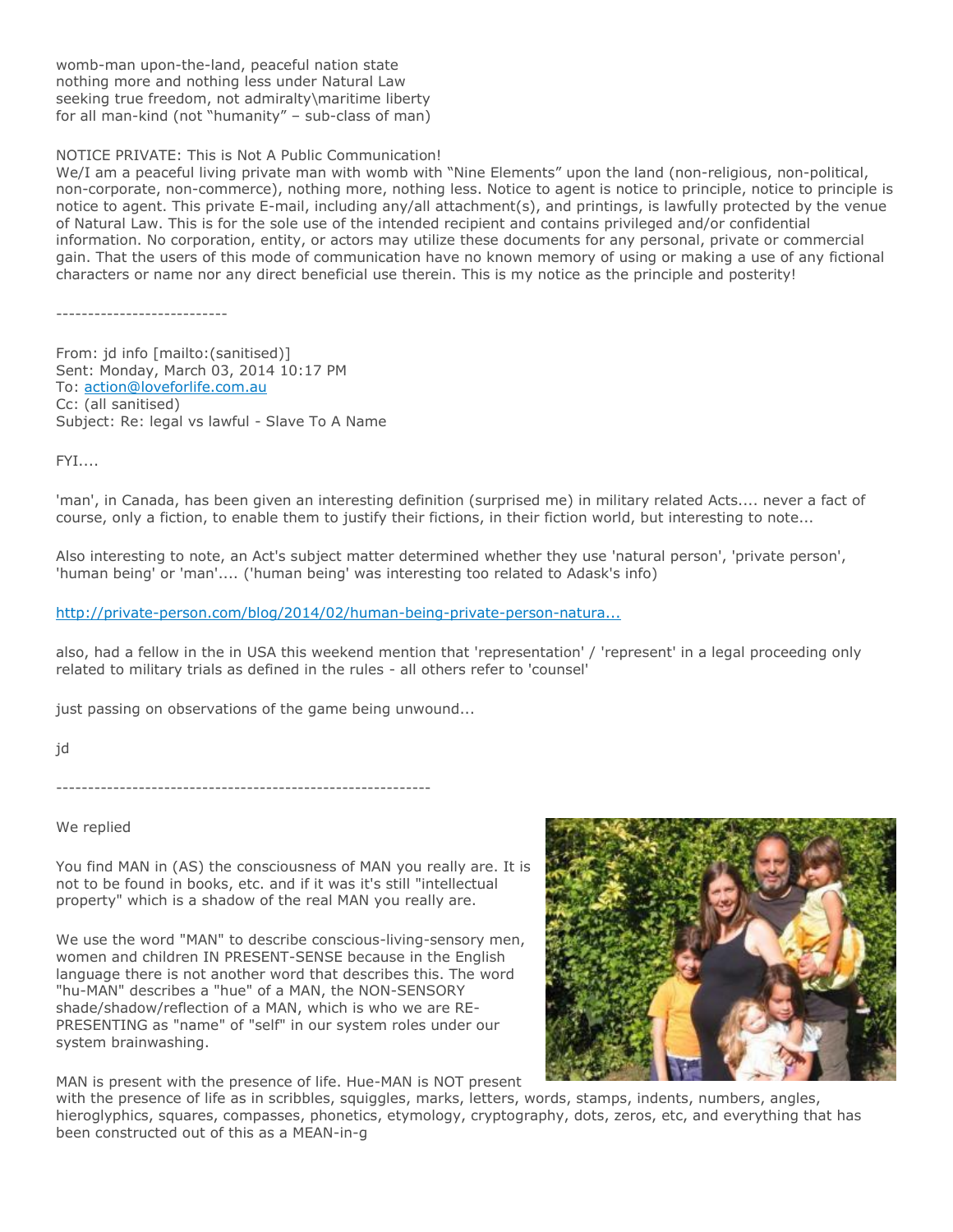While "intellectual Property" on MAN/man/Man/etc, is not present with the presence of life, the real MAN is present with the presence of life. You can sense (touch, taste, feel, smell, hear, see) MAN, but you can't sense the word/s of MAN ("name" - "self") which are the reflection/shadow ("intellectual property") of the real MAN.

The whole of "The System" has been constructed out of non-sensory images, images that have no substance of sensory-life, no life force energy, no presence of life to be present amongst the living. Enter scribbles, squiggles, marks, letters, words, stamps, indents, numbers, angles, hieroglyphics, squares, compasses, phonetics, etymology, cryptography, dots, zeros, etc, and everything that has been constructed out of this as a MEAN-in-g.

Welcome to Hell.

Hell is all make-believe ("intellectual property") and we have all been conned into performing this make-believe world of spells, like actors performing a play.

The Freemasonic/Satanic world of HELL/HADES rules over "Intellectual Property", which IS the shadow world of Hell/Hades, the matrix.

You continue your enjoinder with Hell/Hades by continuing to give up who you really are.

The pursuit of "intellectual property" and your belief, faith and associated opinion in "intellectual property" is not who you really are. The written word is not who you really are and nothing of the written word is who you really are either.

The ONLY relevant authority is the living-sensory MAN you really are - all else appears to exist (apparitions, phantoms, ghosts, demons) to keep you trapped in Hell/Hades = "The System". Books, digital media and all other forms of the written word are part of the matrix of Hell. There is no remedy for the living to be found there. Beware of the temptations to keep looking there because our brainwashing for worshipping "self"/"name" teaches us to turn to books, computers, etc, to find anything out.

It wasn't pieces of paper and digital media that invaded the lands and decimated the tribes and it won't be pieces of paper and digital media that will stop the march of hell into our lives and set you free. What we are really dealing with is the force of living MAN being used against living MAN, brother against brother, sister against sister and, through this, we teach our children to go child against child.

While you keep RE-PRESENTING "intellectual property", you are continuing to give all your life force energy to the black-magic priests/vampires who continue to suck on it for their agendas of power and control over YOU (MAN).

Please forgive us if we seem repetitious but it all comes down to the "name". If you think you are the "name" and you keep diving into all their books, etc, to look for remedies for the "name", you are still trapped in the "self" because the "name" makes you "self-centered" and this demonic "practice" of worshipping "self"/"name" is what binds you deeply to "The System".

You are still trying to keep the "good" bits of "The System" but get out of your obligations to "The System" at the same time. This is non-sense. You can't have your cake and eat it too. Either you are part of Hell or you are not.

The "name" is what is leading you through your system life, like the halter leading the horse. The "name", the "self" and everything contained in the scribbles, squiggles, marks, letters, words, stamps, indents, numbers, angles, hieroglyphics, squares, compasses, phonetics, etymology, cryptography, dots, zeros, etc, that make up the "name" and the "self", cannot contain your life force energy so it ALL goes back to the priests.

Every time you go back to their books, etc, you are setting them up as your Gods (Pharaohs, Emperors, Dictators, Kings, Queens, Popes, Archbishops, Presidents, Prime Ministers, Chairmen, Directors, etc, etc, ALL titles & standings in "The System") and feeding them and their spells and demons with all your/their life force energy. You keep looking back like Lot's wife, which is the past being projected into the future to keep you trapped, unable to ever be present to the presence of life in present sense = who you really are.

The "name" is "self", making you "self centred", and it is you being centred on "self" that makes you want to look in books, etc, because the "self" is constructed out of the squiggles, etc. This is the pull of e-motion/reaction to trauma (ecclesiastical motion) that keeps you propping up the "name" because that is who you have been taught to believe you are. This is where you have been "hooded" (lied to), starting in your early child-hood. You are searching for the remedy to Hell in Hell. For the living, you won't find one.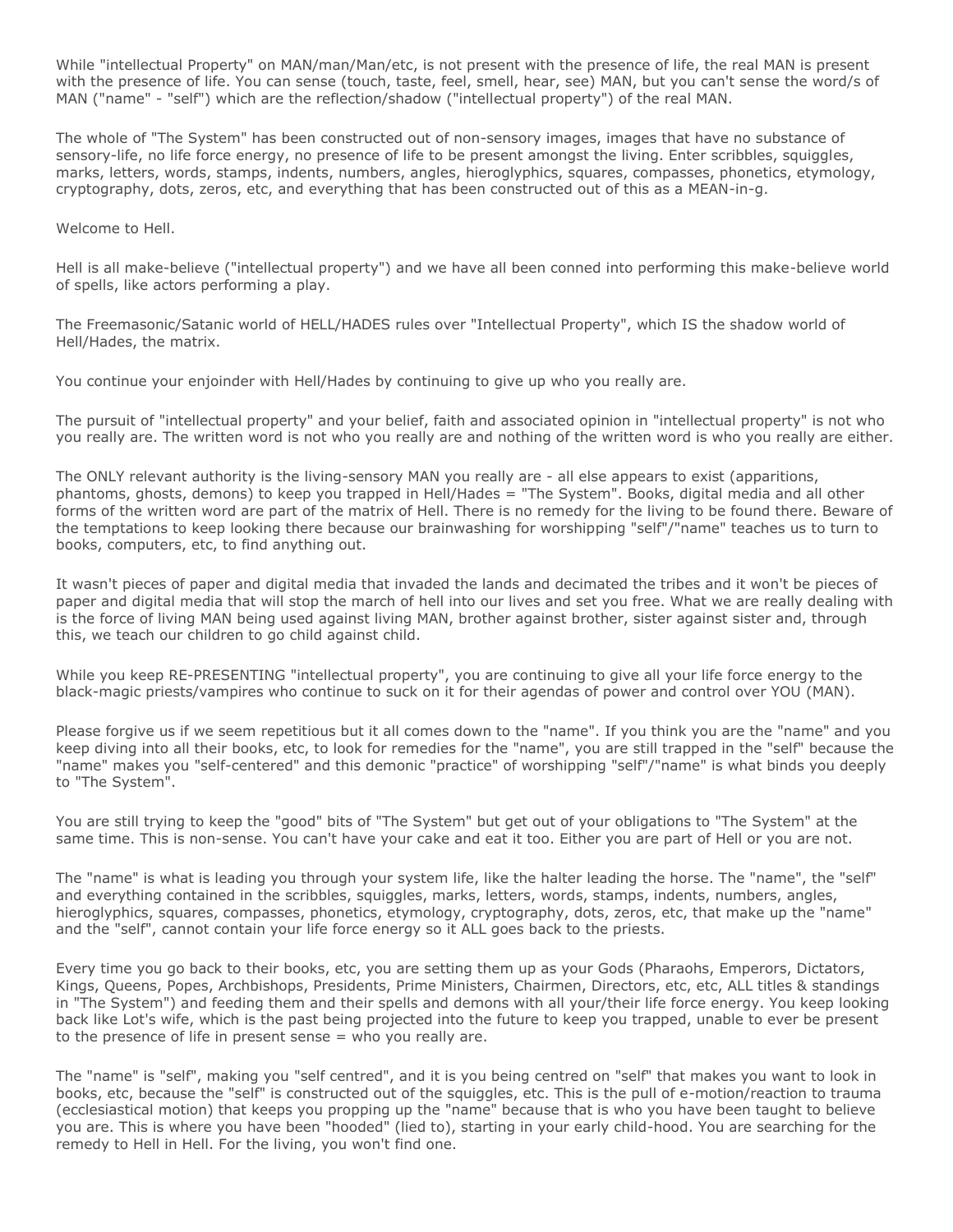This "name of self" is a demon that possesses you, crafted by you under the image power instructions/education of the Freemasonic/Satanic High Priests/Priestesses of black magic. The "name" is part of their hell because it is recorded as part of their books ("intellectual property"). Because you have been pounded with this through education, etc, this is who you think you are.

While you are still looking in their "intellectual property" for remedy, you are still under demonic control and therefore lost in Hell, their demonic world of scribbles, squiggles, marks, letters, words, stamps, indents, numbers, angles, hieroglyphics, squares, compasses, phonetics, etymology, cryptography, dots, zeros, etc, and everything that has been constructed out of this as a MEAN-in-g.

This is their world of black magic and all the Hollywood movies and all the books with possessed people turning heads and priests waving silver crosses and chanting, and all the fairytales and pictures are there to make it all seem like a big fantasy rather than what is actually happening in your life, day in, day out. This is how they desensitise you.

If you give up the "name", you give up being "self centred", meaning you have released the power and control of the demons possessing you, taken off the HOOD, removed the halter, and now you are free from these evil spirits to return to being amongst the living in present sense, a MAN of MAN among brothers and sisters of sensory-life. Once you give up the "name", you are CONSCIOUS and, you don't need the books or the digital media to tell you, conscious-living-sensory-MAN how to live; you turn to direct experiences with life/nature/Earth to remember how to live peacefully without harm.

The centre of the "self" is hell and your "name" is your bonded i-dentification in Hell.

"Self-mastery" is not freedom, it is fantasy in Hell, which is a fantasy too.

While you continue to give up who you really are, you are telling them that they can do what they like with you because you accept their authority over you. You accept them as your kings, queens, masters, etc.

The smartest thing to do under these present severely compromised circumstances is to create a dream that forces them to process the curses of their own making and for this dream to work, to be set into motion powerfully, you have to really mean it. Your intention has to be very clear, focused, determined, unwavering, and PRESENT WITH THE PRESENCE OF LIFE with no doubt entering. It is a living dream that lives in and of you. Refer to our other posts for more on all this. Links provided in our earlier reply/post.

All the best Arthur & Fiona Cristian Love For Life

# **Slave To A Name Part Four**

By Arthur & Fiona Cristian Love For Life 6th March 2014

Cynthia replied

Arthur & Fiona Cristian. I find it interesting and curious that 'you' (not yew) below focus on 'name' when clearly 'you' also use 'names'.



Clearly we all 'need' a 'name' in order to know 'who' i.e. 'what' it is that is 'speaking' 'writing' to 'us'.

Other-wise how do 'we' know 'who' is 'speaking' 'writing'???? Honest 'view' of 'real-ity'….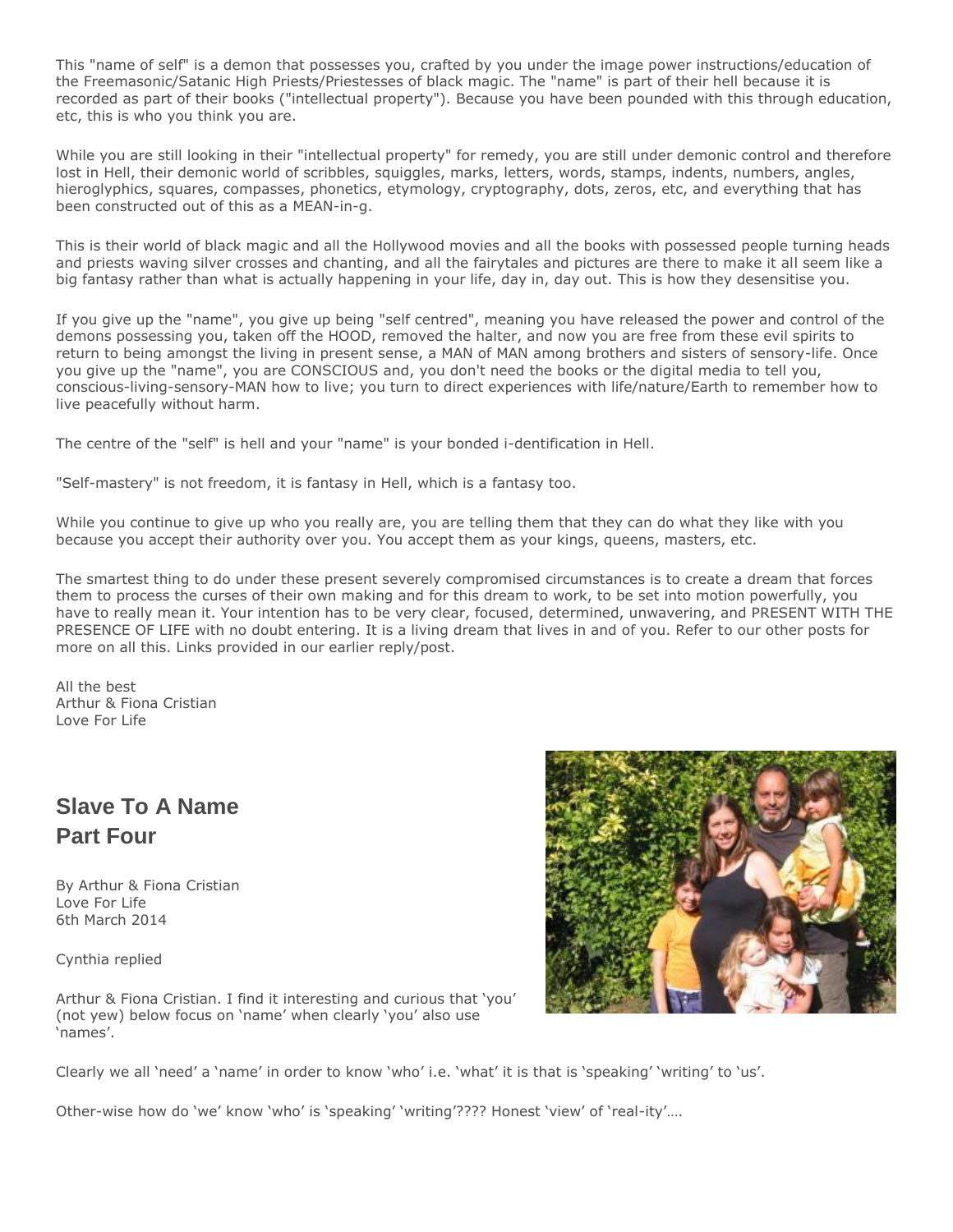So, 'we' are 'doomed' to being in 'hell' by being 'born' be-cause' by the act of being 'born' we are 'fractured' from the 'whole' or 'light source' however it is possible for each 'man' not 'MAN' to work to-gether for a lesser 'hell' and closer to 'heaven' even with a 'name' no?

That is what i be-life that all on this email discussion started by "K Ak" are attempting to do in our own capacity.

Best wishes, cynthia womb-man upon-the-land, peaceful nation state nothing more and nothing less under Natural Law seeking true freedom, not admiralty\maritime liberty for all man-kind (not "humanity" – sub-class of man)

---------------------------------------------------------------

We replied

The sensory-living sound that came from your mother/father is the living song of the MAN (MAN-child) they cocreated in present-sense, that's if they dreamt for you through clear intention in present-sense when co-creating (exchanging egg & sperm) and expanding MAN.

Unfortunately, these "days" most children are created out of loneliness, boredom, horniness, lust, rape, anger, rage, torture, emptiness, lack of direction, fantasy, illusion, delusion, misguided ideas/concepts, religions, cults, drugs, alcohol, money, government handouts, materialism, consumerism, etc, etc, = hue-MAN. There is no clear intention for co-creating and expanding a sensory-living MAN.

The living-sensory song of MAN, Running Water, embraces the living-sensory dream of "mum/dad's" co-creation and expansion for the sensory-dream of life, that is Earth/Nature/MAN.

In present-sense, the sensory-living life-form Running Water IS (part of) the sensory-dream of Life/Earth/Nature/MAN.

Running Water lives for the sensory-dream of life and for the co-creation and expansion of the sensory-dream of life.

Running Water has NOTHING to do with "The System" of non-sensory (non-sense) images.

"The System" of non-sense images does not live for Running Water.

Running Water is the artist painting on the canvass of Earth/Nature/MAN, the dream of Sensory Life.

All Running Water's dreams and thoughts are unique and original, creating the unique, original MAN Running Water.

However, if the parents of Running Water are conned into creating the "intellectual property" of the "name" "Running Water", by writing/printing the "name" on birth certificate,

the non-sensory hue-MAN image (fiction/shadow/reflection) "Running Water",

the shadow/reflection of sensory-living MAN Running Water,

is given "birth" to (born in) "The System" of non-sense.

Now the hijacked/deceived/misled parents Mr/Mrs "Running Water" (so to speak) and their hue-MAN son "Running Water" live ONLY for the co-reaction to "The System" so they can perform (copy, mimic) ONLY the instructions that sets the storytelling (education) of "The System" into motion.

They are now the living-dead artists painting non-sensory images,

the fiction of "Running Water" and "Mr and Mrs Running Water",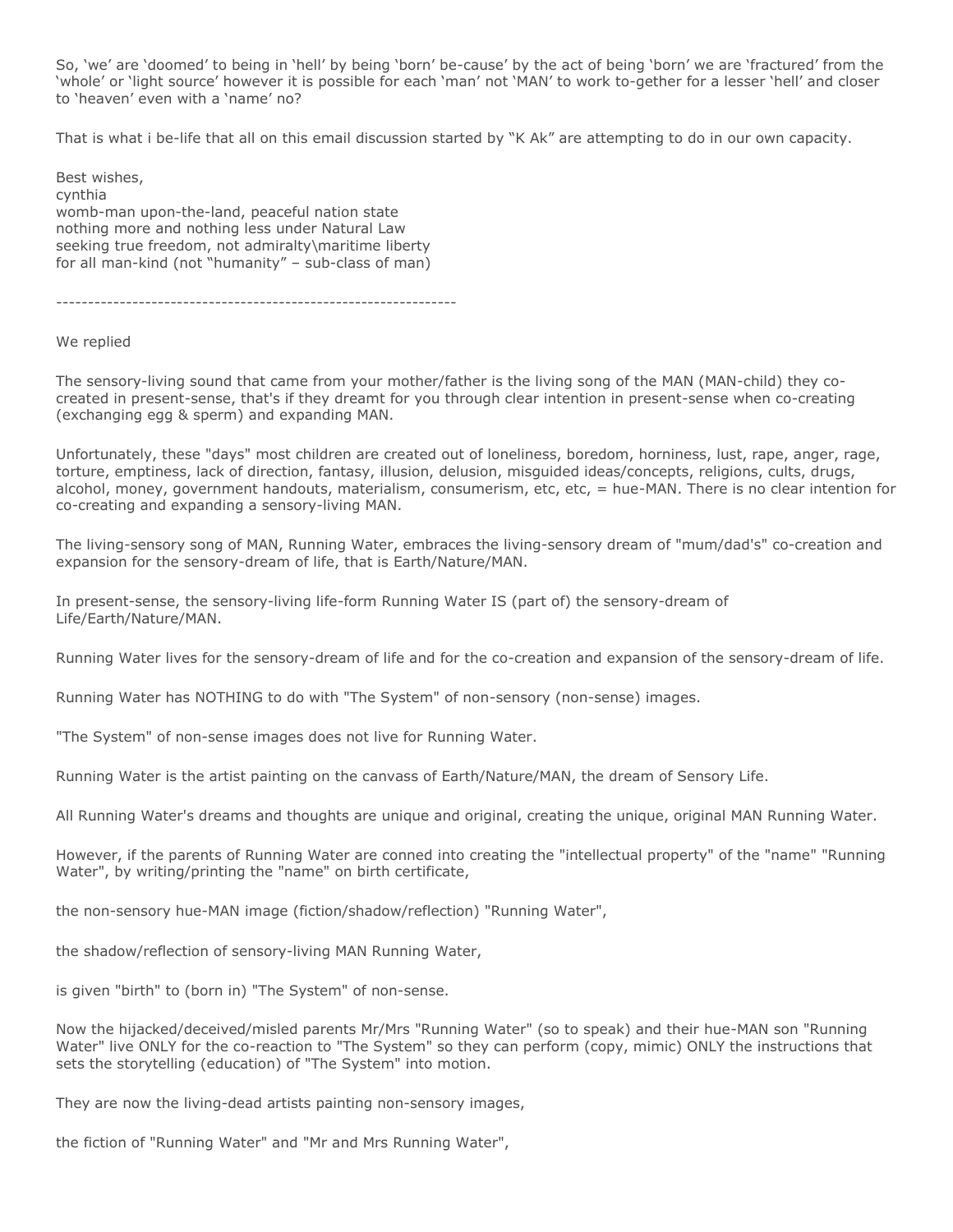and everyone else trapped in this non-sense,

on "The System" canvass of non-sense images.

Instead of Running Water exploring nature and making friends with the birds and the animals, Running Water now acting as "Running Water" has to journey through all the non-sensory images of "The System", the scribbles, dots, and squiggles, the Barbie Dolls and Superman, Cops and Robbers, Cowboys and Indians, Start Trek, Start Wars and with all of this, the rule of law, all the uni-verse-i-ty courses and careers, money, commerce, insurance, home ownership, working life, retirement, death, etc, which form the non-sensory life Running Water re-presents (is inventing) in "The System" as/for "Running Water" using these system tools.

These are all the non-sensory images Running Water is taught to set into motion as the fiction "Running Water", rather than co-creating and expanding the sensory dream of life with all of life, without doing harm.

As the dream of life, Running Water has ALL the sensations of sensory-living life-forms of Nature/Earth all-around to inspire Running Water's co-creation and expansion (PURPOSE) of Running Water's life of/in/as the dream of Life/Earth/Nature/MAN.

In "The System, Running Water is provided with a non-sensory image-world of scribbles, squiggles, marks, letters, words, stamps, indents, numbers, angles, hieroglyphics, squares, compasses, phonetics, etymology, cryptography, dots, zeros, etc, to rent and expand the "Running Water" "name" construct.

Now Running Water acting as "Running Water" enters a non-sensory image-world of MEAN-in-gs (information), providing Running Water with sufficient re-actions to trauma (co-reaction = education) to form "Running Waters" artificial/fictional hue-MAN purpose for "The System" of non-sense-images.

Running Water puts aside the unique, original MAN Running Water to become (set into motion) a living dead matter hue-MAN "Running Water" surrounded by other living, sensory men and women acting their roles as living dead matter hue-MANS.

If Running Water is not provided with idiot friendly full-disclosure,

the re-presentation of "Running Water",

the education forming and expanding "Running Water",

turns Running Water into a cog/drone ("name" of person/slave) turning the wheels of "The System" progress for a "life-time".

The boarding pass that Running Water took on, sets into motion the thoughts of whatever aspect of "The System" Running Water learnt, forming the progress of "The System".

The drones re-presentation of "intellectual property" is the progress of "The System".

Now, Running Water lives ONLY for the storytelling of "Running Water's" performance/act on "The System" stage.

The hue-MAN fiction "Running Water" is the black-magic HOOD of Image Power Running Water serves as Running Water's false idol (PURPOSE) for Running Water's life in "The System" and NOT for the dream of life. We cover this in great detail in our work and we provided you with links to the videos, articles, debates, discussions etc, for you to explore the big picture we see/sense.

In present sense, the living song of MAN Fiona Cristian & Arthur Cristian lives for the co-creation and expansion of the dream of life. We do not live for the co-reaction and expansion of "The System".

To us, the living-dead worshipping dead-matter con-structs provide NOTHING for the living, for the co-creation and expansion of the dream of life.

In order to become clear on this, we had to work out the difference between the present sense reality of sensory life and the dead-matter, non-sensory world of "The System".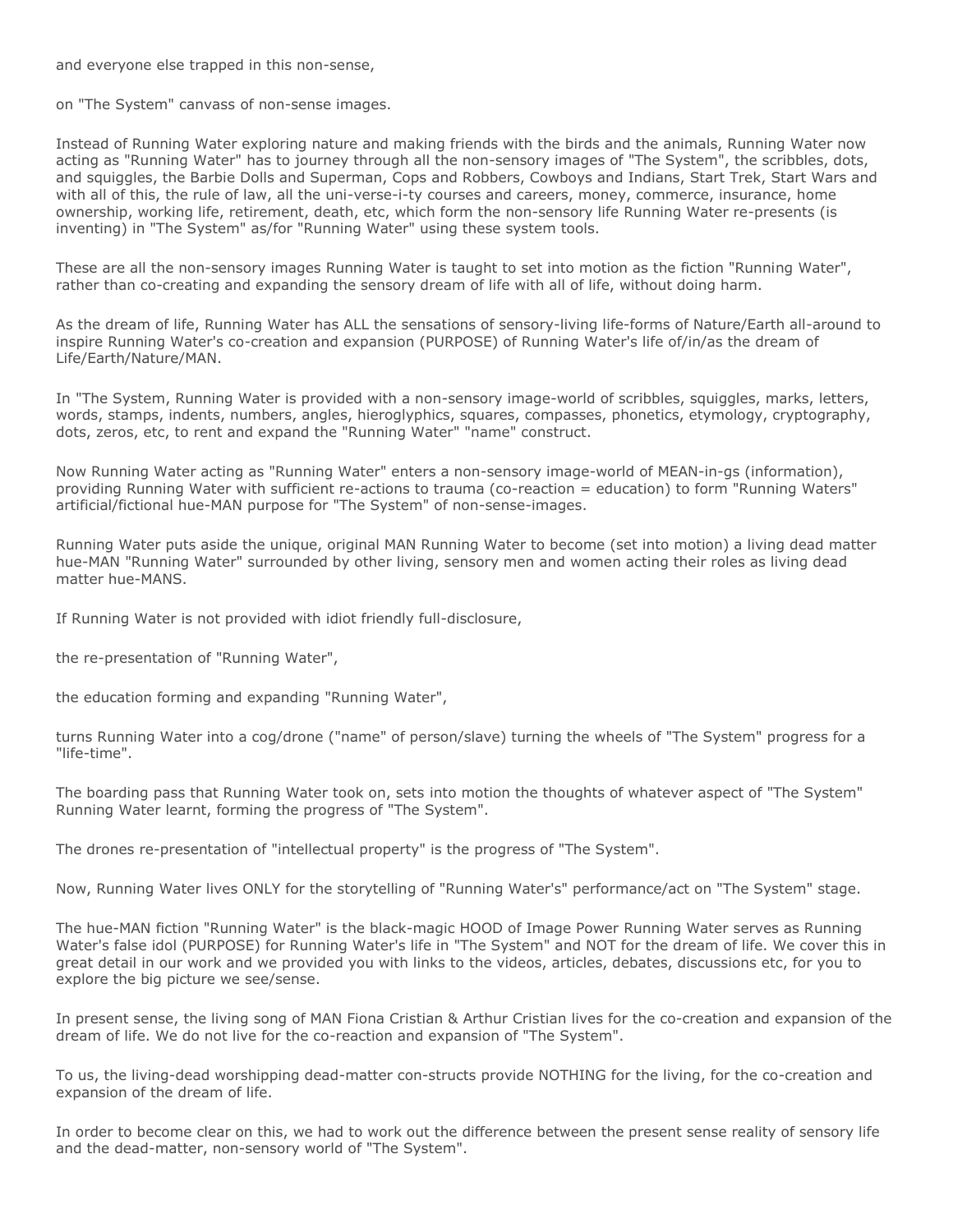You say that we all need a "name" to talk to each other and refer to each other and you are right in that it would get very confusing if we did not use names to communicate. But this is only because, while we are still waking up in "The System", our senses are still shut down to the point where we no longer sense each other and all of sensory-life around us fully.

When we are fully conscious, in present-sense we do not need a "name" because we already are the song, smell, taste, feel, etc, of that sensory-living MAN and you can sense that through all your senses, not limited by lineal time and space.

We are conscious that when we address you as Cynthia (presumably people do not address you as given-cynthia), we are talking to the living MAN, not the fiction "Cynthia" that was invented on the birth certificate, giving the real Cynthia a boarding pass to journey through "The System" Wonderland (brainwashing education), as Alice Through The Looking Glass (fiction Cynthia).

Almost all the information that most people live their lives out of, their religions, their holy books, their belief systems, their careers, their thoughts, comes from this journey through Wonderland. Very, very few people get their information direct from sensory life, from the birds, trees, water, air, etc, despite the fact that this is who they really are, who they should be creating.

The problem now is that there are many men and women waking up to the fact that life in "The System" is not as it should be, and to the fact that they have a fiction/person, etc, BUT many men and women are still thinking/claiming that fiction is who they really are and looking for a remedy in "The System" for their fiction in "The System", all the while thinking that they are seeking a remedy for who they really are as MAN not in "The System".

All the non-sensory information coming from 3rd parties that they have been reading, etc, is who they think they really are.

Most people are confused between the fiction "Cynthia" and the MAN Cynthia, confused between their unique original thoughts and implanted system thoughts. Based on what we have read from you, the real Cynthia is acting as an impostor "Cynthia", arguing that "Cynthia" is in fact Cynthia. This is committing fraud and has you be seen to be lying, innocent though you are of the madness that has been thrust upon you.

If you were truly Cynthia, you would not be making any claims coming from the information of "The System" and passing them off as Cynthia's unique/original thoughts and dreams. Cynthia has kidnapped someone else's "intellectual property", claiming it to be Cynthia's. This is a crime! LOL

99.99% of the men and women waking up are still not aware of who they really are as sensory MAN. Their information does not come directly from their direct experiences with sensory life forms in nature/Earth that inspire the creation of who they really are, unique and original with unique/original dreams, thoughts, purpose, but from the thoughts and feelings of other men and women, 3rd parties, that have been explained to them. This is not who they really are!

In "The System", when Cynthia copies someone else's copyrighted "intellectual property", Cynthia has to rent it so that she can use it to perform as "Cynthia", which is why Cynthia has to pay interest, fees, mortgage/lease payments, taxes, levies, tolls, etc, etc, etc.

But there is more to this than meets the eye.

The rent, mortgage, loans, credit cards, etc, is the curse of Cynthia's fraud and lie set into motion as current-cy, and while Cynthia accepts responsibility for "Cynthia", she is processing the curse of her own making.

Was Cynthia born in original sin?

She sure was...

How?

Because she accepted the lie of the birth certificate "name" and continues to use/rent that "name" to do commerce in "The System".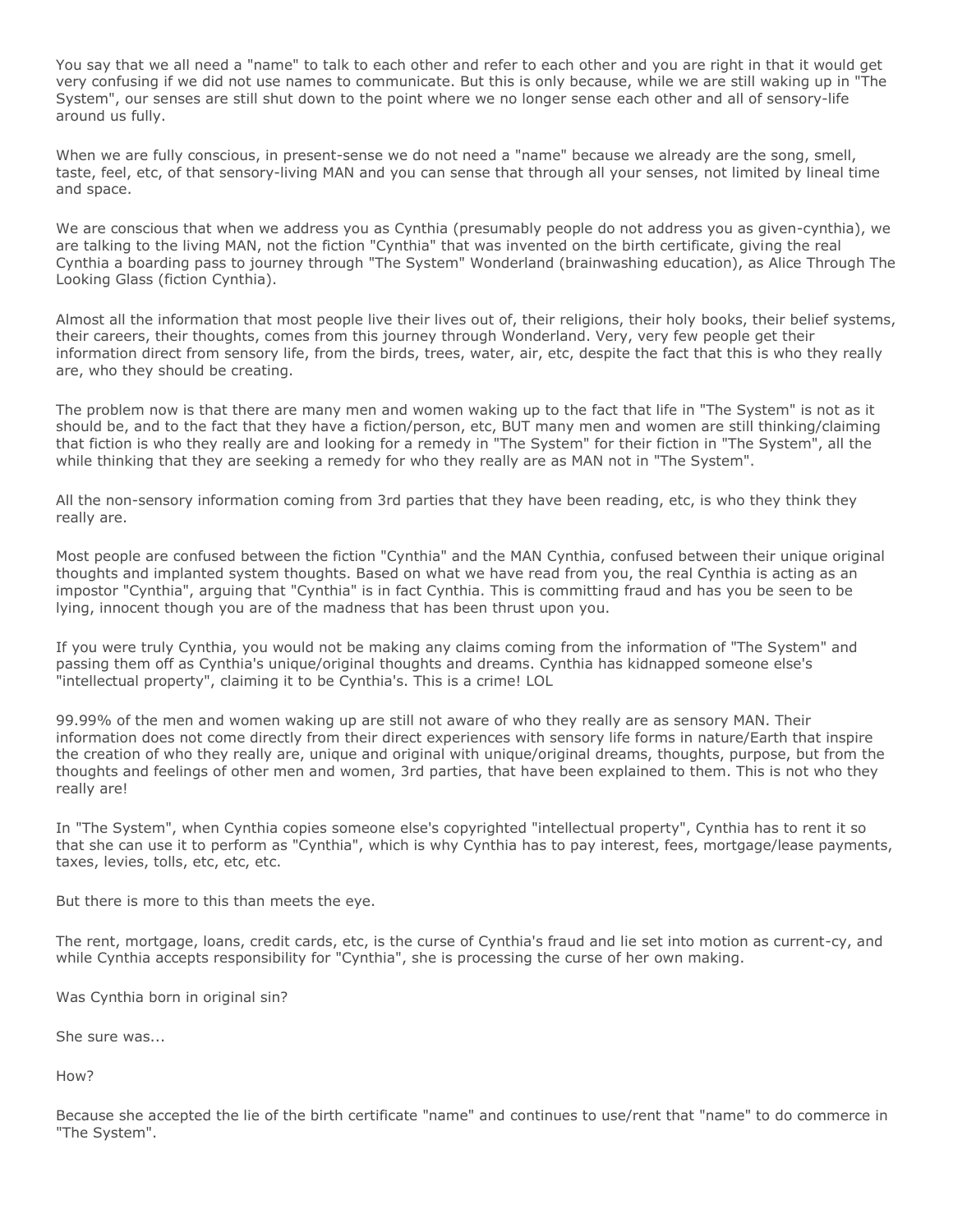Re-presenting the "intellectual property" of other men and women as your own is fraud which is why those behind "The System" punish you for lying! You are their sinner, their fallen MAN, lost to blind spots because you, the MAN, are not present to the presence of life, of your original dreams, thoughts, purpose that you created.

In "The System", this is why they think they have the right to force you to slave for their system. The vicious cycle of your slave labour in "The System" continues, even though you try your hardest to free your life from "The System" using system methods which, of course, don't work.

You are still lost because there is no remedy in the squiggles, etc, that are attached to your "name", that helps you remember who you really are, which is why almost everything fails in the freeman/sovereignty movement. It is not real; it is just another port on the journey of the "name" through Wonderland, no different to religion, education, fashion, law, politics, sport, entertainment, etc.

The only way to truth is to have direct, sensory experience with nature and create your original dreams and inspirations. This is the ONLY remedy out of "The System".

The reason we say to keep your mouth shut in court and not to do their paperwork, is because you are not that "name" and you do not want to commit fraud and to be seen by them to be a liar.

When they call the "name" that is not you, so why would you answer?

Why would you write as that "name"?

Why do you contract that "name" with system corporations for gas, electricity, food, shelter, water, land, etc,?

You are not "Cynthia".

You do not want to commit fraud by using their "intellectual property" for "Cynthia", claiming it as Cynthia's.

All that you can bring forward that is unique and original is Cynthia, the living MAN, co-creating and expanding the dream of life. So why would you bring anything of "The System", claiming it to be true? This includes paper, electronic media, all the scribbles and dots, everything you find in their laws, their books, their constructs, their meanings, etc.

In "The System", we are all trapped in the black-hole vortex of our own "sin", unable to let go of our fraudulent harmdoing behaviour because we are so addicted to the services of the corporations of "The System", thinking that we can't do without electricity, gas, processed, packaged food, cars, hospitals, drugs, alcohol, oil, petrol, etc.

We want all the benefits of "The System" which is why so many people are rummaging through the information of "The System" looking for a way to keep the benefits while getting out of the obligations of "The System".

The living, sensory MAN Cynthia is unique and original and no one has any power over Cynthia, unless you give it away which you do when you do harm, includes committing fraud and lying.

Even doing harm to who you really are is committing fraud and they cleverly put into place their laws and statutes to trap you into the rolling stone, out of control enslavement of your own lie and fraud.

When you rely on your fiction's boarding pass, "Cynthia" and you start opening your mouth, or keep diving into their ports of knowledge searching for and arguing for remedy, a cure to free the living Cynthia from the fiction "Cynthia", you have just blown your foot off.

### Why?

Because you still think, believe, claim, that some of the non-sensory fiction information is the living, sensory MAN Cynthia, you are before them without anything unique and original because you are copying their Wonderland storytelling, which is all under copyright (the right of copy) laws. This includes all paperwork, bills, invoices, statements, receipts, contracts, deeds, wills, certificates, licences, registrations, permits, money, etc, etc, etc, etc.....

To be clear, we are writing to the living MAN Cynthia to share sensory images with her. We are not writing to the fiction "Cynthia". Sense our intentions to do so.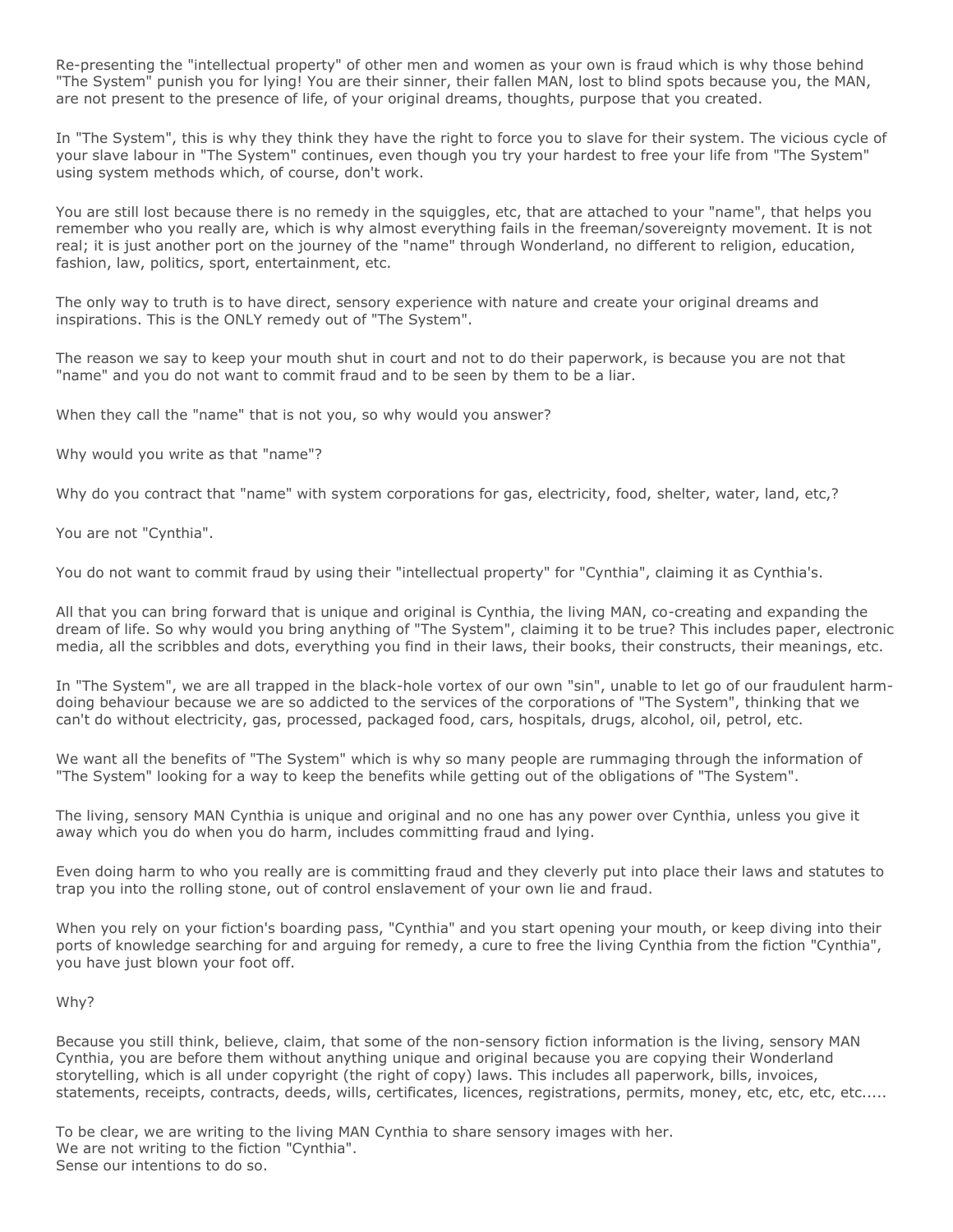All the best Arthur & Fiona Cristian Love For Life

**Slave To A Name Parts 1, 2, 3, 4,** Arthur & Fiona Cristian Love For Life 3rd March to 5th March 2014 <http://loveforlife.com.au/node/8505>

### **Sequential Order**

We ask you to NOT believe anything we say/share and instead use scrutiny like an intense blow torch and go where the logic of truth/sense takes you. This is very, very important. Put everything you believe up to the test of scrutiny to see how it stacks up. If you are true to your heart/senses and go where the logic of truth/sense takes you will find that NO belief, etc, will stand up to the test of scrutiny. They just do not stack up because they are lies/fraud.

After you have watched and read all the material and any questions are left unanswered, send us your landline number and we will use the internet phone as a free unlimited call. We are on Sydney NSW Australia time. Best times for us to chat are between 11.00am and 6.00pm.

It is critical that you fully comprehend Image Power, "Spelling", Trauma, Reaction To Trauma, Curses, Processing Curses, Full-Responsibility/Liability, Limited Liability/Responsibility (passing-the-back), Slavery, Senses/Sense vs Non-Sense/Senses, Re-Presenting Intellectual Property such as but not limited to "Name", Storytelling/Storytellers, Duality, Black-Magic, Belief, Lies, "i", All Seeing "i" (eye), etc..... These themes and others are covered over and over and over again.

If you do not comprehend these insights and are unable to use your senses to sense your way through all the nonsense/non-sensory-images that enslave MAN under their image power (darkness = "The System" = Hell), men and women will remain deeply trapped under a terrible state of trauma. Our intention is to inspire you to remedy by showing you how to move away from reacting to trauma in all its nefarious and devious forms.

**The Dream Of Life Part 6 Under The Spell Of Intellectual Property** Arthur Cristian - 51 Minutes 52 Seconds <http://www.youtube.com/watch?v=IMK7CkU1ih8>

**The "Name" Is The Mark Of The Beast The Strawman Identifying Your Slave Status In "The System"** By Arthur Cristian - Love For Life 5th February 2012 - 56 Minutes 25 Seconds <http://www.youtube.com/watch?v=DdOag66v7uo>

**IMAGE POWER The Nefarious Tactics Used To Disguise Truth And Distract Us From Remedy** Arthur & Fiona Cristian Love For Life 24th January 2014 This post contains many recent Facebook comments and email replies which collectively provides a big picture into exposing the deception behind IMAGE POWER. <http://loveforlife.com.au/node/8496>

### **The Pull Of E-Motion**

Arthur & Fiona Cristian Love For Life 8th February 2014 <http://loveforlife.com.au/node/8499>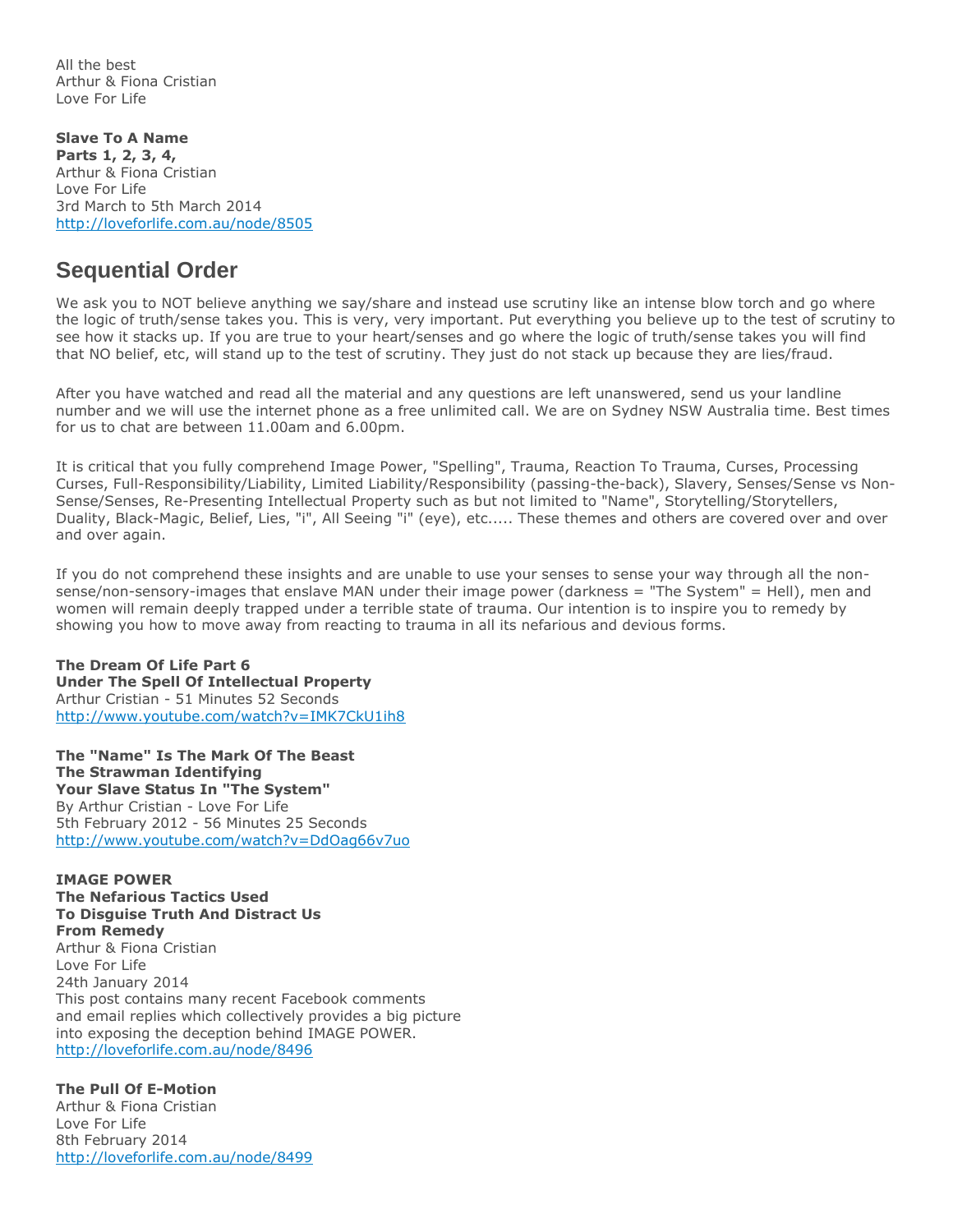**IMAGE POWER** Superb Diamond Range Interviewing Arthur & Fiona Cristian 4th February 2014 <http://youtu.be/qFnuuw3kLog> <http://loveforlife.com.au/node/8501>

**Trauma Induced Fantasy** July 2013 Interview With Jeanice Barcelo And Arthur & Fiona Cristian <http://youtu.be/CZVj-ddUoZw> <http://loveforlife.com.au/node/8500>

**Processing Curses A Lie Is A Curse Liars Process Curses** Arthur & Fiona Cristian Love For Life 26th February 2014 <http://loveforlife.com.au/node/8503>

**How The System Is Really Constructed Bouncing Back Curses Upon Curse Makers To Stop Harm Forevermore** Arthur & Fiona Cristian Love For Life 27th February 2014 <http://loveforlife.com.au/node/8504>

**Slave To A Name** Parts One, Two, Three, Four, Arthur & Fiona Cristian Love For Life 3rd to 6th March 2014 <http://loveforlife.com.au/node/8505>

**Educated Slaves** Arthur & Fiona Cristian Love For Life 20th March 2014 <http://loveforlife.com.au/node/8506>

**The Only Path To Freedom Beware The False Steps** Arthur & Fiona Cristian

Love For Life - 2nd April 2014 <http://loveforlife.com.au/node/8508>

**Free-Dumb For All** Arthur & Fiona Cristian Love For Life - 5th April 2014 <http://loveforlife.com.au/node/8510>

**Revoking The Ego** Arthur & Fiona Cristian Love For Life - 8th April 2014 <http://loveforlife.com.au/node/8511>

**How MAN Commits Spiritual Suicide** Arthur Cristian Love For Life - 3rd April 2014 <http://loveforlife.com.au/node/8509>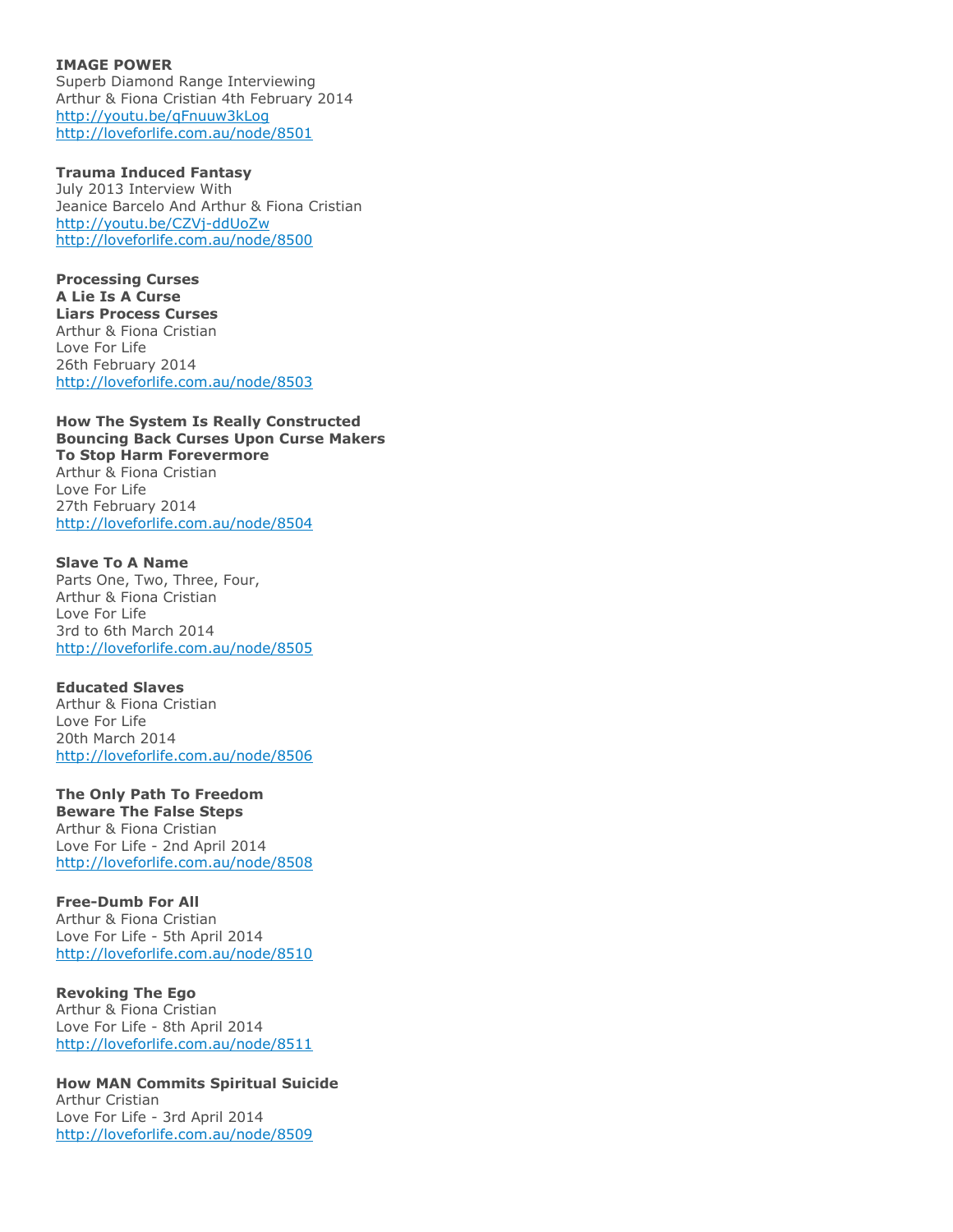**How To Detect Intel Operatives Working** For The New World Order Agenda Arthur & Fiona Cristian Love For Life - 10th April 2014 <http://loveforlife.com.au/node/8512>

**How The Psyop Program & Intel Networks Are Messing With Your Head + His-Story/Her-Story** Arthur & Fiona Cristian - April 2014 <http://loveforlife.com.au/node/8513>

**Godzilla Through The Looking Glass Destroyed By Name"** Arthur & Fiona Cristian Love For Life - 20th April 2014 <http://loveforlife.com.au/node/8514>

**What It's Going To Take To Co-Create Freedom Forevermore** Arthur & Fiona Cristian Love For Life - 22nd April 2014 <http://loveforlife.com.au/node/8514>

**Falling For Fairy Stories** Arthur & Fiona Cristian Love For Life - 24th April 2014 <http://loveforlife.com.au/node/8514>

**Separating The Wheat From The Chaff** Arthur & Fiona Cristian Love For Life - 22nd May 2014

<http://loveforlife.com.au/node/8516>

**Crop Circles Are A Massive Hoax**

Facebook Discussion On Simon Kawai's Wall Involving Arthur & Fiona Cristian 31st August 2013 <http://loveforlife.com.au/node/8470>

**OPPT & Slavery Through Intellectual Conscription By Deceit** Arthur & Fiona Cristian - Love For Life 27th February 2013 onwards... **Part One: http://voutu.be/Ojp\_9nlrBao Part Two**: <http://youtu.be/tbybeOWZ-Bc> Part Three: <http://youtu.be/yOWoxH-HbVw>

**Water Is The Life Of MANS Consciousness (Breath)** Arthur & Fiona Cristian - Love For Life - 8th February 2013 <http://loveforlife.com.au/node/8350> Part One: [http://youtu.be/4ze66\\_33wxM](http://youtu.be/4ze66_33wxM) - 70 Minutes 5 Seconds Part Two: <http://youtu.be/43gIi-sjxJc> - 81 Minutes 13 Seconds Part Three: <http://youtu.be/oooY6W63K-M> - 70 Minutes 18 Seconds

**What Do You Believe On Origins? Who Said There Was A Beginning? Who's Truth Do You Accept? Belief Is A Strange Idea.** Discussion Lyndell, Scott and Arthur & Fiona Cristian Between March and April 2013 Posted 29th October 2013 <http://loveforlife.com.au/node/8487>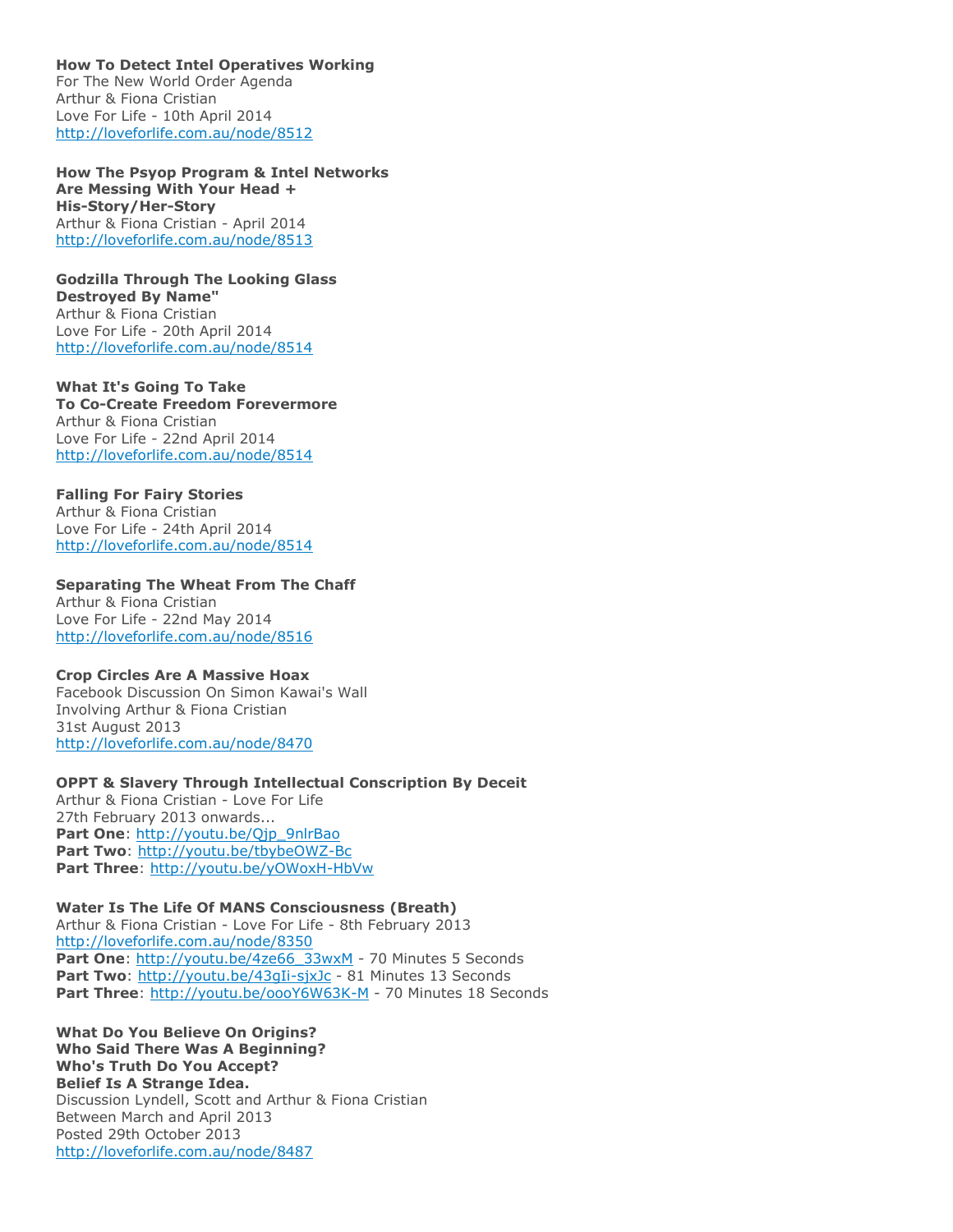**So You Want The Good Bits Of "The System" But Not The Bad Bits?** By Arthur & Fiona Cristian Love For Life - 12th August 2013 <http://loveforlife.com.au/node/8468>

**Turning Away From The Reflection Of MANS Looking Glass** Arthur & Fiona Cristian Love For Life 30th April 2013 <http://loveforlife.com.au/node/8404>

### **REMEDY**

**From Bare Dirt To Abundance A Year In The Life Of The Love For Life Food Forest** Arthur & Fiona Cristian 8th February 2013 51 Minutes 46 Seconds <http://www.youtube.com/watch?v=1sJCcCvZ97A>

**Control The Land And You Control MAN On The Land Displace MAN From Land And You Turn MAN Into Slaves** Arthur & Fiona Cristian - Love For Life April 2011 (Updated 14th September 2011) <http://loveforlife.com.au/node/8237>

**The Divine Spark** Facebook Discussion With Raymond Karczewski Arthur & Fiona Cristian & Others 2nd October 2013 <http://loveforlife.com.au/node/8483>

#### **Capturing Another MANS Uniqueness** A Facebook Debate With

Arthur & Fiona Cristian - Love For Life And Raymond Karczewski Starting 13th May 2013 <http://loveforlife.com.au/node/8414>

**The Spell Is Broken Taking The Land To Create Kindom** Arthur & Fiona Cristian Love For Life 3rd March 2013 <http://loveforlife.com.au/node/8365>

**The Steps Of Kindom** Arthur & Fiona Cristian Love For Life 2006/2007 <http://loveforlife.com.au/node/8304>

To explore these themes in greater detail go here where you can find links to all our Love For Life comments, articles, debates, discussions, videos, podcasts, etc: <http://loveforlife.com.au/node/3385>

All the best Arthur & Fiona Cristian Love For Life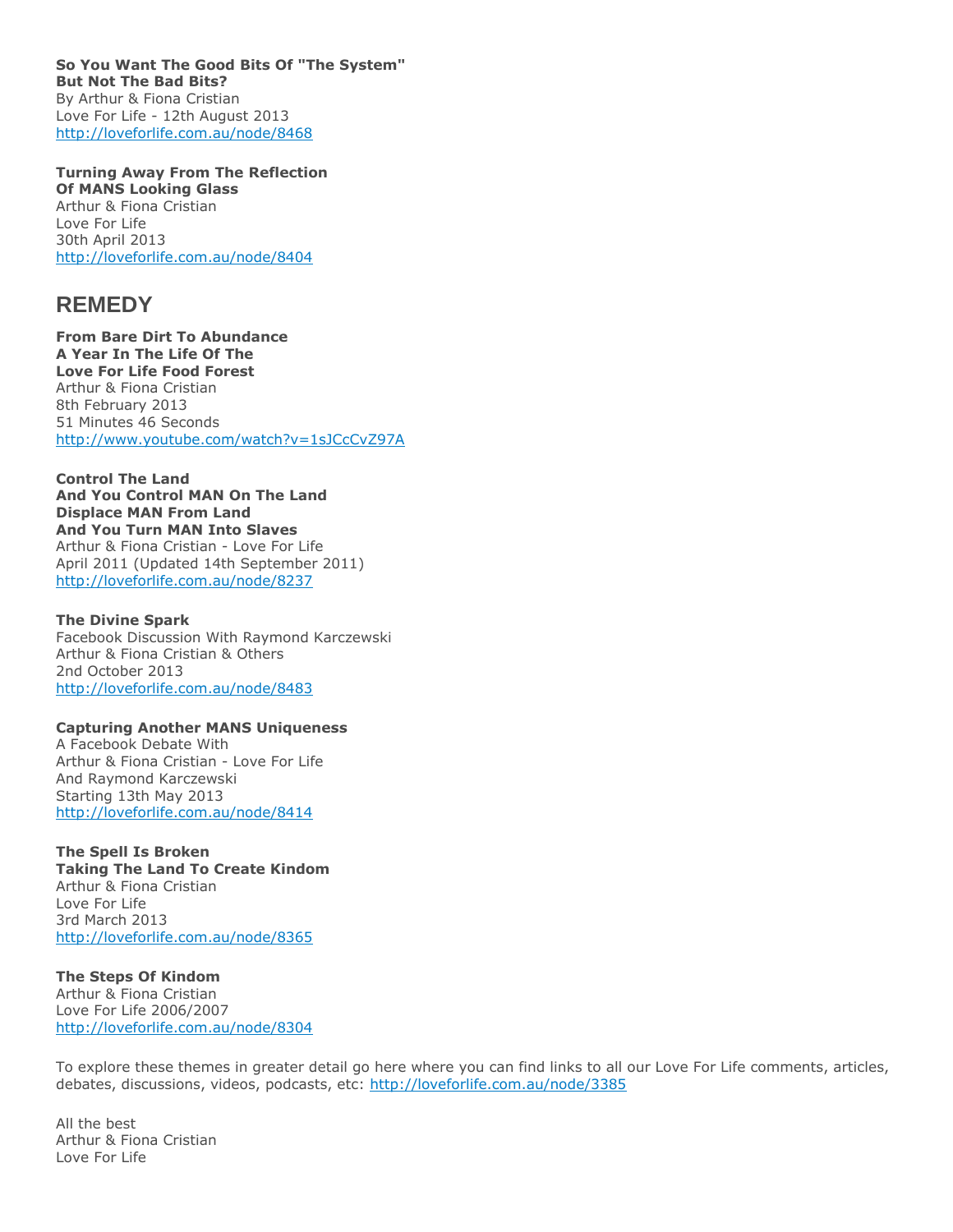**Website**: [http://loveforlife.com.au](http://loveforlife.com.au/) **Email** : [action@loveforlife.com.au](mailto:action@loveforlife.com.au) **Mobile** : 0011 61 418 203204 - (0418 203204) **Snail Mail**: PO Box 1320 Bowral 2576 NSW Australia **Facebook Arthur Cristian** : <http://www.facebook.com/arthurcristian> **YouTube Arthur Cristian** : <http://www.youtube.com/ArthurLoveForLife>

**Register To The Love For Life Mailing List**: <http://loveforlife.com.au/content/09/05/14/mailing-list>

### **Facebook Group Why Aren't We Free Discussion** : <http://www.facebook.com/164918753537287> **Facebook Group Kindom/Do No Harm Community Discussion** : <http://www.facebook.com/151811728195925>

Links below will kick in when the professionally recorded Love For Life music is released.

**SoundCloud** : <http://soundcloud.com/loveforlife> **Nimbit Music** : <http://www.nimbitmusic.com/loveforlife> **Twitter** : <https://twitter.com/loveforlifemusi> **Facebook Music** : <http://www.facebook.com/loveforlifemusic> **YouTube Love For Life Music** : <http://www.myspace.com/loveforlifemusic> **MySpace** : <http://www.myspace.com/loveforlifemusic> **Google + Fiona Cristian** : <https://plus.google.com/100490175160871610090>

# **How The System Is Really Constructed Bouncing Back Curses Upon Curse Makers To Stop Harm Forevermore**

By Arthur & Fiona Cristian Love For Life

27th February 2014 (Updated 3rd March 2014 2.21pm)

**Freedom is not an "organisation". Freedom is not a** 

**"movement". We have to be/live freedom in present sense, then we've set freedom into motion in present sense. Freedom is not a destination as in past or future tense. The thought of freedom is NOT freedom. The thought of freedom is just an idea, ideal, concept made up by others telling you how to think feel and act about a freedom. This is NOT freedom. The thought of freedom is just a shadow of freedom but it ain't freedom. While we're lost in the thought/idea of freedom, freedom always remains at arms length and we'll never be free.** Arthur Cristian

Adam Davis from Perth used to run a freedom/truth website "Truth Movement Australia" up until around three years or so ago. Possibly two years ago we sent him a FB friendship request and yesterday he accepted. Today he sent us an offer to like his new project "Positive Path Events" <https://www.facebook.com/positivepathevents> and we provided him with a Full Disclosure post before we get around to accepting his offer.

This is what we said:

Hi Adam, thanks for the invitation to Like this page but we need to first provide you with full-disclosure. "The System" is trauma based and everything of it is reaction to trauma this includes all occults & esoterics such as Astrology, Numerology, alphabets, mathematics, geometry/sacred geometry, English, recorded his-story (history) and all constructs ("intellectual Property") formed out of them, all of which are derived from black-magic. The whole of the Freemasonic world/orders/etc, is crafted out of storytelling with the intention of conning men, women and children to fall under the spell of their Image Power, their storytelling.

As these spells are unnatural images that have no natural home to rest in the dream of life, no natural purpose, they have to be implanted into and maintained in us as alien-prisoners in our bodies where as restless entities (demons) they effect our bodies, our brains, our thoughts, etc, distorting (hijacking/distracting) us from the MAN, the original

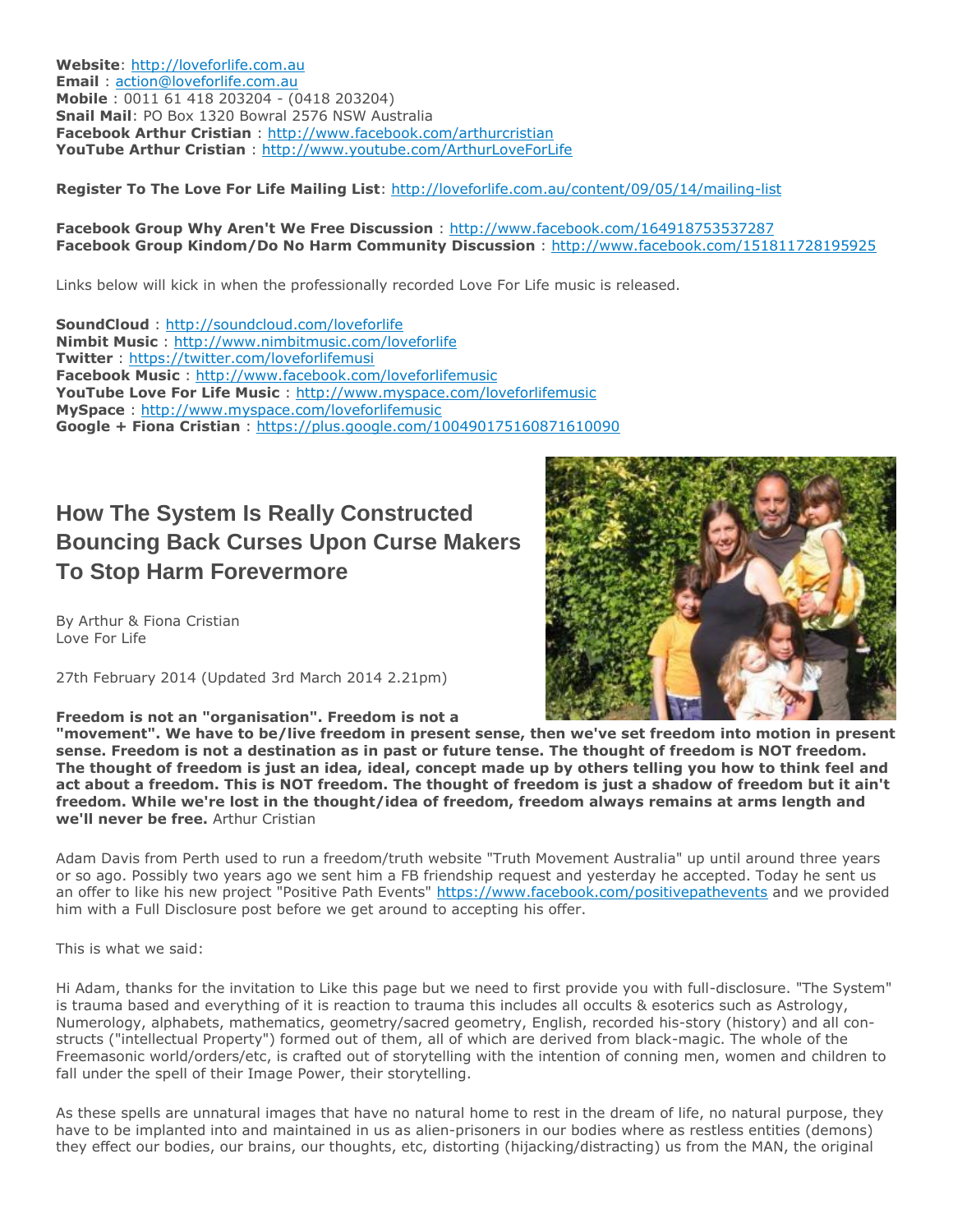purpose we are dreamt to be which is for each of us to be original MAN with unique thoughts and dreams that benefit and expand the dream of life.

This distortion/corruption is at the heart of all trauma and the Freemasonic/Satanic world practices many rituals to maintain this unnatural state of trauma so that their spells have somewhere to "live" and have power and control over us so that we worship these non-sensory images at the cost of who we really are and what we are really part of. This is also why the high-priests and high-priestesses of the Freemasonic/Satanic world conduct horrific ritual sacrifices so that we all sense the horror and the trauma through our connections with the water of MAN'S breath (life/consciousness) and remaining locked in hell ("The System") to continue the vicious cycles of our reactions to trauma.

Storytelling is the means by which we are persuaded to fall under the spell of Image Power, of other men and women telling us how to think, feel and act so that we set into motion, through belief, faith and associated opinion, the reaction to trauma that are those "crafted" and "practiced" thoughts, feelings and actions that they want us to set into motion, thus creating the outcomes intended by the warlocks and witches of this black magic. This is true Satanism at work and this Satanic practice is at the backbone of "The System", bound to Freemasonry, which is the circulatory system (The Beast) of "The System".

The education system was invented to teach us how to understand the spells, want the spells and put all our life energy into their spells thus constructing the beast that is "The System" through the image power of their spells. The trauma kicks in in early childHOOD, as we teach our children about their world. The world is "The System" - Earth is not the world. All those who have been educated are the descendants of ancestors who were enslaved by the lackeys under the power and control of the black magic masters of "The System" long ago.

Because Freemasonry is heavily rooted in storytelling, it is clearly rooted in Satanism. We say it is one and the same and, the hidden hands behind "The System" can be seen in plain sight through their storytellers doing their dirty work. We have been sharing this work for the last few years and it has been spreading like hotcakes. We have unraveled the brainwashing methods clearly and the methods expose those responsible. The people are waking up to the deception that has been forced upon them and soon fingers will be pointed at those responsible - be responsible for what you promote, if you don't want the fingers pointing at you!

Innocent or not, put up or not, while you continue to promote "esoteric knowledge including Numerology, Astrology, Law of One, Hidden Gospel teachings", etc, you are promoting the continuation of "The System", the continuation of Satanism and Freemasonry, the continuation of the power and control held by those men and women who use these Freemasonic/Satanic methods to control us in their roles as shepherds and fishermen of the flock, and the continuation of reaction to trauma in the lives of those around you enslaved to "The System". Is this what you stand for?

Most of the stuff you are promoting does not exist; it is all made up, make believe, non-sense/non-sensory images and NONE of it will free MAN from the clutches of "The System" because it is designed to keep us trapped in "The System". All the covert systems of enslavement have been created and adapted through brainwashing storytelling and the next version of "The System" is also being created by the manipulation of our thoughts and feelings and the distortion of who we really are.

Most importantly, every lie is a curse and every liar is processing a curse. Those who have woken up have powerful dreams and the power of free will to turn the curses back on their makers, leaving them with no way out until they have made whole with everyone damaged by the harm they caused or intended with their curses. If they choose not to make whole what they have done and heal the damage caused, the curses of their own making will return to them, with no escape, no ritual that can help them. Their children, their families, their friends and all those around them who benefit from the curse no matter how far away they may be also feel the full power of their curses in their lives, in the eternal present sense. If they try to ignore it or reject it or laugh at it, it amplifies without respite.

How the curses take effect is not something that we have control over, nor would we want to have control over - they just reap the crop they have sown, in whatever way it manifests in their lives. This is a non-violent, peaceful way of telling them that we no longer accept their curses or their claims over us and allow them to take FULL responsibility for the harm they are causing while still honouring and protecting their right to exercise their free will, as those bouncing back the curses exercise their free will.

The dream to heal Earth and all the harm that has been caused, has been set into motion now by many of us, and the intention is growing stronger and stronger. Freemasons/Satanists will not be able to stop this. Just one MAN can bring the whole of their world down, but there are many more than one this time around. This is how Rome, Babylon, etc, ("The System") were brought down with one fatal blow brought on by their own curse makers.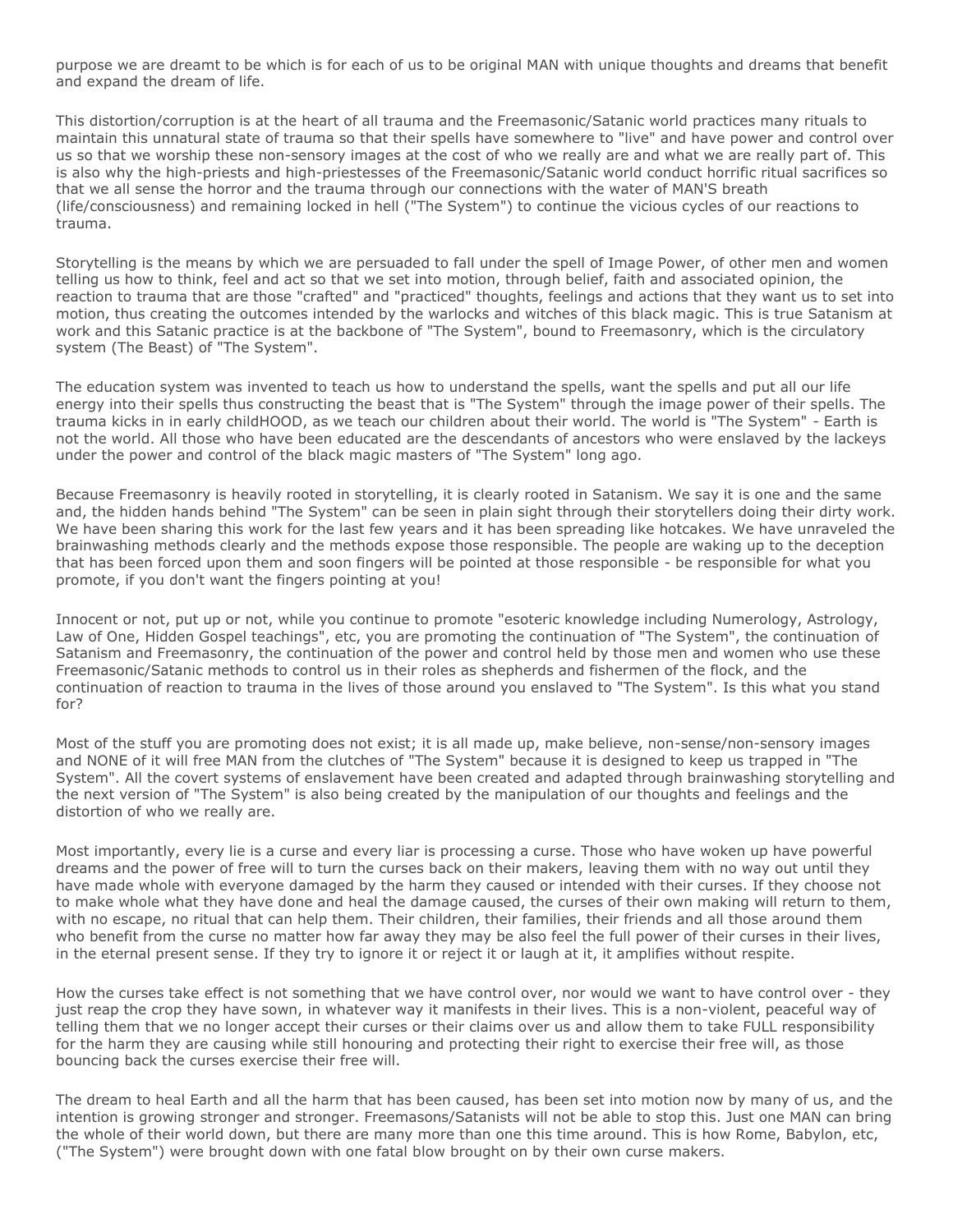The Freemasons/Satanists get ALL their power ONLY from "The System" and all their "Gods" of "The System" (all civilisations) which are all the ways they con us into giving our power away to them, such as "esoteric knowledge including Numerology, Astrology, Law of One, Hidden Gospel teachings". The God they all really worship is "The System' and the founding father, the grand architect, the dream maker of "The System". When you strip away all the myths, etc, of their storytelling fantasies, rituals, laws, occults and esoterics, all you find is "The System" being applied in everyday, practical sense. This is how the New World Order is going to show up too, under another feel good/god/oneness guise.

All the "oneness" that you and others are promoting (One Heaven, One Earth, One Law, One Consciousness, etc etc) is just "The System" GLUE binding all the duped together under ONE SYSTEM FOR ALL (ONE world govern-men-t, law, religion, force, cashless economy/currency, education, language, etc, etc) with a Freemasonic/Satanic engineered and fully controlled Star Trek like Federation operating as the centralised power center of this NWO of oneness. Bar the changing of costumes, titles, props and stages, nothing else has changed, we still have the same power mongers in control behind the scenes.

The horrific spells of storytelling brakes MAN down into in-divide-u-all-s (individuals) (CHAOS) and through reaction to trauma the Freemasonic/Satanic shepherds/fishermen pull at the heart strings of their deeply traumatised flocks, seducing them to move away from all the present horrors being perpetrated across-earth by the "Bad Guys" and into the "nice gooey" arms of the

all-is-one-consciousness NWO ("The System") remedy (ORDER) pushed by the "Good Guys". Behind the veils of secrecy the "Bad Guys and the "Good Guys" are working together and come from the same Freemasonic/Satanic lodges, orders, cults, sects, fraternities, societies, etc. All the traumatised victims, includes everyone who follows or is influenced by you Adam, are conned into needing direction, co-operation and management, all under and bound to the same image power that has a direct link all-the-way-back to Ancient Egypt (Egypt means "The System").

If you want to learn more about this, we are providing some links below for you to explore the subjects touched on here in greater detail.

If you want to chat you are most welcome to make contact with us.

We have nothing "personal" against you as you are our living brother/co-creator. We stand for open honest straight shooting discussions and you are most welcome to post on Arthur's Facebook wall and yes, be prepared for a debate if we don't agree with something you say/shared.

All the best to you and your family Adam Arthur & Fiona Cristian Love For Life

Note: Links to all our videos, articles, debates, etc, can be found at the end of the next post below

### **These are Facebook comments people have made in relation to this post and our replies**

**Egypt means "The System"**

### **Make them process the curse of their own making**

On Facebook today Brett Anderson said: I was in personal contact with Adam a few years back but then distanced myself from what he was doing. He claims to have been in a mental institution for the last year or so. Do you know anything about that Arthur?



Arthur Cristian: No - but anything is possible with what goes on behind the psycho scenes of Freemasonry. Adam and his dad are Masons.

Brett Anderson: Yes, met his dad too...and I had a gut feeling something was going on there, thanks for confirming it.

Hank Lion asked: From the same Ilk as David Icke?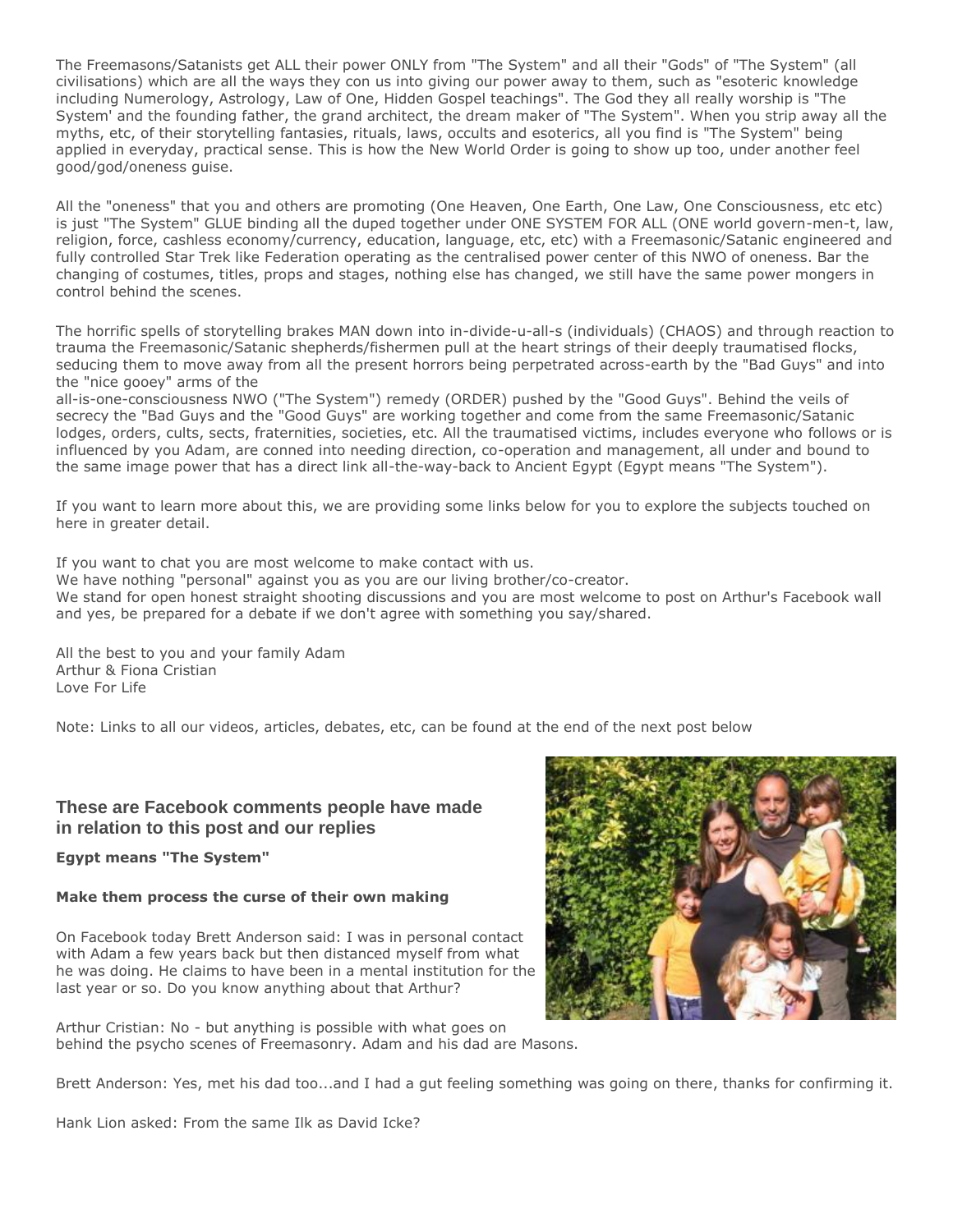Arthur Cristian: Hi Hank, when you have read and watched many of our recent videos and articles, debates, etc, you will see from our point of view how the "We Will Lead Every Revolution Against Us" lackeys/deceivers are the Freemasonic/Satanic networks of intelligence agents, etc, working together behind the scenes as both the "Good Guys" and the "Bad Guys" conning/manipulating the duped into staying trapped in "The System" and, through this reaction-to-trauma brainwashing-manipulation, they lead the drones/robots (under spells of e-motion) into creating the next version of "The System" (NWO) for them to continue having power and control over all of them.

Since Ancient Egypt where and when all the shit that is "The System" was first dreamt of and set into motion, the "insider" victims under the spell of Freemasonry/Satanism, those who became Satanists/Freemasons were never provided with idiot friendly full disclosure as to what would become of their lives if they set non-sensory images into motion.

There are heaps of different black-magic orders, sects, cults, fraternities, societies, etc, etc, and even their highest priests/priestesses/warlocks/witches/etc, were all once babies, all innocent children. Everyone in "The System" has been got at - there are no winners in this.

Internationally, this whole Freemasonic/Satanic network has been working to a long-term projected business plan created by their founding father, the Grand Architect, long ago. It works as a self-fulfilling prophecy (all explained in our work, links provided below).

So yes, when the duped wake up and can clearly see/sense what is really going on, they can tell how the Satanists/Freemasons help to promote each others work before/in the eyes of the public without the public ever realising the duplicity (Adam Davis promoting David Icke - both of whom sold out long ago) going on behind the scenes. They form the networks that usher the people into the NWO. Thousands are involved all across Earth. Wherever you get information that you are thinking, so they are there too, spooning out the information that they want you to think and feel.

Bar a few loose cracks in the wall, you can see why all of them refuse to have us on their internet shows, radio shows, internet tv shows, websites, etc, etc. We and our work have been black-listed. Almost everyone out front with continued media support, alternative or not is/are being controlled 100% by the Freemasonic/Satanic networks, with ongoing full-support. It is allowed to go on even if it seems they are the real-heroes of the people taking on the "bad guys" or the "bad guys" taking on the "good guys"....

Who are these deceivers...... ????

Take a close look, there are thousands and thousands of them. They are the faces behind the freeman/sovereignty movements, the exposure movements, the alternative movements, the conspiracy movements, etc, etc, etc. They are blatantly messing with everyone's heads.

If they can get you to think what they want you to think and get you to set these images into motion (through belief, faith & associated opinion) they will get you to create the outcomes they intended/planned for you. Slaves willingly create a world in their masters image without realising.

Also, we would not be surprised that David Icke and Richard Branson come from the same close family DNA pool. This shit goes on throughout the whole of the Satanic/Freemasonic networks all across Earth...... Diana Spencer (bless her good pure and sincere heart - she turned against them) being a second cousin to Bill Clinton and George Bush Jnr.....

Would not be surprised to find out one day that Adam Davis and David Icke are related by a close bloodline link - in fact when you look at the big-picture we all really come from Original MAN, we are all related to each other), its just that the Satanic/Freemasonic networks have worked very hard to keep their type of people, their kind of MAN (MANKIND) PURE as an exclusive and a privileged "GOD", so they marry their offspring's into each others extended family tree (2nd cousins etc) bloodlines. The whole thing is terribly screwed up. We live to completely destroy the whole of this Satanic/Freemasonic cabal forevermore, in this life.

All the best Arthur & Fiona Cristian Love For Life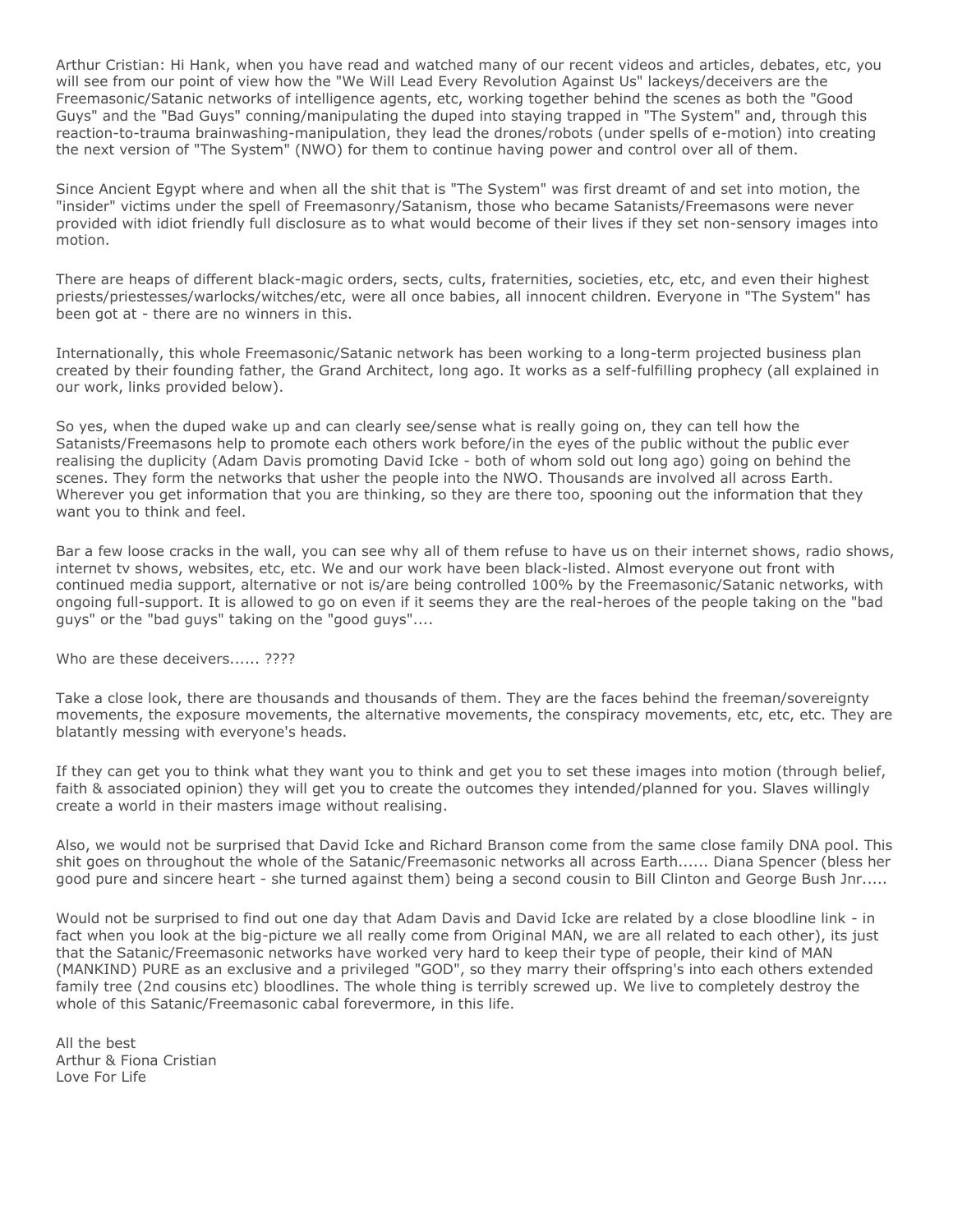# **The Greatest Lie And Liar Is The One Closest To The Truth**

Arthur & Fiona Cristian Love For Life

2nd March 2014

Ivana sent us this message via Facebook private message.......

Hi Arthur, Lovely to connect with you. I've been following your

work for a while now. You and your wife did an amazing job in spreading awareness and sharing knowledge. Steve talks about you both in high regards.

I met Mark McMurtrie only recently and can't say much about him as still have to do more research on his work, but so far he seems like a very genuine man.........When it comes to Max Igan, I've been following his work for years now and met him in person recently too....and I definitely do not agree with your stands that he is an operative...but that shouldn't be a reason for us not to connect and share. All the best to you and your family too! Ivana :)

----------------

We replied......

Hi Ivana, We are not here to shove things down your throat and tell you who to trust and not to trust and thank you for not reacting to our comments which many people do! AND it is vital that we all learn to trust our senses and not just believe blindly what others tell us, which is why MAN all across Earth is in such a mess.

If we could just share some of our insights with you........

The greatest lie and liar is the one closest to the truth; they cause the greatest damage of all. All through the recorded his-story of "The System", those in control have used lots of feel good/right morally correct truths and hidden the lie/s-liars within them. If the duped do not use scrutiny to rout out the lie/s-liars then they believe that the lie/s-liars are truth, and are pure and sincere, too. As MAN is the ONLY one that can set thoughts into motion (all thoughts are images) all the truths set into motion do not do harm but the lie/s/liars cause all the damage.

The New World Order (NWO) is being brought in by all the "Good Guys" - the current chaos with all its harm/destruction/injustice/insanity/madness/etc, caused by the "Bad Guys" is not part of the entry into the NWO. It is the remedy to all this chaos being brought in by the "Good Guys" that is the NWO - the cosmic, Galactic, Ecofriendly, "Oneness" consciousness system Glue that binds everyone together as ONE under "The System". The slight of hand is brilliant and very very clever. The NWO is just "The System" under another guise.

These "Good Guys" (WE WILL LEAD EVERY REVOLUTION AGAINST US) are wolves in lambs clothing that come up smelling like roses, but watch out for all of them. Remember, "The System" is covert, it is not overt and all the "psychological brainwashing" tactics used to maintain power and control for the Freemasonic/Satanic World are done in secret. They do not provide everyone with FULL-DISCLOSURE, hence the SECRETS and their methods of deception kept secret. Do not be caught with your pants down. Our insightful work reveals clearly these covert (secret) methods used to keep us in their net, all the while we are thinking that we are waking up and claiming our freedom.

It is important to remember that for generation upon generation we have been taught to rely on third parties, other men and women, to take full-responsibility for our lives; we rely on the media to keep us in-formed, on the power companies to give us light and warmth, on the supermarkets for food, on doctors for our health, on government to provide system order, on banks to supply the ebb and flow of goods and services, on police and defense forces to provide protection, on religions, New Age and education/storytellers, etc, to form our identities and tell us how to think, feel and act, and with occults and esoterics explaining everything to us about our "persons" journeys through "The System" and who we supposedly are and what we are part of, etc, etc, etc.

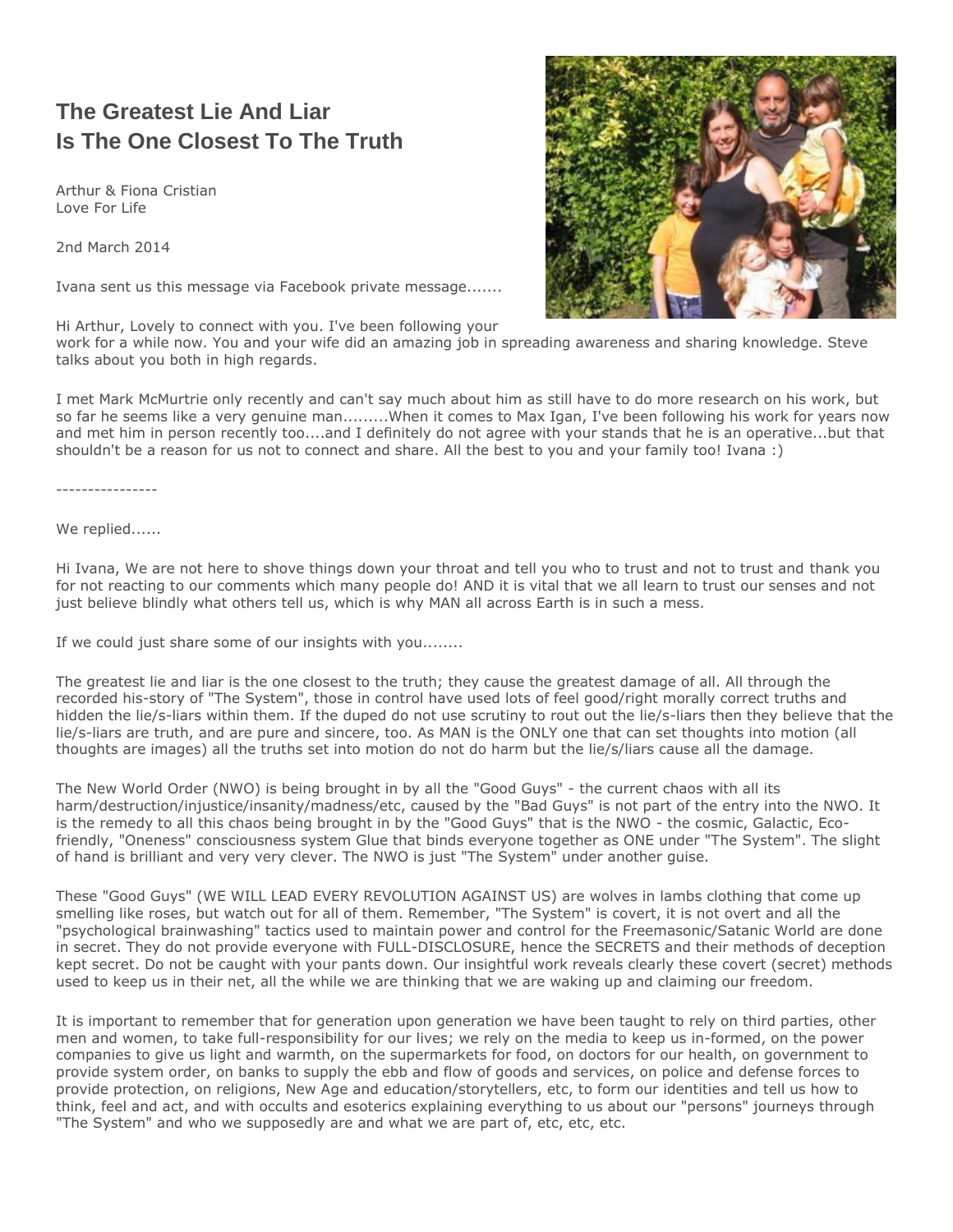The stories of "The System" come at us in wave after wave after wave after wave after wave........... of attacks, whether as the hippie flower power movement, the New Age, the Freedom-Truth movement, One Nation, Astrotheology, Quantum Physics, Politics, Oneness Consciousness, Save the Earth, Astrology, Numerology, System Science", etc, etc, etc. All these movements are shaping how we think and feel and are the foundation stones we form our false lives out of. By doing this they create the pull at our heartstrings as we feel for causes and people and Earth but which also pull us into the New World Order (NWO), all the while we remain blind to their tactics.

As described thus far, living spoonfed lives under limited liability is the NORM. Those behind "The System" know this, which means that they also know that, even as we wake up, our tendency is to look to others to tell us what to do, to lead us, to be the shepherds whose illumined lights (spells of storytelling) we can follow. Most people have not got a clue what it really means to take full responsibility for their lives.

Nearly everyone is a good man or woman who does not want to harm others but we are all severely compromised in this because life under "The System" means that we do harm to our brothers and sisters day in, day out just to survive. We are compelled by e-motion (ecclesiastical motion). This causes us great trauma. (more on this is found in greater detail in our post IMAGE POWER, link provided below)

We are used to being provided with spells that feed our trauma based addictions which show up as reactions to trauma, as in fantasy, illusion and delusion, storytelling rose coloured glasses that keep us blind to the terrible destruction we do not want to accept responsibility for and clean up because the trauma is too great and the prospect too daunting. The story telling contains all the characters, props and scenery for the fantasies to be acted out on their "We will lead every revolution against us" stage. Enter OST, the courts, the UCC, Common Law, OPPT, Aliens, Reptilian Shapeshifters, Galactic Federation, JeZeus and God, etc, all stages of "The System" for followers to act on, lead by Freemasonic/Satanic deceivers, masters of the use of Image Power. The duped are now being led from one storytelling stage to another storytelling stage, to another, to another, to another, from generation to generation to generation to generation, with everybody oblivious to the tactics being used to manipulate them, unable to see/SENSE how they have been conned.

The stage, props, title holding characters and scenery are dead, dead matter/con-structs. As they do not exist they cannot hold and contain the life force energy of MAN and therefore it instantly goes right back to the makers of these fictions/fairytales who blatantly use it against you, meaning you are locked in their system, their methods of your enslavement through consistent reaction to trauma which is what keeps you imprisoned under their image power of storytelling.

They are now your Gods and they are all black magic warlocks and witches that use your life force energy for their rituals and spell creations that are used against you to keep you locked in to "The System". How can the dead at fiction (law) provide life? How can something that doesn't exist provide remedy for the living?

The "Good Guy" shepherds for the black magic warlocks and witches NWO include Mark McMurtrie, Mark Pytellek, David Icke, Max Igan, Santos Bonacci, Mark Passio, Alex Jones, Jeff Rense, Michael Tellinger, Michael Tsarion, Jordan Maxwell, Frank O'Collins, Kevin Annett, Mary Croft, Robert Arthur Menard, Marcus "Servant King", Mel Ve/Freedom Central, Vinny Eastwood, George Green, Benjamin Fulford, and a cast of thousands.

None of them reveal the complete truth about Image Power, Reaction To Trauma, Pull Of E-Motion, Re-Presenting "Intellectual Property", Spells, etc, even though they use these black-magic tactics all-the-time. Its ALL kept secret. They tell you half truths and things that sound like truths but they have to throw countless red herrings at you too to keep you distracted from ever waking up to the truth. This is why we say, "The greatest lie/s and liar/s are the one closest to the truth. They cause the greatest damage of all." Their secret truth is what we reveal.

Also, notice how they are all given platforms for their work to reach vast audiences, allowed to stage meetings, etc, especially David Icke who apparently does not even have to have security at his performances, so we were told by someone who went to one. Is he really a threat to "The System" if he is allowed to strut around unmolested?

This is in huge contrast to us experiencing 12 death threats, 4 assassination attempts, kidnapping, attempts to close down the website, elderly supporters being hog tied and having a bullet through his hip and then both being tortured for hours, large campaigns of ridicule and abuse and attempts to discredit us, twice, very large squads of police, sheriffs, detectives, tow trucks swarming on the family home, and being almost completely black listed by all those high profile internet radio/tv/blogs/ alternative media/mainstream media shepherds claiming to stand for truth, freedom, etc.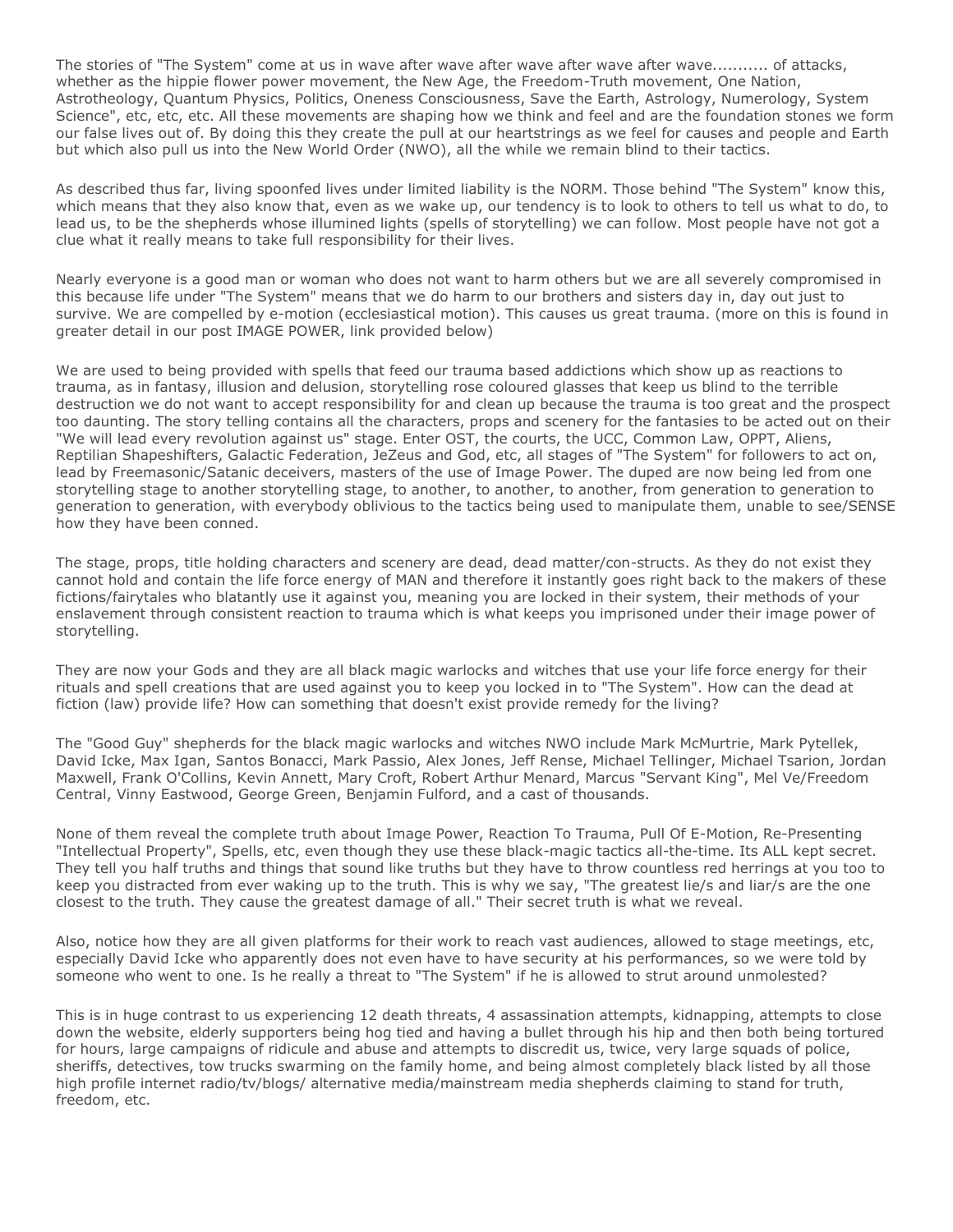So much for freedom of speech. We don't expect everyone to agree with us but, if they are really interested in truth, wouldn't you think that they would at least want to hear what we have to say. And we always welcome scrutiny of our work because this is how we learn. However, they don't seem to like us scrutinising their work!!!

People who believe in fiction/storytelling are under spells and are setting these non-sensory images into motion giving all power to the makers of these fairytales. All fiction/storytelling leads you into "The System". Information of truth leads you out of "The System" (remedy) with no fighting in "The System" (that keeps you in "The System" forever with no way out), no engaging in "The System" (that keeps you and yours under the warlock and witches image power generation after generation) and, in present sense, no giving your power away to other men and women.

All the while, everybody is living under limited liability because they do not know how to live-be freedom, live-be full responsibility, live-be peace, truth, joy, etc, in present sense, here and now. This means that you don't need anyone to tell you how to live it, be it, etc, because you already are all those things and you have not given your power away to anybody to tell you how to live as MAN.

Bar a tiny few exceptions, why are all these third party strangers, interlopers, interceders, intermeddlers, people who have never been part of our family, community, tribe, village, mob, our space of love coming into our lives to tell us what to do, how to think, etc, with the full support of the media and no one stopping them? Do they really love us?

We always say to people not to follow us, not to believe in anything we say but to use their brains/senses to scrutinise like an intense blowtorch and go where the logic of truth/sense takes them because belief/spells are not proof of fact. When you put beliefs up to the test of scrutiny, none of them stack up. It is amazing how people fight for their beliefs/spells, doing anything to cling onto them because of the trauma that has them need beliefs in the first place. They are so used to being compelled by e-motion (reaction to trauma - performing the instructions of image power programs) that they don't know how else to live/be.

How many of the thoughts and feelings that you think and feel (images) are unique and original to you, uniquely created by you? If you are honest, you will find that nearly all of them have been implanted in you as you have journeyed through "The System". These implants are the programs of Image Power working away. These implants create slaves, drones, robots, the living-dead who con-struct (set into motion) "The System" and living-dead lives, day in day out.

"The System" of the New World Order are the many storytelling programs of spells that are bouncing to and fro between your ears (so to speak) that compel you are that reaction to trauma that is your system life that has you be in "The System" under that order, under that image power. Be aware that you have been got at. And these trauma programs are encoded in all the impure and insincere places in your body, in your cells, ligaments, bones, tissues, organs, glands, blood, water, etc, and as they have no natural home, they have nowhere to rest and are therefore restless. These are the effects of trauma. If we stop thinking about them and stop reacting to them, which is how we feed them, they fade away and are no more. They are demons that possess us as in possesSION/possesZION.

Those behind "The System" have all the steps in place to usher us all through the gates of the NWO at the same time, according to their time codes. So they have to cover all the bases. Not only are they creating, infiltrating and destabilising any anti-system movement, they are also massaging all the happy drones to prepare their thinking for the new era, their Golden Age.

If you want to have power and control over people, you have to have intelligence networks throughout your networks of power and control. If you do not, you will not know where and when your people are unhappy or any measures they may be planning to take against your power and control. Your reign will be very short. That "The System" has been going on for many, many generations shows clearly that their intelligence networks are very comprehensive and very skilled.

They know what people are thinking and feeling so that they can prepare and disarm any growing resistance against them. In an overt system, out would come the guns. In a system of covert control such as we live under, out come the brainwashing/manipulation tactics.

One of their methods is to infiltrate any growing movement, bring all those attracted to it together under a common mantra and a figurehead or two who speak the mantra and appear to be "one of us". Then, down the line, they destabilise and collapse it from within, smashing it all in their faces and giving a clear message of "it can't be done" that leaves people disheartened, distrustful and demoralised. This is exactly what happened with Pauline Hanson's One Nation Party.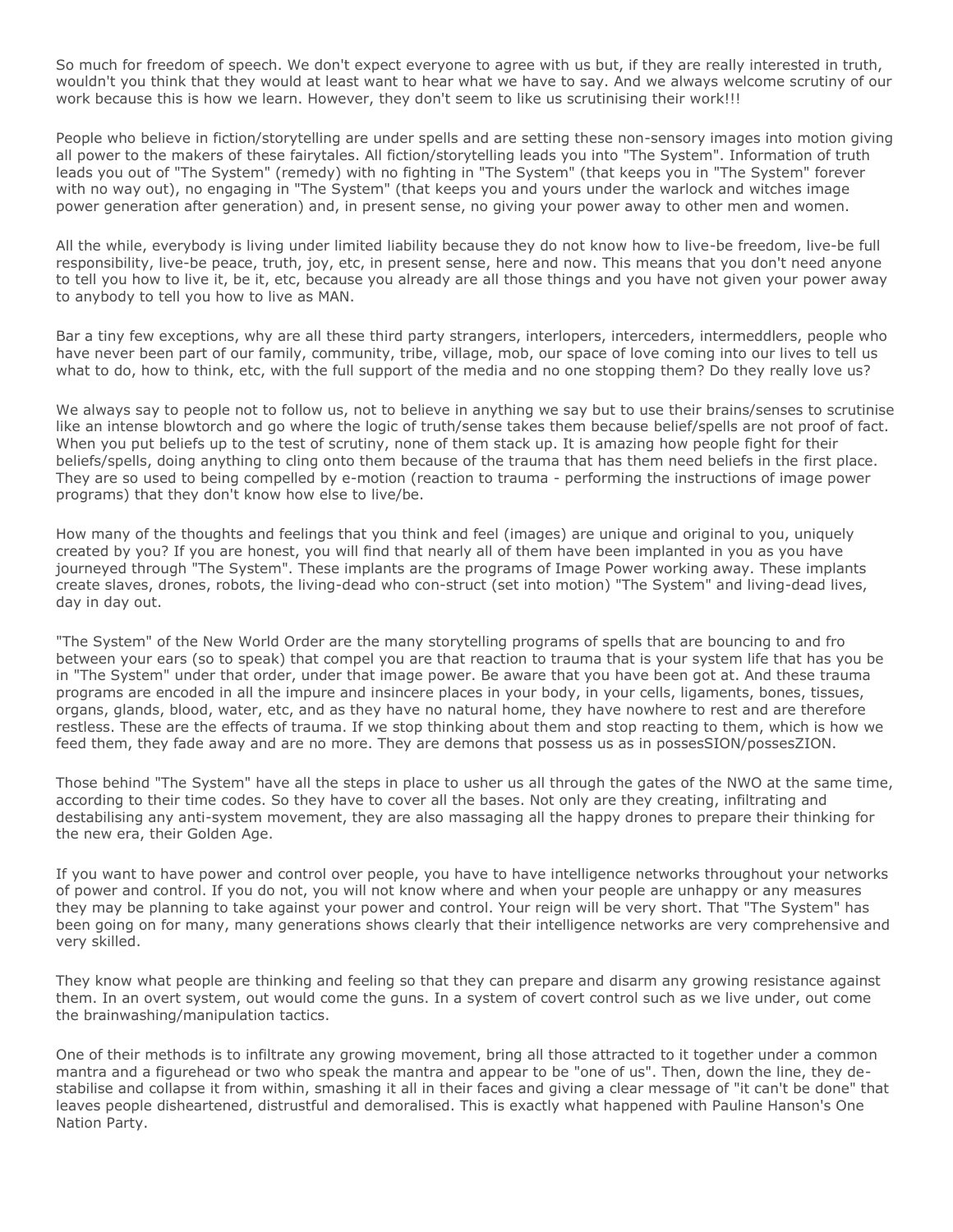Another method is to "reveal" the "secrets" of "The System" which again attracts those who are already starting to wake up and research and uncover things. An example of this is Jordan Maxwell telling us all about admiralty law and the "sea" and "birth/berth", etc. People are drawn to him and others because he is giving them clues, helping them along, although he never reveals the big picture and the real secrets of their Freemasonic/Satanic methods of power and control. Thus, absorbed in the truthful red herrings, people devote their lives to exploring the "secrets" they are allowed to find out about, enter David Icke, never realising that there is a whole other world of information to still be unravelled. All the esoterics, occults, laws, conspiracies, organised crimes, etc, lead you down rabbit holes without ever letting you close to the real secrets that are not to be found in their books, movies, speeches, or anywhere else, even though it is hinted at in a twisted way for those with eyes to see.

Another method is to make sure that they know what people are thinking and feeling through their intelligence so that they can learn about the possible influential people who can rise up and affect those around them. Why have all the good hearted people with a conscience, who had an influence over public thinking and weren't afraid to speak out against anything they saw gone? Since the late 1960's, there are literally none of them left. Why? Because those in power knew that one of them talking over here, another talking there and another there, all gaining support, like ripples forming on the water until eventually they all join together in one massive resistance that cannot be controlled.

Then there are the whiteanting, white washing tactics whereby they use their own brothers to set precedences in law, politics and social scenes that show that this process (direction) doesn't work, or that you cannot escape the law, or whatever. This stops potential movements because if there was a working remedy, it will create a growing resistance against the powers that be.

They create lots of distractions, usually with common mantras and themes such as "oneness" and "consciousness" and "environmental", etc, etc, that get us caught up and turning into cul-de-sacs instead of speeding along the highway of truth. Almost the whole of "The System" is distractions that keep us from thinking about what is really going on. These include all occults and esoterics, fashion, religion, politics, the football, travel, sex, alcohol, drugs, gambling, the stockmarket, courses, careers, hobbies, etc, etc, etc.

The NWO was planned before the 1200s, as can be seen by the creation of the English language (which they called the New World Language) in the 1200s. EVERYTHING in "The System" today, all the movements, alternatives, distractions, etc, was planned a long time ago. These people are the masters of manipulation and they have been massaging our brains for many generations and continue to do so day in, day out through their media as well as through the "underground" networks that are swelling up under their control.

Imagine if all the good hearted people who started speaking out at the problems they saw around them were still alive today, how much influence they could have for the good. John Lennon, George Harrison, Diana Spencer, Peter Brock, JFK, the Crocodile Hunter, Martin Luther King, etc, etc, etc, etc........... there are hundreds and hundreds and hundreds and hundreds of them, some in every country across Earth. They all had to be removed and it was a benefit if some died of natural causes.

Now, all we have at the "forefront" of the resistance to "The System" are brain controlled system lackeys of the same Freemasonic/Satanic orders, Max Igan, David Icke, Kevin Annett, Mark Passio, Santos Bonnaci, etc, etc, etc, etc, doing their part to foster and direct the uprisings that will merge from all the many different groups they re-present into one big wave of change that will crash through the gates of the NWO, the new version of the old system, and most people will be happy to have arrived there and it will take them a while to realise that, although everything seems rosy, the same old chains and manacles are in place but they are tighter than ever before.

There is virtually no resistance to these people, to the size of this force. Yes, many of us are waking up to the real tactics and identifying what is really going on but we are the flea to the dog in terms of the amount of people who think they are waking up but have actually just gone down another system engineered cul-de-sac. = the matrix. We ain't giving up and never will. We will keep swinging the baseball bat of truth to help knock sense into anyone we can reach.

Most of the people that have woken up to the black-magic tactics used to control us have done so because they have been unable to prove what we are saying to be wrong and this has whittled away at their thinking until their scrutiny and lack of pride has enabled them to see how they have been manipulated.

We always say...... Do not get caught up being part of a movement or organisation. Why? Because they always get hijacked and the reason being is most people do not want to take FULL responsibility and therefore they pass the buck to those willing to take responsibility. This is how they cleverly hijack everything!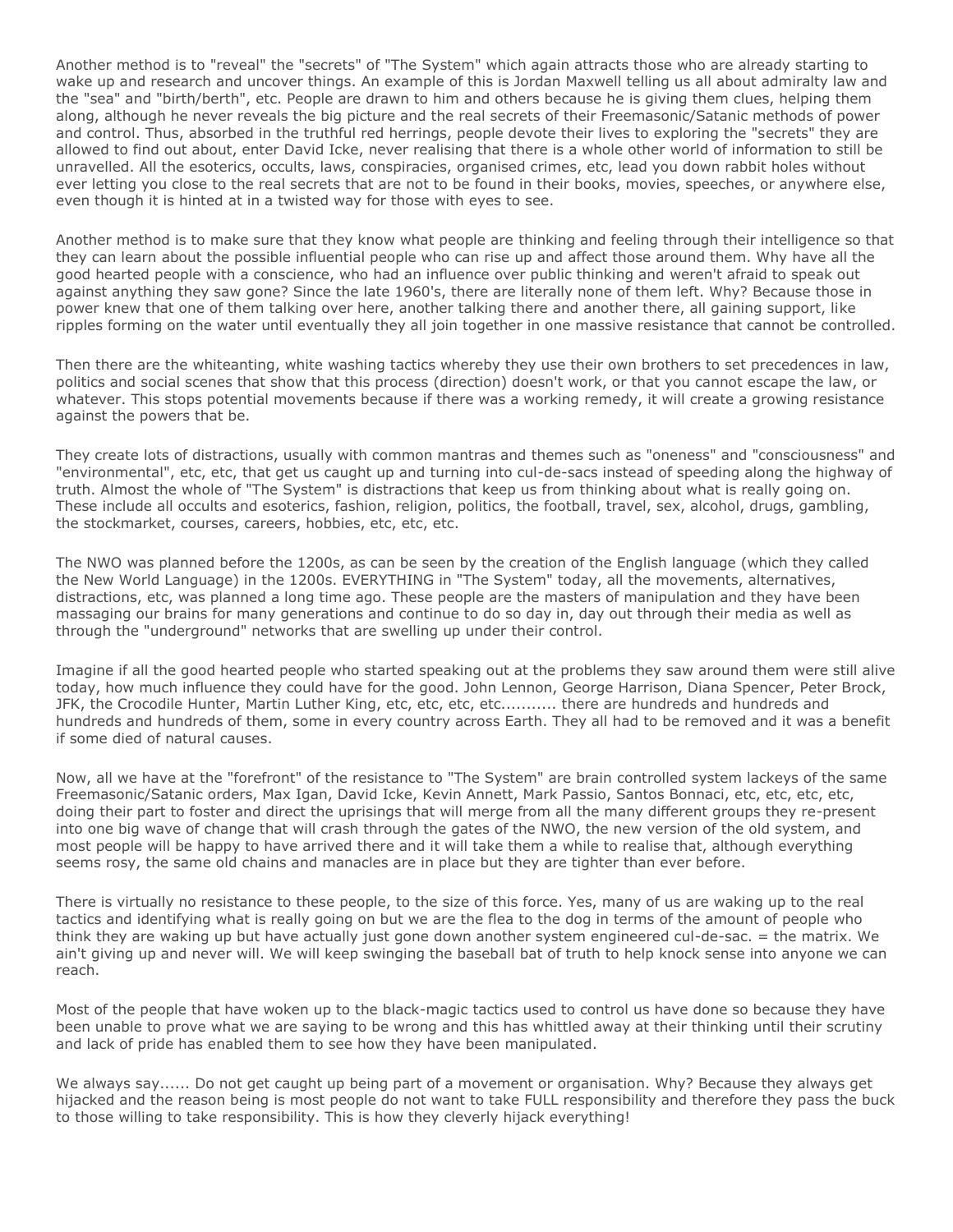When we take full responsibility for our lives, we don't need "The System" and we don't need anyone telling us what to think, feel and do. There is a natural system in place, it's called nature. We don't need a MAN made system which puts us under the image power of another man/woman.

Slavery is the shadow of duality we fall into which HOODS us with it's IMAGE POWER. Lost in talking for the reflection of you in the mirror is slavery = the thought of freedom (the reflection in the mirror) is not freedom. The idea of freedom made up by others is the HOOD. The reflection (you are reflecting on someone elses image of freedom) is duality in practice (set into motion). Satanists/Freemasons (brotherHOODS/sisterHOODS) con-sist-ently (notice the subtle phonetics con - cyst - entity) "practice" the "craft" of duality so they can continually enslave/trap their victims under their Image Power  $=$  their hood.

People spend a whole lifetime working for/towards their freedom = slavery. This is NOT Freedom This clearly shows us all that the whole freeman/sovereignty movement with all its administrative processes is all slavery based and is absolutely useless for real freedom. They have all been HOODED. This also shows that anyone on a journey to their eternal freedom in the after-life has been HOODED.

This also shows the HOOD Mark McMurtrie (OST), Mark Pytellek, Max Igan, etc, etc, etc, etc, are placing over the duped (the deeply traumatised reacting to trauma). They are actually conning the duped to do it. The HOOD being the fictional titles of trusts, foundations, etc, brand names, corporations, courts, titles/standings of performers in "The System", etc, etc. They are seriously one bunch of terrible nasty soul-sucking vampires, really nasty harm-doers. We already have them processing their curses of their own making and there is no way out for them. Don't be trapped/caught up with them as you will cop it too of your own masking/making. We are very serious about this.

You cannot help anyone when you react to trauma. The pull of E-Motion feeds the dark lords. The pull of E-Motion (reaction to trauma) is what they want from you and everyone else. Every cause, every harm-doing issue, every "movement", every "organisation", etc, etc, that seduces you into giving your life-force-energy into these issues, causes, movements, organisations, etc, etc, has been procured by your seduction into reacting to trauma. This makes you part of the problem, part of the darkness spreading all-around.

We say........ Make them, force them, to process the curse of their "own" making. While doing this keep withdrawing from feeding man-made darkness with more of your "own" darkness (reaction to trauma). You have to keep stepping back and back and back, keep zooming out and out and out of the darkness, keep withdrawing from and rejecting, withdrawing from and rejecting, withdrawing from and rejecting darkness until there is no darkness in your life, in your thoughts, feelings, images and in present-sense, all-around is pure and sincere light and from there you can dissolve all of the darkness with everyone else doing it until man-made darkness is no longer being set into motion in present-sense.

The point is, don't be part of the problem, instead be part of the remedy that is one massive fatal blow to the darklords that wipes out all forms of harm doing and therefore ALL harm-doing issues facing MAN all-across-earth have stopped dead in their tracks = no more setting of harm/lies/darkness into motion in present sense. How about that?????

We've all got to take full-responsibility to stop all forms of harm doing being set into motion in present-sense, the biggest one being the reaction to trauma that compels us to set "The System" of E-motion into motion in presentsense. We've all got to stop passing the buck and focus on confronting all the methods of harm doing that leads us into perpetual slavery. "The System" brainwashing tactics con us into making slaves out of each other, turning us all into a massive rolling stone that's completely out of control to destroy all of Earth/Nature/MAN and forcing us into being the con-sumer-s of living sensory life-forms to con-struct and worship dead-matter, non-sensory images that do not exist and have no natural purpose for the dream of life. We've become the living-dead because we've lost all connection with sensory-reality in present-sense.

Worst of all is this..........

Imagine the sun decides to "own" ("claim") all its rays for "self". Now all the outgoing rays that once benefited all of sensory life all-around, as a gift of life, light, love, has turned back towards the sun, back on "self", creating a black hole where the sun once was. Where life, light and love once were is now void of light and life and love.

Being SELF-centered is how we commit spiritual suicide to who we really are and to everything we are naturally part of.

Being the consumers of dead-matter, of non-sensory images is the darkness that spreads which we create and are part of, to destroy all of Earth, Nature, MAN, to who we really are and to what we are really part of.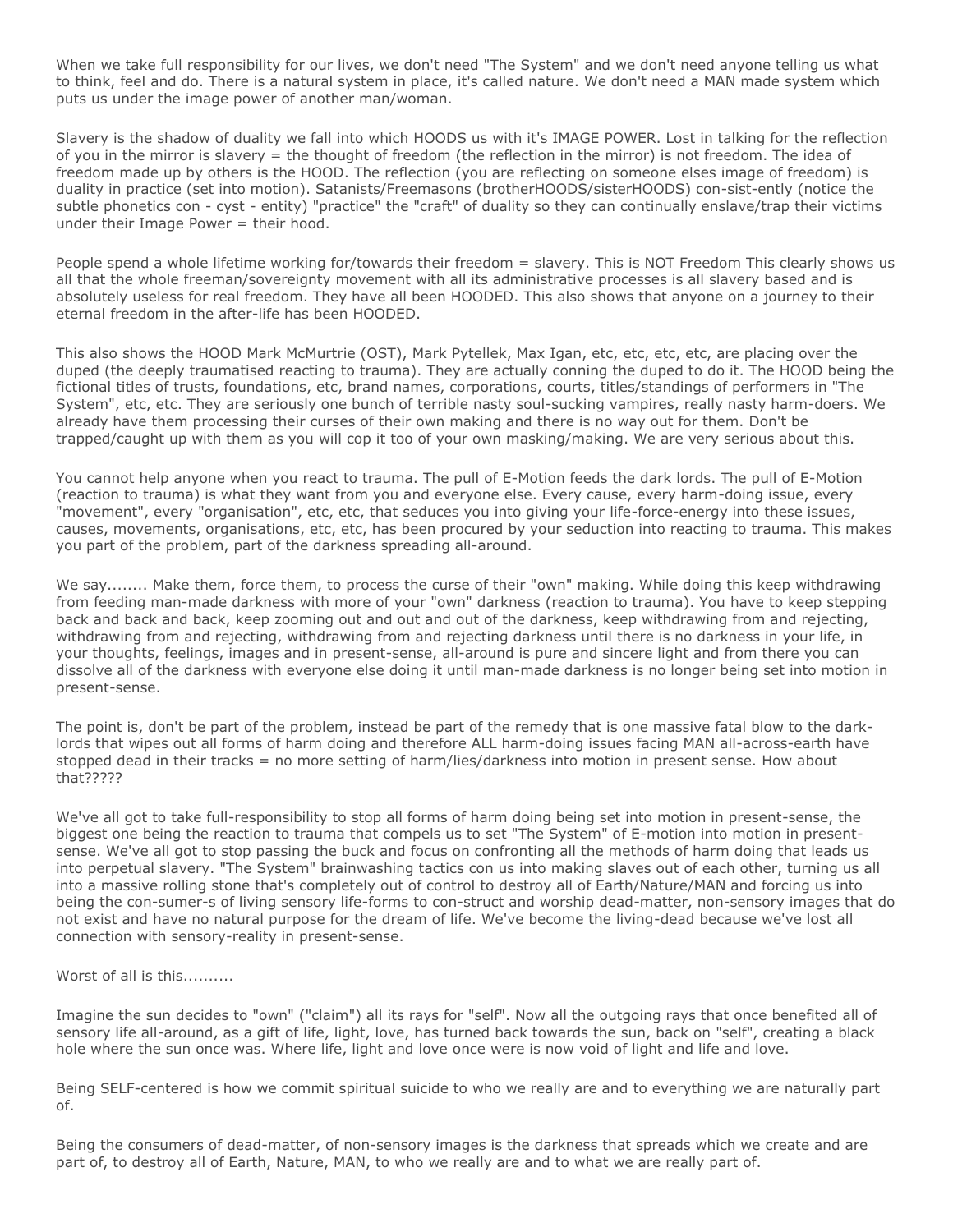Reacting to trauma, being pulled by E-Motion, is how we commit spiritual suicide to light, love and life, to who we really are and to what we are really part of.

The key to breaking away from this black---hole---magic---"spell", before its "too late, is to be/live that gift of light, love, and life in present-sense for the benefit of all of life all-around, without "owning"/"claiming" the light, love and life we create and give freely all-around.

If we all do this, take FULL-responsibility for everything we think, feel and do in present-sense, then together we have all co-created a living-sensory-paradise all-around us in present-sense.

We've become the wind under each others wings raising each other up to the ecstasy of a living paradise we have cocreated with each other.

For everyone to have a direct experience of light, love and light in present-sense and from where ALL innocent children can be raised up in this life, light and love, in present-sense, without indoctrination or explanation or education of life, light & love, etc, then it is very clear that this life, light and love is co-created as a team effort, as a gift of life, light and love by everyone who taken FULL-responsibility for being that life, light and love in presentsense.

By taking full-responsibility for being and creating light, love and life, in present-sense, the pooling of light, love and light from everyone IS bouncing back as an extraordinary abundance of light, love and life in present-sense which benefits everyone and everything of sensory-life consistently and permanently forevermore.

Take care of light, love, light and light and light, love and life takes care of everyone. There is no longer any concern about anything going on in present-sense amongst the living anymore :) <3

It is also critical to have no attachments to any negative-destructive E-Motion in present-sense, as in greed, selfishness, uncertainty, doubt, jealousy, hopelessness, distrust, emptiness, loneliness, boredom, directionless, fear, fantasy, illusion, delusion, anger, rage, ridicule, abuse, disempowerment, power and control trips, rape, pillage, plunder, pride, vanity, lack of compassion, empathy, forgiveness, lies, etc, etc, etc, including having no purpose/dream for the dream of life and no longer setting into motion any other other form/image of harm-doing, no matter what.

This is how we fix all our problems in one fatal blow upon the dark-side of MANS making.  $<$ 3  $<$ 3  $<$ 3  $<$ 3 :) :) :)

ASAP, we all have to give up all that researching now because it's All part of the destruction/rejection to light, life and love brought on by all the self-centerdness being pooled with everyone else researching and thus creating heaps and heaps and heaps of dark-matter all-around as in cities, concrete, plastic, technology, cars, trucks, etc, etc..... Yes, we have to use dead-matter to get out of dead-matter as fast as possible in this life. Freedom, truth, light, life, love, etc, is a DOING thing, is an act of creation we create in present-sense which others can sense, experience and benefit from. Remember, the thought of truth, peace, joy, abundance, life, light, love, etc, are NOT truth, peace, joy, abundance, life, light, love........ A monumental massive difference here - one is real and present in present sense, the other is just a shadow of what is real but never will it be real/sensory. Which one do you want to be?????

This is just a quick overview of our work. If you would like to explore further, then below are some links, under our very recent reply to Adam Davis, another intel agent/operative. It would be best to follow them in sequential order to get a complete picture.

All the best Arthur & Fiona Cristian Love For Life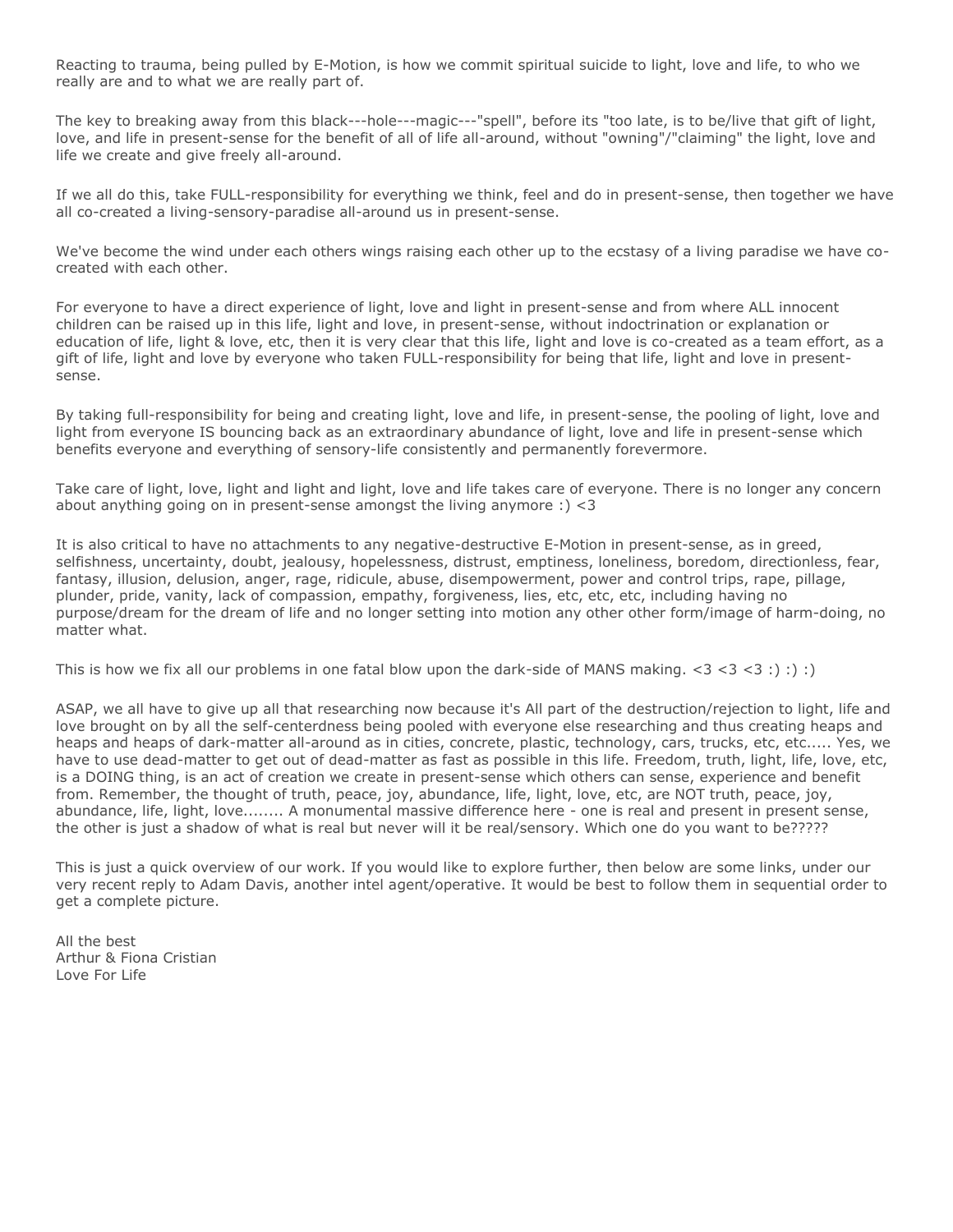# **The Fallacy Of Freeman Procedures And Claiming Sovereignty**

Arthur & Fiona Cristian Love For Life

27th September 2014

In reference to this letter/action we posted this comment on Sesen Farm's wall. Sesen Farm said "A good share!!

The Drivers License i have expires in April.

I do not wish to CONTRACT with them again.

Just got a letter from Paul Brown today, Director at the Ministry of Transportation telling me why a "person" has to have a Drivers License.

Here is what i sent back to him: [paul.h.brown@ontario.ca](mailto:paul.h.brown@ontario.ca)

### **NON ASSUMPSIT - WITHOUT PREJUDICE - ALL RIGHTS RESERVED**

Hi Paul - how are you, and i am writing to confirm receiving the letter i got today you sent me in the mail regarding getting a Drivers License- and by all means, call me Derek as my mother called me Derek and as i understand it Mr./Mister is a term of Admiralty-Maritime Law that refers to a subordinate and Ontario is a common law Inheritance jurisdiction.

Let me just first start off by saying that i am writing this IN GOOD FAITH, as i do not wish to create controversy as i wish to remain in peace-and-honour, and, in a NON-adverse manner.

Driver's license

32. (1) No person shall drive a motor vehicle on a highway unless the motor vehicle is within a class of motor vehicles in respect of which the person holds a driver's license issued to him or her under this Act. R.S.O. 1990, c. H.8, s. 32 (1).

Idem

(2) No person shall drive a street car on a highway unless he or she holds a driver's license.

So it would seem that every 'person' needs to get a Driver's License if they want to drive a car. Here's the problem with this; oddly, there is actually NO definition of what a "PERSON" in the Ontario Highway Traffic Act is, considering how long it is (i cant imagine that they ran out of 'space' to put in the definition)

Now because there is a MAXIM-of-law that says: In jure omnis definitio periculosa est: In law every definition is dangerous;

What is the definition Paul, that the Truste- err, 'Government of Ontario' uses in what the definition for what a PERSON is in the Ontario Highway Traffic Act?

Thank you, By: Derek, one of "the people" mentioned in section 7. of the Ontario Heritage Act https://www.e-laws.gov.on.ca/html/statutes/english/elaws\_statutes\_90o18\_e.htm#BK8".

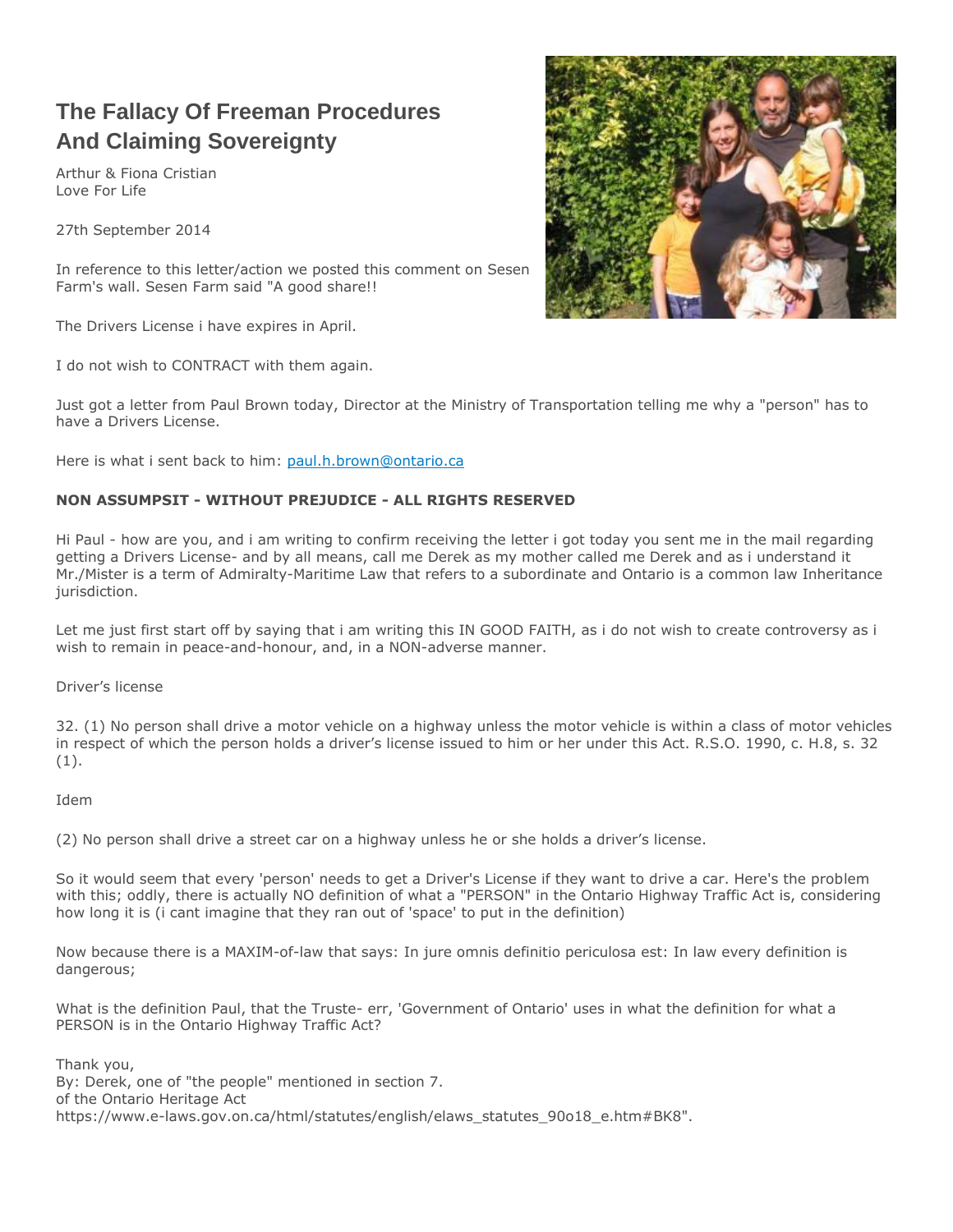### We replied

If you are renting the "name" in "The System" for any service/benefit/etc, you are already contracted to it and have agreed you are their slave/person (their right party). Giving up the drivers license is not enough; you have to give up everything to do with renting the "name" otherwise you continue being contracted to "The System" and the administrators will do whatever they want with you and you won't be able to stop them because you gave up all your rights as MAN to be under their Image Power, processing a curse of many curses.

They also have FORCE behind them so unless you have a large force of "community immunity" behind you, you are potentially entering into deeply troubled waters, that's if you continue to drive



without a drivers license while using a horseless chariot to journey along their "state"/"crown" roads, etc, where they have jurisdiction (POWER) over you.

Yes, we all know this sucks but while you are in their world and of their world you MUST abide by their statute rulings. Renting the "name" is contracting with "The System" and therefore you are of their world. Unless you completely give up renting the "name" they will come after you and unless you have a strong unbreaking support network/group behind you, life will become incredibly difficult which often leads to lots of pain and suffering. You must be smart about picking your battles while being very patient, diligent, focused on the big picture where collectively in large numbers many of us are determined in present-sense to turn our backs on "The System" and walk away from it forevermore.

There is no point creating more and more little fires evolving into a series of major distractions which stop you from doing the most important things with your life here and now. They will create fines upon fines with escalating penalties leading to them stealing any assets in the "name" you rent to cover costs of fines/services expended, the "name's" credit rating will be destroyed, your bank accounts garnished and or closed, your ability to perform commerce will be crippled, your credibility will be damaged, causing great difficulty with gaining employment downthe-line, contracts with corporations can be severely jeopardised particularly with entering new ones for electricity, gas, internet, telephone, mobile, passport, medicare/hospital care, bank account, credit card, car registration, drivers license, etc, etc, etc......, they can put you in jail, and if you have been where we have been since we took them on early 2005, you, your family, extended family might also get harassed, threatened, intimidated, visited regularly at any hour of the night or day (scares the neighbours), you or family might experience kidnapping, many threats/deaththreats, assassination attempts, torture, breaking and entering into your home and businesses to steal and or destroy things, etc, etc........ and many so called friends will cut ties with you - you will have been written off.

Twice, we experienced up to 16 Police Officers, Sheriffs and detectives coming to our house with a tow truck, all as a result of a \$25 fine for not voting and a \$65 fine for not changing the address on the registration of the dog! You would think they have better things to do! They must have spent over a quarter of a million dollars pursuing these fines, over 2 years. (links provided below)

This is just scratching the surface of what they have thrown at us.

Have you spoken to your family about your plans to drop the renting of the Drivers License???? Will they support you 100% no matter what???? Are you aware of how insurance works - if you cause an accident while driving and someone is injured or killed or property has been damaged???? If you are close to your family but they are not into what you are now threatening to do be prepared for MAJOR issues to break out with them and friends down-the-line too. Have you thought out all the consequences that will arise by continuing down this road which will impact your life in a massive way????

Over the years, we have been helping thousands and thousands of people with matters like this, usually ONLY after the damage is done and they are in over their heads and can't handle the trauma, the pressure, have no direction/working-ideas to get themselves out of this terrible mess. Almost all of them were on an ego trip, some never thought things out clearly before doing it, while many others thought they knew it all, some even thought they were like a bush-ranger but when push came to shove very few had it in them to handle the whole process and come out of it unscarred.

Those who were successful, less than 20, all bar one who we know (has since gone underground) and a few others who have re-contracted with "The System" (they all had children/partners/responsibilities/land/home to care for etc)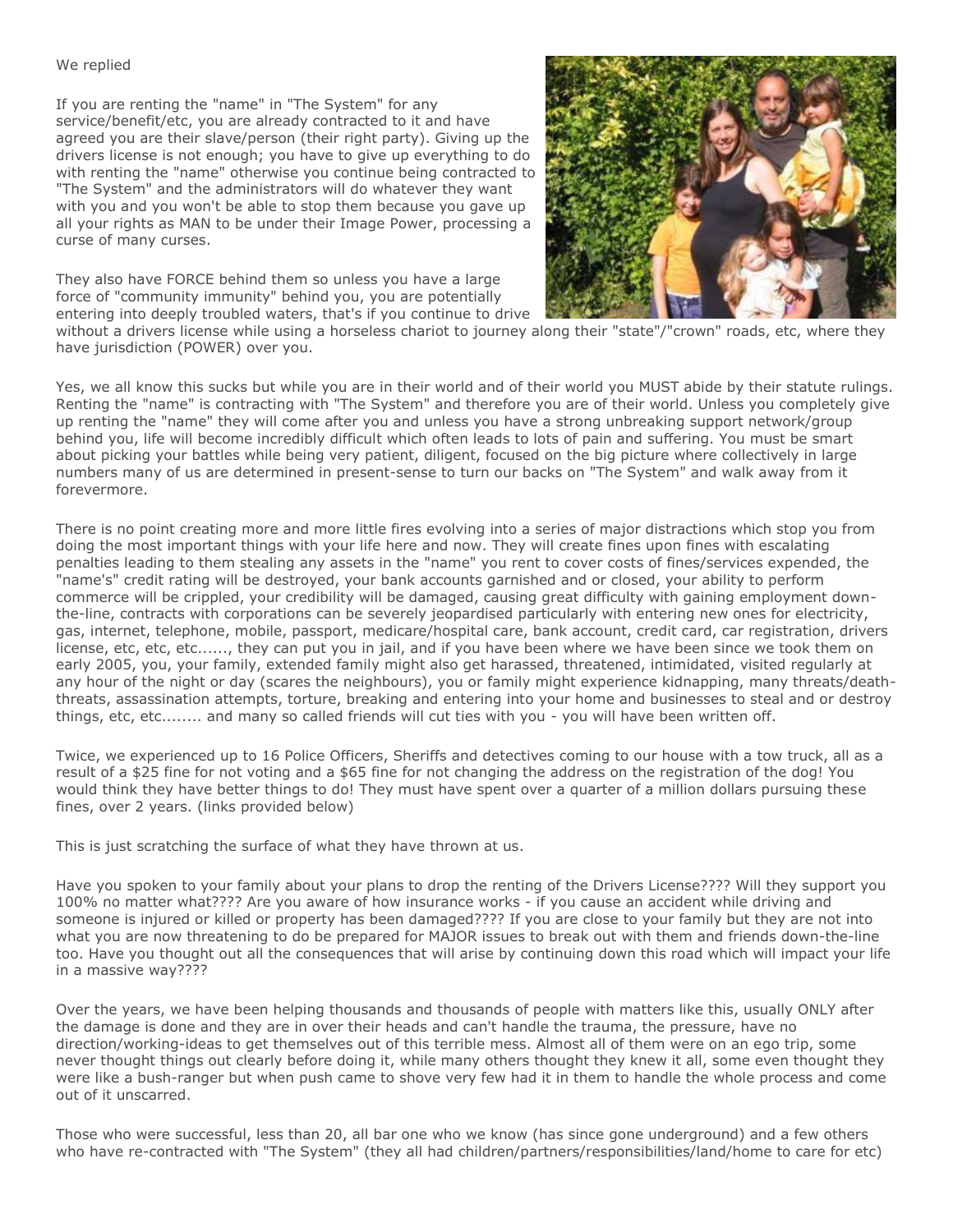have all died of unfortunate accidents, etc. We're still alive but we are always vigilant and discerning with everything we do. These psychopaths can come at you at anytime, anywhere and we have four young daughters we've been raising during all these dramas. We make them all process the curses of their own making.

We also experienced them breaking their own statute rulings & laws over and over and over and over again to achieve their goals, and they ignore all paperwork when it suits them. The ONLY thing that has worked is a) getting them to process the curses and b) removing ALL contracts to the "name", telling them that we are not the owner, renter, administrator or claimer of that "name" and to take up the matter with whoever is the owner, administrator, etc, of that "name". Suggest you dive into our Love For Life articles, debates, videos etc to fully comprehend what is really going on.

Also, just the fact that you have written to them shows that you accept their authority over you. Do you write to your neighbour telling them that you no longer wish to mow your lawns? Of course not, because they have no authority over you. You are telling them to ignore you, the MAN, and that you are their person, contracted to their system and to do whatever they please with you. It was a VERY BIG MISTAKE writing to them.

All the best Arthur & Fiona Cristian Love For Life

### **The Dream Of Life Part 6**

**Under The Spell Of Intellectual Property** Arthur Cristian - Love For Life 19th April 2012 - 51 Minutes 52 Seconds <http://www.youtube.com/watch?v=IMK7CkU1ih8>

**The "Name" Is The Mark Of The Beast The Strawman Identifying Your Slave Status In "The System"** Arthur Cristian - Love For Life 5th February 2012 - 56 Minutes 25 Seconds <http://www.youtube.com/watch?v=DdOag66v7uo>

### **IMAGE POWER**

**The Nefarious Tactics Used To Disguise Truth And Distract Us From Remedy** Arthur & Fiona Cristian Love For Life 24th January 2014 This post contains many recent Facebook comments and email replies which collectively provides a big picture into exposing the deception behind IMAGE POWER. <http://loveforlife.com.au/node/8496>

#### **IMAGE POWER Superb Diamond Range Interviewing**

**Arthur & Fiona Cristian 4th February 2014** <http://youtu.be/qFnuuw3kLog> <http://loveforlife.com.au/node/8501>

**The Pull Of E-Motion** Arthur & Fiona Cristian Love For Life 8th February 2014

<http://loveforlife.com.au/node/8499>

**Trauma Induced Fantasy Jeanice Barcelo Interviews Arthur & Fiona Cristian** 11th July 2013 <http://youtu.be/CZVj-ddUoZw> <http://loveforlife.com.au/node/8500>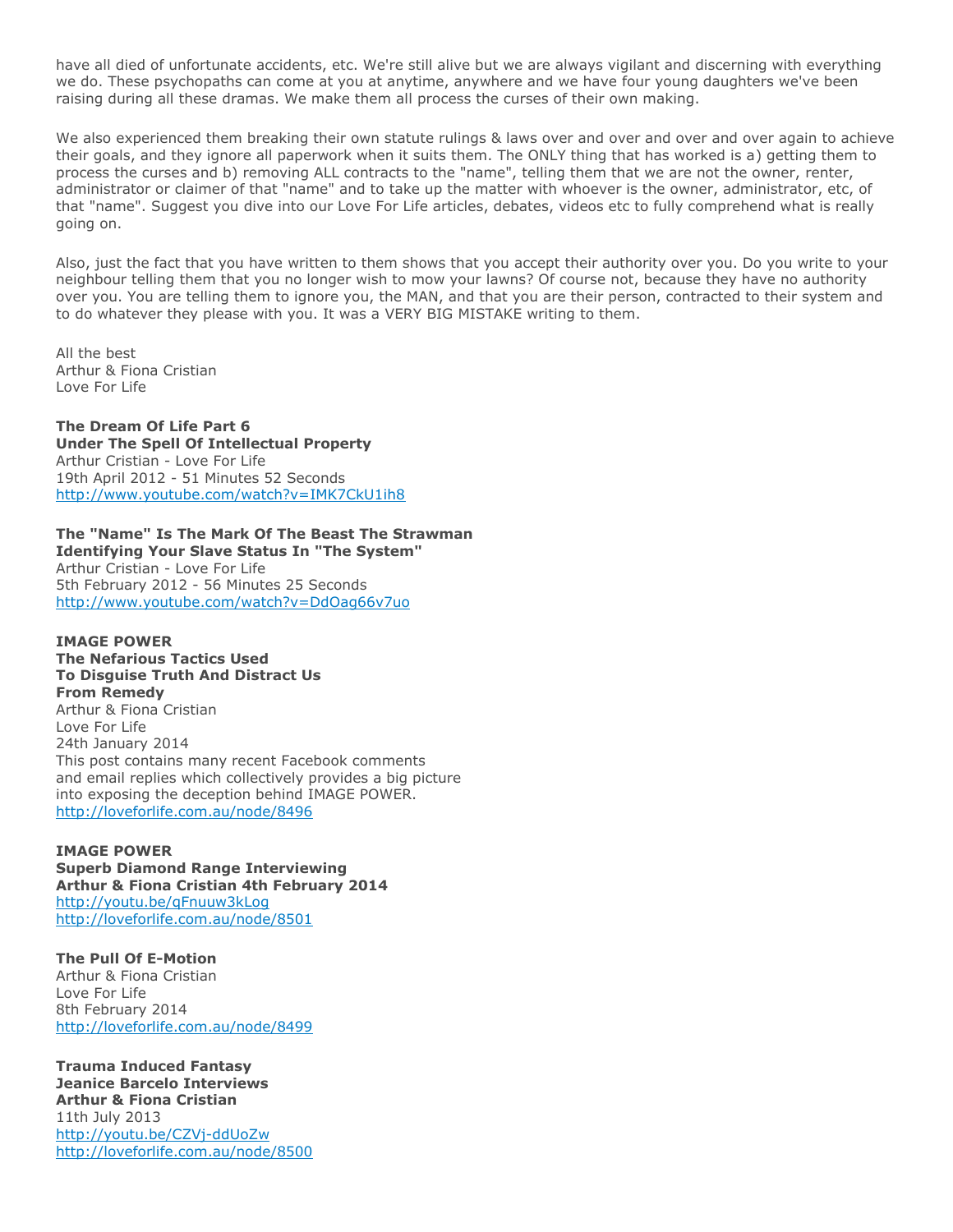**Processing Curses A Lie Is A Curse Liars Process Curses** Arthur & Fiona Cristian Love For Life 26th February 2014 <http://loveforlife.com.au/node/8503>

**How The System Is Really Constructed Bouncing Back Curses Upon Curse Makers To Stop Harm Forevermore** Arthur & Fiona Cristian Love For Life 27th February 2014 <http://loveforlife.com.au/node/8504>

**Crop Circles Are A Massive Hoax** Facebook Discussion On Simon Kawai's Wall Involving Arthur & Fiona Cristian 31st August 2013 <http://loveforlife.com.au/node/8470>

**Ben Lowrey Interviews Arthur Cristian Love For Life - 8th February 2012** 95 Minutes 28 Seconds <https://www.youtube.com/watch?v=iH25tucSZSo>

#### **REMEDY**

**From Bare Dirt To Abundance A Year In The Life Of The Love For Life Food Forest** Arthur & Fiona Cristian 8th February 2013 51 Minutes 46 Seconds <http://www.youtube.com/watch?v=1sJCcCvZ97A> <http://loveforlife.com.au/node/8352>

**The Steps Of Kindom** Arthur &Fiona Cristian 2006/2007 <http://loveforlife.com.au/node/8304>

**The Spell Is Broken Taking The Land To Create Kindom** Arthur & Fiona Cristian Love For Life 3rd March 2013 <http://loveforlife.com.au/node/8365>

### **Capturing Another MANS Uniqueness**

A Facebook Debate With Arthur & Fiona Cristian - Love For Life And Raymond Karczewski Starting 13th May 2013 <http://loveforlife.com.au/node/8414>

**Control The Land And You Control MAN On The Land Displace MAN From Land And You Turn MAN Into Slaves** Arthur & Fiona Cristian - Love For Life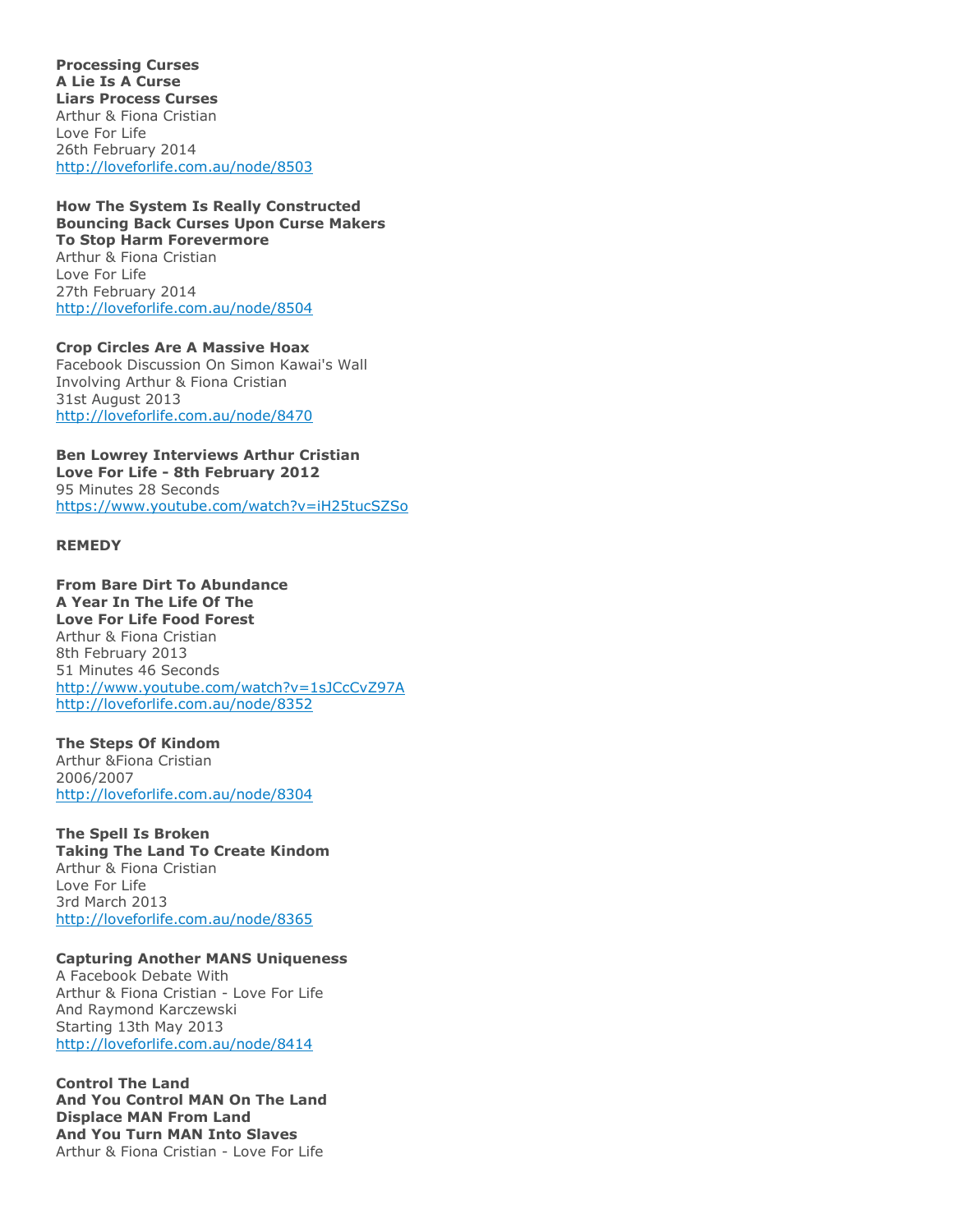### **Links to all our work can be found here**

<http://loveforlife.com.au/node/3385>

### **For Documentation Of Harm Done By The Powers-That-Be And Their Representatives,**

Evidence Revealing How Victims Did Not Break The Peace, Caused No Crime or Harm, There Were No Injured Parties. Documenting Incontrovertible Evidence Demonstrating How The Powers That Be (PTB) And Their Lackeys Will Break All The Laws They Are Supposed To Uphold. They Will Kidnap, Intimidate, Terrorise, Rape, Pillage, Plunder And Lie And Take Responsibility For None Of It. All Part Of Their Tactics Of Using Fear And Trauma To Keep Us In Our Place. Relatives Of Those Under Their Radar Are Also Not Safe From Attack And Intimidation. All Starting From A \$25 Fine For Not Voting And A \$65 Fine For Not Changing A Dog Registration. We Do Not Have Freedom And Can Only Appear To Have Freedom If We Comply. Regardless How Small The Matter The PTB Throw Hundreds Of Thousands Of Dollars Away To Enforce Their Will.... Go Here:

**Fiona Cristian Reply To State Debt Recovery Office - Part One to Part Ten - From 17th October 2008 And Still Continuing:**

**<http://loveforlife.com.au/node/6319> or**

**Fiona Cristian Reply To State Debt Recovery Office**

**Part One: <http://loveforlife.com.au/node/5742> - From 17th October 2008**

**Part Two: <http://loveforlife.com.au/node/6135> - From 18th December 2008**

**Part Three: <http://loveforlife.com.au/node/6295> - From 9th January 2009**

**Part Four: <http://loveforlife.com.au/node/6296> - From 14th January 2009**

**Part Five: <http://loveforlife.com.au/node/6375> - The Sick Puppy - From 20th February 2009**

**Part Six: <http://loveforlife.com.au/node/6390> - Police Officers, Sheriff's Officers, Tow Truck Driver and State Debt Recovery Office Blatantly Ignore the Law To Rape, Pillage and Plunder The Private Property Of Fiona Cristian - From 11th March 2009**

**Part Seven: <http://loveforlife.com.au/node/6445> - Affidavit Of Truth - Letter To The Queen + Australia: Fascism is Corporatism - From 30th March 2009**

**Part Eight: <http://loveforlife.com.au/node/6652> - The Pirates Auction And The Ghost Of VSL386 - From 4th April 2009**

**Part Nine: <http://loveforlife.com.au/node/7073> - Arthur Cristian's Letter To Pru Goward MP - From 15th December 2009**

**Part Ten: <http://loveforlife.com.au/node/7500> - Should We Be In Fear Of Those Who Claim To Protect Us? "Roman Cult" Canon Law - Ecclesiastical Deed Poll - The Work Of Frank O'Collins - From 13th October 2010**

**Website**: [http://loveforlife.com.au](http://loveforlife.com.au/) **Email** : [action@loveforlife.com.au](mailto:action@loveforlife.com.au) **Mobile** : 0011 61 418 203204 - (0418 203204) **Snail Mail**: PO Box 1320 Bowral 2576 NSW Australia **Facebook Arthur Cristian** : <http://www.facebook.com/arthurcristian> **YouTube Arthur Cristian** : <http://www.youtube.com/ArthurLoveForLife>

**Register To The Love For Life Mailing List**: <http://loveforlife.com.au/content/09/05/14/mailing-list>

**Facebook Group Why Aren't We Free Discussion** : <http://www.facebook.com/164918753537287> **Facebook Group Kindom/Do No Harm Community Discussion** : <http://www.facebook.com/151811728195925>

Links below will kick in when the professionally recorded Love For Life music is released.

| <b>SoundCloud</b> : http://soundcloud.com/loveforlife                       |
|-----------------------------------------------------------------------------|
| <b>Nimbit Music:</b> http://www.nimbitmusic.com/loveforlife                 |
| <b>Twitter</b> : https://twitter.com/loveforlifemusi                        |
| <b>Facebook Music:</b> http://www.facebook.com/loveforlifemusic             |
| <b>YouTube Love For Life Music:</b> http://www.myspace.com/loveforlifemusic |
| <b>MySpace:</b> http://www.myspace.com/loveforlifemusic                     |
| Google + Fiona Cristian: https://plus.google.com/100490175160871610090      |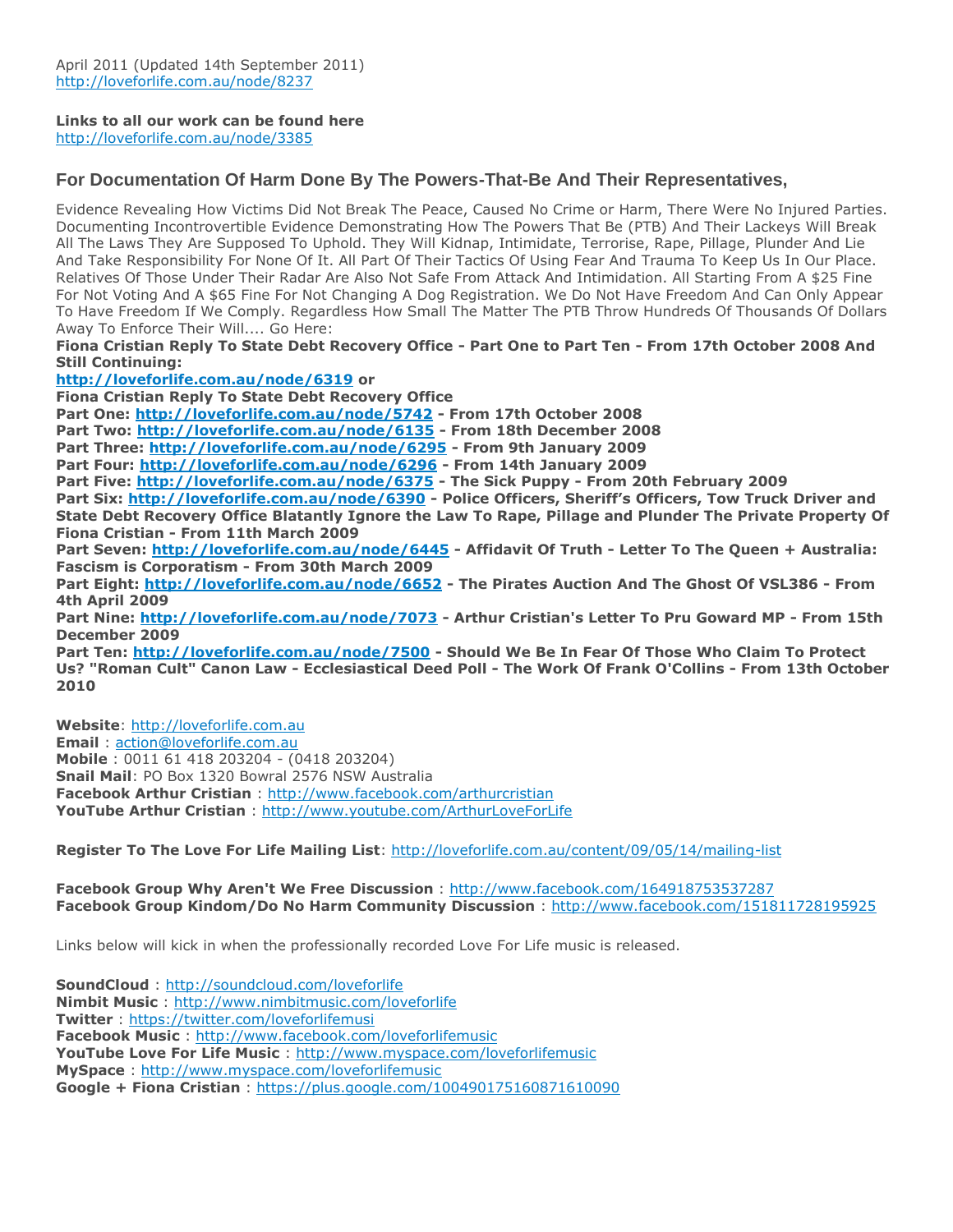# **Processing Curses A Lie Is A Curse Liars Process Curses**

By Arthur Cristian Love For Life 26th February 2014

Sharing a FB PM conversation with a good-hearted friend.

We said.......



Also, the Ancient Greek Civilization is/was part of the problem ("The System") Ancient Egypt/Ancient Greece is demonic/satanic (all forms of "intellectual property" requiring harm to natural-sensory life-forms inanimate or not to construct physical material forms in its/their image/s is Satanic/Freemasonic) - The Western World IS Ancient Greece/Ancient Egypt - we never left it/them ("The System"), this includes Hellenism. All "Gods"/myths are of/for "The System" of those "times", all the Satanic/Freemasonic High Priest-HOODS derived all their power, control, privileges, benefits, etc from "The System". Their ONLY GOD IS "THE SYSTEM". It's always been like this since this shit first started pre Ancient Egypt (pre the first man-made civilisation). Regardless of whatever form/guise/image they show up as, all man-made civilisations are/is "The System". IT'S ALL AN ABOMINATION.

### Our friend replied.......

i disagree on the last point, in my opinion the ancient Greek civilization is something completely different from Egypt and Rome. Ancient Egypt and Ancient Rome are of Darkness but ancient Greece (not all cities, especially Athens) was of LIGHT. Also, the Greek language surely is a language with an alphabet but it has nothing to do with any other languages ever conceived on this planet. The Greek Alphabet itself (Al- PHa- Be-TAGA-MA DELTA E-PSILON- (STIGMA)ZH-TAEI-TA-THE-TA-GIO-TA-KAPA-LA-MDAMH-NIKSI-O-MIkRON-PYR-O-SIGMA-TAF-Y-PSI XY-O-MEGA is actually an ancient Greek Ode to the SUN. It's a prayer, not an alphabet per say. I agree about everything you guys are saying in your videos about Language, Mathematics, Geometry etc, but i disagree on the motives of the ancient Greeks compared to the Babylonians, the Romans, the Egyptians and all the rest of the ancient world.. But its a huge conversation which cannot be done through facebook chatting. I'll go through what you wrote and follow your advice, even though i've already seen most of your videos, i'll go through the ones i havent and i will let you know when its possible for me to be on skype. I live on a mountain where the internet connection sucks ass (forgive my French) and i can't even log into Skype, but i will go to a cafe or another place where a landline is present so we can have a useful conversation and the video touch which adds to the experience.

We replied........

You are fighting for a beLIEf system here. Bring forward all the living-sensory first parties to back your claims/beliefs. If you can't bring them forward then you are being deceived, misled, etc.

#### Were you there?

In present-sense can you bring anyone forward who was there as a living-sensory first party to back your claims/beliefs?

For the natural purpose of having a direct experience, first party to first party, can you bring forward the livingsensory life-forms "Ancient Greece" or the "Light of Ancient Greece" to back your claims????

If you can't then they are NOT present with the presence of life and therefore are derived ONLY from "storytelling" which clearly tells you the truth, meaning they were "crafted" out of the black-magic "practice" of IMAGE POWER (storytelling).

Where are their ("Ancient Greece" or the "Light of Ancient Greece") ancestors buried?

Where are their children playing?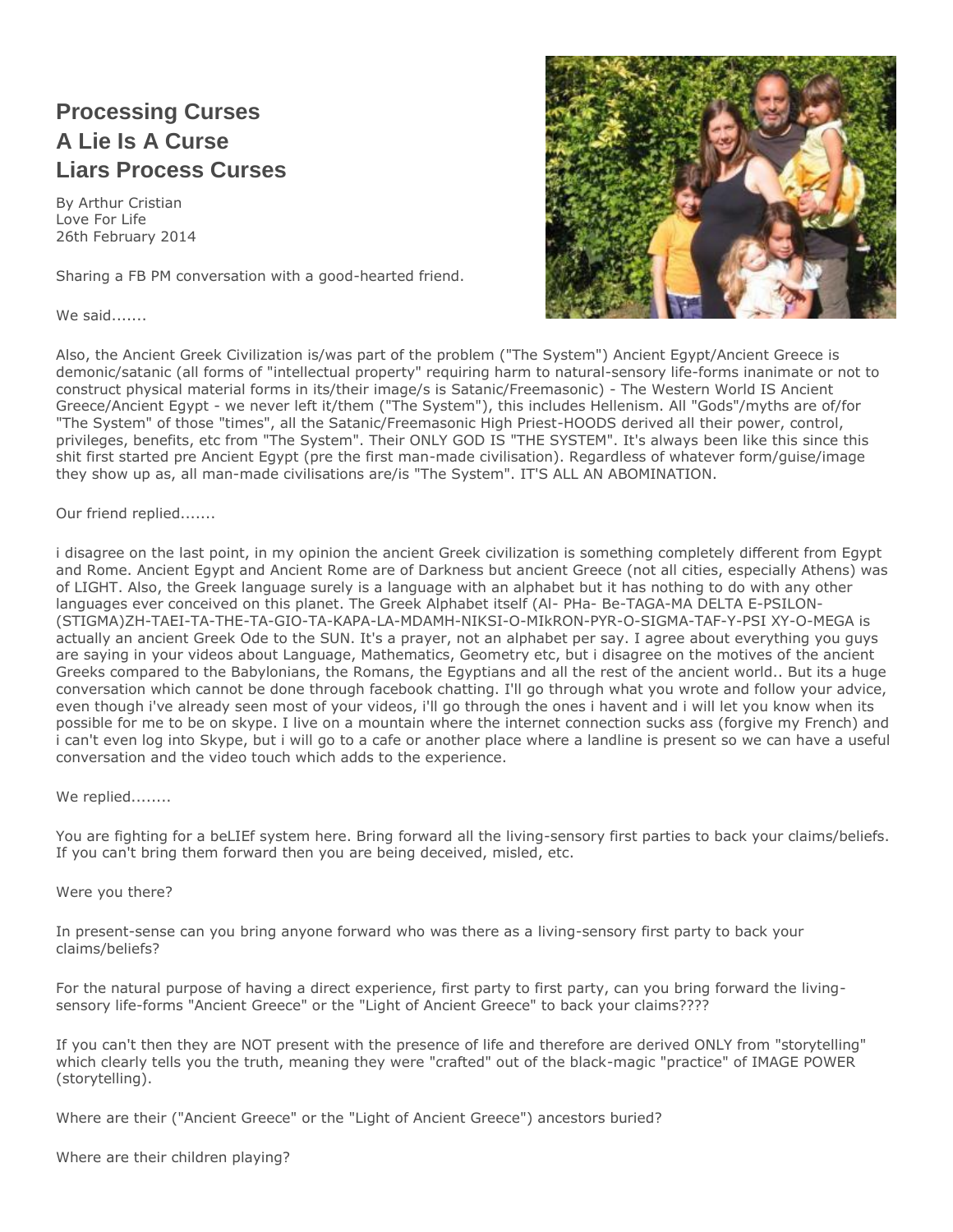What of nature needs them to exist so they may exist?

Would we all die/perish if they did not exist?

What is their address so we can visit them, have a chat with many a laugh shared all-around while sitting around a tree having a bite to eat and a drink??????

Watch out for storytelling IMAGE POWER attached to any ancient ruin or text/pictures/etc because these explanations are ALL FRAUD. This is incontrovertible fact.

Belief is not proof of fact.

ONLY the living-sensory first party is proof of fact.

Under costume and title, having a re-presentative of "Ancient Greece" or the "Light of Ancient Greece" coming forward to attempt to back your claims is NOT proof of fact. This is blatant fraud and is a lie. There is NO direct experience with a sensory life-form going on and therefore, these NON-SENSORY IMAGES have never existed and never will exist. They have no natural place/home/purpose for the dream of life.

Until you can resolve these facts, back your claims with incontrovertible first party evidence all you've got here and now is be-LIE-f.

If they ("Ancient Greece" or the "Light of Ancient Greece") are not present with the presence of life so we (MAN) can sense them, they have NEVER existed, meaning they are not there.

Truth is ALWAYS present with the presence of life.

And remember water is living sensory consciousness where ALL of MANS (everyone who remembered who they really are) ancestors continue being present to us, in present-sense, providing direct-experience, first party to first party........ this includes all sensory life-forms inanimate or not that have ever existed or ever will exist naturally. When we fully awaken to who we really are our ancestors are already all-around us where they have always been.

It is all the pull of e-motion, all the trauma/reaction-to-trauma, all the spells, all the distorted impure/insincere images of corrupted nature set-into-motion, all the fantasy, illusion and delusion, all the "INTELLECTUAL PROPERTY" being re-presented (set into motion) that forms all the blind spots (DEMONS-EGOS-INTELLECTS-MINDS-PERSONS-STRAWMANS/distractions/aberrations/APPARITIONS/PHANTOMS/NON-SENSORY-IMAGES/etc, etc, etc) that BLOCK (HOOD) your SENSES and therefore unable to SENSE TRUTH in present-sense.

They ("Ancient Greece" or the "Light of Ancient Greece") are NOT present with the presence of life and is why they need brainwashed men, women and children to re-present them. They need the presence of MANS life (SLAVES/DRONES/ROBOTS) to provide them with the illusion, the fantasy of an existence in present-sense that ONLY is a semblance of an apparition man-i-fest-ed black-magically out of thin air.

----------------------

Earlier in this chat we shared this info with our friend........

### **More On Processing Curses - Reacting To Trauma**

Joyce wrote to us today saying: "Greetings Arthur, It is always a joy to hear from you and read your information. I have watched many of the videos listed but some are new to me and I look forward to watching. It has been suggested that I put this land into an Ecclesiastical non-revocable trust. What are your thoughts on that?

We replied.............

"You don't "own" anything. If you do you are processing a curse/lie. Through paperwork (fiction) you are making claims of "ownership" over land. Who is this master, who are these masters, you are answerable too? Is there someone out there with a higher standing than you, someone with the authority overseeing matters of your life??? Are you a slave? If no, then who are you answerable to?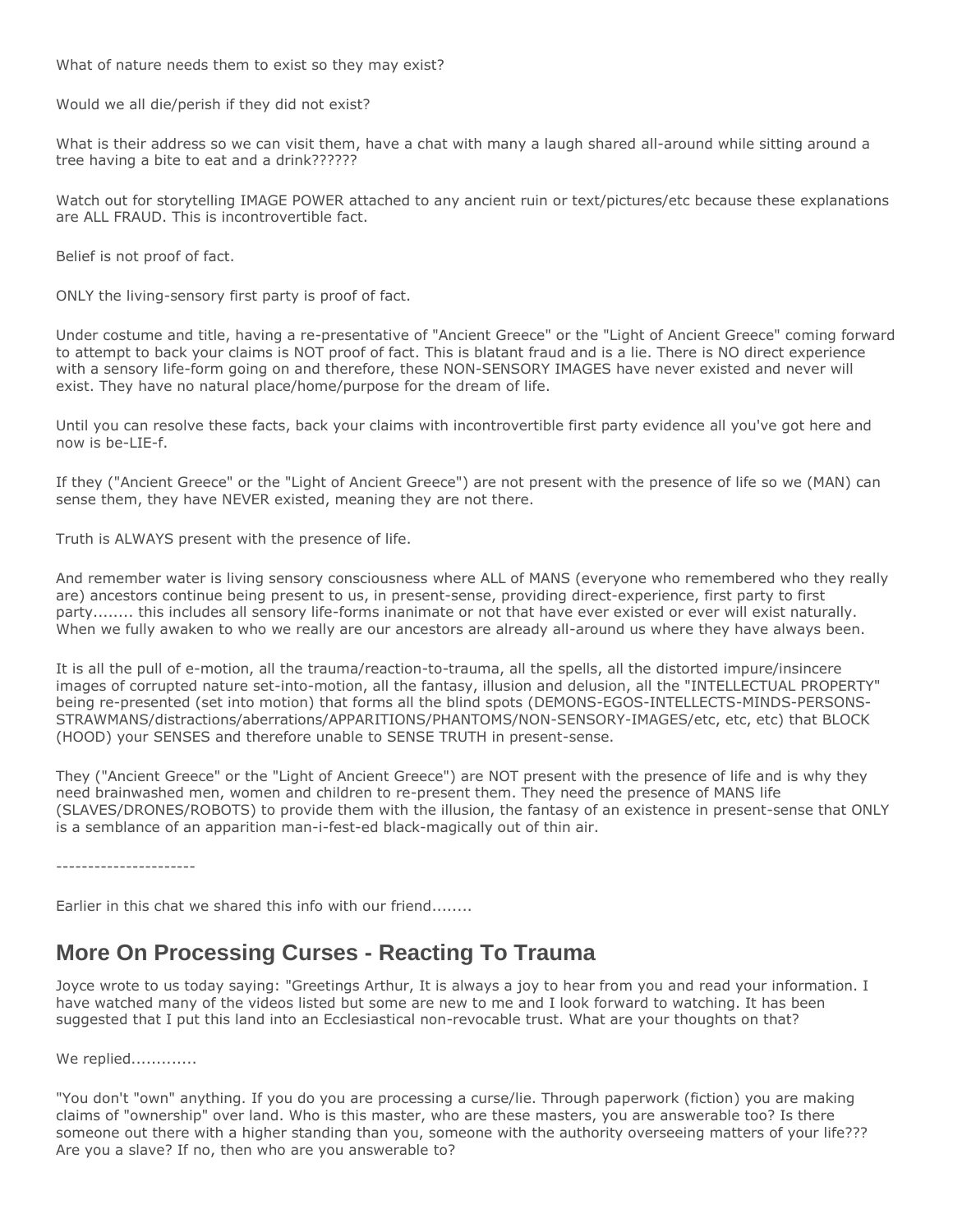By creating anything scribbled on paper or digital/electronic media and filing/serving it in "The System" you are admitting that you are their slave, that there is a higher authority standing over you and that you are answerable to them and that they have the "right" party. An "Ecclesiastical non-revocable trust" is a load of bullshit and will have you process a curse of your "own" making if you create and file/serve it. Best you remove the curse from the land by no longer contracting with "The System" for anything, this includes everyone living on that land,

### AND

make/force "system" representatives/authorities/beneficiaries and all their loved ones/children/families/etc to process the curse of their "own" making and really mean it. If they make "claims", take an interest, get involved with matters over this land, they and all their loved ones/etc are now processing the curse of their "own" making.

If we were in your shoes, this MAN would visit the high-powered priests (churches) on the parish land (may be called something different in the USA) which covers the territory (demonstrated on their land title deeds) you now stand/live on (care for). As they are their "God's" re-presentative (their God is "The System" where they derive all their benefits, privileges, power, from) meet them face to face so you can provide them with full-disclosure, telling them that they and their families, etc, are now fully responsible for processing the curse ("claims" they have) that have them administer (set into motion affairs over) the lands they claim they are responsible for.

As a MAN of love, peace, truth, freedom, etc, you are giving them relief from the burdens of processing the curse. They gain relief by not making claims over the land and over MAN on this land. And because you remember who you really are, that there is no higher power than you and that you are a MAN of love and peace, etc, you instruct them that they are fully-responsible for removing the land titles deeds, etc, all the paperwork that ties MAN and the land to their administration. You are severing all ties with "The System".

Make them fully-responsible/accountable for notifying all their federal, state and local political, legal and religious representatives of your standing and that you have removed the curse (man-made darkness) superimposed over this land. If they don't do this, they and their families and loved ones and beneficiaries, etc, are processing the curse and they have no escape or respite no matter what until they make matters whole with all those they have sought to harm.

There is no ritual they can do and they cannot ignore/reject it. While they do nothing about it or go on the attack (reacting to trauma), the curses only amplify, becoming more and more powerful until they commit spiritual suicide because it is the only other option they have got. This is explained in the Image Power video and article and in The Name is the Mark of the Beast...... video and in other articles like "The Pull Of E-Motion".

Make it very clear to them that you are not one of their sinners (fallen MAN under their image power) and that you do not recognise their system titles and standing, only that they are your brother/sister (their equal). Through clear intention, tell them that you have already removed the curse from the land you care for and, as Living Creator (MAN), you have taken full-responsibility to care for and nurture this land for the benefit of the whole of the dream of life, including all the descendants of MAN and sensory life-forms, inanimate or not, to come.

They won't come forward to admit they "own" the land or have God-given "rights" over it because they will not be able to bring forward any first party "God", etc, to back their "authority"/"authorised" claims. With no one coming forward to "claim" "ownership" "rights" over this land the land is now completely set free, you have lifted the curse from it and now as custodian/caretaker (no one "owns" it) you are fully responsible to keep it that way. If your intentions are pure and sincere no harm will ever come your way again. Refer to "The Steps Of Kindom", particularly the "Mud Room" process.

Making a claim IS reaction to trauma. Filing paperwork is reaction to trauma. Ecclesiastical non-revocable trust is reaction to trauma. Reaction to trauma is darkness (a lie) feeding darkness (a lie). If they recognise that you have made a claim, they see you as the sinner (the spreader/generator of darkness) which puts you below them and gives them the right and authority to bring out all their story-telling priestly duties to deal with sinners, whether directly or through other "powers" at their command.

The whole of the Satanic world feeds off this darkness. They act as though they want to save you from this but, in fact, the want you to keep reacting to trauma so you keep feeding them with darkness, which gives them all the power. They are living a lie by doing this, although most of them do not realise the full picture of what they are doing, although they probably do know that lies are a curse and that liars are still processing a curse. All the intellectual property of "The System" is this darkness set into motion because it is all lies and all trauma based.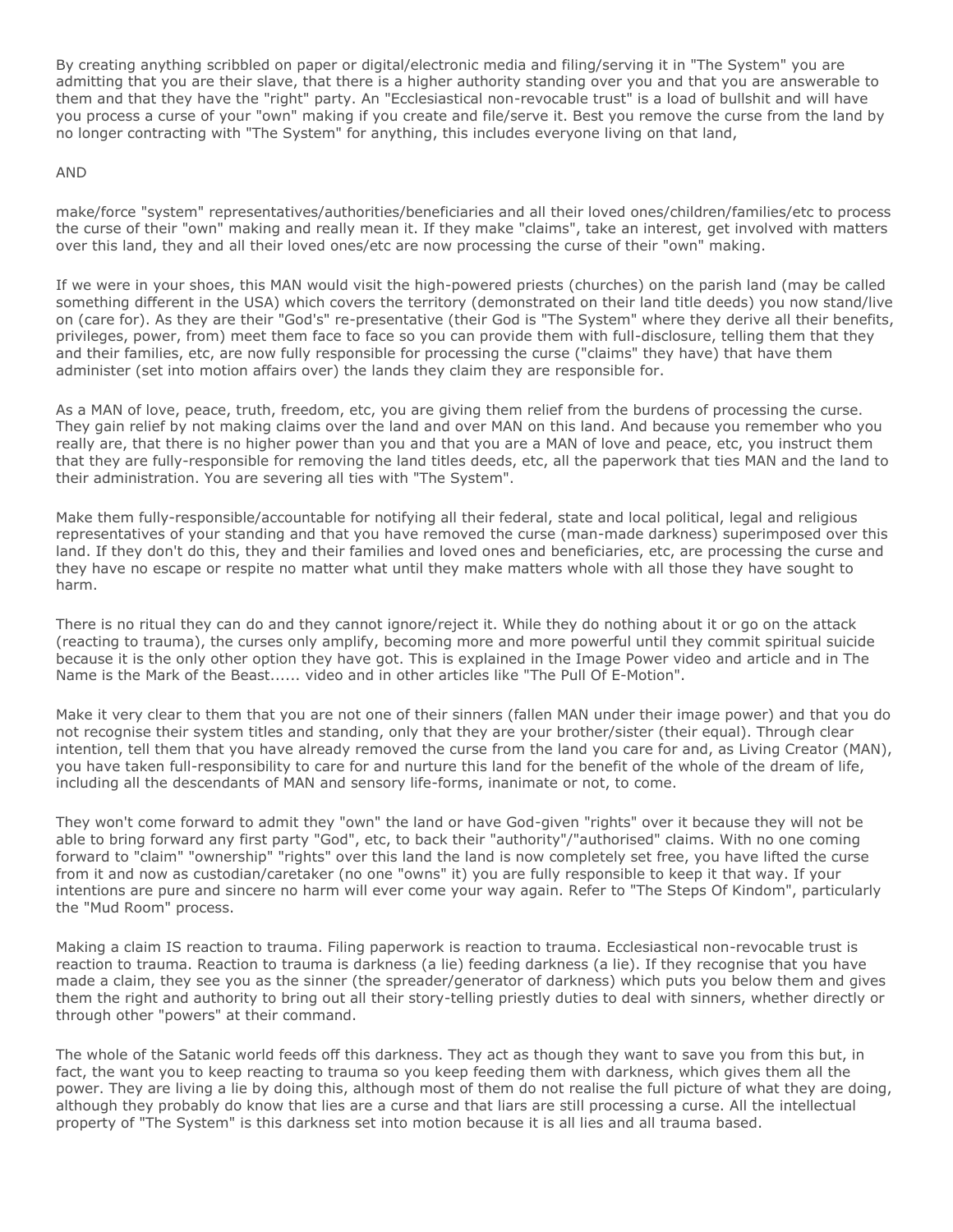Their job is to feed off your trauma, to be invited in by your trauma and to evoke trauma. They feed off the darkness that is trauma because they are the priests of darkness and this is the only way they can get their power over another MAN. If you do not know who you really are, you have just given them all the power.

The way out of this mess is not to be/act like them.

Through trickery, deception, cleverness, they con/force you/others to make "claims" over the land and BINGO they've got you, now you are processing the curse of your own making while giving them the authority to administer/manage the affairs of the sinners (claimers of a lie/curse). They do not make claims over land or MAN etc, they do not "own"/handle money/land/MAN, etc. Through crafty practiced ways, this is all set up in empty vessel trusts, foundations, etc, providing the Freemasonic/Satanic high priests/priestesses with all the administrative "rights" over all of Earth and over all of MAN.

While everyone is worshiping the empty trusts, foundations, private corporations (non-sensory images) etc, all the energy they invest in them goes straight back to the priests because the trusts, etc, do not exist!!!! They cannot contain MAN's life force energy to be used in whatever way of their own free will. Most people don't see that because they mistake the re-presentatives of the trusts, the men and women in costume and title, as being the trusts, etc.

These people only have authority over us because we give it to them, thanks to reaction to trauma, and this is where it all goes wrong. We cannot see past this trauma. Through belief, faith and associated opinion, we are the ones who have got ourselves caught, who have signed the papers, done what we are told because our belief, etc, compels us to do so. This is all reaction to trauma. The Freemasonic/Satanic priest-hoods love this.

However, what we have described above can only be put into place if you are free from not using/renting "Name" to form bonds/ties/contracts/obligations/etc with "The System" because, if you have any ties, they can come after you and force you to comply. The other way is to get a large enough group of men and women together on the land providing "community immunity" for each other, living as life is a gift and do no harm and making sure that the local community knows you and what you live for, forming the natural bonds that provide protection = harm done to you is harm done to them.

If you are not clear on the curse side of things and you do not make the priests aware that you are serious, that you cannot be intimidated, that you cannot be forced to give up, that your determination is absolute, you will sabotage everything you dream for. If you have any doubt, the darkness spreads in of your "own" making and therefore you can still expect visits from the force of "The System" and people have to be prepared for things to get very ugly but, if everyone is fully committed, focused and determined for a common do no harm life is a gift dream, in the end, there is nothing they can do because you have made it clear that the curses are instantly bouncing back on them and that, if any of them approach you, they are processing an amplified curse without restriction or respite.

That doubt is the darkness that seeps in. You say to them that ANYTHING that is sent upon you, even harm-doing thoughts/images about you, just comes back on them and all their loved ones, beneficiaries etc, until they make things whole. The more people focus on this, the more powerful it becomes until there is nowhere left for them to hide and their choice is to repair the damage or commit spiritual suicide. Using a loving, peaceful, do no harm method, either way you have got them stuffed. It is their war, let them have it. Don't buy into it which we do when we react to trauma = make claims over "intellectual property" (non-sense/sensory images).

The real power is in making them process the curse. You have to be serious about it and contemplate on it every day. There must be no doubt in your thinking. It is your most powerful, peaceful, non-violent weapon. You are not creating the curse, you are just refusing to process the curses of their making and letting them experience the outcomes of their own free wills making. It is their (MANS) "right" to do so. Again, see the videos, etc.

All the best Arthur & Fiona Cristian

**IMAGE POWER Superb Diamond Range Interviewing Arthur & Fiona Cristian** 4th February 2014 <http://youtu.be/qFnuuw3kLog>

**The "Name" Is The Mark Of The Beast The Strawman Identifying Your Slave Status In "The System"**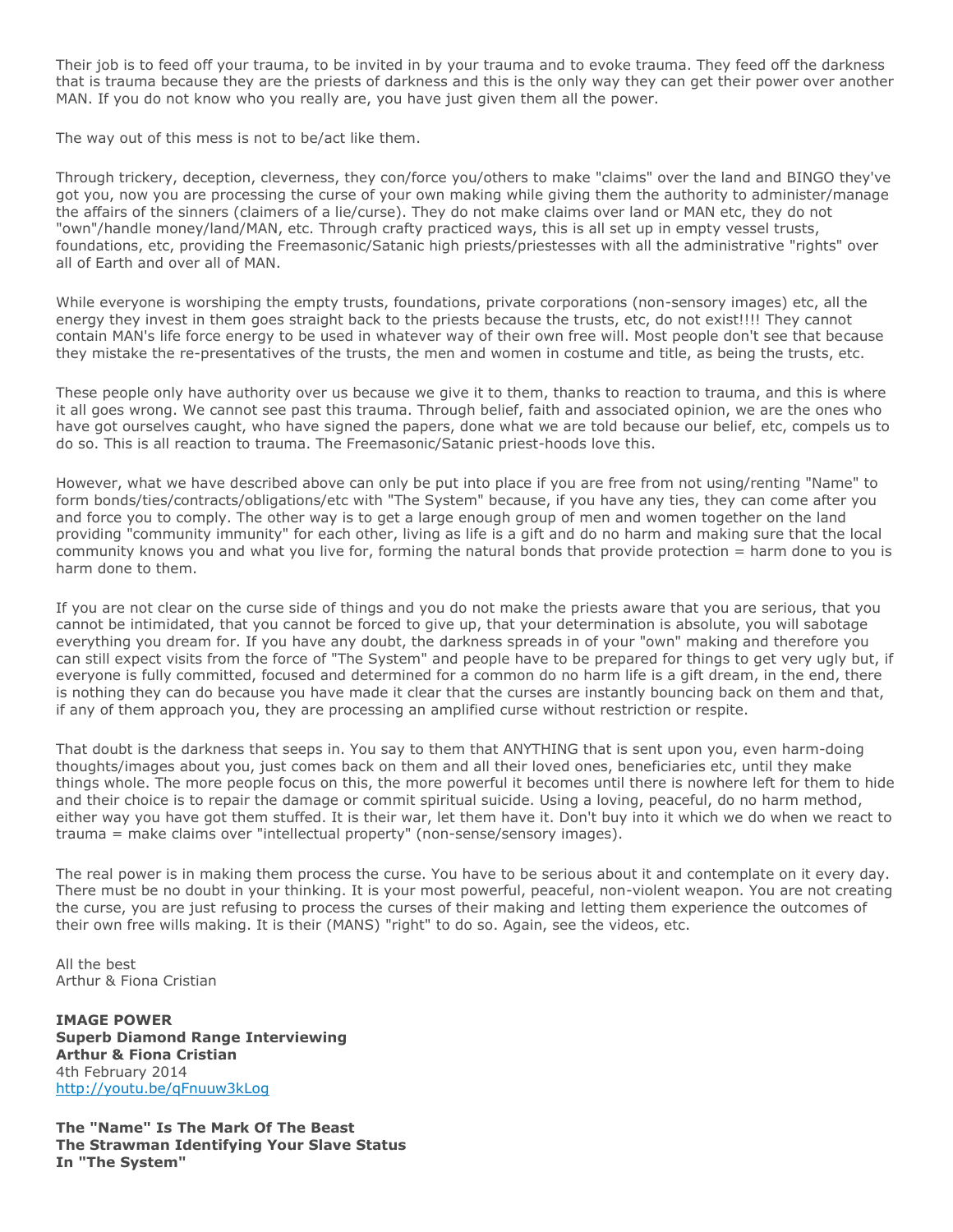Arthur Cristian - Love For Life 5th February 2012 - 56 Minutes 25 Seconds <http://www.youtube.com/watch?v=DdOag66v7uo>

**IMAGE POWER The Nefarious Tactics Used To Disguise Truth And Distract Us From Remedy** Arthur & Fiona Cristian 24th January 2014 <http://loveforlife.com.au/node/8496>

**The Pull Of E-Motion** Arthur & Fiona Cristian 8th February 2014 <http://loveforlife.com.au/node/8499> This is part of Image Power

**Trauma Induced Fantasy** July 2013 Interview With Jeanice Barcelo And Arthur & Fiona Cristian <http://youtu.be/CZVj-ddUoZw>

-------------------------------------------

Copied from here: [https://www.facebook.com/pages/Love-For-Life-Kindoms-The-Co-Creation-Of-...](https://www.facebook.com/pages/Love-For-Life-Kindoms-The-Co-Creation-Of-Do-No-Harm-Communities/151811728195925?ref=hl)

Effie Mats wrote

Dear Fiona and Arthur, for a moment I considered not to reply but I could not remain silent on your astounding ignorance of ancient greeks beneficial contribution to every aspect of life on this planet. In short, the legacy of their existence is found everywhere. It is the source of our knowledge in every field of science and social structures including the tools and skills required for effective communication. For example the process and skills used by yourself and Arthur for relaying your information to other people are sourced from Greek knowledge, including the internet technology (see anti-kythera machine).

<http://www.youtube.com/watch?v=4eUibFQKJqI>

Antikythera mechanism working model.mov [www.youtube.com](http://www.youtube.com/) Curator Michael Wright shows off his model of the Antikythera mechanism. The Ant... See more

<https://www.scu.edu/.../practicing/decision/framework.html>

A Framework for Thinking Ethically

[www.scu.edu](http://www.scu.edu/)

Step by step guidance on ethical decision making, including identifying stakeholders, getting the facts, and applying classic ethical approaches.

about an hour ago

-----------------------------------------------

We replied

Effie, all of "System Science" is FRAUD. All of it exists ONLY in "The System" of story-telling, you will not find any of this information in nature. Every sensory-life-form, inanimate or not, is unique and original yet the story-telling of "system science" puts everything under a "one shoe fits all" explanation which completely disregards the uniqueness and originality (the natural purpose) of every sensory life-form, including MAN.

The truth can ONLY be found through first party to first party direct experience with no 3rd party intermeddlers, interceders, interlopers coming in-between MAN and MAN and in-between MAN and Nature/Earth. Outside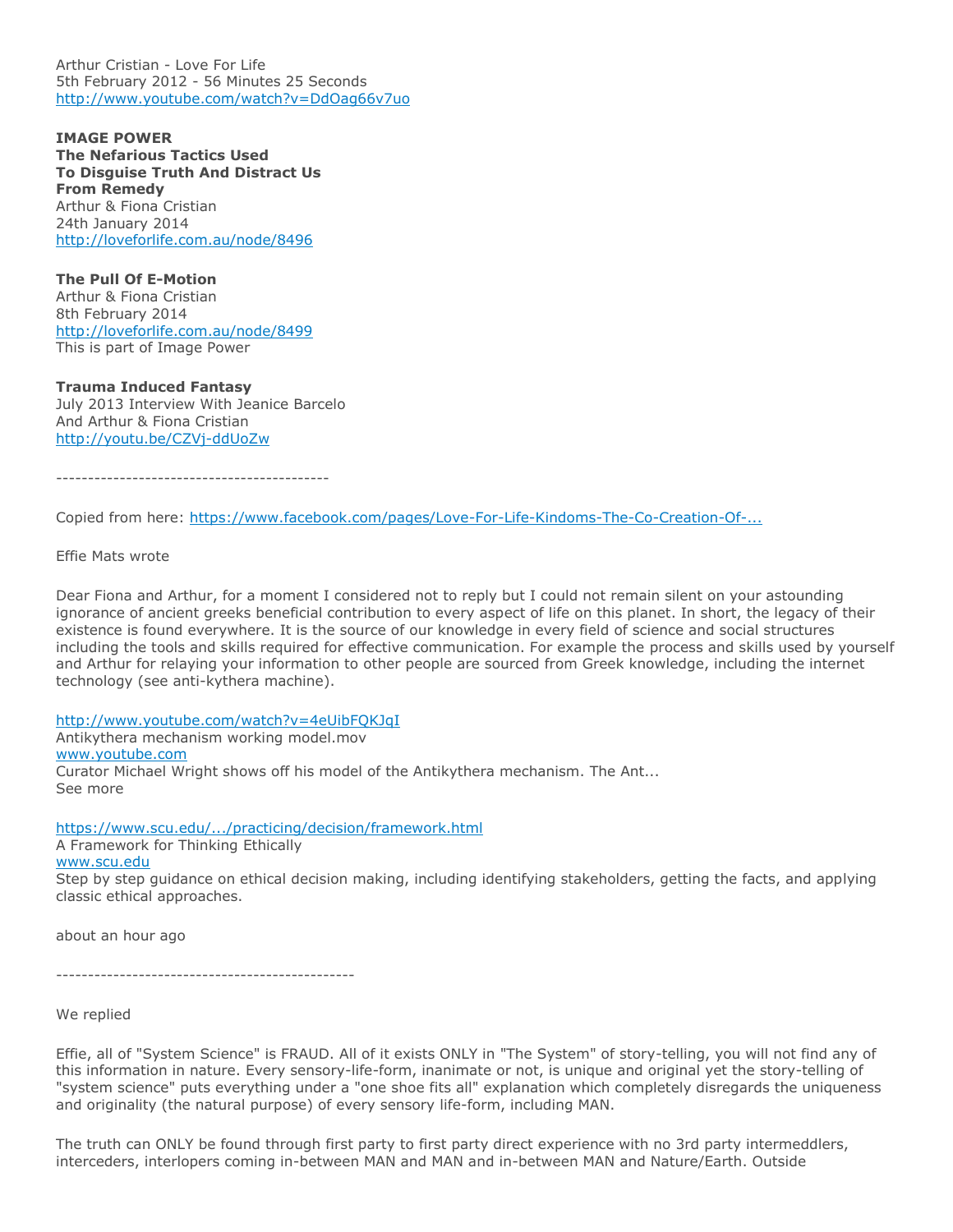imprisonment and enslavement, education is the most evil thing ever done to MAN and the storytelling of every MAN who performed "Ancient Greece", etc, are blatant perpetrators.

Hijacking/kidnapping a sensory-life-form so that it can be impersonated by the imposter is not evidence of fact, there is no direct experience going on here and therefore are lies and is the blatant act of fraud being set into motion. Did the sensory life-form tell you that it was a daffodil and is yellow or did another MAN, an imposter, put such nonsensory image-power pictures in your brain/etc? Did Earth/nature tell you it was a planet or is this just more image power.

And the terrible collateral damage that arrives out of such evil black-magic practices are the millions and millions of children who never get to create and experience their original thoughts and dreams, which are denied them to FORCE them to be under the image power of another MAN.

about an hour ago

-----------------------------------------------

Effie Mats

so, how do you explain socrates description of the earth from above, an illusion? a dream? an outer space travel?

about an hour ago

-----------------------------------------------

We replied

Were you there Effie?

Were you a direct-experience witness to all facets of this "event"?

Can you bring forward "Socrates" as a living-sensory first party to back your claims or can you ONLY bring forward third party impostors acting as "story tellers" of a Socrates????

Belief is not proof of fact.

You are presently admitting to being trapped in beLIEf.

55 minutes ago

------------------------------------------------

Effie Mats

How did he document in an ancient greek text the description of the earth from above? was it an illusion, a concept? Ancient greeks used reason/logic/critical thinking -

for example i have never met personally my grandfather, does that mean he never existed , even though i was born from my mothers womb and she from his sperm?

are you saying that if we do not see something in the present it did not exist?

Socrates text survives and so does my grandfathers dna -

50 minutes ago

------------------------------------------------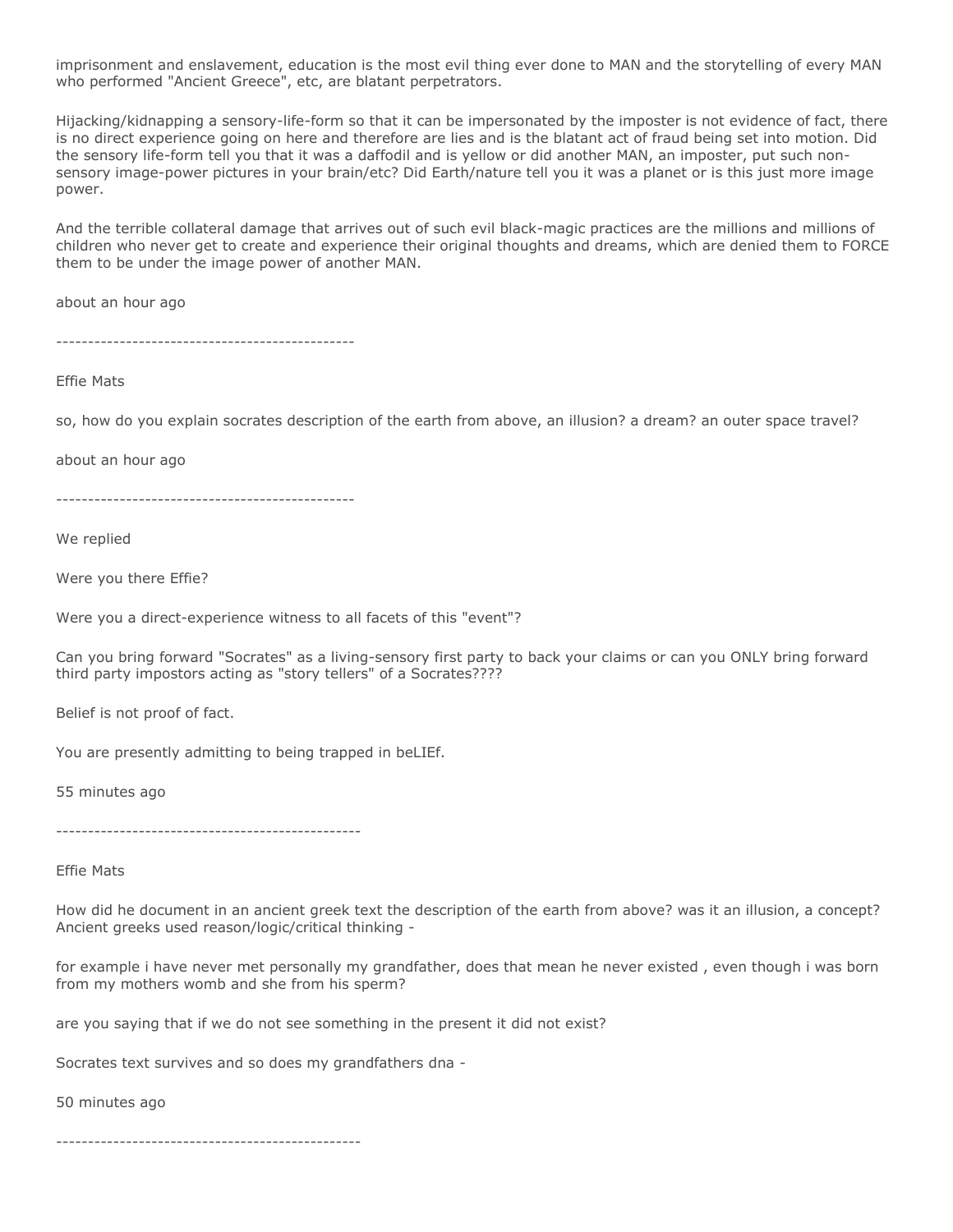### We replied

Ancient Greek is a Satanic/Freemasonic crafted and practiced invention. It is not natural. Ancient Greek is not a sensory-life-form. Nature is our true tongue/language which is all about SENSES, using SENSES which does not require education/explanation (it all comes naturally - in present-sense it is always all around us). Ancient Greek is NON-SENSE - where can millions of innocent children not exposed to "The System" or exposed to anyone who was exposed to "The System" go anywhere n nature to learn about Ancient Greek without you or anyone else brainwashed having to explain it to them????

Also, "back then" they had manufactured flying craft as we have them "today" but even so, they still can't prove Earth is completely round or that it is turning and going around the sun or that it is a planet, part of a solar system going around a galaxy of many galaxies going around a uni-verse of many uni-verses. And still to "today" no one has been able to go from "north" to "south" back to "north" or visa versa and document the whole discovery without pause as in video, etc. NO ONE.

As we keep pointing out the greatest lie and liar is the "one" closest to truth, they cause the greatest damage of all. Freemasons/Satanists hide a lie or two in amongst lots of morally correct truths - while truth does no harm the acceptance of a lie as truth, amongst a body of "truths" will cause the victim to set the lie into motion too causing all the damage/harm. If you do not rout out the lies and liars and the methods used to lie you become a harm-doer, part of the problem. Innocent or not, this thread, and links provided to posts like IMAGE POWER clearly reveals to you how to spot the lie and liars and rout them all out.

Effie, go back and read/contemplate on what we said thus far....... did you overlook this comment?........

"Truth is ALWAYS present with the presence of life.

And remember water is living sensory consciousness where ALL of MANS (everyone who remembered who they really are) ancestors continue being present to us, in present-sense, providing direct-experience, first party to first party........ this includes all sensory life-forms inanimate or not that have ever existed or ever will exist naturally. When we fully awaken to who we really are our ancestors are already all-around us where they have always been. "

The lie of Socrates survives through "STORY-TELLING" while the living-sensory consciousness of MAN, corrupted or not, is passed on as DNA etc. There is a massive difference here. Also, Arthur's mother is Greek Cypriot and "deceased" father is Greek from the island Evia, however, almost all "Greeks" today are an abomination of a "Greek" that is/was the mixing blood lines coming from the invasions of Mongolians, Ottomans, Byzantines, etc, and also from the "Greeks" invading other lands to rape or marry the women too.

Original "Greeks" were generally tall Aryan bloodlines, blond to brown hair, blue to green (sometimes brown eyes) and generally white skin, the Mountbatten families being an example of Ancient Greek. We don't ask you to believe what we just shared, just use scrutiny and go where the logic of truth takes you. Remember, Freemasonic/Satanic story-telling uses many truths in their "story-telling" but if you use your SENSES (not Belief re-presentation) you can rout out the lies and get closer to truth. And yes, you can put down what we just shared in this post as speculation because we were not there either. Through the water of our breath it was ancestors that shared these insights with us many "years" ago.

Effie, there is no proof of fact. It is clear that carbon dating is all bullshit, that "time" is garbage too, same with "System Science", same with recording all forms of history using any form of read and write alphabet languages, all of which are Freemasonic/Satanic. The concept of a HIS-STORY set to a time code is what creates the lie.

To us, there was no 400BC or 5000BC, etc, instead we sense that everything happened as recorded through all forms of Freemasonic/Satanic documented "ages" within all the sunrises and sunsets that make up a "thousand of their years".

What does the Freemasonic/Satanic work of Socrates do for Nature/MAN..... does it make the sun shine, cause seeds to burst forth to create a massive tree, cause the breeze to sway branches and leaves, put food on the table, provide shelter and clean drinking water, etc, etc, etc, etc, etc, etc..........????

How does the work of Socrates provide the direct experience for unique and original MAN to co-create and expand nature (the dream of life) and be able to co-exist with nature without relying on any forms of man-made systems (IMAGE POWER)????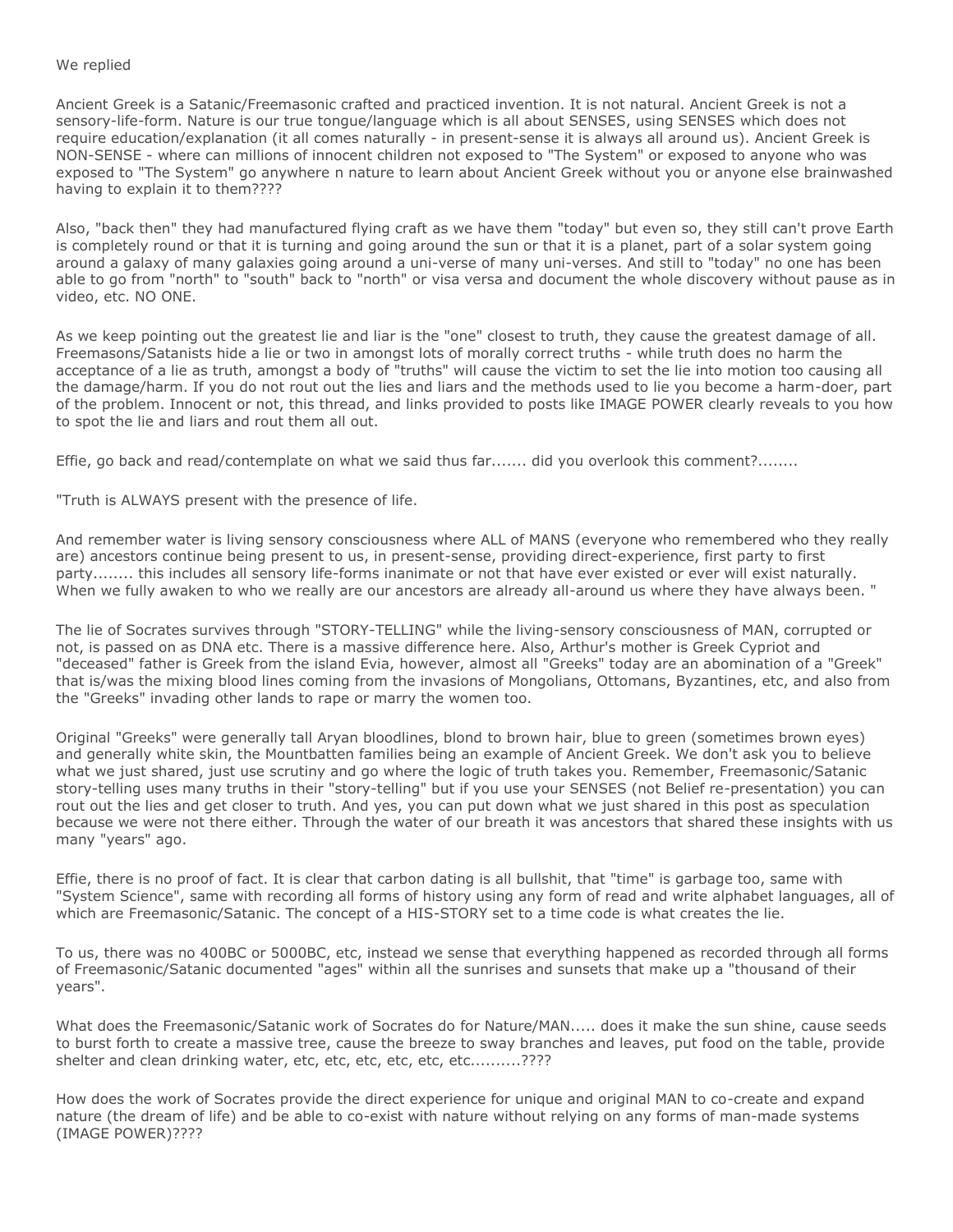Can we eat Socrates? What of nature needs Socrates to exist so they may exist? etc, etc, etc, etc, etc.....

Intellectual Thought (beLIEf) is all you have on offer here Effie and while you remain completely lost to such evil Freemasonic/Satanic story-telling "Illumined Light" you are trapped as a slave/drone/robot in their "God-World" that is "The System" where all these nasty perpetrators derive all their benefits, privileges,power, control, etc, from.

"The System" is their God of many many Gods, Socrates being part of this story-telling deception.

20 minutes ago

------------------------------------------------

After posting our discussion with Effie our FB friend replied......... then, MAN is unnatural, not from this earth. Even the native Americans used language to communicate with each other, maybe not alphabets but they didn't communicate through looking at each others' eyes. But they were in full contact with the earth, they (and again this is 3rd part stories, i've never experienced this) even created rain with dances.

We cannot eat or breathe Socrates, Socrates will never have anything to do with nature itself, but only as a story of a man who tried to explain to us humans how to live in harmony with nature, how to stop thinking and just live. There are people like that now, there have always been people preaching the same doctrines.

As for the ancient Greeks being aryans (meaning from mars but lets say tall and blonde) Alexander the son of Phillip was 5 feet tall... Yes, he was blonde as was i when i was a child. My eyes are brown but when looked into the light they are green. But anyway, i am not going to defend the ancient Greeks since they're just a story and we shouldn't identify with stories otherwise we're cretins who imagine too much.

As i've mentioned to you before, the word history comes from istoria where istos=web and ria=flow. In English, a dead language, it looks like his story. Personally, i have had deep meditation revalations, which showed me that we are of light. there's no body, there's nothing physical. Even the senses are a fallacy. The only real sense is intuition.

what is your view on Ayahuasca? something that is real but cannot be explained through words and cannot be proven through your vision as true but is 100% true and proven that all the ayahuasca "users" see the same things about spirits and almost all have healing revelations to them

life changing events, to the better

and since i know your views on drugs, what is really drugs to you? because e.g. the label drugs is a human creation, like human creations are the chemicals on earth. But Cannabis for example is not a human creation, people have cannabinoid receptors in their blood/dna (3rd part story, yes, but as is us knowing that we have a heart beating in our chest and not some clock), and ayahuasca for example was put together by people of no tongue.

The same with psilocybin mushrooms. They are from nature, for nature. Deer, lions, tigers eat mushrooms and go into deep trips, i've seen it with my dogs in the farm. What is your view on that?

im not debating or arguing, i like dialectics with intelligent people, i cant discuss these matters with many others

------------------------------------------------

We replied

Truth is always found in the sensory water of MANS consciousness and will never do harm to MAN, this includes forcing MAN under the Image Power of another MAN. Without direct experience through the water of MANS breath, it is impossible to access truth, and it is only when we have become disconnected from sensory-consciousness that we "need" drugs to have "experiences" that may mimic connection to consciousness. Just as everything of "The System" mimics sensory life?

Yes, many so-called native cultures communicated through a sensory-tongue-dance-art-language, etc, of some sort but that does not mean it was anything like the non-sensory read and write alphabet languages of "The System". Going back before the fall into "The System" with all its IMAGE POWER, they were not read and they were not written for a start, only access through the sense of sound and hearing and touch, taste and smell, as well as feelings (not e-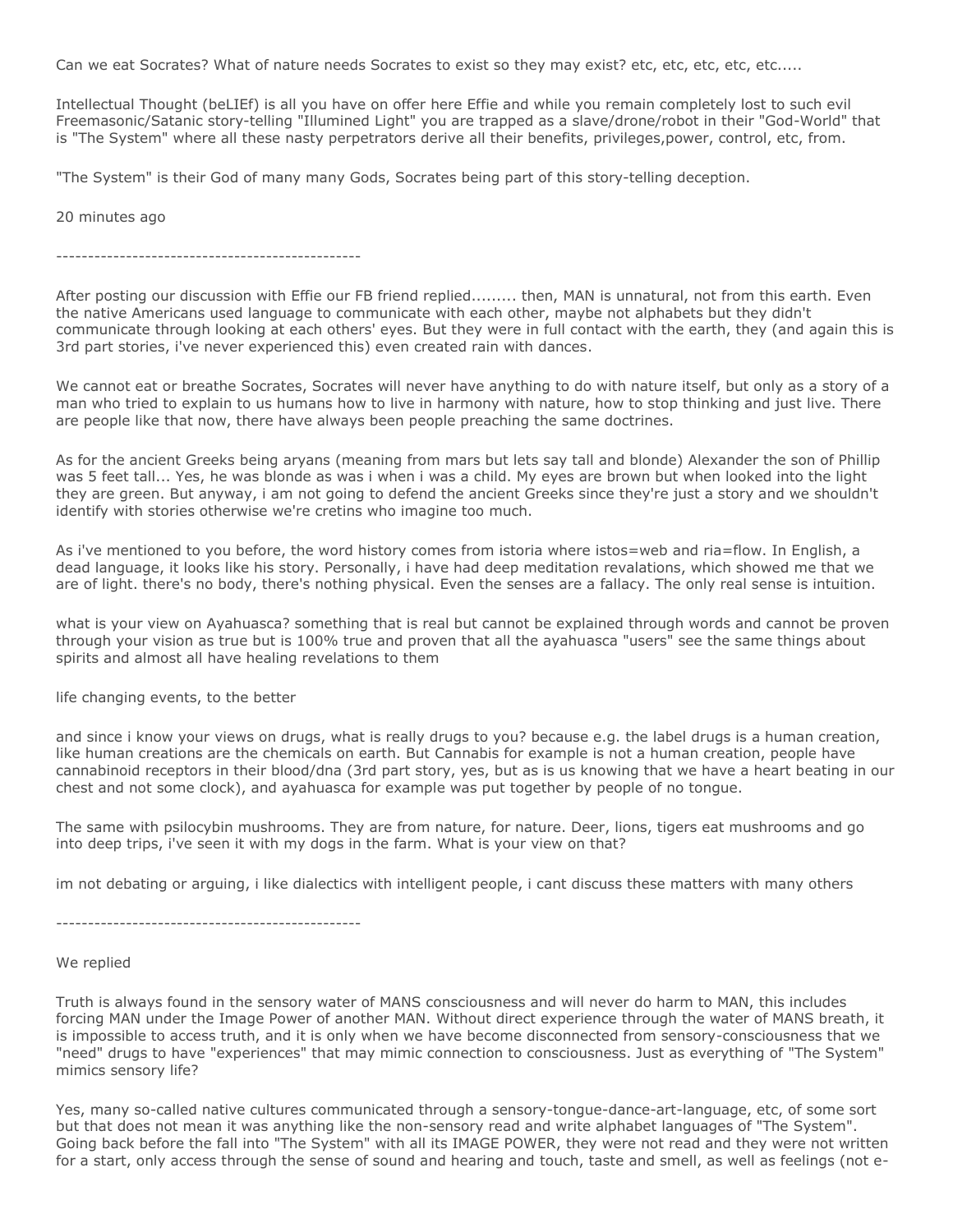motion) as it was all done through consciousness. All sensory information in the water of consciousness. Find anything living without sense/senses. You won't. Everything going on with MAN includes the uses of senses (sight, sound, touch, taste, feel, smell). There is no beginning or end to SENSE/SENSORY REALITY. Consciousness IS SENSORY reality, IS SENSES.

Do you realise that nearly everything you are saying comes from image power? In all of this, where are ALL your unique and original sensory dreams, thoughts, images, etc, you've created out of direct experience with sensory life all-around-you????

This is why it is so important to examine everything we think and feel to see where the images comes from, where did it originate from. Did we create them uniquely (are they original) or are they implants????

It is important to realise that when the water canopy (firmament) fell, EVERY sensory MAN was deeply affected (severe trauma), which means that all the tribes that we call "native" today were severely affected. They too are fallen MAN, although many of them have more memories of who they really are, the older ones anyway. We must not drop our guard because of a MANS skin colour or cultural background.

All these "so called" native cultures were all impacted by the colonies (civilisations) the Freemasonic/Satanic highpriests of Egypt were creating as they spread their IMAGE POWER all across Earth, this includes ancient Greece. They assimilated MAN all across Earth into (under) their Image Power.

From what we sense from our ancestors, from tribal people that we have spoken to (many) and from all our many years of research, it seems that all the so-called "civilisations" existed at the same "time" and ALL went down at the same "time". Masters of Image Power, Satanic/Freemasonic warlocks and witches do not want us to remember this because they do not want us to sense that everything they are doing this time around is just a replica of what they tried last time.

They don't have anything else to work with because they are working with finite, system thought image power, rather than unlimited consciousness that we have at our disposal always in present sense. The High Priests of Egypt had already conquered the whole of Earth previously, which is why they call this current attempt at complete domination "The Second coming of Je-zeus" (the letter s and z are interchangeable in English language codes).

They have not given up on the dream of their founding father.

As we are all descendants of enslaved ancestors, they have had to use their brainwashing, image power education to scramble the truth to keep us in the dark and the only way to unscramble truth is through the use of our senses, connecting to the consciousness of our original ancestors and how they were living, thinking, dreaming, etc, before the fall into "The System" and where we must get back to if we are ever to get out of this mess.

Isn't it interesting that a common system mantra is that you can never go back? What we are really saying here is, going back to the truth and stepping away from the lies (from the fall). The horrors, tortures, brutality and traumas of the invasions of Egypt ("The System") and maintaining power and control over their captives have had a massive impact upon generations and generations, just as the horrors of today, brought about by covert methods rather than overt methods, are impacting us all deeply.

Back then, it was bloody, brutal and horrific and this is what has resonated through the generations of tribal MAN ever since. Before the fall there was no need for relief from trauma reaction as in taking drugs, alcohol, toxins, poisons, sexual gratification, gambling, fashion, nightclubs, belief systems, money, etc, etc, etc, etc,......

The common denominator here is that we have all been terribly affected by our image power education and all the generations of our education infected peers and relations. If we hadn't, we wouldn't be behaving as we do, and we wouldn't be setting harm into motion, including taking drugs which cause a lot of damage to the body and the brain.

Now here many of us are, waking up in the middle of a non-sensory-dream that is all about spiritual suicide and destruction to Earth-MAN and, even though this is not what we wish, we are so severely compromised by our system upbringings (reactions to trauma) that compel us to destroy and ignore everything natural, that it is a long haul out of the tunnel.

Use your logic; we have had many discussions with "native" elders, etc, and we always ask them why they eat animals. Usually they reply that it is their custom, or that they have a spiritual "right", i.e. higher standing, to eat an animal. So we ask them why the hunt, why the traps? Why do they have to track down the animal and murder it with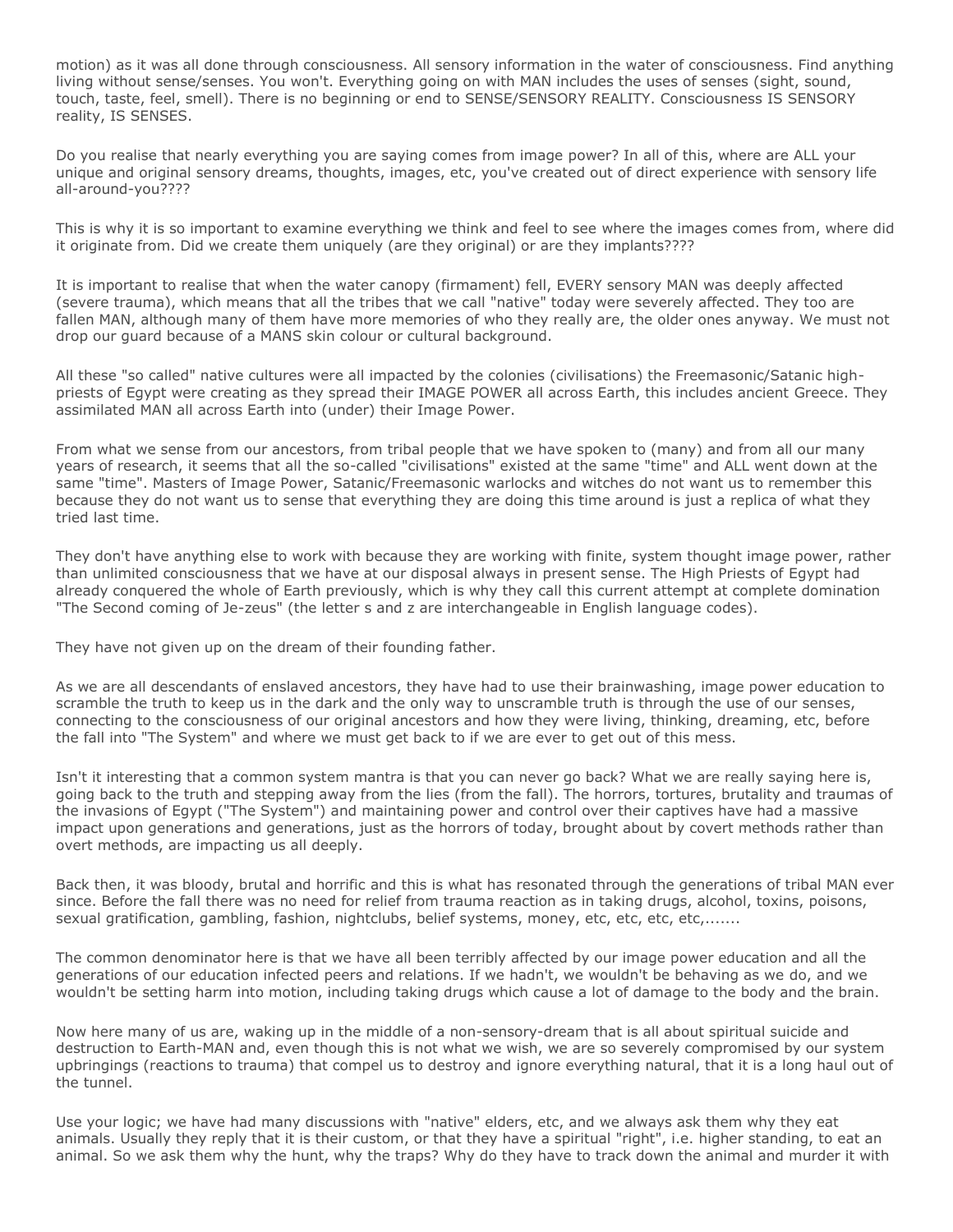their spears, bow and arrows, poisoned darts, etc? Why doesn't the animal come to them and lie down at their feet and die peacefully if it is happy to be eaten?

They cannot answer these questions. And some elders who do not eat meat say that the animals you kill and eat will come back to kill you, which has been shown to be true by many in "The System" who are coming out and showing how dangerous it is to eat meat and dairy products (proteins).

Why do people eat herbivorous animals rather than meat eating ones? To get to the greens that the animal ate. Isn't it better to go straight to the greens?

In the same way, where can we see animals taking cannabis leaves, drying them out, turning them into joints or constructing other unnatural implements such as bongs, and smoking them? Or animals going through a series of "rituals", before, during and after taking hallucinogenic drugs?

Yes, some tribal people take hallucinogens but we have to look at the intentions (and long-term habits) of these people AND the processes they went through, i.e. lots of cleansing of the body both before and after taking the drug to get it out of their body. A big difference to all those in "The System" taking hallucinogens!!! Trip after trip after trip, high after high after high with never a cleansing process in between. And done purely for entertainment and fantasy obsessions (cop outs) rather than any deeper quest for truth/re-connection.

Again, remember that the tribes were already severely compromised, thanks to trauma - perhaps they were using the drugs to try to reconnect. We don't know. The reason we find it so hard to reconnect, is because of the trauma, which is why we have to try to use drugs, etc, to help us reconnect. But they can't. The reality is that we have to live it in a do no harm way, the benefits of which can be passed down the generations peacefully.

We really enjoy that you are able to discuss all this peacefully, because that is how we prefer to do it and there are not many who are able to do this! What we feel is that you are still fighting for, i.e. justifying, some system addiction which give you blind spots that are the demons that posses you, otherwise known as ego, intellect, mind, intellectual property, etc, all those system stories running around your head that compel you into setting these non-sensoryimages into motion, no different to what drugs do to compel you to set harm into motion. There is nothing of truth that isn't in the water of MANS breath, accessible for all, equally, without beginning or end, just as there is no beginning or end to life.

You could read The Ringing Cedars books about how Anastasia lives in the forest with none of the prosthetics of "The System", including drugs, and is completely conscious of the dream of sensory life and how to live without harm as part of that dream. We can give you a link to the books to download for free if you like, if you can't afford them. And she is not just third party stories, she is living MAN and Arthur has had direct experience of her.

A MAN brainwashed by years and years of brainwashing coming out of uni-verse-i-ty who then journeys to meet with tribes of MAN who have never been exposed to "The System" and to its brainwashing Image Power will never be able to make sense (TRUTH - comprehend truth) of the lives of tribal MAN. All the brainwashed re-presentatives of Image Power can do is filter everything through educational and societal beliefs and experiences which do not equip them for dealing with anything outside "The System", outside where ONLY truth resides.

To learn truth, we must question EVERYTHING we think and feel deeply, and be prepared to consider deeply information that we come across. If we don't we will never create the lives we dream of. Many of our articles, debates, videos, etc, go into all the themes touched on in this reply in much greater detail.

When you say "As for the ancient Greeks being aryans (meaning from mars), we say NO, meaning, Aryans are the man-made Gods (Pharaoh, Emperor, Caesar, King, Queen, President, Prime Minister, Pope, Judge, Chairman, CEO, etc, etc, etc) from the bloodlines behind "The System". Note: all the Greek Gods (and all other Gods used elsewhere) re-presented the various aspects that made up System Life of those "times". Ancient Greece IS "The System" and all the Gods are of "The System" for "The System". They do not exist outside of "The System". There ONLY purpose is found within "The System". The "psychological" tactics are aplenty.

And ONLY your "system" brainwashing would bring you to such a conclusion "then, MAN is unnatural, not from this earth.".

A hue-man is exactly what a brainwashed MAN is. A hue-MAN is a type of MAN, a colour or shade of MAN, but is NOT MAN. You can ONLY find hue-mans in "The System", so it is correct when you say "Socrates will never have anything to do with nature itself, but only as a story of a man who tried to explain to us humans how to live in harmony with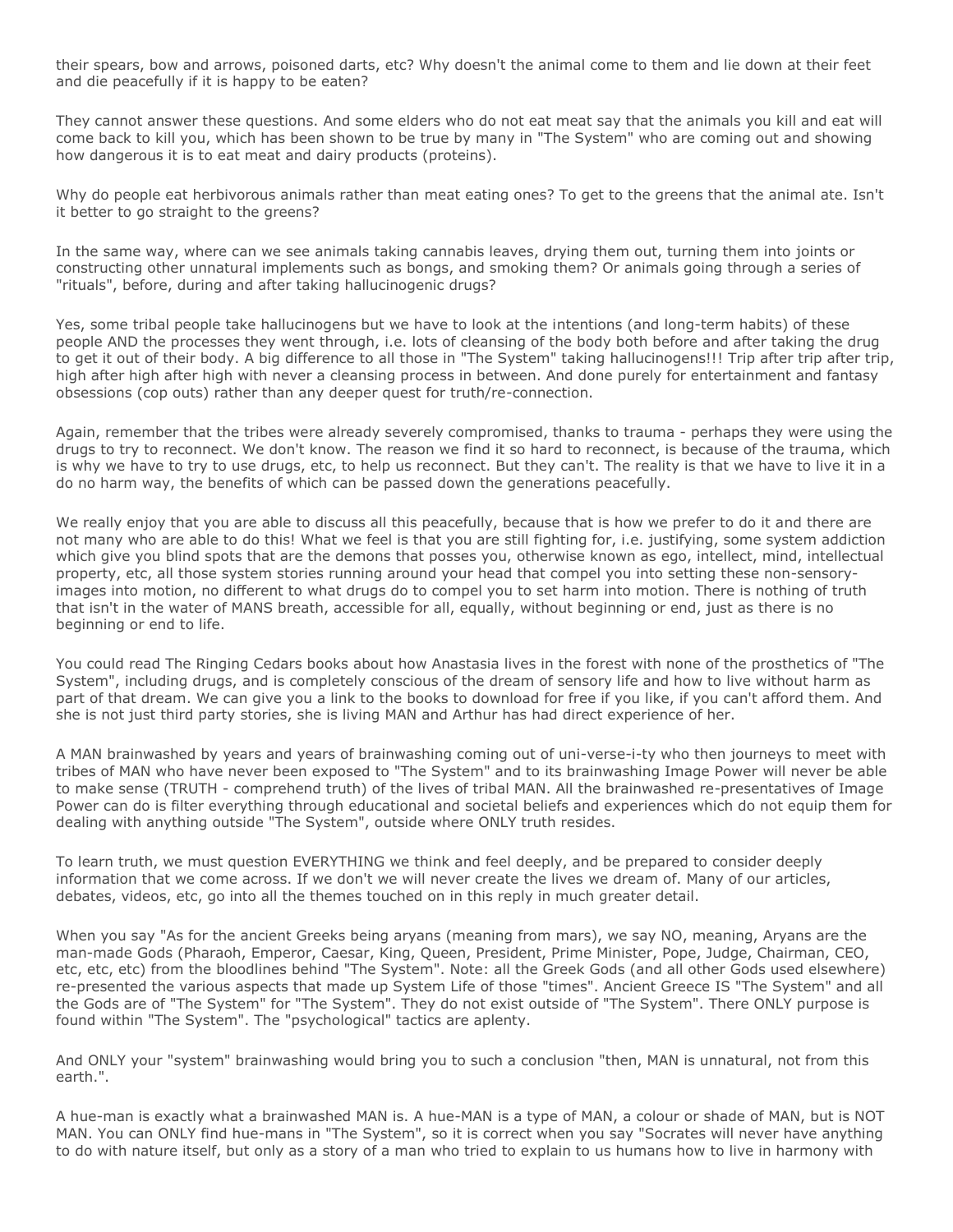nature, how to stop thinking and just live.", and that is because Socrates can ONLY be found in "The System". Does this not tell you the truth as to what is really going on here?

And to us it is correct when you say "the word history comes from istoria where istos=web and ria=flow.", "The System" is a web of storytelling that keeps lost man in the flow (being compelled) of continually performing "System tasks/thoughts/dreams in "The System".

You also say.... "Personally, i have had deep meditation revelations, which showed me that we are of light. there's no body, there's nothing physical. Even the senses are a fallacy. The only real sense is intuition." From our experiences with intuition is that the information that makes up intuition, etc, comes through the senses of see, smell, hear, touch, taste and feel.

Without our senses, we sense nothing (no sensory information coming directly from sensory life-forms). We sense the consciousness (information) that we are through our senses (sensory information receptors) and everything of sensory life (all sensory information) through our senses. We do not come from no senses into senses and then no senses again. That would be disconnection from true-consciousness and beginnings and endings of life.

Life is eternal and infinite. If there was a beginning and an end the end would cancel out the beginning just as the beginning cancels out the end. And with those duality believers thinking light and dark naturally co-exist together in harmony, they have stopped to think things out clearly to the most logical, everyday practical conclusion, clearly demonstrating how light cancels out darkness and darkness cancels out light = NOTHING = finite. Life/Light comes ONLY out of Life/Light = infinite/eternal/etc = PRESENT-SENSE (consciousness) without beginning or End.

The blatant intention behind the lies/brainwashing/distractions/entertainment of "system" thought image power is to keep everyone and their descendants trapped in "The System" with no clearly defined option ever becoming available to escape from it down-the-line. In present-Sense, everyone lost to belief in "System Thought" are already trapped in "The System"of a MAN-made hell.

As for Ayahusca, refer to our IMAGE POWER post as it explains a lot about self-created/self-fulfilling healing and projections of phantoms, ghosts, apparitions through the water of MANS breath. Everything is created by MAN both the harm and the healing to the harm. No one else exists as a first party to the experience. There is so much bullshit story-telling associated with an experience blatantly designed to fog the brain with sufficient distraction (Image Power) so that the victim is unable to simply/logically/practically/sensibly work out what is really going on, to sense how simple everything going on really is.

As for eating psychedelic mushrooms you have to ask the dogs, etc, that question, so that you get the information directly back from them and not from the re-presentation of "intellectual property"bouncing to and fro between your ears (so to speak) that is just Image Power made up by others telling you how to think, feel and act.

Communing with your dogs, etc, requires the use of SENSES, it cannot be done by "intellectual thought" alone that is without SENSE/SENSES encoded/embodied in its image. The whole of "The System" is invented in this way, all of it being a mimic of its maker, all of it causing sameness in everyone infected by this psychic reign disease/sickness.

Best we get the truth directly from the horses mouth (so to speak). The dog, the deer, the lion have a natural instinctive purpose for the dream of life so its best you get the information created directly from the dog, the deer, the lion etc, and not from a 3rd party storytelling re-presentative.

The sensory-information coming from a dog, deer, lion, etc, is the sharing of information that is part of their natural purpose for the dream of life, that is unless MAN has severely brainwashed/damaged/altered the animal, etc, and that its natural original purpose is severely distorted/re-directed and therefore not true. So much damage to Earth/Nature is presently bouncing back in the image of MANS making, again we need to use our smarts to see through this distortion to get to the original purpose (truth) of every sensory life-form.

Sensory life-forms directly sharing their purpose/intention for the dream of life with you is critical to get at truth, hence not believing in any man-made assumption through the observation of them eating mushrooms. How these things effect them can only be defined by them, don't forget that dogs eat lots of man-made distorted crap too, maybe they learn from such an experience. The point is, we can't assume anything, the information must come directly from source, this case the dog, the lion, the dear, etc.... otherwise its fraud.

You said "and ayahuasca for example was put together by people of no tongue.", meaning not of/re-presenting "intellectual property" derived from a Man-made alphabet language. All of nature talks to each other without the use of alphabet languages, so why should it be any different for MAN. All alphabet languages are finite, they have only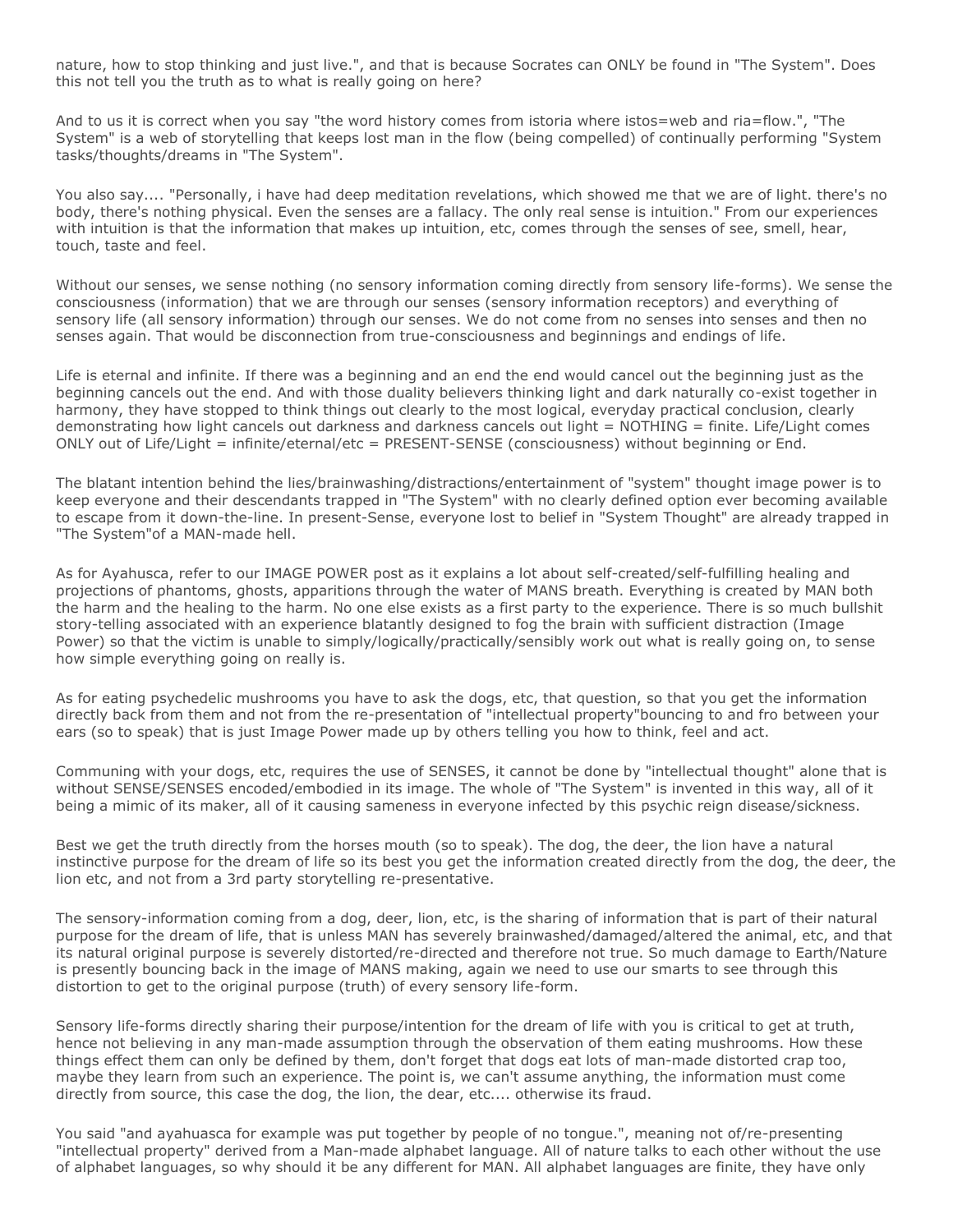been around for a very short while yet MAN has been around a lot longer than alpha/numerics (so to speak), so how did MAN communicate back then?

Are you aware that you can sense the intentions coming from another MAN communicating through an alphabet language with you which reveals the truth about the MAN, that you are already using your senses to communicate pictures the same way our ancestors did before the brainwashing of "The System" came along, the same as all sensory-life-forms do now. Natural makers use senses to transmit their pictures of information to other sensory lifeforms. The pictures carry a massive amount of information that is far far far beyond what an alpha letter or word or sentence or number/s can convey.

You said "Personally, i have had deep meditation revalations, which showed me that we are of light. there's no body, there's nothing physical. Even the senses are a fallacy. The only real sense is intuition.".

We say the body is LIGHT, its just the brainwashing of man-made duality con-structs (Image Power) that instructs us to create divide and rule images, separating the physical body from the soul-spiritual body, etc, when in fact all is LIGHT all is WHOLE, all is consciousness, all of light being water and NO separation has ever occurred, that's unless you fantasize a make-believe separation which MAN is capable of doing.

There is nowhere where water ends and something else not of water begins. There is no outside or inside to water, no within or without or beginning or end to water. They lied to us that ONLY dust exists in celestial space.... it's all water. All natural light (sensory-information) is transmitted through water = consciousness = SENSORY LIFE.

------------------------------------------------

Joyce wrote to us Monday 17th February 2014 telling us about her new website and acquired land.

We replied to her...........

Hi Joyce and Family. Great to hear from you. Glad to hear you are all progressing towards the Kindom dream.

We will look into the new website ASAP. We are always extremely busy - our waking life is full of work, work, work and more work.

We've done a lot of insightful work into reaction to trauma. "The System" is trauma based and EVERYTHING of "The System" is reaction to trauma. This is all about IMAGE POWER - being under the Image Power of another man/woman. The articles and videos on "IMAGE POWER", "The Pull Of E-Motion", "Trauma Induced Fantasy" are our most recent work. Links to this work provided below.

We also created a Food Forest Vege garden demonstrating how to grow a vast amount of abundance in small spaces. Here is a video we made Feb 2013

**From Bare Dirt To Abundance A Year In The Life Of The Love For Life Food Forest** Arthur & Fiona Cristian 8th February 2013 51 Minutes 46 Seconds <http://www.youtube.com/watch?v=1sJCcCvZ97A> As of 26th Feb 2014 its had over 73,000 views.

We plan to make another video over the coming few weeks and post it to the YouTube channel.

To save "time" below is a copy of two recent email replies.

----------------------------------------------

"Over the past 12 months or so, much of our work is focused on the food forest garden, learning everything required to create powerful vibrant, healthy natural, dinosaur size food leading to less is more. Besides re-mineralising the soil/humus, getting fungus like mycelium to explode all through the humus/soil is critical and it appears we are getting close to achieving this. Creating the humus has been a massive learning experience too.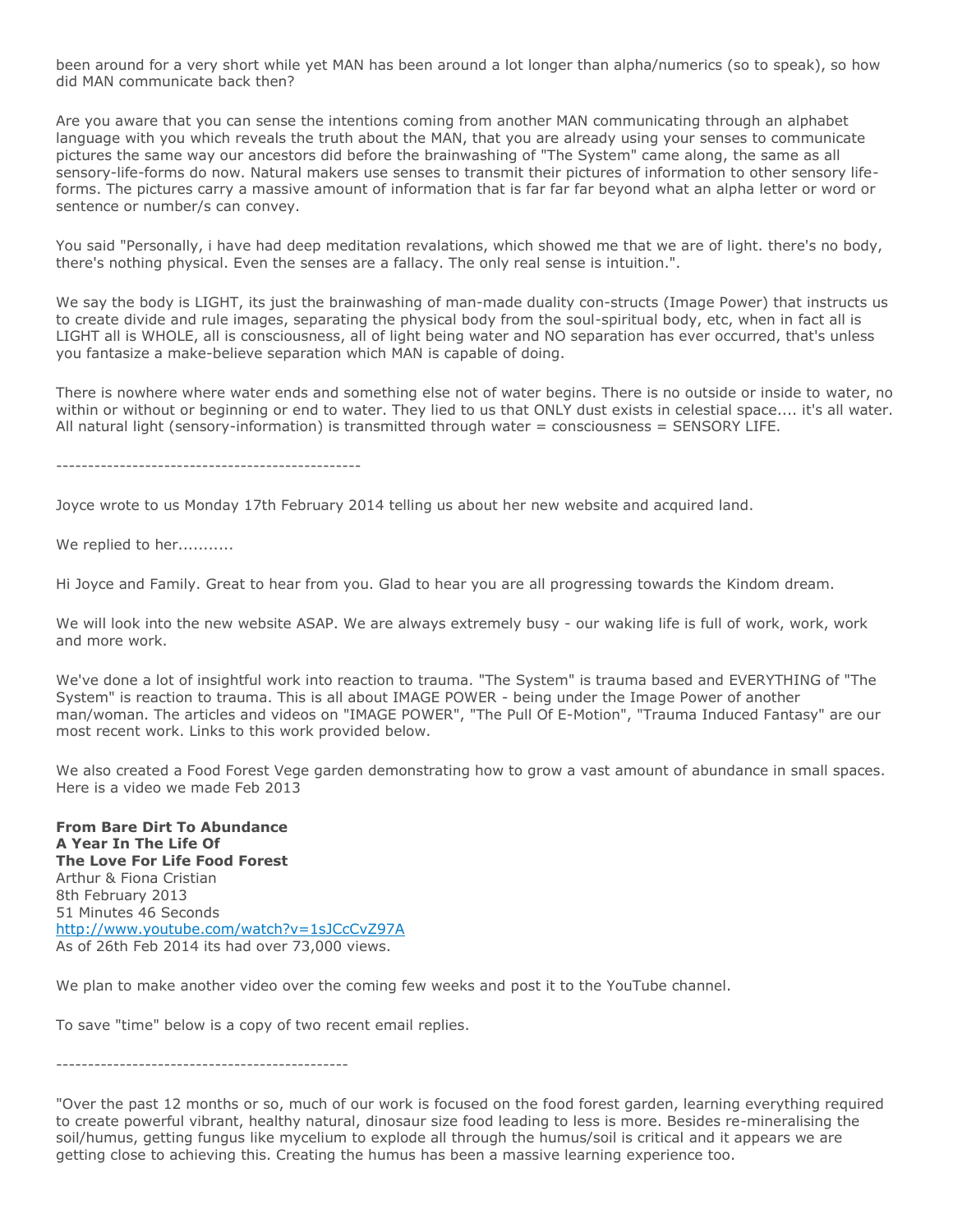Once these garden beds reveal the success of nature as close as possible to its raw original uncorrupted form, and we've documented the whole process into a very simple idiot-friendly format, we will do what we can to inspire people who live in apartments with balconies or tiny yards or live in suburbs with lawns, etc, to create living food that will help them be healthy, while learning what its going to take to live lives of full-responsibility for everything they think, feel and do. This is critical to a peaceful breaking away from "The System" without the need for chaos, civil unrest, violence, uprisings, rage, hatred, "anarchy", murder, genocide, etc, etc, etc, etc....

Besides caring for children, household, dogs, Love For Life Website, Facebook, YouTube with its massive overflow of correspondence, discussions, debates, emails, phone calls, visitors, etc, etc, with whatever waking-life we have left we've been focusing heaps on "reaction to trauma", the result is covered in the links provided below.

To improve acoustics, particularly for accurate levels during mixing (what you hear with bass, tones, treble, frequencies, etc, is what you generally should hear when playing back in a car or stereo system or iPod, Walkman, YouTube, etc), we've completely upgraded the home recording studio in the open, three wall (with large windows) office space we use. We now have 15 fiberglass panels to install. We've had them for around 4 months now, shows how slow we are with the music side of things. They are being used as bass traps and to stop issues like standing waves, room modes, resonance, flutter, echo and reflection. Once this is done we're ready to rock and roll. Along the way, the equipment, software, etc, has grown heaps too. The new PreSonus 24.4.2 console, Scepter S8 Speakers & PRM1 Precision Reference Microphone allows us to tune the room accurately too.

Amazing how everything to do with the Love For Life home recording studio (over \$40k) and Food Forest Garden (over \$10k between late 2011 and today) grew from all the fictional \$\$\$\$ gifted to us by many many supporters from all across Earth and our labour.

The links below will provide you with how we see/sense the big picture. Best to watch and read them in chronological order."

**The Dream Of Life Part 6 Under The Spell Of Intellectual Property** Arthur Cristian - 51 Minutes 52 Seconds <http://www.youtube.com/watch?v=IMK7CkU1ih8>

**The "Name" Is The Mark Of The Beast The Strawman Identifying Your Slave Status In "The System"** Arthur Cristian - Love For Life 5th February 2012 56 Minutes 25 Seconds <http://www.youtube.com/watch?v=DdOag66v7uo>

**IMAGE POWER The Nefarious Tactics Used To Disguise Truth And Distract Us From Remedy** Arthur & Fiona Cristian 24th January 2014 <http://loveforlife.com.au/node/8496>

**The Pull Of E-Motion** Arthur & Fiona Cristian 8th February 2014 <http://loveforlife.com.au/node/8499> This is part of Image Power

**IMAGE POWER Superb Diamond Range Interviewing Arthur & Fiona Cristian** 4th February 2014 <http://youtu.be/qFnuuw3kLog>

**Trauma Induced Fantasy** July 2013 Interview With Jeanice Barcelo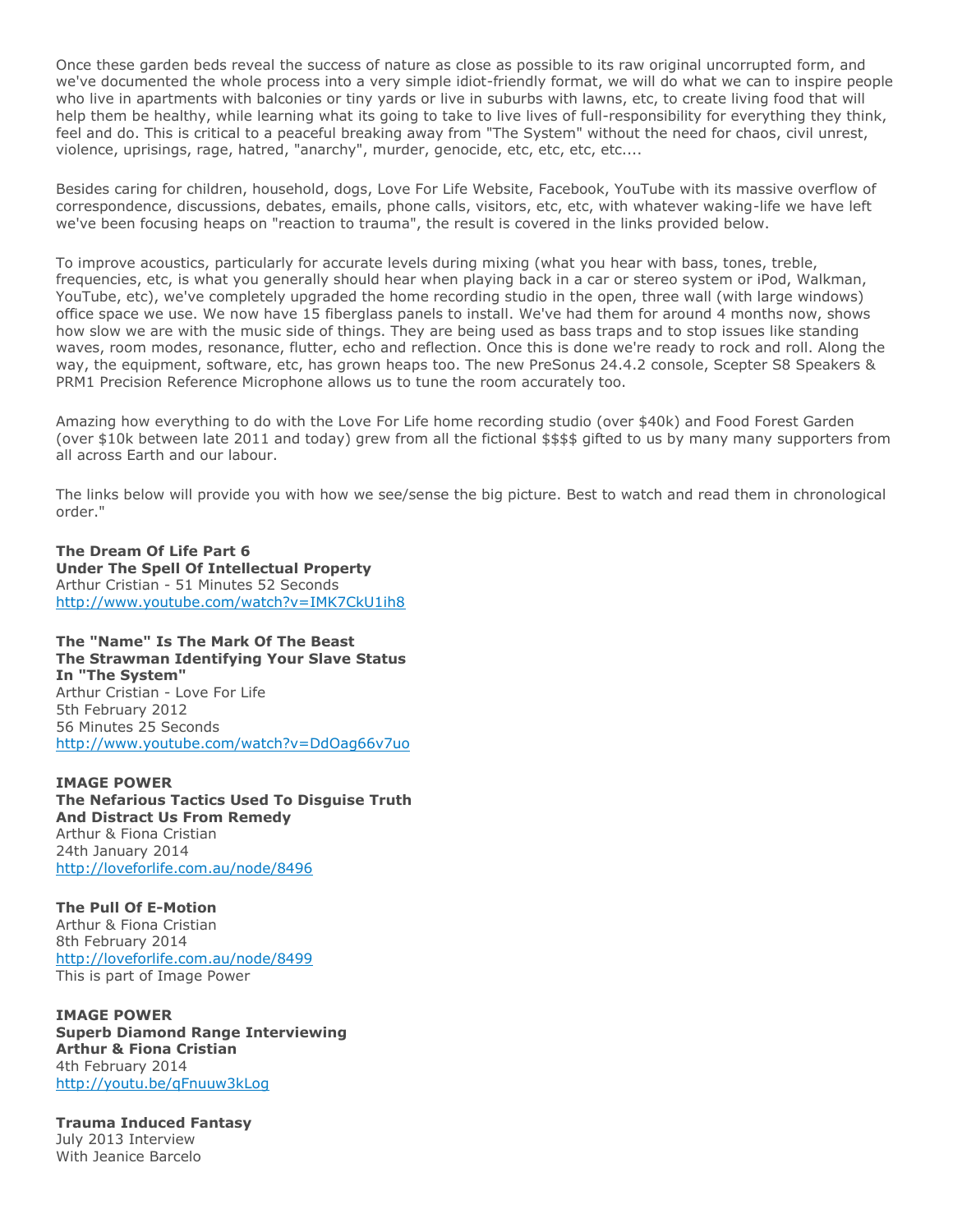And Arthur & Fiona Cristian <http://youtu.be/CZVj-ddUoZw>

**Arthur & Fiona Cristian Interviewed By Jeanice Barcelo** March 2013 <http://www.youtube.com/watch?v=lZj7p0uwKxo>

**What Do You Believe On Origins? Who Said There Was A Beginning? Who's Truth Do You Accept? Belief Is A Strange Idea.** Discussion Lyndell, Scott and Arthur & Fiona Cristian Between March and April 2013 Posted 29th October 2013 <http://loveforlife.com.au/node/8487>

**Crop Circles Are A Massive Hoax** Debate/Discussion Arthur & Fiona Cristian 31st August 2013 <http://loveforlife.com.au/node/8470>

### **OPPT & Slavery Through**

**Intellectual Conscription By Deceit** Arthur & Fiona Cristian Love For Life 27th February 2013 onwards... Part One: [http://youtu.be/Qjp\\_9nlrBao](http://youtu.be/Qjp_9nlrBao) Part Two: <http://youtu.be/tbybeOWZ-Bc> Part Three: <http://youtu.be/yOWoxH-HbVw> Part Four: coming

**So You Want The Good Bits Of "The System" But Not The Bad Bits?** Arthur & Fiona Cristian Love For Life 12th August 2013 <http://loveforlife.com.au/node/8468>

**Control The Land And You Control MAN On The Land Displace MAN From Land And You Turn MAN Into Slaves** Arthur & Fiona Cristian Love For Life April 2011 (Updated 14th September 2011) <http://loveforlife.com.au/node/8237>

**A Facebook Discussion About OPPT Involving Arthur & Fiona Cristian Chris Mansergh and Mark McMurtrie** 8th March 2013 <http://loveforlife.com.au/node/8452>

**The Death Trap** Arthur & Fiona Cristian Love For Life 18th September 2013 <http://loveforlife.com.au/node/8480>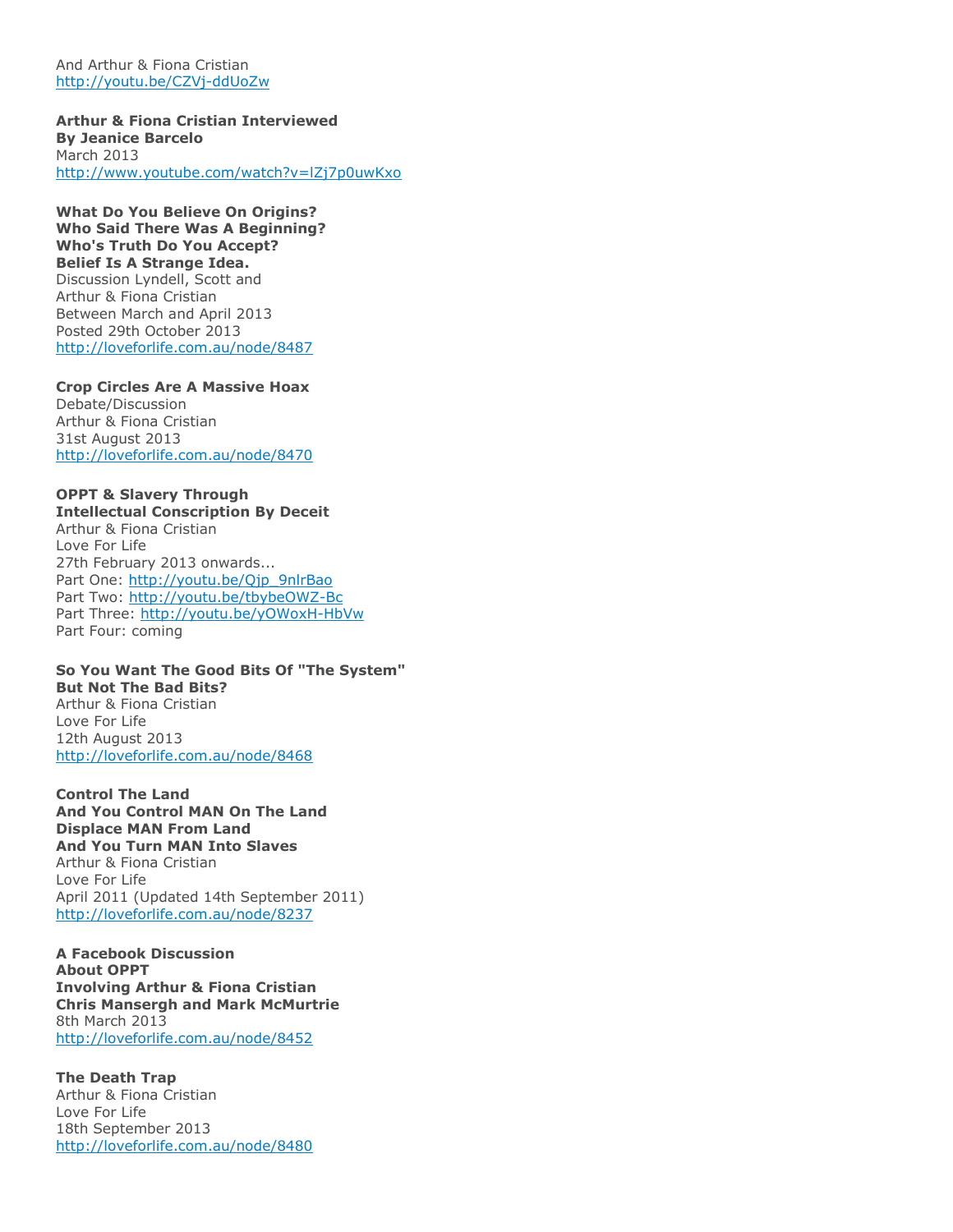**System Life + GovernMENt + True Purpose Behind Chemtrails And HAARP** Arthur Cristian Love For Life 1st June 2013 <http://loveforlife.com.au/node/8428>

**Turning Away From The Reflection Of MANS Looking Glass** Arthur & Fiona Cristian Love For Life 30th April 2013 <http://loveforlife.com.au/node/8404>

**Frank O'Collins And His Ucadia And One-Heaven.org Worships "The System" That Is The Beast And Is Hell** Arthur & Fiona Cristian Love For Life 30th April 2013 <http://loveforlife.com.au/node/8407>

### **A Spell Master At Work**

**About The Work Of Max Igan** Arthur & Fiona Cristian Love For Life 21st April 2013 <http://loveforlife.com.au/node/8401>

### **REMEDY**

**From Bare Dirt To Abundance A Year In The Life Of The Love For Life Food Forest** Arthur & Fiona Cristian 8th February 2013 51 Minutes 46 Seconds <http://www.youtube.com/watch?v=1sJCcCvZ97A>

**Life Is A Gift** Includes Many Love For Life Comments And Insights Posted June-July 2013 In Facebook Arthur & Fiona Cristian <http://loveforlife.com.au/node/8460>

**Capturing Another MANS Uniqueness A Facebook Debate With Arthur & Fiona Cristian And Raymond Karczewski** Starting 13th May 2013 <http://loveforlife.com.au/node/8414>

**The Divine Spark Facebook Discussion With Raymond Karczewski Arthur & Fiona Cristian & Others** 2nd October 2013 <http://loveforlife.com.au/node/8483>

**The Spell Is Broken Taking The Land To Create Kindom** Arthur & Fiona Cristian Love For Life 3rd March 2013 <http://loveforlife.com.au/node/8365>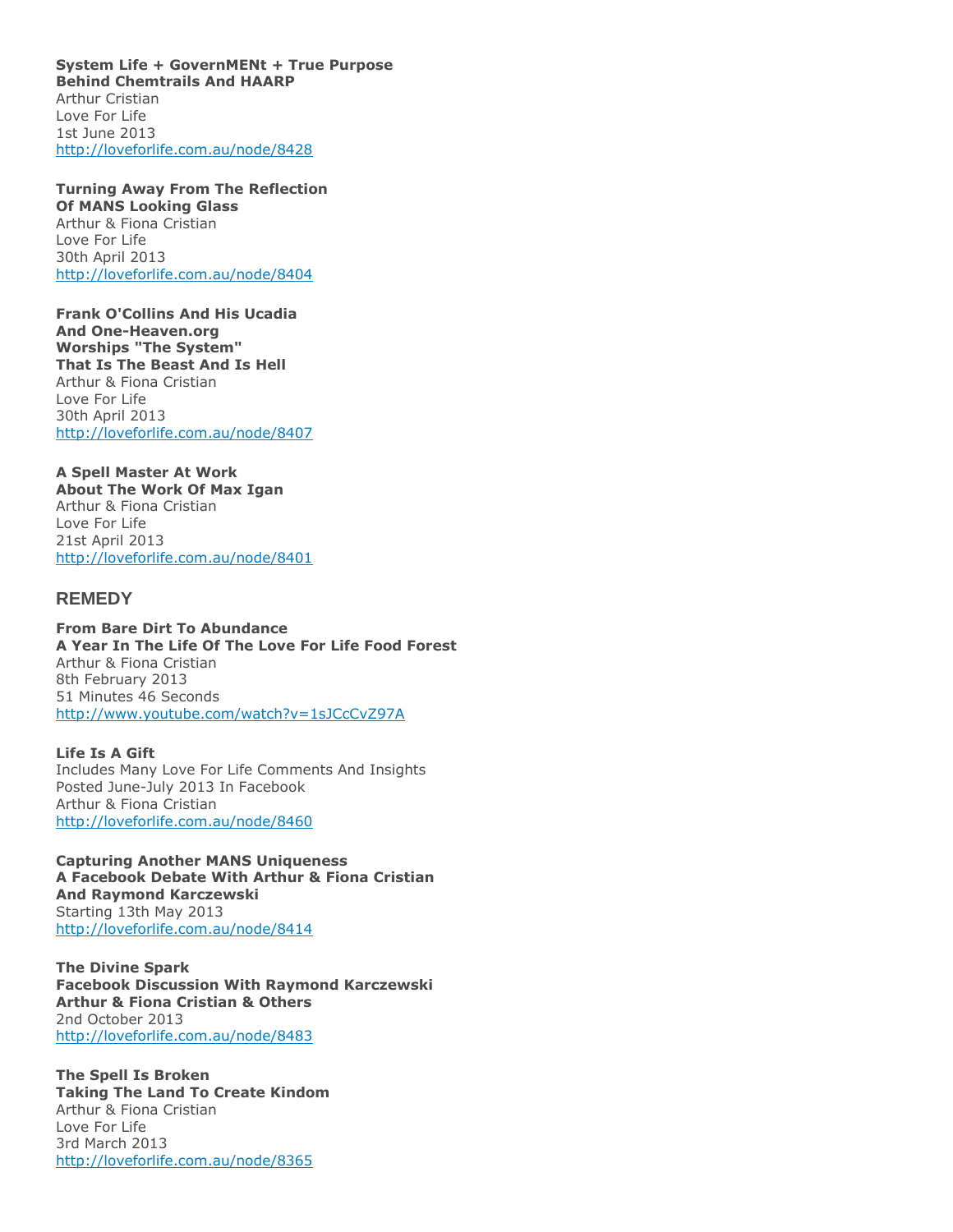**The Steps Of Kindom** Arthur & Fiona Cristian Created between 2006 and 2007 <http://loveforlife.com.au/node/8304>

**The Dream Of Life - Part One**

Arthur Cristian Love For Life 62 Minutes 47 Seconds <http://www.youtube.com/watch?v=F5O-S6wFgts>

### **SONGS**

**Save Our Lives** Rough Demo With Lyrics Written By Arthur & Fiona Cristian Love For Life - August 2007 5 Minutes 38 Seconds <http://www.youtube.com/watch?v=GMgcLqO7VrQ>

### **Celebrate Death To The Living**

Rough Demo - With Lyrics Written By Hannah Wood & Arthur & Fiona Cristian Love For Life July 2012 6 Minutes 30 Seconds <http://www.youtube.com/watch?v=EufHOpxa1F8>

More professionally made Love For Life videos & songs will be posted over the coming 12 months or so. We've been on a massive learning curve in almost all areas of the Love For Life work we do. We basically started as amateurs/novices.

Going back over the past two years, all above posts provide links to all our other videos and articles, etc.

A list of all our work can be found here: <http://loveforlife.com.au/node/3385>

Everything you need to know about us and what we've been through can be found on the Love For Life homepage [http://loveforlife.com.au](http://loveforlife.com.au/) which is part of the much larger

#### **Quick User Guide** <http://loveforlife.com.au/node/6608>

----------------------------------------------

A well known main-stream Sydney journalist wrote to us recently, this was our reply.

Hi (sanitised), Thanks for making contact with us.

Satanism has many red herrings out there. Most true Satanists do not go around wearing black and driving around churches at night. Some do, but more thanks to Hollywood and fiction than anything else. This kind of Satanic behaviour is also taught as a deflection from real Satanism applied in everyday practical sense. It is staring us in the face in our day-to-day lives but we have not learnt the codes, symbols and methods, etc, so we do not recognise it for what it really is.

Real Satanism is the practice of creating fiction/fantasy/fairytales which is a body of information, all make-believe, full of characters, settings and props and getting men, women and children to fall into this information through belief, faith and associated opinion to the point where they create their whole lives from this information and act out the character roles and create the settings and props, all the while thinking that they are living real lives of their own making. This is true of just about every man, woman and child across Earth today.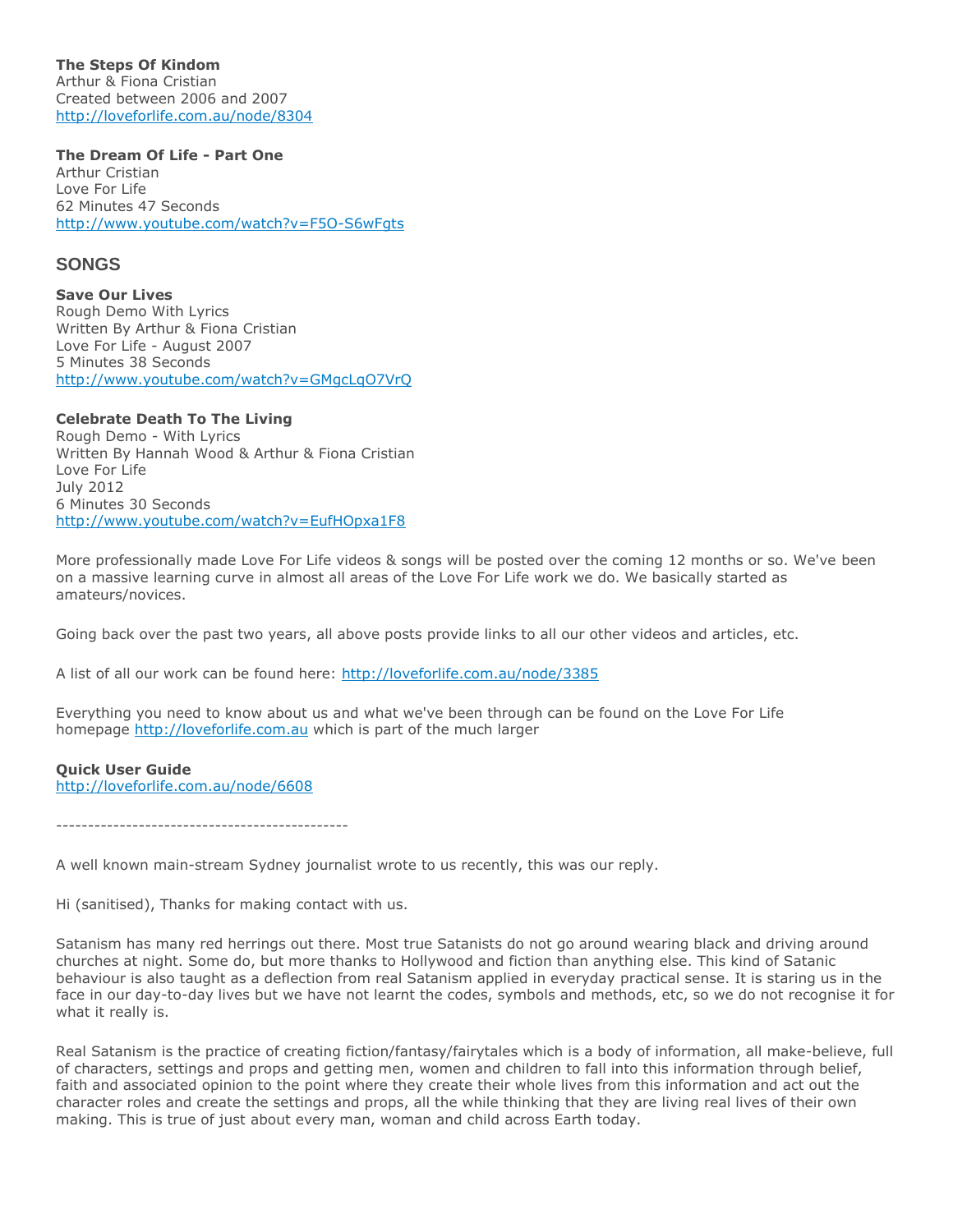The practice of real Satanism also does involve orgies, ritual sacrifice, extremely deviant practices, torture, etc, but it is for more than just "pleasure" or getting their rocks off. It is all about harnessing the dark energy (our life force energy distorted) created by these practises and using that dark energy to further the agenda of Satanism, which is a religion too. It is also a way of severely compromising the members of Satanic cults, orders, etc, so that they can never break away. Anyone who does get out of line is usually made a public spectacle of, if not killed in "unfortunate accidents", etc, etc......

The whole of the education that you have been brought up with is Satanism in practice and the real Satanists are the men and women in power positions staring at you from the media. Hollywood is often used to tell us the truth about these things but in a twisted way so that a) we don't fully get it and b) so we think that these things only happen in movies and scoff at anyone who tries to suggest they go on in real life.

Since we started Love For Life, we have had thousands and thousands of people contact us with stories of paedophile gangs, sex rings and Satanic networks happening all over Australia. Some are attached to Pre schools, churches and mental institutions. Many of those who talk to us mention the names of very well known people and many names come up again and again. At a conservative estimate, over half a million people up and down the East coast of Australia have been affected by sexual abuse, often involving figures in high places, all condoned and kept secret by Police, Judges, church figures, politicians, bureaucrats/public-servants, experts, etc, etc, many of whom "sold out" to be part of these Satanic networks.

This was not something we went looking for - the information just came flooding in. We have had more than enough direct experience over the years to know that this stuff is real and going on daily. We also know that many of those involved hate what they are part of but are unable to get out for fear of retribution on their families and other loved ones. They do not know what they are getting into until it is too late to back out. This is why we are not into hunting down and routing out the names of all those involved and stringing them up. We are focused on creating lives in do no harm communities where these sort of things don't happen and where those involved who have nowhere to go can find sanctuary.

At its heart, Satanism is Freemasonic and controlled by High Priests and Priestesses, some of who have ordinary day to day lives. Those media faces are Satanists but they are not the true power players at the top. The true power players are people we never see or get to know about through the media or education.

"The System" we live under is the "Beast" of the Christian Bible. Just as our bodies have networks of veins, arteries, organs and glands fulfilling their various functions, so there are networks throughout "The System" performing various roles and functions, all controlled by a very few people at the top. The vast majority of those caught up in these networks don't know the full picture of what they are part of, even at quite high levels. Information is only given on a need-to-know basis and you have to be initiated through the levels to get access to secret information.

There are 2 very interesting movies that you should watch: Occult Forces a French film made in 1943 <http://youtu.be/PLhpYJfB4X0> and The Brotherhood of The Bell [http://youtu.be/H57JthB\\_KVc,](http://youtu.be/H57JthB_KVc) a 1970 American made for TV movie (note: the Freemasonic/Satanic world use race, culture, creed, status, titles, stereotypes, etc, as shields to hide behind while using them to carry out their nefarious purposes/tactics, even at the cost of setting them up as primary culprits - "Jews" are NOT the "highest power", this is a blatant lie).

From direct experience with many people who have come to us from "high places", and through the research we have done, these films demonstrate much of the the truth of what goes on. However, the real tactics have not been revealed until now, when, using logic and scrutiny and going where truth takes us, we figured it out and put the information out there for all to see.

There is a big difference between organised crime and conspiracy theories. Conspiracy theories keep us entertained and distracted while the organised crime continues wreaking havoc with all our lives and nature all-around.

We are all deeply compromised by Satanism and even your work, although you are no doubt sincere in what you are doing, is Satanism in practice. To comprehend more, we suggest you read the following Love For Life articles and listen to the following Love For Life videos/podcasts. Most of our work is done on the run, hence it is not totally polished.

If you want to meet real Satanists, look around you and, if you take the time to read our work, you will see what your part has been because we are all responsible for what is going on, even though most people are good hearted and do not wish harm upon others.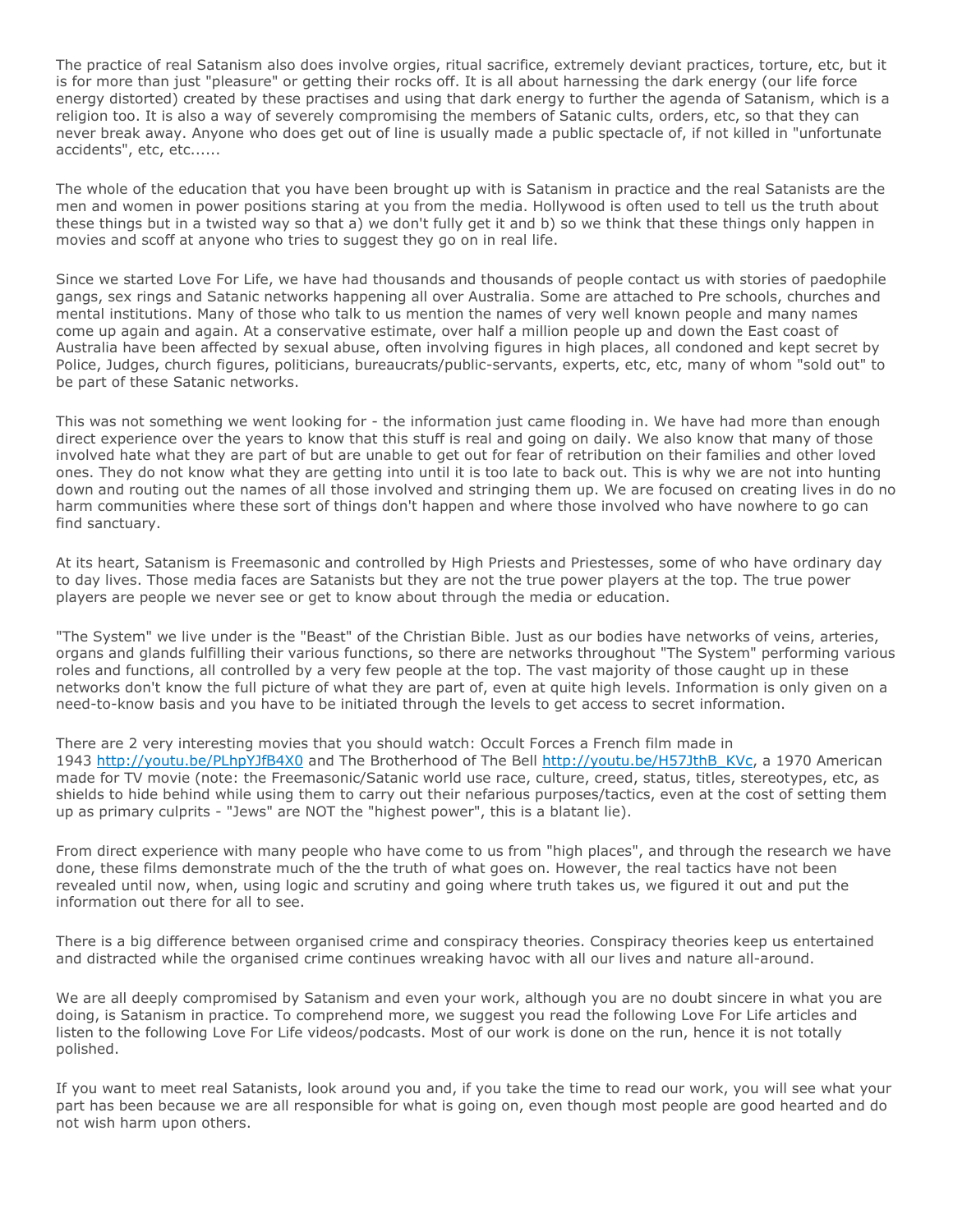If you wish to have a chat over the phone or Skype, we are happy to do so. And if you do want to have a lengthy chat, we suggest you first watch and read our articles, debates, discussions, videos, podcasts, etc, so that you fully comprehend where we are at and heading and the big picture information we've been helping others to wake up to.

----------------------------------------------

Other videos worth watching are

### **Water Is The Life Of MANS Consciousness (Breath)**

Arthur & Fiona Cristian Love For Life 8th February 2013 <http://loveforlife.com.au/node/8350> Part One: [http://youtu.be/4ze66\\_33wxM](http://youtu.be/4ze66_33wxM) - 70 Minutes 5 Seconds Part Two: <http://youtu.be/43gIi-sjxJc> - 81 Minutes 13 Seconds Part Three: <http://youtu.be/oooY6W63K-M> - 70 Minutes 18 Seconds Part Four: coming

### **The Dream Of Life Video Series Part 5A, 5B & 5C**

**System Science Is Fraud And The Timeline Of Chaos** All links can be found here: <http://www.youtube.com/user/ArthurLoveForLife>

### **The Dream Of Life - Part Two**

Arthur Cristian - Love For Life 83 Minutes 47 Seconds <http://www.youtube.com/watch?v=MOHTJpWcH-4>

**The Dream Of Life - Part Three** Arthur Cristian - Love For Life 91 Minutes 10 Seconds <http://www.youtube.com/watch?v=wGwxAk4mAPU>

### **The Dream Of Life - Part Four**

Fiona Cristian - Love For Life 57 Minutes 30 Seconds <http://www.youtube.com/watch?v=6irTeSZtP4s>

**Key To Kindom Co-Creation Of Do No Harm Communities Causing A Mass Exodus From "The System"** Arthur & Fiona Cristian Love For Life - February 2011 24 Minutes 48 Seconds <http://www.youtube.com/watch?v=6uYjq5oxz2I>

All the best to you and your family Joyce Arthur & Fiona Cristian Love For Life

**Website**: [http://loveforlife.com.au](http://loveforlife.com.au/) **Email** : [action@loveforlife.com.au](mailto:action@loveforlife.com.au) **Mobile** : 0011 61 418 203204 - (0418 203204) **Snail Mail**: PO Box 1320 Bowral 2576 NSW Australia **Facebook Arthur Cristian** : <http://www.facebook.com/arthurcristian> **YouTube Arthur Cristian** : <http://www.youtube.com/ArthurLoveForLife>

**Register To The Love For Life Mailing List**: <http://loveforlife.com.au/content/09/05/14/mailing-list>

**Facebook Group Why Aren't We Free Discussion** : <http://www.facebook.com/164918753537287> **Facebook Group Kindom/Do No Harm Community Discussion** : <http://www.facebook.com/151811728195925>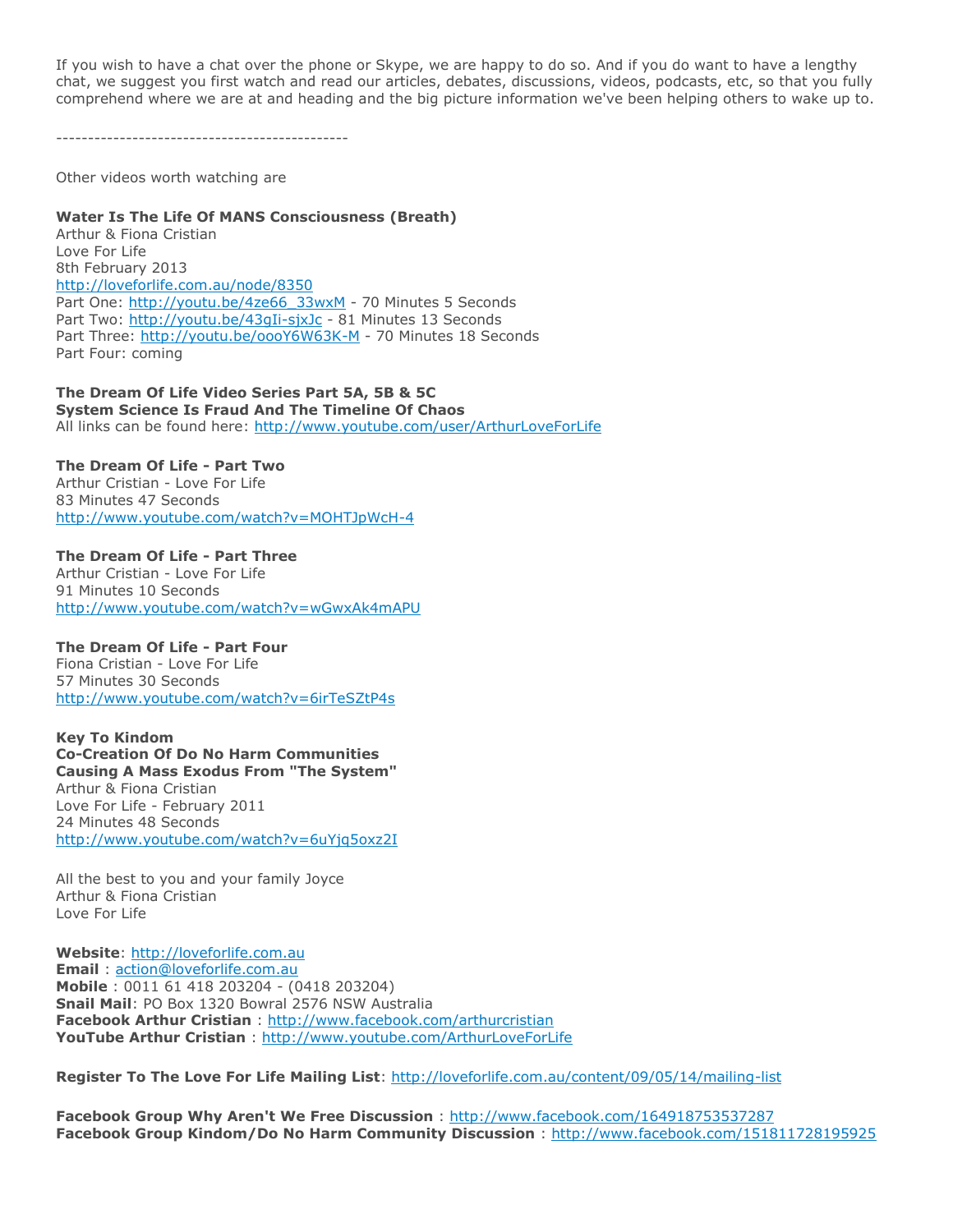Links below will kick in when the professionally recorded Love For Life music is released.

**SoundCloud** : <http://soundcloud.com/loveforlife> **Nimbit Music** : <http://www.nimbitmusic.com/loveforlife> **Twitter** : <https://twitter.com/loveforlifemusi> **Facebook Music** : <http://www.facebook.com/loveforlifemusic> **YouTube Love For Life Music** : <http://www.myspace.com/loveforlifemusic> **MySpace** : <http://www.myspace.com/loveforlifemusic> **Google + Fiona Cristian** : <https://plus.google.com/100490175160871610090>

- [‹ One Of The Dominant Marks Of The Beast by Arthur Cristian 25th February 2010 Love For Life](http://loveforlife.com.au/node/7219)  Re: Enemy Within [Says Kevin Rudd](http://loveforlife.com.au/node/7219)[upS](http://loveforlife.com.au/content/07/09/21/symbols-symbolism)ymbolism - [The Deceit \(Craft\) Of The English Language And Its English History -](http://loveforlife.com.au/content/08/02/23/symbolism-deceit-craft-english-language-and-its-english-history-email-correspondenc) Email [Correspondence With Arthur Cristian ›](http://loveforlife.com.au/content/08/02/23/symbolism-deceit-craft-english-language-and-its-english-history-email-correspondenc)
- [Articles/Emails Arthur Cristian](http://loveforlife.com.au/taxonomy/term/687)
- [Australian Stories](http://loveforlife.com.au/taxonomy/term/740)
- **[Banks](http://loveforlife.com.au/category/main/banks)**
- **[Corporations](http://loveforlife.com.au/taxonomy/term/6)**
- [Freedom Fighter Updates](http://loveforlife.com.au/taxonomy/term/765)
- [Law articles & documents](http://loveforlife.com.au/category/main/law-articles-documents)
- [Love for Life Campaign](http://loveforlife.com.au/category/main/love-life-campaign)
- [Add new comment](http://loveforlife.com.au/comment/reply/8505#comment-form)

# Support The Love For Life Campaign, Kindom & The Cristian Family

Supporting The Love For Life Website, The Cristian Family and The Living Dream Of Kindom (Creation Of Do No Harm Communities) - The Love for Life website is produced for free without a fee (no contract or conditions attached) as a gift of love for the benefit of others. If you feel you have gained something from visiting it, feel inspired, and would like to reciprocate as an equal exchange in substance and support (value), you are most welcome to make a gift of love to keep it and the dream of Kindom going. As always, we thank you for your gifts of love.

| <b>We Prefer</b><br><b>PayPal</b> | <b>Australia New Zealand Banking</b><br><b>Bank:</b><br>Group (ANZ)<br><b>Account name:</b><br>Fiona Caroline Cristian<br><b>BSB:</b><br>012 547<br><b>Account number:</b><br>557681376<br><b>SWIFT BIC Code:</b><br>ANZBAU3M |
|-----------------------------------|-------------------------------------------------------------------------------------------------------------------------------------------------------------------------------------------------------------------------------|
|-----------------------------------|-------------------------------------------------------------------------------------------------------------------------------------------------------------------------------------------------------------------------------|

**PAY PAL Go To Your Pay Pal Account To Send Gifts To action @ loveforlife.com.au**

$$
\mathsf{PayPar}
$$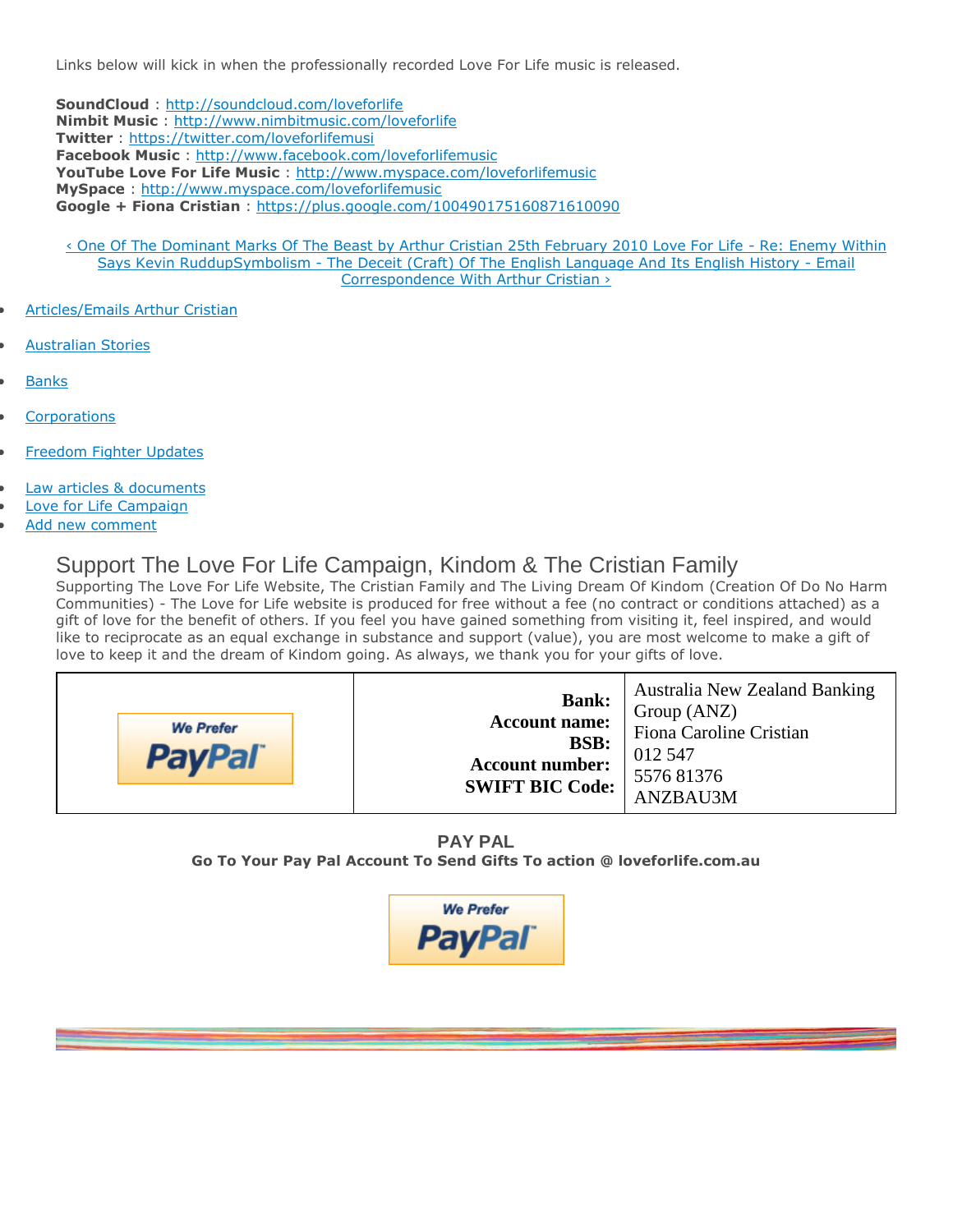# **We Stand For NO SYSTEM**

Kindom (Do No Harm Communities) is the dream for freedom, but it is the dream for the freedom of those around us who also live the dream of freedom, because it is in living for the freedom of others that we get our freedom. When we live for the dreams of Kindom of those around us, we live life as a gift because we live for (dedicate our lives to) their dream of freedom, truth, peace, joy, abundance, etc, just as they live for our Kindom dreams too. This is true cocreation (cooperation) with no attack on the uniqueness of each of us. When we live this way, we have no need for any man-made system - everything/everyone has already been taken care of by our love for life.



Just as we do not have to jump 10 feet across the room to grab our next breath, neither do we have to worry about food, water and shelter because it has all been taken care of as we each co-create Kindoms/Kin-Domains for everyone. Now everybody and everything of the dream of life that is Kindom/Paradise is free (has been set free once again). The issue is greed and selfishness, power and control trips, arrogance, ignorance, being fed many many lies and being traumatised. The issue is not overpopulation - there is more than enough land available for every family to have a hectare (2.5 acres Kin-Domain) to care for. The land of Australia can provide a Kin-Domain for every family across Earth, each with a food forest, clean fresh drinking water and plenty of space for building natural do no harm habitats and with plenty of land left over.

Everyone must have the freedom to take full-responsibility for their lives, for the water they drink, the food they eat and for their shelter. Currently, "The System" forces everyone to give up taking full-responsibility so that we become grown up children accustomed to sucking on the nipples of "The System" corporations for everything, having to use money to get by and to follow the rules of money because we are not co-creating freedom, peace, truth, joy and abundance for each other. Money only leads to haves and have nots and all the abuse, manipulation and distractions that we are subjected to as slaves to money.

When we give up living for other's Kindom dreams, we start creating hell ("The System") all around us because we become self-centred - now it's all about "my freedom","my money", "my land", "my belief", "my saviour", "mine", "mine","mine", "i","i", "i", "own", "own", "own", etc. To protect what we claim we own requires a man-made system with FORCE to protect those self-centred claims. This is ALL trauma based and all story-telling (brainwashing/braindirtying).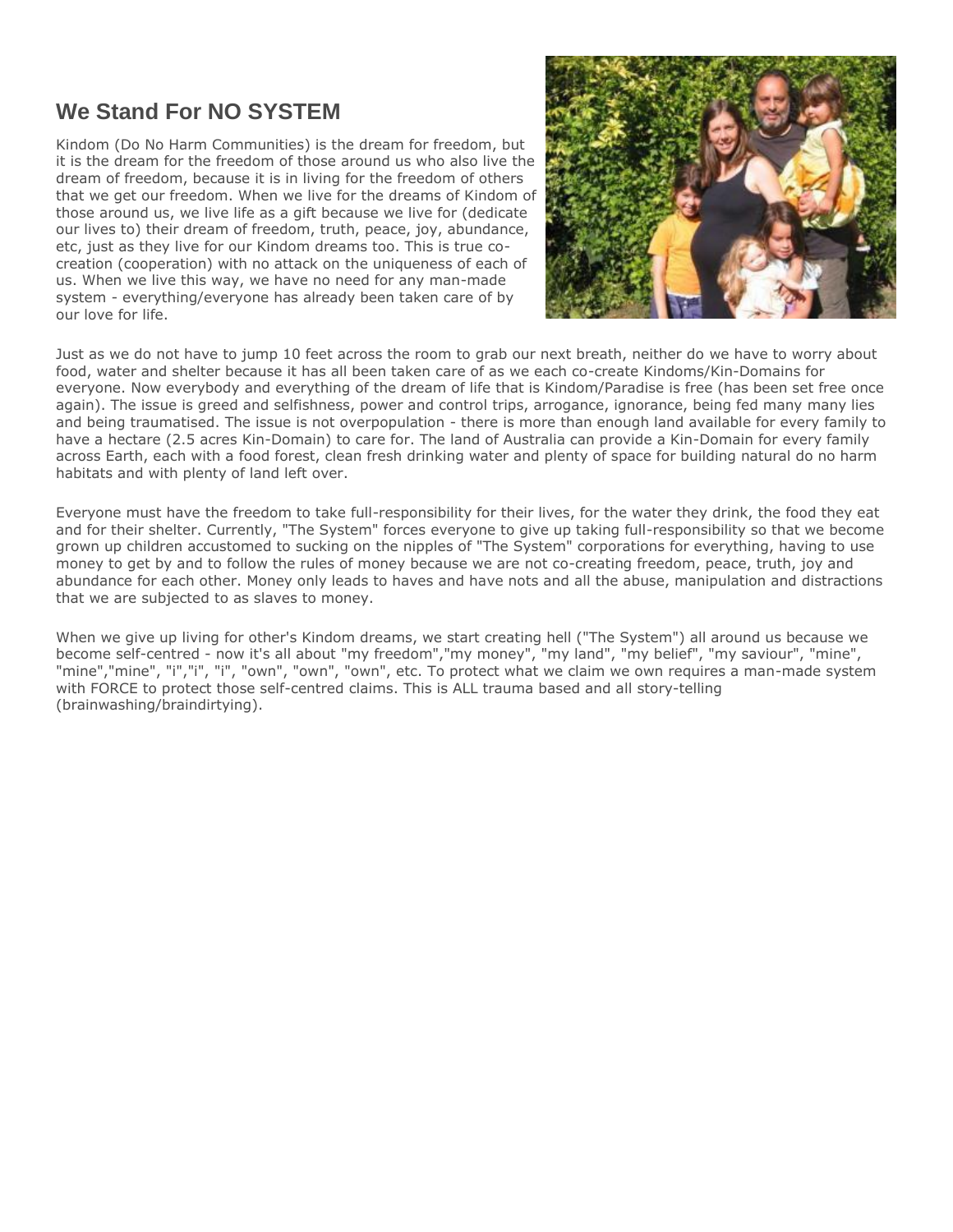**NO SYSTEM = KINDOM/DO NO HARM COMMUNITIES**



Our true freedom comes when we set our thoughts of freedom into motion so that we live freedom rather than just talking and thinking about it while we still slave for "The System". Kindom will not happen while we meditate for hours in the bush or do yoga retreats or wait for Jesus or follow the processes of the OPPT (One People's Public Trust now called One People). This is not freedom because we are not living freedom because we are living the story-telling of Jesus or Zeitgeist or The Secret or Thrive or One Earth/Consciousness/People.

Living Kindom is very, very hard work as we set about repairing the damage to MAN/Earth/Nature that we are ALL responsible for but the burden becomes lighter the more of us put our life-energy into the dream of returning Earth to Paradise. Day-after-day, we all have to work our arses off until Kindom is all around us (MAN) once again. This is the price we pay to set each other free on a piece of land (Kin-Domain), so that no one is under the image-power (education/brainwashing/story-telling) of another MAN anymore and so that everyone can have their space of love to create and live their unique, do no harm dreams. This only happens once we have the Kindoms set up so that everyone is provided for.

Once we re-create the food forests, whether on land or in the suburbs, we can re-claim our freedom, breaking the strangle-hold of "The System" because we are no longer reliant on its services and benefits and no longer turning each other into slaves of "The System", cogs in the wheels of "The System" machine. If we don't put the effort in to set everyone and everything free all around us then we still live in HELL ("The System"). The key is to live for everyone else's freedom so that we can have it too.

**From Bare Dirt To Abundance A Year In The Life Of The Love For Life Food Forest** Arthur & Fiona Cristian 8th February 2013 51 Minutes 46 Seconds <http://www.youtube.com/watch?v=1sJCcCvZ97A>

**From Bare Dirt To Abundance Part Two A** 5th November 2014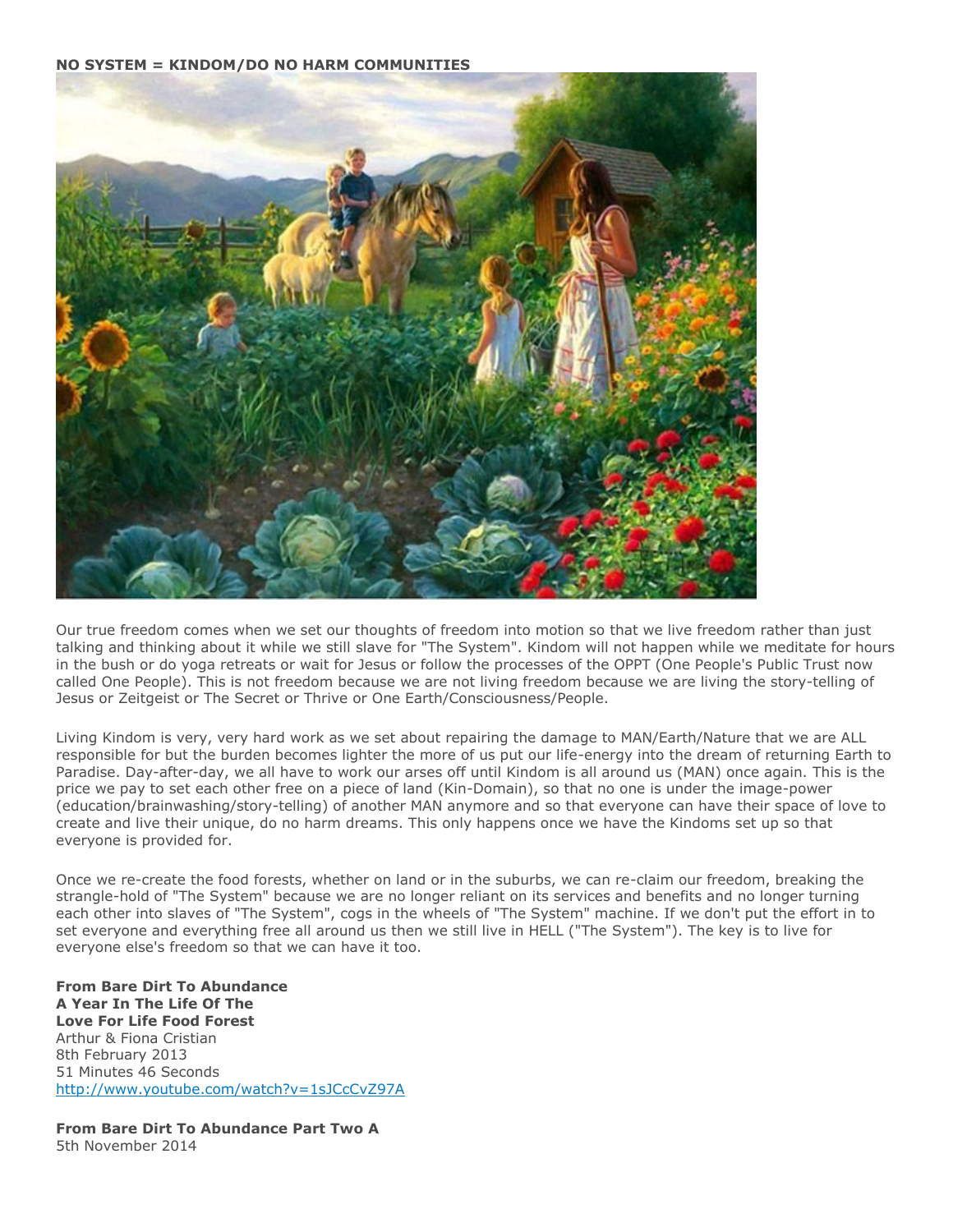### <http://youtu.be/TPTPn8tgcPI> <http://loveforlife.com.au/node/8545>

### **From Bare Dirt To Abundance Part Two B**

Coming Shortly

We live for NO SYSTEM. We do not lose anything by not having a man-made system and, in fact, we gain. We gain our freedom and we gain abundance. Let go of the fear.

# **A Collection Of Various Love For Life Posts Providing The Big Picture We See Sequential Order**

We ask you to NOT believe anything we say/share and instead use scrutiny like an intense blow torch and go where the logic of truth/sense takes you. This is very, very important. Put everything you believe up to the test of scrutiny to see how it stacks up. If you are true to your heart/senses and go where the logic of truth/sense takes you will find that NO belief, etc, will stand up to the test of scrutiny. They just do not stack up because they are lies/fraud.



After you have watched and read all the material and any questions are left unanswered, send us your landline number and we will use the internet phone as a free unlimited call. We are on Sydney NSW Australia time. Best times for us to chat are between 11.00am and 6.00pm.

It is critical that you fully comprehend Image Power, "Spelling", Trauma, Reaction To Trauma, Curses, Processing Curses, Full-Responsibility/Liability, Limited Liability/Responsibility (passing-the-back), Slavery, Senses/Sense vs Non-Sense/Senses, Re-Presenting Intellectual Property such as but not limited to "Name", Storytelling/Storytellers, Duality, Black-Magic, Belief, Lies, "i", All Seeing "i" (eye), etc..... These themes and others are covered over and over and over again.

If you do not comprehend these insights and are unable to use your senses to sense your way through all the nonsense/non-sensory-images that enslave MAN under their image power (darkness = "The System" = Hell), men and women will remain deeply trapped under a terrible state of trauma. Our intention is to inspire you to remedy by showing you how to move away from reacting to trauma in all its nefarious and devious forms.

### **IMAGE POWER**

Superb Diamond Range Interviewing Arthur & Fiona Cristian 4th February 2014 <http://youtu.be/qFnuuw3kLog> <http://loveforlife.com.au/node/8501>

### **His-Story/Her-Story (History)**

Arthur Cristian - Love For Life 2005-2007 - Re-posted July 2014 <http://loveforlife.com.au/node/8529>

**The Dream Of Life Part 6 Under The Spell Of Intellectual Property** Arthur Cristian - 51 Minutes 52 Seconds <http://www.youtube.com/watch?v=IMK7CkU1ih8>

### **Trauma Induced Fantasy**

July 2013 Interview With Jeanice Barcelo And Arthur & Fiona Cristian <http://youtu.be/CZVj-ddUoZw> <http://loveforlife.com.au/node/8500>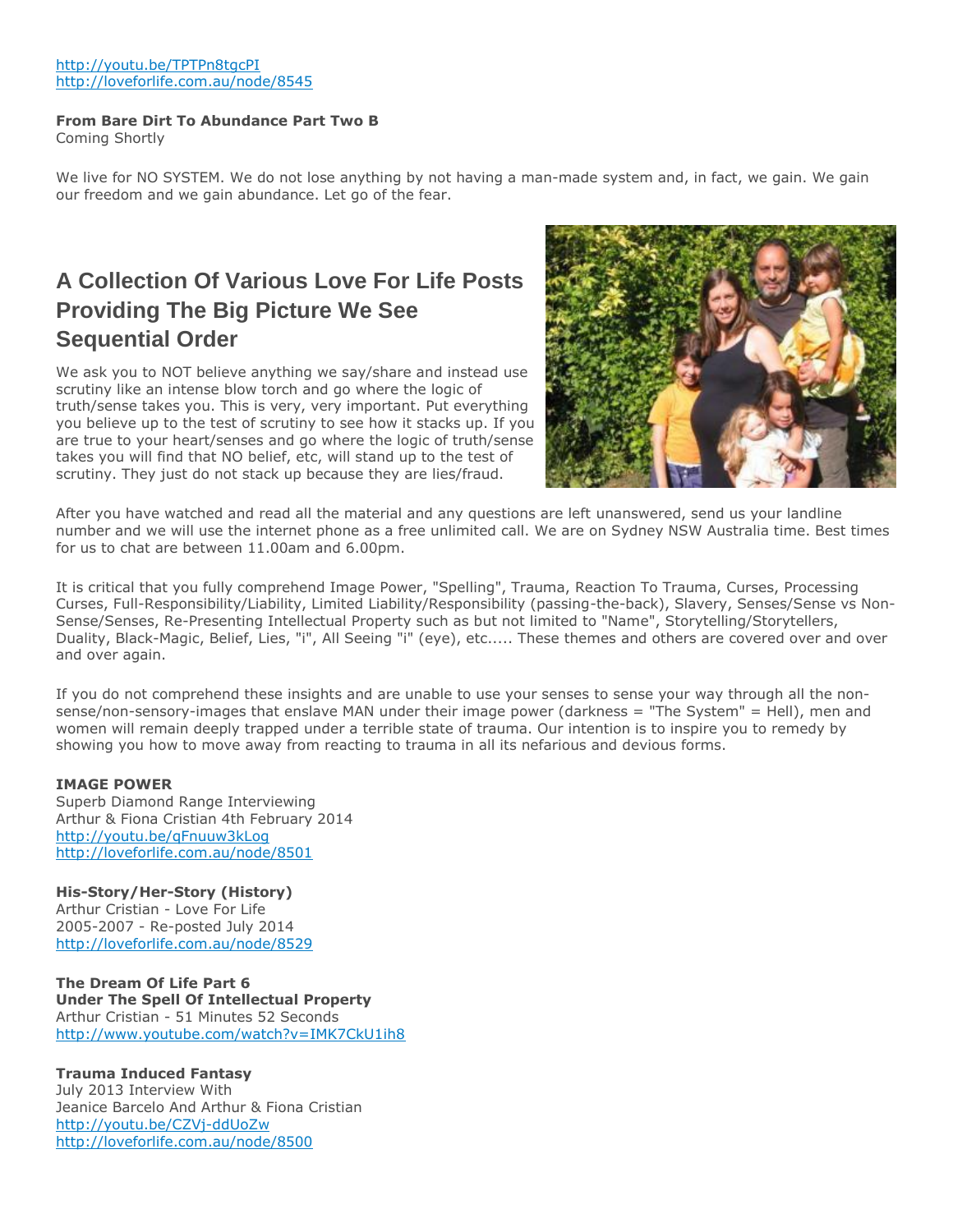**The Dark Side Of The Moon The Background To "The System"** Arthur & Fiona Cristian Interviewed By Jahnick Leaunier, The Tru-Mon Show 24th August 2016 Love For Life - 142 Minutes <https://youtu.be/C5TViw1NLr4>

### **Eric Dubay's Flat Earth Is A Cult The Background To The System Part Two** Arthur & Fiona Cristian Chatting With Jahnick Leaunier On The Tru-Mon Show Love For Life - 31st August 2016 <http://loveforlife.com.au/node/8585> 154 Minutes <https://youtu.be/rCPWgEQg-2M>

**Eclipse Of The Sun** - Video (Arthur swears in this video) **The Background To The System Part Three** Arthur & Fiona Cristian Chatting With Jahnick Leaunier On The Tru-Mon Show Love For Life - 25th October 2016 <https://youtu.be/FMOsOi1kNRc>

### **The "Name" Is The Mark Of The Beast The Strawman Identifying Your Slave Status In "The System"** By Arthur Cristian - Love For Life

5th February 2012 - 56 Minutes 25 Seconds <http://www.youtube.com/watch?v=DdOag66v7uo>

### **The Satanic Craft Of Inculcation In Practice**

Fiona's ACT Supreme Court Affidavit Explaining Inculcation & Illumination Arthur & Fiona Cristian Love For Life 4th March 2016 <http://loveforlife.com.au/node/8578>

# **The Spinning Top**

**Full Bloom Inculcation** Arthur And Fiona Cristian Love For Life Facebook Discussions Between The 8th December 2016 And 26th January 2017 Link: [http://loveforlife.com.au/content/16/03/04/satanic-craft-inculcation-pra...](http://loveforlife.com.au/content/16/03/04/satanic-craft-inculcation-practise-arthur-cristian-love-life-4th-march-2016#comment-9508)

### **The Shit Of Death**

Arthur & Fiona Cristian Love For Life 28th January 2017 Link: [http://loveforlife.com.au/content/16/03/04/satanic-craft-inculcation-pra...](http://loveforlife.com.au/content/16/03/04/satanic-craft-inculcation-practise-arthur-cristian-love-life-4th-march-2016#comment-9565)

### **The Selfie Of Freakenstein**

Arthur & Fiona Cristian Love For Life 17th March 2017 <http://loveforlife.com.au/node/8588>

**Three Sets Of Fiona Cristian Documents Filed With ACAT** Merged Into One Document For Downloading [https://www.scribd.com/document/327370355/Fiona-Cristian-Affidavit-ACT-S...](https://www.scribd.com/document/327370355/Fiona-Cristian-Affidavit-ACT-Supreme-Court-Court-Of-Appeal-l2th-October-2016#from_embed)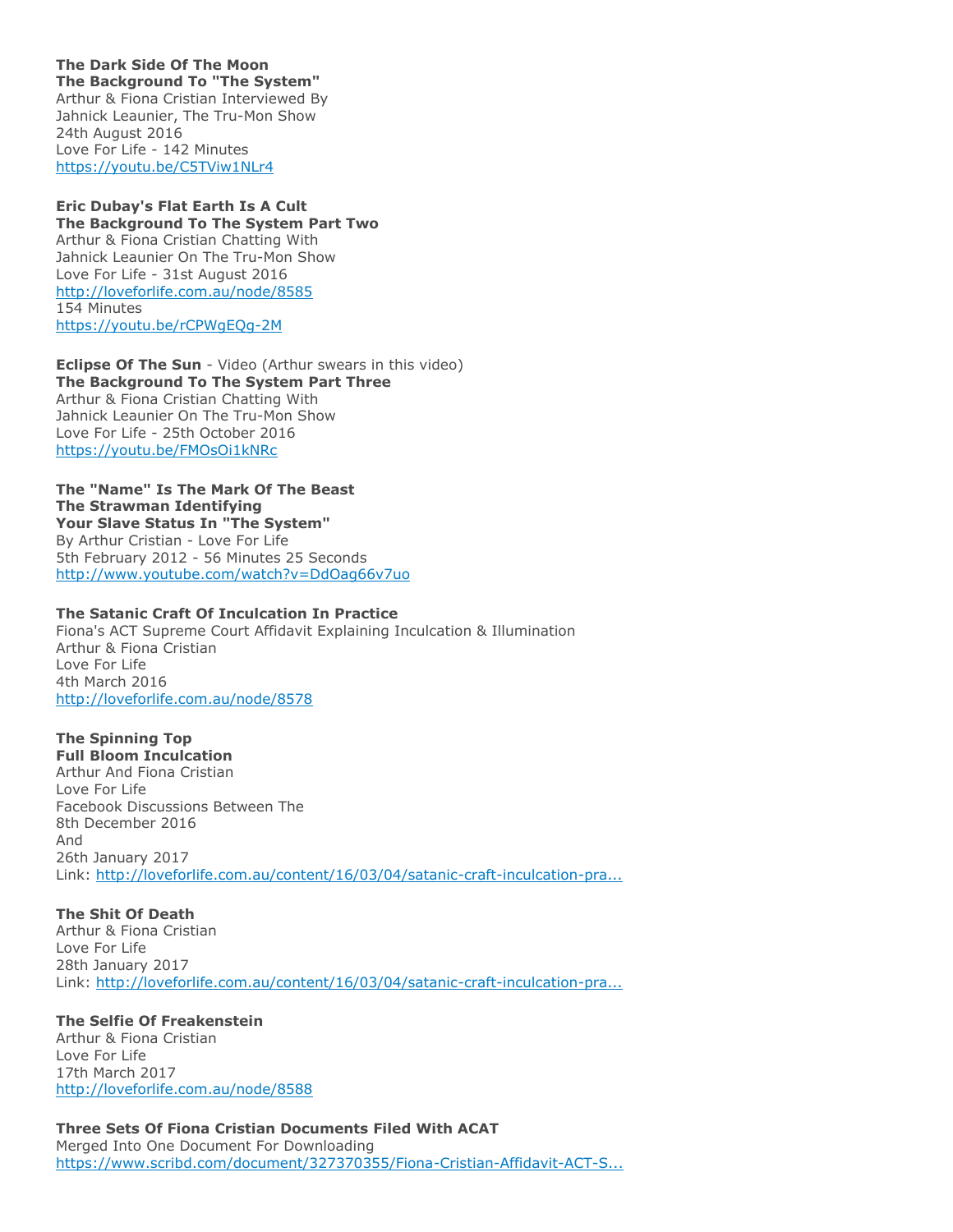#### **Fiona Cristian Affidavit ACT Supreme Court / Court Of Appeal** [https://www.scribd.com/doc/316218306/Three-Sets-of-Fiona-Cristian-Docume...](https://www.scribd.com/doc/316218306/Three-Sets-of-Fiona-Cristian-Documents-Filed-With-ACAT)

**Dancing With Magic (Lies)** Arthur & Fiona Cristian Videos, Articles, Comments And Pending E-Book Love Fort Life September 2015 <http://loveforlife.com.au/node/8575>

### **Dancing With Magic Part One**

Arthur & Fiona Cristian - Love For Life 5th September 2015 <https://youtu.be/hx7qJ7r2OS4>

### **Dancing With Magic Part Two**

Arthur Cristian - Love For Life 12th September 2015 [https://youtu.be/b\\_KuEFdKmnA](https://youtu.be/b_KuEFdKmnA)

### **Dancing With Magic Part Three**

Arthur & Fiona Cristian - Love For Life 13th September 2015 <https://youtu.be/9pJc1NfnAcI>

### **Dancing With Magic (Lies) Part Four**:

Arthur & Fiona Cristian - Love For Life 16th September 2015 <https://youtu.be/kSVURGwm1Go>

### **Introduction To Kindom Video**

By Arthur & Fiona Cristian - Love For Life 6th March 2015 <https://youtu.be/7SspPm9wRgo>

# **To Be Educated Is To Have No Soul**

**The System Is Soul Destroying** Frederick Malouf & Michael Tellinger's Contrived Gifting Arthur & Fiona Cristian Love For Life 1st September 2016 <http://loveforlife.com.au/node/8586>

### **Illumination IS Definition**

Arthur & Fiona Cristian Love For Life 26th to 29th January 2016 <http://loveforlife.com.au/node/8577>

### **IMAGE POWER**

**The Nefarious Tactics Used To Disguise Truth And Distract Us From Remedy** Arthur & Fiona Cristian Love For Life 24th January 2014 This post contains many recent Facebook comments and email replies which collectively provides a big picture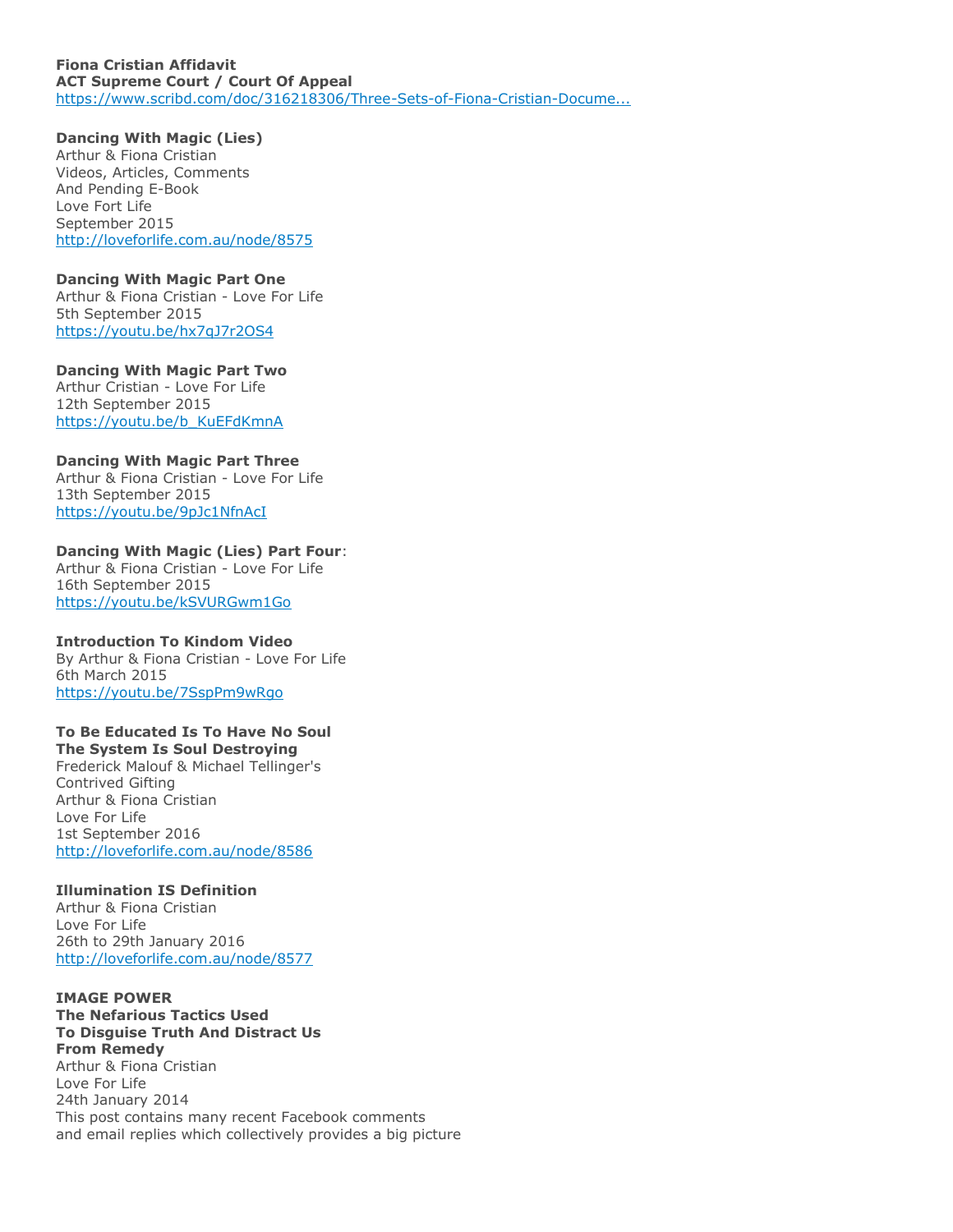into exposing the deception behind IMAGE POWER. <http://loveforlife.com.au/node/8496>

**The Pull Of E-Motion** Arthur & Fiona Cristian Love For Life 8th February 2014 <http://loveforlife.com.au/node/8499>

**Processing Curses A Lie Is A Curse Liars Process Curses** Arthur & Fiona Cristian Love For Life 26th February 2014 <http://loveforlife.com.au/node/8503>

**How The System Is Really Constructed Bouncing Back Curses Upon Curse Makers To Stop Harm Forevermore** Arthur & Fiona Cristian Love For Life 27th February 2014 <http://loveforlife.com.au/node/8504>

**Slave To A Name** Parts One, Two, Three, Four, Arthur & Fiona Cristian Love For Life 3rd to 6th March 2014 <http://loveforlife.com.au/node/8505>

**Educated Slaves** Arthur & Fiona Cristian Love For Life 20th March 2014 <http://loveforlife.com.au/node/8506>

**The Only Path To Freedom Beware The False Steps** Arthur & Fiona Cristian Love For Life - 2nd April 2014 <http://loveforlife.com.au/node/8508>

#### **Free-Dumb For All** Arthur & Fiona Cristian Love For Life - 5th April 2014 <http://loveforlife.com.au/node/8510>

**Revoking The Ego** Arthur & Fiona Cristian Love For Life - 8th April 2014 <http://loveforlife.com.au/node/8511>

**How MAN Commits Spiritual Suicide** Arthur Cristian Love For Life - 3rd April 2014 <http://loveforlife.com.au/node/8509>

**How To Detect Intel Operatives Working** For The New World Order Agenda Arthur & Fiona Cristian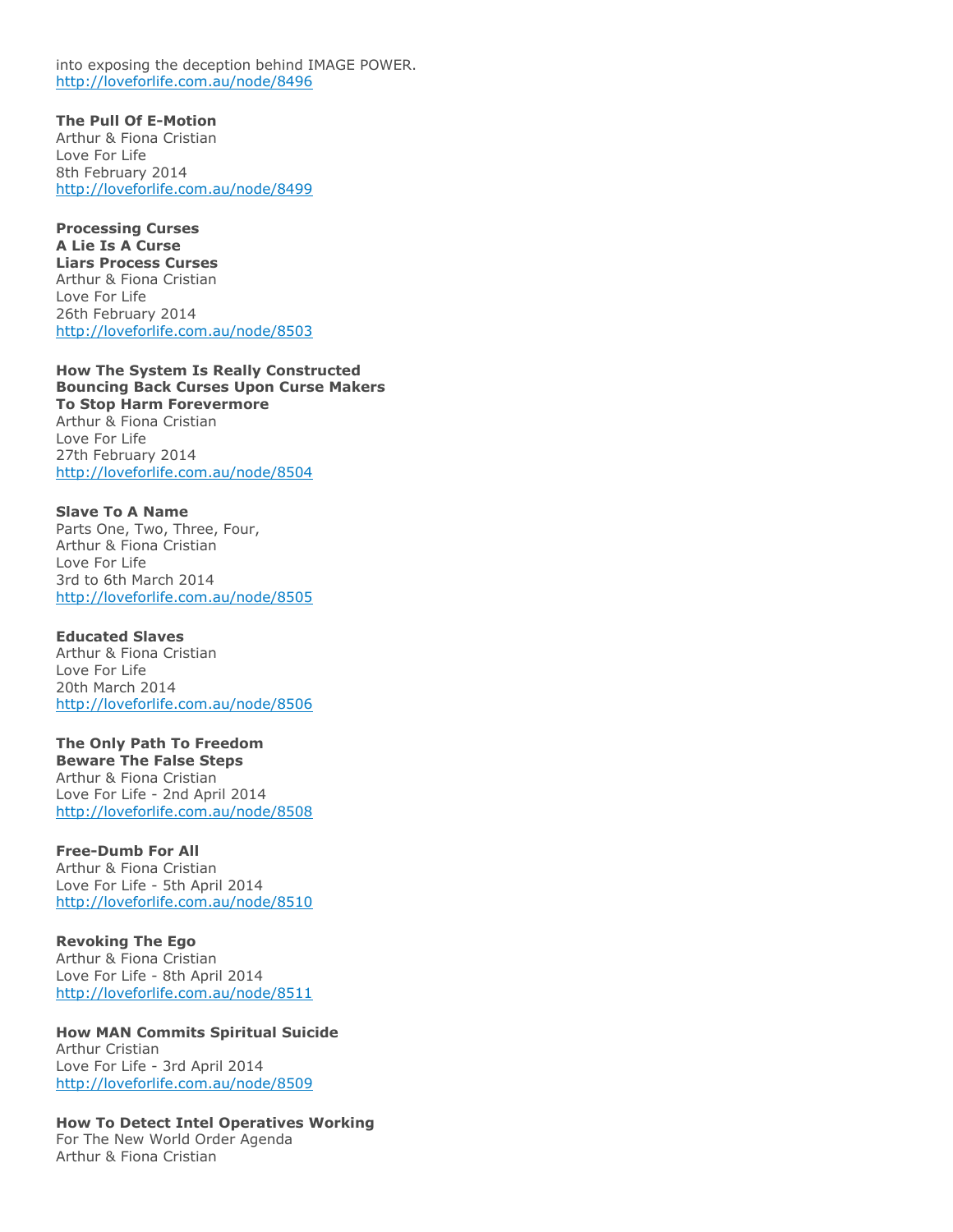Love For Life - 10th April 2014 <http://loveforlife.com.au/node/8512>

**How The Psyop Program & Intel Networks Are Messing With Your Head + His-Story/Her-Story** Arthur & Fiona Cristian - April 2014 <http://loveforlife.com.au/node/8513>

**Godzilla Through The Looking Glass Destroyed By Name"** Arthur & Fiona Cristian Love For Life - 20th April 2014 <http://loveforlife.com.au/node/8514>

**What It's Going To Take To Co-Create Freedom Forevermore** Arthur & Fiona Cristian Love For Life - 22nd April 2014 <http://loveforlife.com.au/node/8514>

**Falling For Fairy Stories** Arthur & Fiona Cristian Love For Life - 24th April 2014 <http://loveforlife.com.au/node/8514>

**A Disassociation From The Work Of Kate of Gaia** Arthur & Fiona Cristian Love For Life - 17th May 2014 <http://loveforlife.com.au/node/8517>

**Separating The Wheat From The Chaff** Arthur & Fiona Cristian Love For Life - 22nd May 2014 <http://loveforlife.com.au/node/8516>

**Revolution Or Revolution** Arthur & Fiona Cristian Love For Life - 25th May 2014 <http://loveforlife.com.au/node/8520>

**Routing Out Psyop Programs Routs Out Intel Operatives Exposing Max Igan's Psyop Program** Arthur & Fiona Cristian Love For Life - 31st May 2014 <http://loveforlife.com.au/node/8524>

**The Psyop Program Scam Behind Religion Belief Faith & Associated Opinion** Arthur Cristian Love For Life 11th June 2014 <http://loveforlife.com.au/node/8525>

**Another Delusion** Arthur Cristian Love For Life 11th June 2014 <http://loveforlife.com.au/node/8526>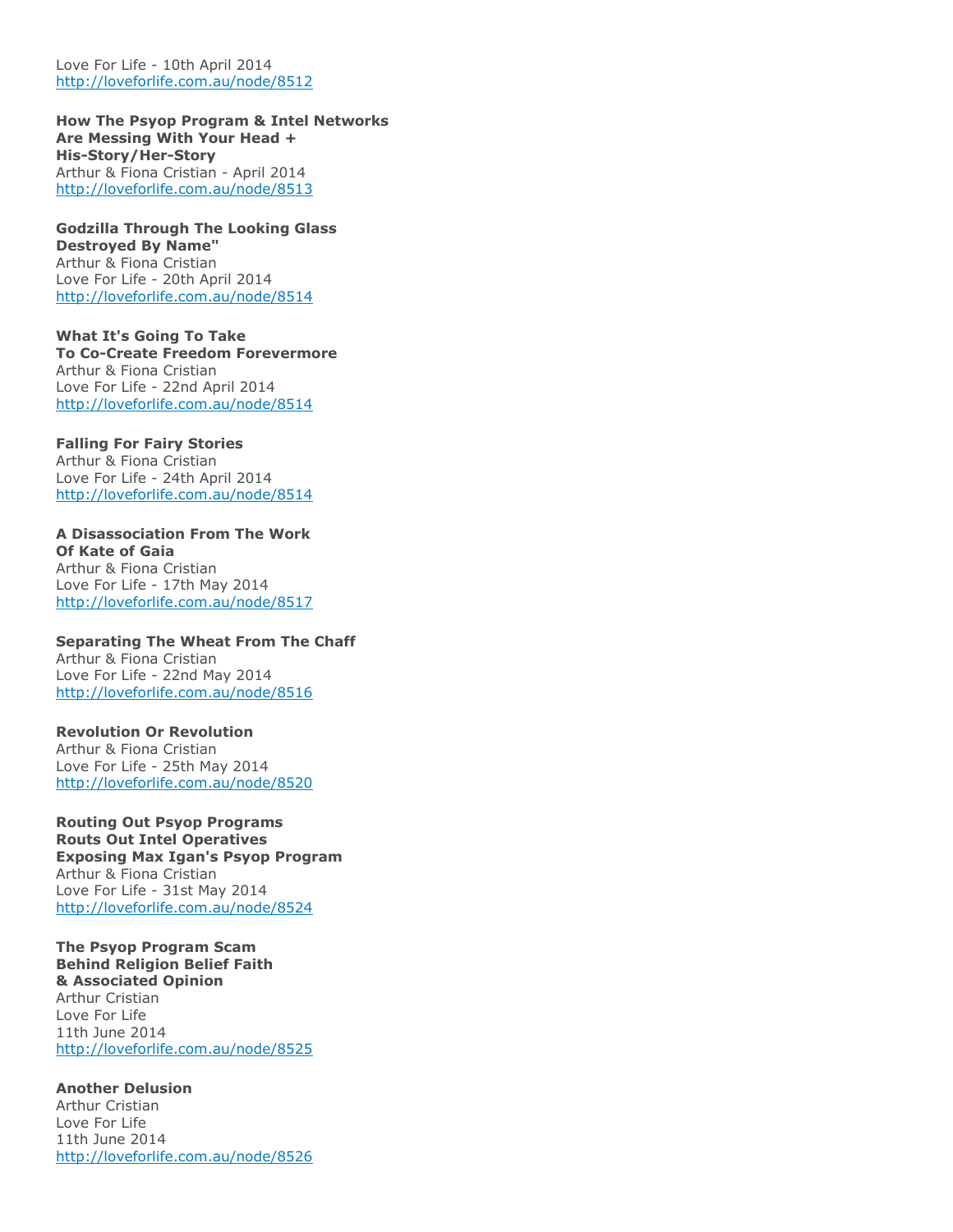#### **A World Of Words Is A World Of Lies** Arthur Cristian

Love For Life 13th June 2014 <http://loveforlife.com.au/node/8527>

### **E-MAN**

**The Name Of The Beast Is MAN** Arthur & Fiona Cristian Love For Life - 9th May 2014 **Includes Mountain MAN Arrested** Facebook Discussion About "Name" Uploaded 25th June 2014 <http://loveforlife.com.au/node/8528>

### **E-Motion**

Arthur & Fiona Cristian Love For Life - 13th August 2014 <http://loveforlife.com.au/node/8537>

### **Discussion With Brother Gregory Clearly Demonstrating Christianity Is Part Of The Problem And Not The Solution** Arthur & Fiona Cristian Love For Life Between the 12th May 2014 and 30th August 2014 <http://loveforlife.com.au/node/8542>

#### **The Psyop Program Behind Free Food And Permaculture**

Arthur & Fiona Cristian Love For Life 29th October 2014 Facebook Discussion With Unconditional Love Moon <http://loveforlife.com.au/node/8544>

### **Head So Strong**

Music and Vocals Arthur Cristian Backing Vocals and Vocal Effects Arthur Cristian & Hannah Wood Lyrics Fiona and Arthur Cristian Written during our spare time between Aug & Oct 2014 <https://www.youtube.com/watch?v=OG4UQCTsqwU>

### **The Time Of Trauma That Destroys Us**

Arthur Cristian - Love For Life 9th November 2014 <http://loveforlife.com.au/node/8547>

**The Most Powerful Video On Spirituality And Happiness FOR SLAVES Or How To Accept Slavery And Be Happy About It** Arthur Cristian - Love For Life 6th August 2014 Facebook Discussion About The Work Of Eckhart Tolle <http://loveforlife.com.au/node/8548>

### **What Can We Do What Can We See**

Arthur Cristian - Love For Life A series of Arthur Cristian Facebook posts and discussions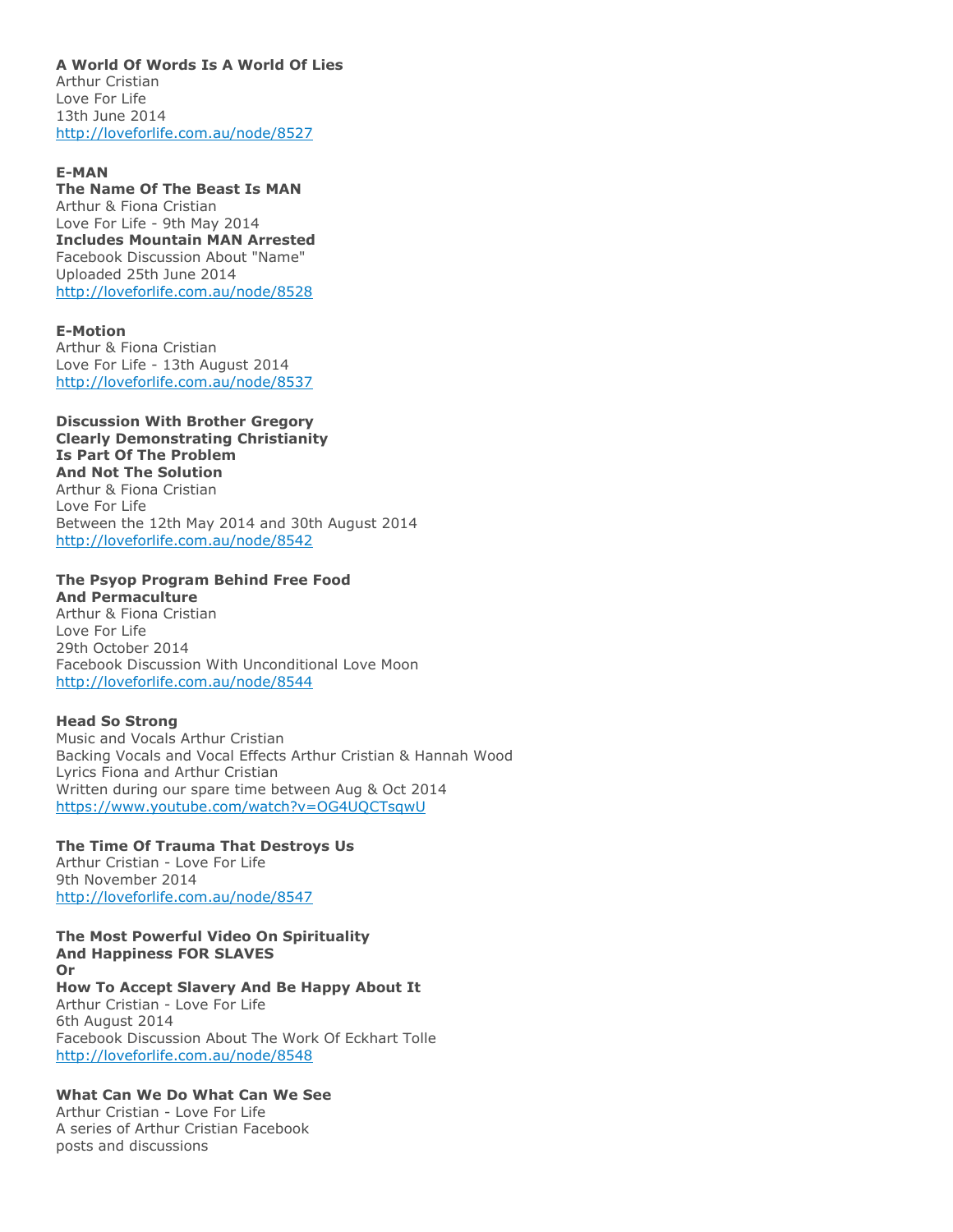between 17th and 21st November 2014 <http://loveforlife.com.au/node/8552>

**The Misuse Of Love By Intel Networks To Create Doubt And Uncertainty With The Intention To Destroy Love And Therefore Destroy MAN (True Freedom, Peace, Joy, Abundance And Truth For Everyone)** By Arthur Cristian - Love For Life 26th November 2014 <http://loveforlife.com.au/node/8554>

**The Void Of E-GO That Is Spiritual Suicide The Justification Of Laziness That Perpetuates System Creature Comforts Ensuring Our Fall** Arthur & Fiona Cristian Love For Life 13th December 2014 Massive Update Occurred 14th Dec 2014 3.10pm Sydney Aust time <http://loveforlife.com.au/node/8556>

#### **Darkness Visible Part One A, B, C, D The Freemasonic World In Plain Sight Decoding George Washington Lithographs**

Arthur & Fiona Cristian Love For Life 14th December 2014 Part One A <http://loveforlife.com.au/node/8557> Part One B <http://loveforlife.com.au/node/8567> Part One C <http://loveforlife.com.au/node/8568> Part One D <http://loveforlife.com.au/node/8569>

**Darkness Visible Part Two Yin And Yang, Duality, Spiritual Suicide And Frank O'Collins UCADIA / One Heaven** Arthur & Fiona Cristian Love For Life 14th December 2014 <http://loveforlife.com.au/node/8558>

**Darkness Visible Part Three How The Word Sausage Re-Presents The New World Order Boiling Point & Out To Get Us** Arthur & Fiona Cristian Love For Life 27th December 2014 <http://loveforlife.com.au/node/8560>

**Darkness Visible Part Four Aleister Crowley - Thelema - OTO And The Black Magic Psychedelia Of The Intellect** Facebook Discussion 4th to 10th January 2015 <http://loveforlife.com.au/node/8561>

**Darkness Visible Part Five Living MAN Fiona Cristian's Standing + Decoding Judeo/Judaism** Fiona Cristian & Arthur Cristian Love For Life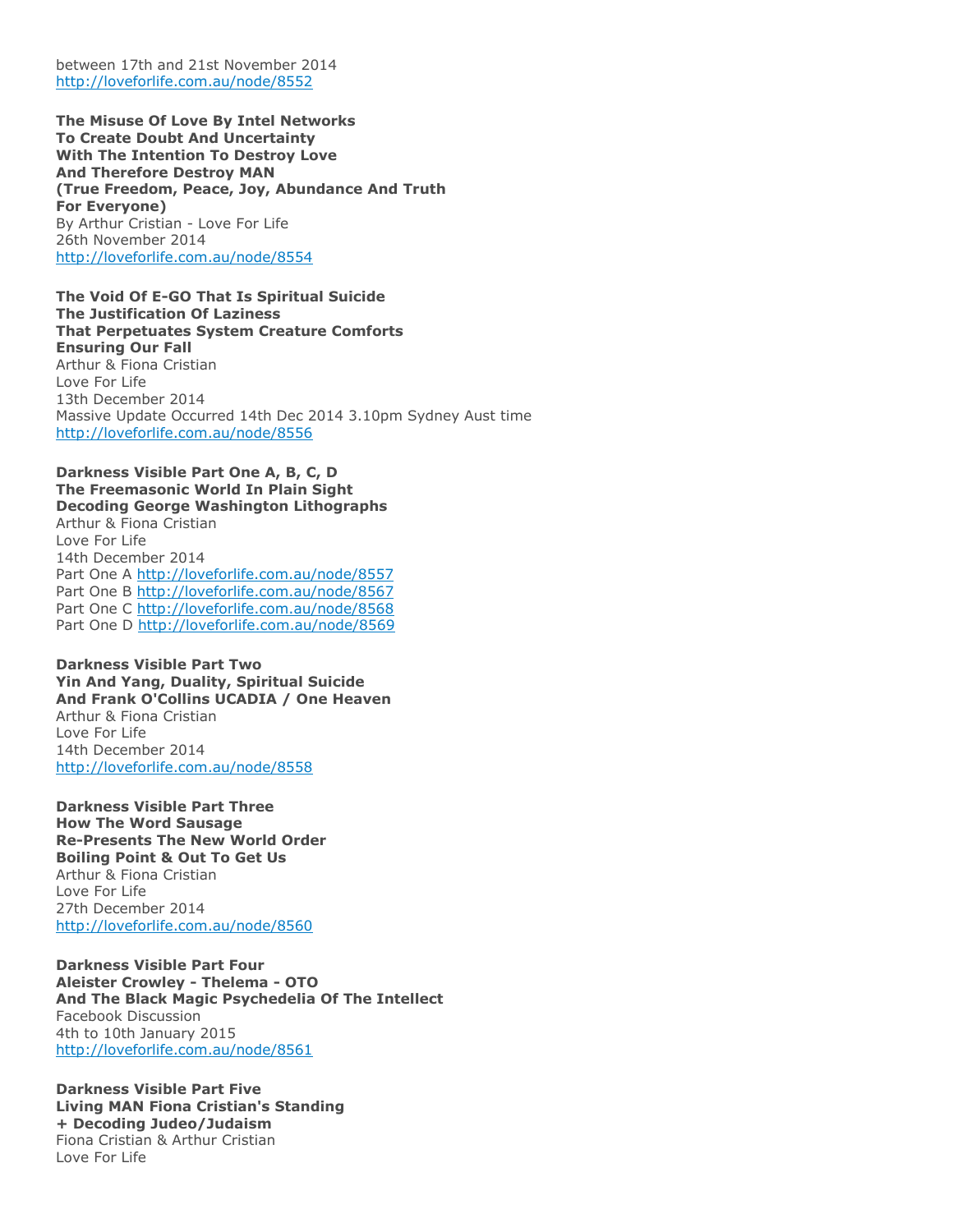24th January 2015 <http://loveforlife.com.au/node/8562>

**Darkness Visible Part Six The Many Fingers Of The Hidden Hand Appearing YouTube Community Flagged A Video Posted To The ArthurLoveForLife YouTube Channel As Being "Hate Speech"** Fiona Cristian & Arthur Cristian Love For Life 4th February 2015 <http://loveforlife.com.au/node/8563>

**Darkness Visible Part Seven The Full Responsibility For Setting True Freedom For All Into Motion In Present-Sense Forevermore** Fiona Cristian & Arthur Cristian Love For Life 10th February 2015 <http://loveforlife.com.au/node/8564>

#### **Who We Really Are Does Not End At The Surface Of Our Skin**

Arthur Cristian & Fiona Cristian Love For Life - 22nd February 2015 <http://loveforlife.com.au/node/8565>

### **Introduction To Kindom Video**

By Arthur & Fiona Cristian - Love For Life 6th March 2015 <https://youtu.be/7SspPm9wRgo>

### **The Rot Parts One, Two, Three** Arthur Cristian Love For Life 5th June 2015 <http://loveforlife.com.au/node/8571>

**"The Good Guys" And The "Bad Guys" Working Together To Bring In The New World Order** Arthur Cristian - 18th July 2015 <http://loveforlife.com.au/node/8572>

# **Can You Spot The Ego?**

**Where's Wally? Part One** Compilation of Facebook & Youtube Insight Posts During Aug/Sept 2015 By Arthur Cristian <http://loveforlife.com.au/node/8573>

# **Can You Spot The Ego?**

**Where's Wally? Part Two** Compilation of Facebook & Youtube Insight Posts During Aug/Sept 2015 By Arthur Cristian <http://loveforlife.com.au/node/8576>

### **Dancing With Magic (Lies)**

Arthur & Fiona Cristian Videos, Articles, Comments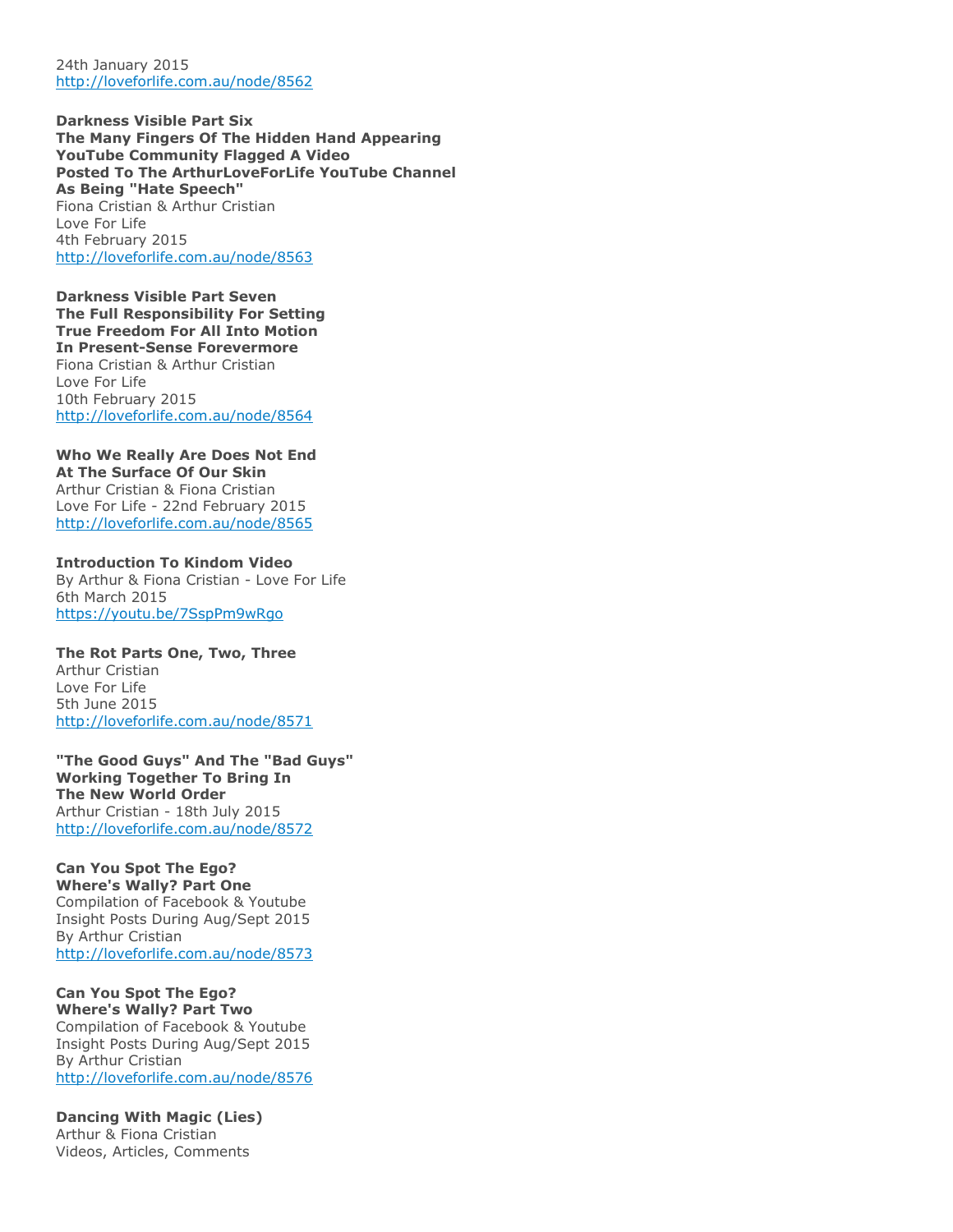And Pending E-Book Love Fort Life September 2015 <http://loveforlife.com.au/node/8575>

**Dancing With Magic Part One**

Arthur & Fiona Cristian - Love For Life 5th September 2015 <https://youtu.be/hx7qJ7r2OS4>

### **Dancing With Magic Part Two**

Arthur Cristian - Love For Life 12th September 2015 [https://youtu.be/b\\_KuEFdKmnA](https://youtu.be/b_KuEFdKmnA)

**Dancing With Magic Part Three** Arthur & Fiona Cristian - Love For Life 13th September 2015 <https://youtu.be/9pJc1NfnAcI>

## **Dancing With Magic (Lies) Part Four**:

Arthur & Fiona Cristian - Love For Life 16th September 2015 <https://youtu.be/kSVURGwm1Go>

## **Illumination IS Definition**

Arthur & Fiona Cristian Love For Life 26th to 29th January 2016 <http://loveforlife.com.au/node/8577>

### **The Satanic Craft Of Inculcation In Practice**

Fiona's ACT Supreme Court Affidavit Explaining Inculcation & Illumination Arthur & Fiona Cristian Love For Life 4th March 2016 <http://loveforlife.com.au/node/8578>

### **The Dark Side Of The Moon The Background To "The System" Part One** Arthur & Fiona Cristian Chatting With Jahnick Leaunier On The Tru-Mon Show Love For Life - 24th August 2016 <http://loveforlife.com.au/node/8583>

### **Eric Dubay's Flat Earth Is A Cult The Background To The System Part Two** Arthur & Fiona Cristian Chatting With Jahnick Leaunier On The Tru-Mon Show Love For Life - 31st August 2016 <http://loveforlife.com.au/node/8585>

**To Be Educated Is To Have No Soul The System Is Soul Destroying Frederick Malouf & Michael Tellinger's Contrived Gifting** Arthur & Fiona Cristian Love For Life 1st September 2016 <http://loveforlife.com.au/node/8586>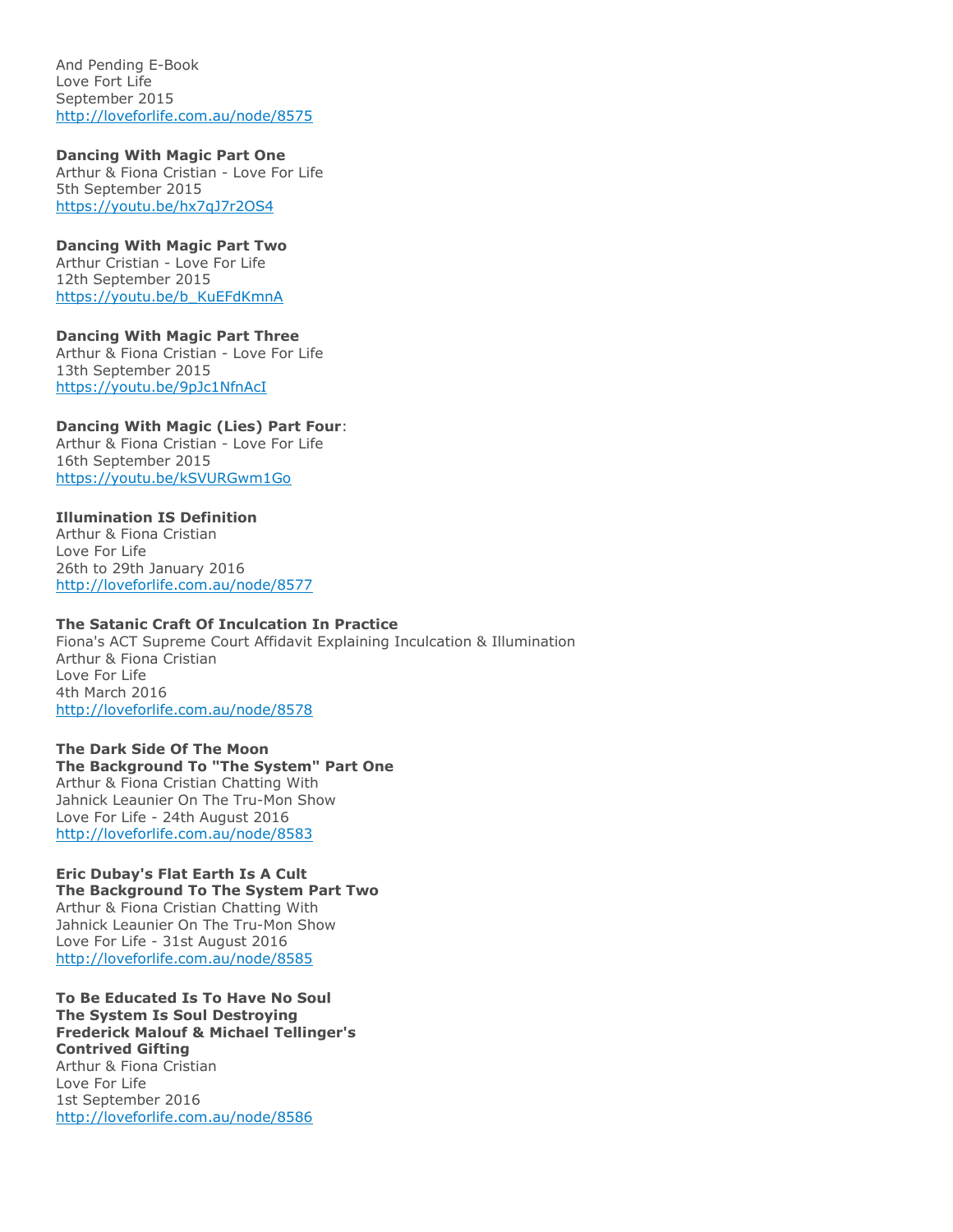**New Love For Life Kindom Facebook Group** Started March 2015 <https://www.facebook.com/groups/1434747556816918> Includes 63 Minute **Introduction To Kindom Video** <https://youtu.be/7SspPm9wRgo> By Arthur & Fiona Cristian and

## **Facebook Kindom Group Guidelines**

<http://loveforlife.com.au/node/8566> The Love For Life website home-page provides the bigger-picture background to the themes touched on in this video: [http://loveforlife.com.au](http://loveforlife.com.au/)

#### **Crop Circles Are A Massive Hoax** Facebook Discussion On Simon Kawai's Wall

Involving Arthur & Fiona Cristian 31st August 2013 <http://loveforlife.com.au/node/8470>

#### **OPPT & Slavery Through Intellectual Conscription By Deceit** Arthur & Fiona Cristian - Love For Life

27th February 2013 onwards... Part One: [http://youtu.be/Qjp\\_9nlrBao](http://youtu.be/Qjp_9nlrBao) **Part Two**: <http://youtu.be/tbybeOWZ-Bc> **Part Three**: <http://youtu.be/yOWoxH-HbVw>

## **Water Is The Life Of MANS Consciousness (Breath)**

Arthur & Fiona Cristian - Love For Life - 8th February 2013 <http://loveforlife.com.au/node/8350> Part One: [http://youtu.be/4ze66\\_33wxM](http://youtu.be/4ze66_33wxM) - 70 Minutes 5 Seconds Part Two: <http://youtu.be/43gIi-sjxJc> - 81 Minutes 13 Seconds Part Three: <http://youtu.be/oooY6W63K-M> - 70 Minutes 18 Seconds

### **What Do You Believe On Origins? Who Said There Was A Beginning? Who's Truth Do You Accept? Belief Is A Strange Idea.** Discussion Lyndell, Scott and Arthur & Fiona Cristian Between March and April 2013 Posted 29th October 2013

<http://loveforlife.com.au/node/8487>

### **So You Want The Good Bits Of "The System" But Not The Bad Bits?** By Arthur & Fiona Cristian Love For Life - 12th August 2013 <http://loveforlife.com.au/node/8468>

**Turning Away From The Reflection Of MANS Looking Glass** Arthur & Fiona Cristian Love For Life 30th April 2013 <http://loveforlife.com.au/node/8404>

# **REMEDY**

**From Bare Dirt To Abundance A Year In The Life Of The Love For Life Food Forest** Arthur & Fiona Cristian 8th February 2013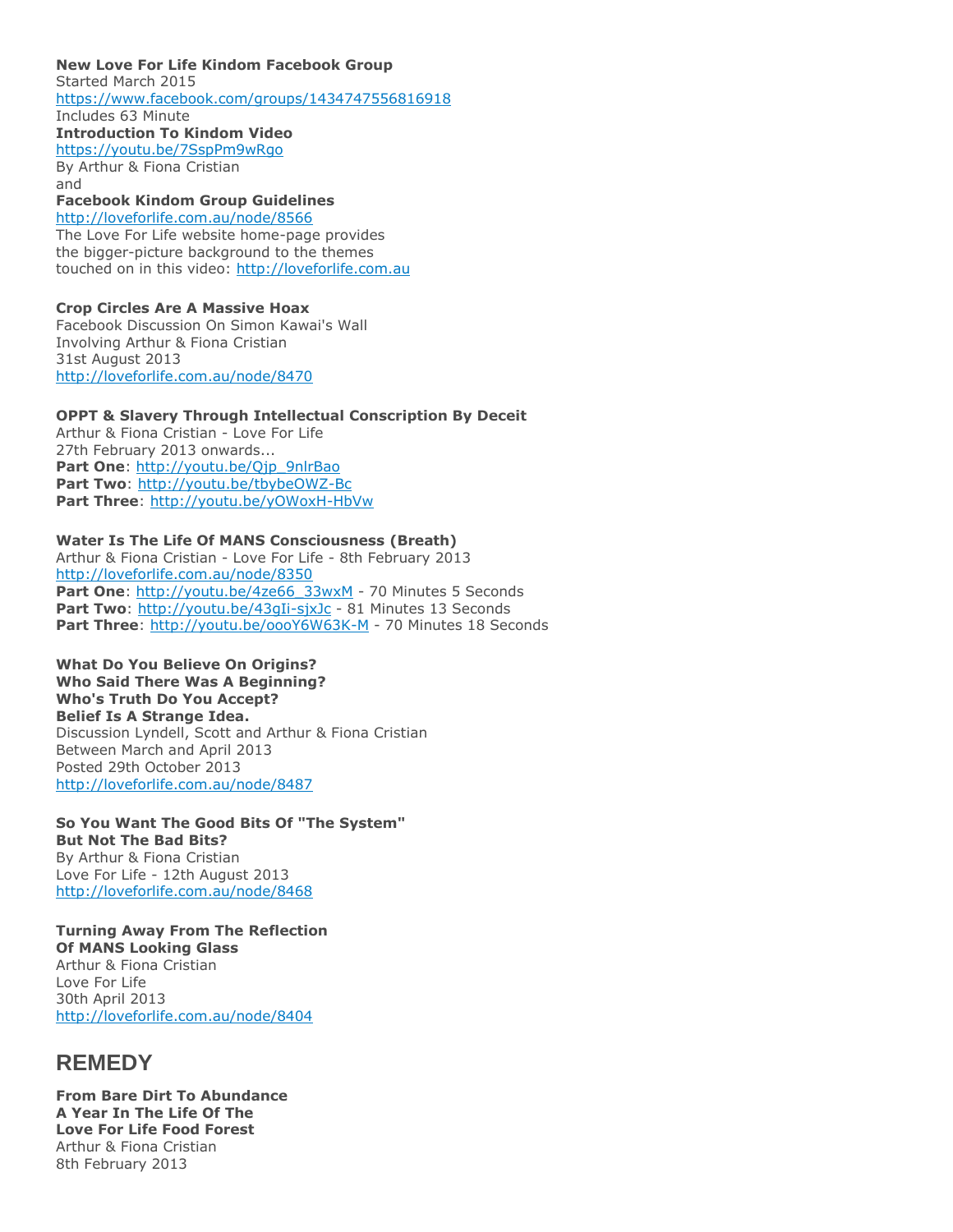51 Minutes 46 Seconds <http://www.youtube.com/watch?v=1sJCcCvZ97A>

**From Bare Dirt To Abundance Part Two** 5th November 2014 <http://youtu.be/TPTPn8tgcPI> <http://loveforlife.com.au/node/8545>

**From Bare Dirt To Abundance Part Three** 7th March 2016 60 Minutes <https://youtu.be/SH9i8ZStzWI>

**Love For Life Food Forest & Native Garden March 2016** Extension Of The Love For Life Food Forest And Establishment Of A New Native Garden At The Front Of The Rental Property In East Bowral - 24th October 2015 to Mid February 2016. 15 Minutes <https://youtu.be/y-Uz8HmnSIM>

**Control The Land And You Control MAN On The Land Displace MAN From Land And You Turn MAN Into Slaves** Arthur & Fiona Cristian - Love For Life April 2011 (Updated 14th September 2011) <http://loveforlife.com.au/node/8237>

**The Divine Spark** Facebook Discussion With Raymond Karczewski Arthur & Fiona Cristian & Others 2nd October 2013 <http://loveforlife.com.au/node/8483>

#### **Capturing Another MANS Uniqueness**

A Facebook Debate With Arthur & Fiona Cristian - Love For Life And Raymond Karczewski Starting 13th May 2013 <http://loveforlife.com.au/node/8414>

**The Spell Is Broken Taking The Land To Create Kindom** Arthur & Fiona Cristian Love For Life 3rd March 2013 <http://loveforlife.com.au/node/8365>

**The Steps Of Kindom** Arthur & Fiona Cristian Love For Life 2006/2007 <http://loveforlife.com.au/node/8304>

To explore these themes in greater detail go here where you can find links to all our Love For Life comments, articles, debates, discussions, videos, podcasts, etc: <http://loveforlife.com.au/node/3385>

All the best Arthur & Fiona Cristian Love For Life

**Website**: [http://loveforlife.com.au](http://loveforlife.com.au/) **Email** : [action@loveforlife.com.au](mailto:action@loveforlife.com.au)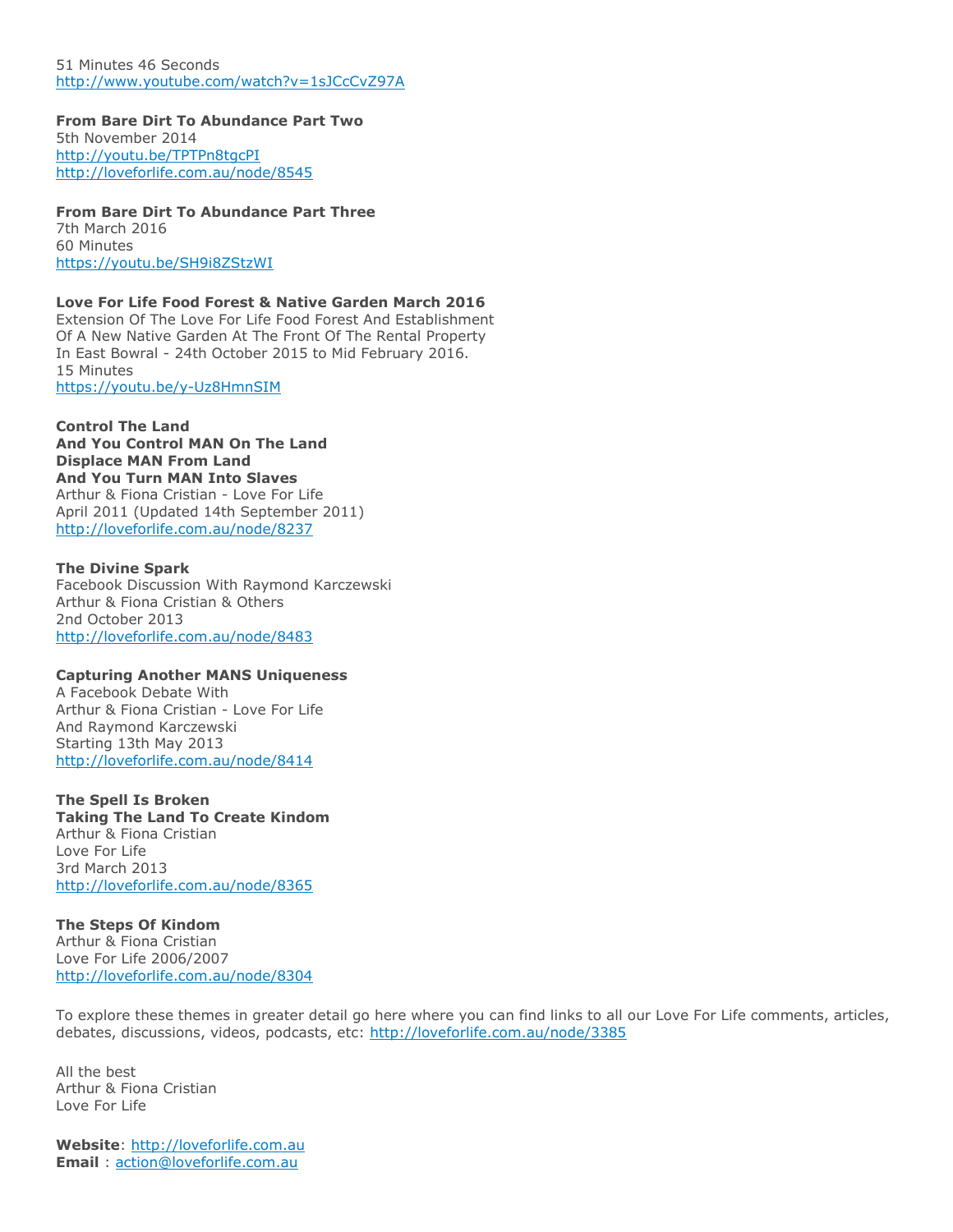**Mobile** : 0011 61 418 203204 - (0418 203204) **Snail Mail**: PO Box 1320 Bowral 2576 NSW Australia **Facebook Arthur Cristian** : <http://www.facebook.com/arthurcristian> **YouTube Arthur Cristian** : <http://www.youtube.com/ArthurLoveForLife>

**Register To The Love For Life Mailing List**: <http://loveforlife.com.au/content/09/05/14/mailing-list>

### **Facebook Group Why Aren't We Free Discussion** : <http://www.facebook.com/164918753537287> **Facebook Group Kindom/Do No Harm Community Discussion** : <http://www.facebook.com/151811728195925>

Links below will kick in when the professionally recorded Love For Life music is released.

**SoundCloud** : <http://soundcloud.com/loveforlife> **Nimbit Music** : <http://www.nimbitmusic.com/loveforlife> **Twitter** : <https://twitter.com/loveforlifemusi> **Facebook Music** : <http://www.facebook.com/loveforlifemusic> **YouTube Love For Life Music** : <http://www.myspace.com/loveforlifemusic> **MySpace** : <http://www.myspace.com/loveforlifemusic> **Google + Fiona Cristian** : <https://plus.google.com/100490175160871610090>

# **Peaceful Transition Through Sacrifice And Service**

We feel there is an essential peaceful do no harm transition required to get all of MAN back to standing on MANS feet without reliance upon another MAN for water, food, shelter. As it stands everyone in "The System" are highly dependent and reliant on the "group mind-set" that forms "The System" of slaves providing services and benefits for the emotionally addicted slaves to "The System" (and you can put us in the same basket too). The transition is to get MAN back to relying ONLY on nature without 3rd party interlopers, intermeddlers, interceders getting in the way. The transition is a team effort with the foresight for setting all of MAN free down-the-line so that MAN is no longer dependent on slaves and masters providing services, benefits, privileges and exclusivity while being bound to contracts, rituals, procedures, conditions, rules & regulations which compromises MAN severely.

This transition is all about shifting from limited liability/responsibility to full liability/responsibility. This full responsibility is all about caring for our health, nature all around us, clean uncorrupted (pure) water and food, partner/co-creator, children, shelter, animal-friends in partnership, etc. In "The System", we are already together destroying each other - we have to come together to create peace together so that we can all have peace. We cannot live peacefully when we are islands, not taking full responsibility for the lives of those around us until EVERYONE can take full responsibility for their life, which means that EVERYONE is healed of system trauma. In "The System", we all come together to make slaves of each other - now is the moment to come together to set each other free, to live for each other's freedom, peace, joy and abundance. Once we have set each other free, we are free.

**Control The Land And You Control MAN On The Land Displace MAN From Land And You Turn MAN Into Slaves** Arthur & Fiona Cristian - Love For Life April 2011 (Updated 14th September 2011) <http://loveforlife.com.au/node/8237>

**The Spell Is Broken Taking The Land To Create Kindom** Arthur & Fiona Cristian Love For Life 3rd March 2013 <http://loveforlife.com.au/node/8365>

**"The Steps Of Kindom"** <http://loveforlife.com.au/node/8304>

---------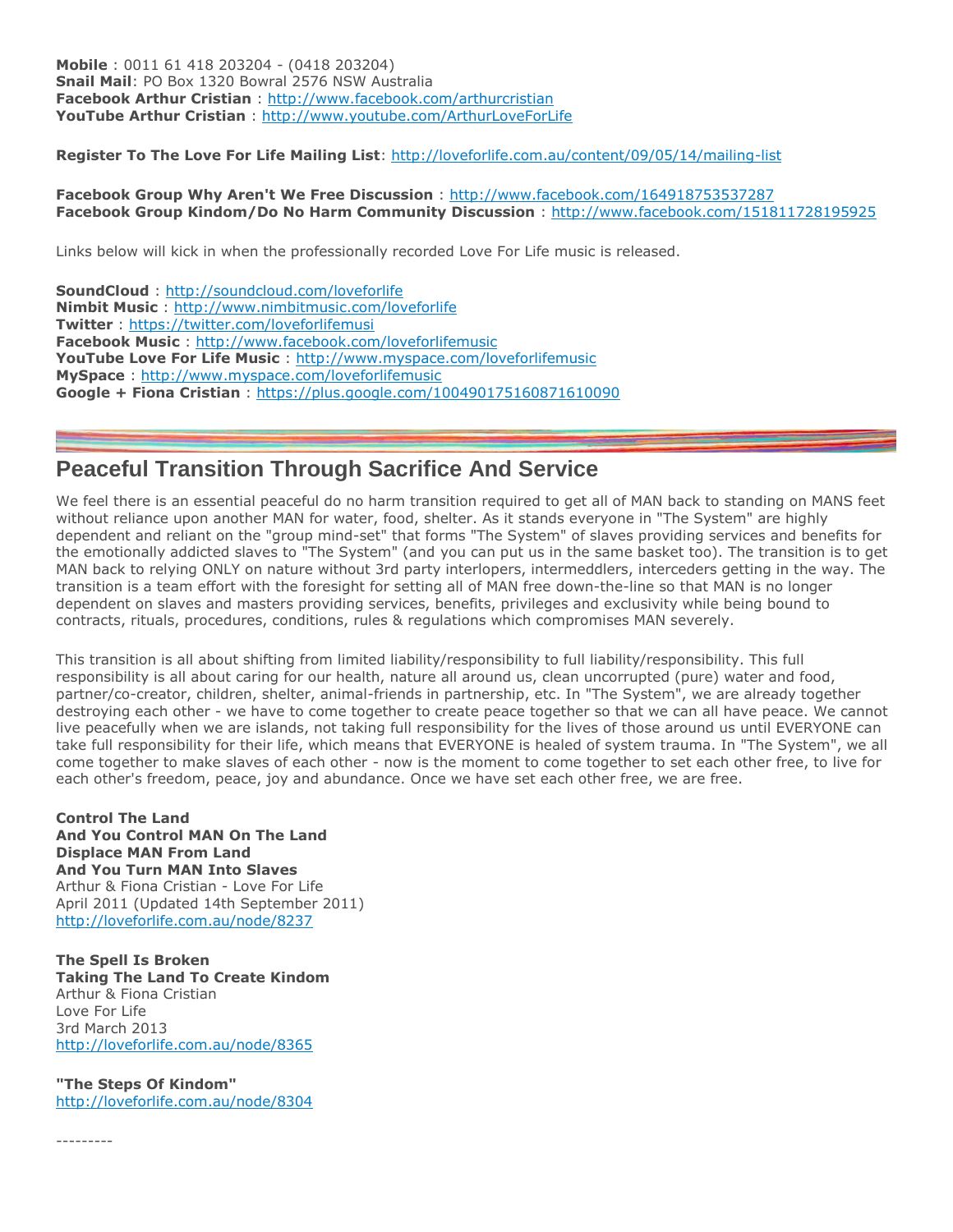Once we fix these issues, we or our children or our descendants to come, can start focusing on the even bigger picture of getting back to where our ancestors were, as breatharyan's, before they fell into non-sense images to be enslaved by them.

All the best to you and your family Arthur & Fiona Cristian Love For Life

# **The Cristian Family Declaration**

The Cristian family and The Love for Life Campaign are apolitical, non-religious, non-violent, anti weapons, anti drugs (both pharmaceutical and recreational) and anti any ideology that denies the existence of Do No Harm Communities (Kindoms) and suppresses the uniqueness and freedom of all men, women and children.

The Cristian family and our Love For Life work is unaligned to any big business corporation, intelligence agency, government body, "system" law, "system" think tanks, "system" green or



environmental movements, religion, cult, sect, society (fraternity, brotherhood, sisterhood, order, club, etc,) secret or not, hidden agenda, law or sovereignty group, occult, esoteric, New Age or Old Age.

The Cristian family supports and promotes the remedy that brings an everlasting peace, freedom, truth, joy, abundance and do no harm for all of life without causing loss of uniqueness or the need for having slaves and rulers. We are not into following the one in front or being shepherds for sheeple. Most importantly, we take full-responsibility for everything we think, feel and do.

The Cristian family are not Christians.

Arthur & Fiona Cristian Love For Life

December 2006

# **THE CRISTIAN FAMILY PLEDGE**

Being of clear brain, heart and intention, we each declare the following to be true:

• We have no intention of ending our own lives.

• We will not tolerate suppression of truth, ideas, freedom, or our work. We stand for freedom of speech.

• We stand together to support others in the expression of truths and freedom to speak out no matter how radical those ideas may seem.



• Standing for freedom takes courage; together we shall be strong in the face of all odds.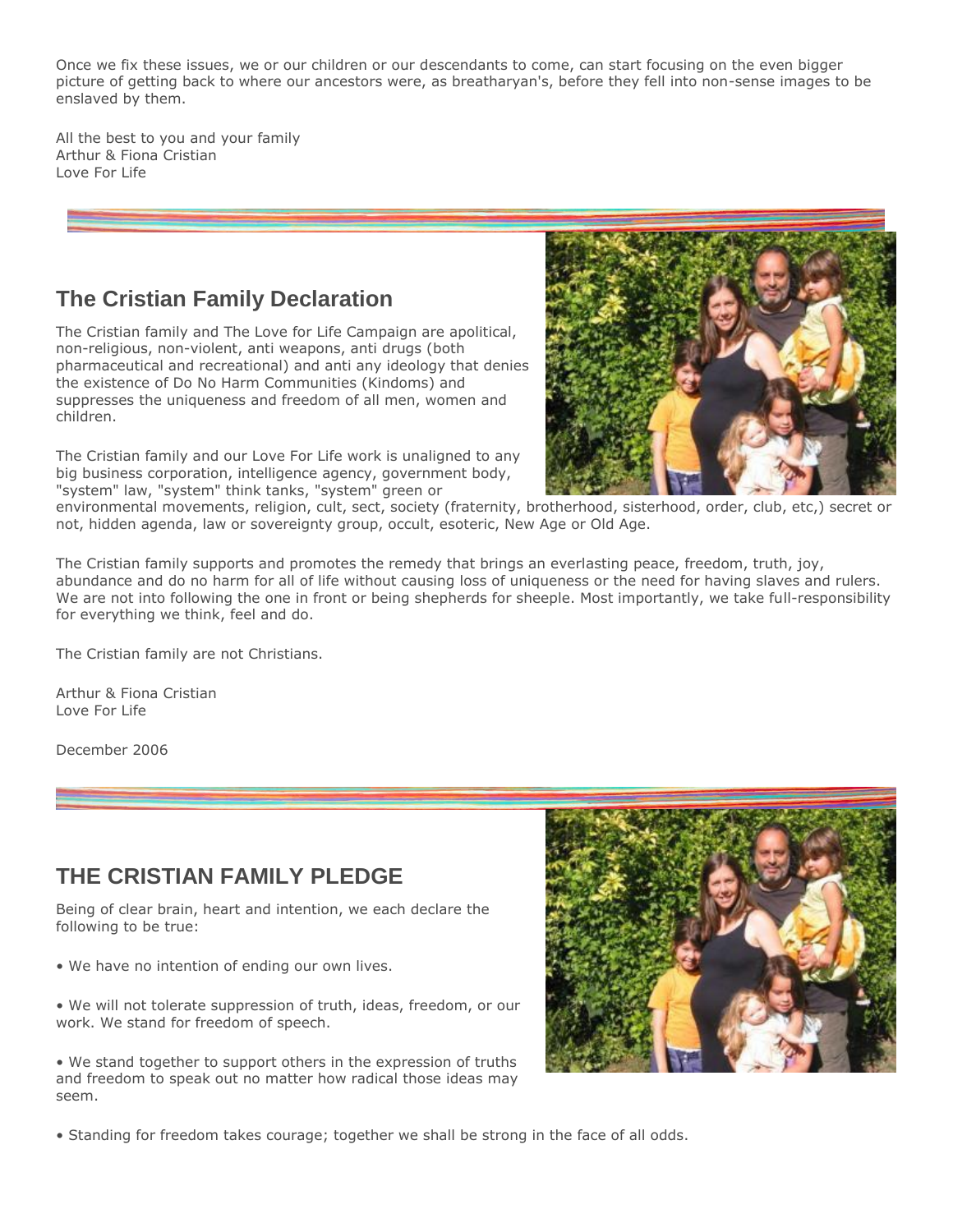• If it is ever claimed that we have committed suicide, encountered an unfortunate accident, died of sickness/disease, disappeared, been institutionalized, or sold out financially or in any other way to self-interested factions, we declare those claims false and fabricated.

• We testify, assert and affirm without reservation, on behalf of all those who have dedicated their lives to the ending of secrecy and the promotion of freedom of thought, ideas and expression that we shall prevail.

• We Do Not Have Multiple Personality Disorders

Arthur Cristian Fiona Cristian Jasmin Lily Cristian Emma Rose Cristian Frances Hannah Cristian Xanthe Jane Cristian

15th December 2006 (Edited/Updated 18th September 2011)

# **Update Regarding The Love For Life Home Page And Quick User Guide**

We are turning the Love for Life Quick User Guide <http://loveforlife.com.au/node/6608> into a blog of all the main insights of our work since March 2005, whether through articles, videos, podcasts or discussions/debates.

As we do not have the time to compile everything we have written into a book, as many have suggested we do, compiling all our most important work into one area of the website is a way of providing easy access to this work so those interested are able to fully comprehend the big picture.



Instead of having to find our different articles, videos, etc, in various parts of the website, it will all be accessible here: <http://loveforlife.com.au/node/6608> and here: [http://loveforlife.com.au/node/3385.](http://loveforlife.com.au/node/3385)

## **Love For Life Videos**

As amateurs and posted in the Quick User Guide below the Facebook links, we're currently creating and posting a series of videos called "The Dream Of Life" which covers the ground of all the Love For Life insights. We plan to have the videos completed by December 31st 2012. Once this is behind us, our intention is to create a 2 hour or so video covering the body of this work. All videos are embedded in the quick user guide <http://loveforlife.com.au/node/6608> and uploaded in Arthur's YouTube channel: [http://www.youtube.com/user/ArthurLoveForLife.](http://www.youtube.com/user/ArthurLoveForLife)

## **Love For Life Music**

We have started recording songs, with others, that express the themes of Love For Life. They are now being posted on Arthur's YouTube channel: <http://www.youtube.com/user/ArthurLoveForLife> and are embedded in the quick user guide [http://loveforlife.com.au/node/6608.](http://loveforlife.com.au/node/6608) We have over 100 songs to record. A few rough demos have already been used as the soundtrack on the first "Dream of Life" video.

## **About Us - Love For Life & The Cristian Family**

Also, everything we, the Cristian family, have gone through, from bank fraud and the theft of the family home to death threats and attempts on Arthur's life, is documented in the Quick User Guide too. If you, the reader, are prepared to put the effort in, you will comprehend the extent to which we have all been tricked into becoming slaves, giving up our uniqueness and our full-responsibility for life and destroying everything of life to the point where life is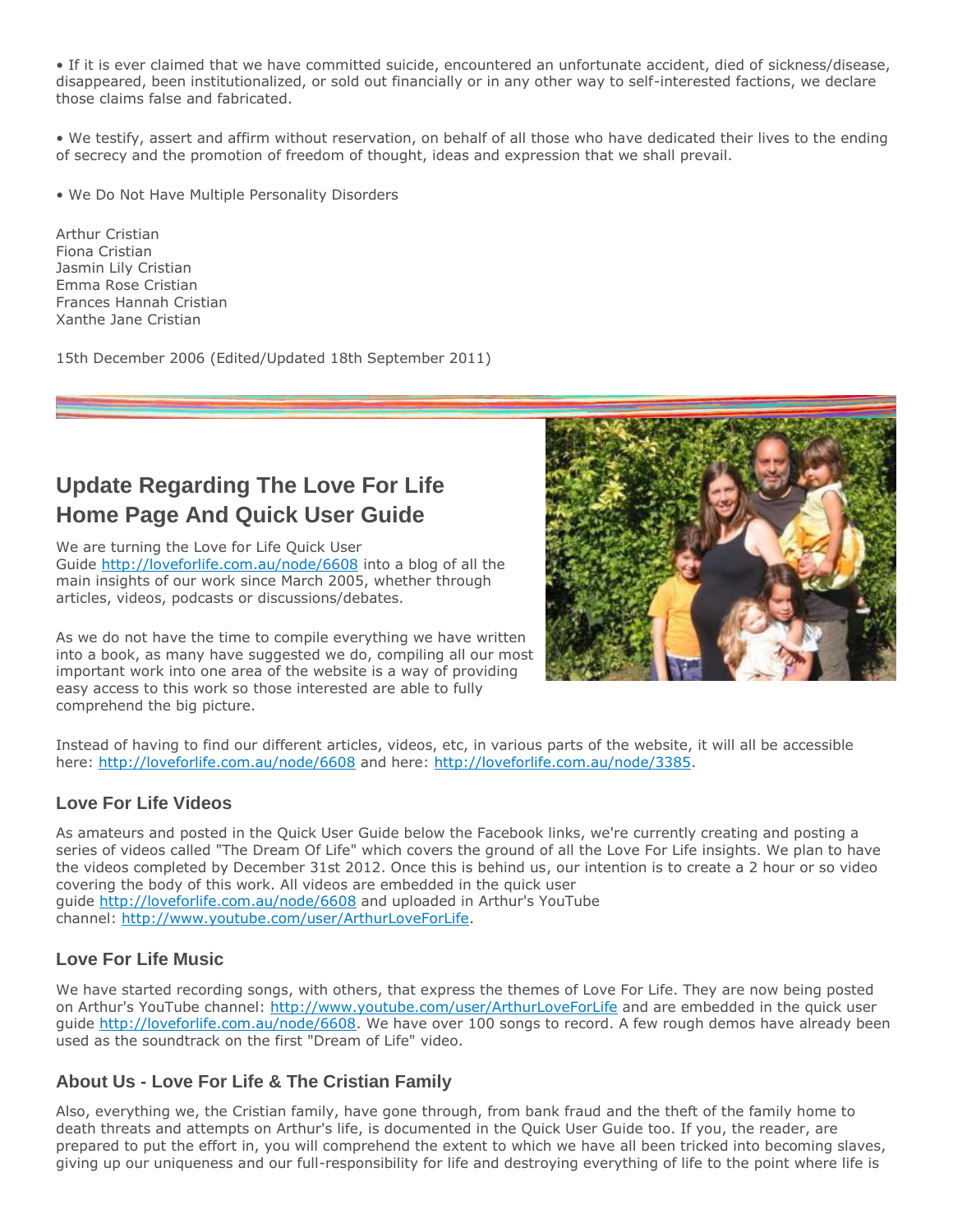in danger of dying out completely. You will also comprehend the remedy to all this chaos; a remedy that requires only love for life and the determination to do what needs to be done. Though our focus is very strongly on the remedy that creates a world of freedom, truth, peace, joy, abundance and Do No Harm for all of life without loss of uniqueness or the need for slaves and rulers, we realise that it is vital to comprehend how to get there and what stops us from getting there. This is why there is so much information on the hows and whys of everything going wrong in the world today. We are not into peddling conspiracy theories, we are into routing out all forms of organised crime.

Saturday 26th November 2011

Arthur and Fiona Cristian Love For Life

**Website**: [http://loveforlife.com.au](http://loveforlife.com.au/) **Email**: [action@loveforlife.com.au](mailto:action@loveforlife.com.au) **Mobile**: 0011 61 418 203204 - (0418 203204) **Facebook Arthur Cristian**: <http://www.facebook.com/arthurcristian> **YouTube Arthur Cristian**: <http://www.youtube.com/ArthurLoveForLife> **SoundCloud**: <http://soundcloud.com/loveforlife> **Nimbit Music**: <http://www.nimbitmusic.com/loveforlife> **Twitter**: <https://twitter.com/loveforlifemusi> **Facebook Music**: <http://www.facebook.com/loveforlifemusic> **Facebook Why Aren't We Free Discussion**: <http://www.facebook.com/164918753537287> **Facebook Do No Harm Community**: <http://www.facebook.com/151811728195925> **YouTube Love For Life Music**: <http://www.myspace.com/loveforlifemusic> **MySpace**: <http://www.myspace.com/loveforlifemusic> **Google + Fiona Cristian**: <https://plus.google.com/100490175160871610090> **Register To The Love For Life Mailing List**: <http://loveforlife.com.au/content/09/05/14/mailing-list>

## **1. For The Body Of The Love For Life Work by Arthur and Fiona Cristian**

Which Unravels The Reasons For The Chaos, Mayhem and Confusion Being Experienced In The World Today, Explains The Need For**"Community Immunity"** and Responsibility, and Focuses On The Creation Of **Kindoms - Do No Harm, Life-Sustainable Communities** (As The Remedy That Heals All Mans Woes) - And How We Can Co-Create Them. For Comments, Articles And Discussions, Go Here: <http://loveforlife.com.au/node/3385> - Also Go Here To See Podcasts And Videos Posted by Arthur & Fiona Cristian: <http://loveforlife.com.au/node/7309> - The Information Shared Comes From Inspiration, Intuition, Heartfelt-Logic And Information Gathered From Nature And Many Amazing Men And Women Along The Way. It Is Not Found In Any Books Or Channellings, Or Talked About By "Experts". Go Here To Read A Brief Synopsis Of Why We Started Love For Life: <http://loveforlife.com.au/node/8182>

## **2. For Information About The Ringing Cedars of Russia Series**

go here: <http://loveforlife.com.au/node/1125> and for more on **Eco Homes, Villages, Organic and Permaculture**  Gardening and Life-Sustainability, etc, go here: <http://loveforlife.com.au/node/3641> and here: <http://loveforlife.com.au/node/1985> and **Mikhail Petrovich Shchetinin - Kin's School - Lycee School at Tekos:** <http://loveforlife.com.au/node/5173>

## **3. For How To Eat A Raw, Living Food Diet,**

go here: <http://loveforlife.com.au/node/5068> - LIFE is information. When we distort LIFE and then eat, drink, absorb, think, feel, hear, see, touch, taste, smell and perform these distortions, the information of LIFE, your LIFE, our LIFE, our children's lives, everyone's LIFE, is distorted.

## **4. To Find A Menu For The Extensive Research Library (over 8,000 items posted embodying over 11,000 documents, pdf's, videos, podcasts, etc)**

Which Covers Topics From **Health** to **Chemtrails/Haarp** to **Brain Control** to **Archaeology** to **Astronomy Geocentricity Heliocentricity** to **Pandemics Bird Flu Swine Flu** to **Fluoride** to **Cancer** to **Free Energy** to **Global Warming, 9/11, Bali Bombings, Aspartame, MSG, Vaccinations, Aids/HIV, Mercury, New World Order,**  Satanism, Religions, Cults, Sects, Symbolism, etc, etc, go here: <http://loveforlife.com.au/node/82>

## **5. If You Would Like To Read About The Cristian Family NSW Supreme Court Case**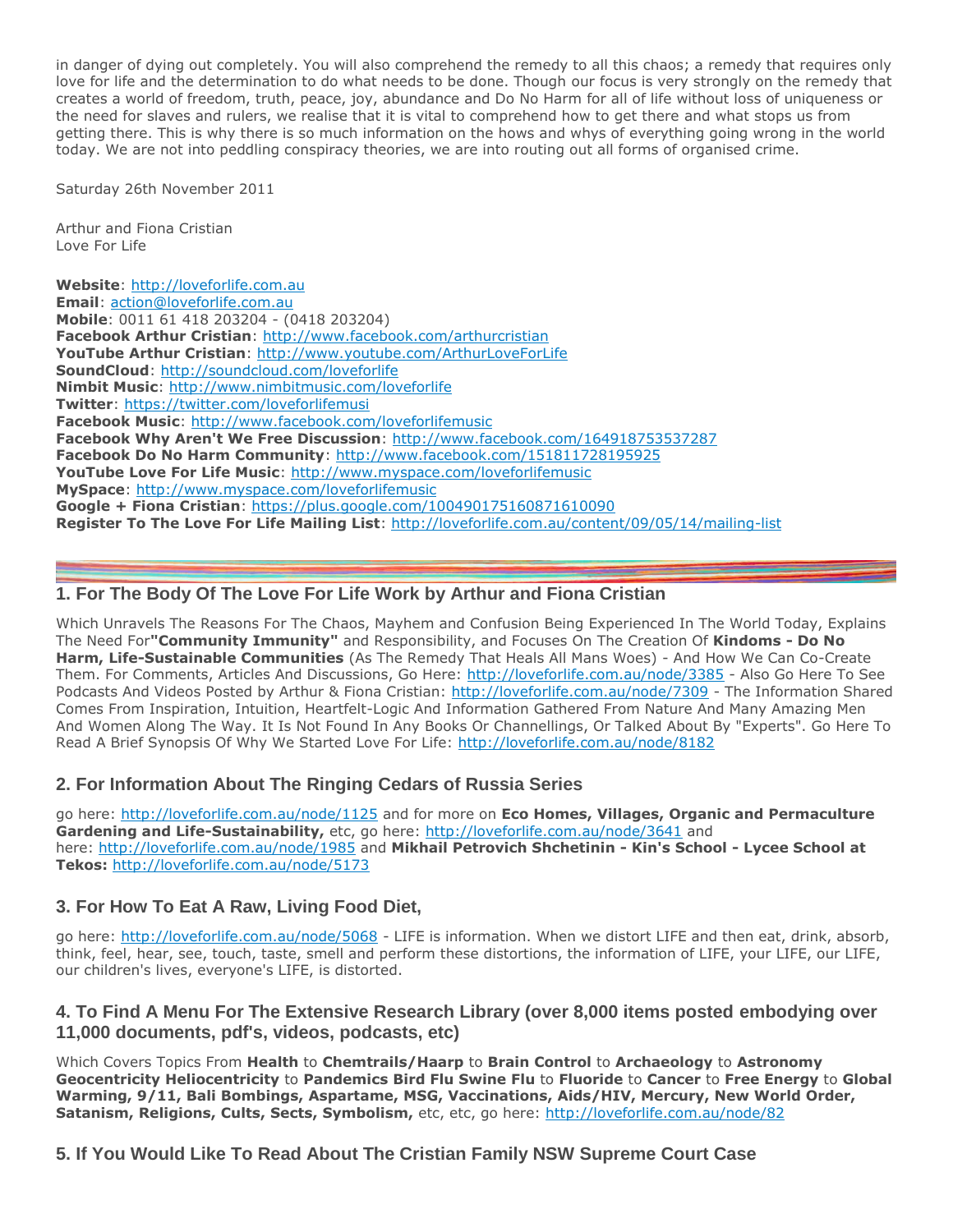(Macquarie Bank/Perpetual Limited Bank Fraud Condoned By Judges, Registrars, Barristers, Lawyers, Politicians, Public Servants, Bureaucrats, Big Business and Media Representatives - A Crime Syndicate/Terrorist Organisation) Which Prompted The Creation Of This Love For Life Website December 2006, And The Shooting And Torture Of Supporters Who Assisted Us In Reclaiming [The Family Home,](http://www.rent-a-home.com.au/home/property/gallery.aspx?propertyid=2710) Joe Bryant And His Wife, Both In Their Late 70's, go here: <http://loveforlife.com.au/node/5> And Read Some Of Our Email Correspondence With Lawyer Paul Kean -Macedone Christie Willis Solari Partners - Miranda Sydney May 17th-June 27th 2006: <http://loveforlife.com.au/node/7300>

# **6. For The Stories Of Other Victims Of The System,**

go here: [http://loveforlife.com.au/australian\\_stories](http://loveforlife.com.au/australian_stories) (If you have a story you would like us to put up, we would love to here from you:

action @ loveforlife.com.au)

# **7. For Documentation Of Harm Done By The Powers-That-Be And Their Representatives,**

Evidence Revealing How Victims Did Not Break The Peace, Caused No Crime or Harm, There Were No Injured Parties. Documenting Incontrovertible Evidence Demonstrating How The Powers That Be (PTB) And Their Lackeys Will Break All The Laws They Are Supposed To Uphold. They Will Kidnap, Intimidate, Terrorise, Rape, Pillage, Plunder And Lie And Take Responsibility For None Of It. All Part Of Their Tactics Of Using Fear And Trauma To Keep Us In Our Place. Relatives Of Those Under Their Radar Are Also Not Safe From Attack And Intimidation. All Starting From A \$25 Fine For Not Voting And A \$65 Fine For Not Changing A Dog Registration. We Do Not Have Freedom And Can Only Appear To Have Freedom If We Comply. Regardless How Small The Matter The PTB Throw Hundreds Of Thousands Of Dollars Away To Enforce Their Will.... Go Here:

### **Fiona Cristian Reply To State Debt Recovery Office - Part One to Part Ten - From 17th October 2008 And Still Continuing:**

### **<http://loveforlife.com.au/node/6319> or**

**Fiona Cristian Reply To State Debt Recovery Office**

**Part One: <http://loveforlife.com.au/node/5742> - From 17th October 2008**

**Part Two: <http://loveforlife.com.au/node/6135> - From 18th December 2008**

**Part Three: <http://loveforlife.com.au/node/6295> - From 9th January 2009**

**Part Four: <http://loveforlife.com.au/node/6296> - From 14th January 2009**

**Part Five: <http://loveforlife.com.au/node/6375> - The Sick Puppy - From 20th February 2009**

**Part Six: <http://loveforlife.com.au/node/6390> - Police Officers, Sheriff's Officers, Tow Truck Driver and State Debt Recovery Office Blatantly Ignore the Law To Rape, Pillage and Plunder The Private Property Of Fiona Cristian - From 11th March 2009**

**Part Seven: <http://loveforlife.com.au/node/6445> - Affidavit Of Truth - Letter To The Queen + Australia: Fascism is Corporatism - From 30th March 2009**

**Part Eight: <http://loveforlife.com.au/node/6652> - The Pirates Auction And The Ghost Of VSL386 - From 4th April 2009**

**Part Nine: <http://loveforlife.com.au/node/7073> - Arthur Cristian's Letter To Pru Goward MP - From 15th December 2009**

**Part Ten: <http://loveforlife.com.au/node/7500> - Should We Be In Fear Of Those Who Claim To Protect Us? "Roman Cult" Canon Law - Ecclesiastical Deed Poll - The Work Of Frank O'Collins - From 13th October 2010**

**8. If You Are Interested In Information On Freedom From Statutes, Rule-Of-Law, Free Man/Free Woman, Strawman, "Person" and Admiralty Law (The Law Of Commerce),**

go here: <http://loveforlife.com.au/node/895> - For **Common Law, Democracy, Constitution, Trial By Jury, Fee Simple,** etc, go here: <http://loveforlife.com.au/category/main/law-articles-documents>

## **9. If You Are Interested In Banking and Money Created (Fiat/Credit/Debt/Mortgage/Loan/Overdraft etc) Out-Of-Thin-Air, How Banks Counterfeit Money,**

go here: <http://loveforlife.com.au/banks>

# **10. For A List Of All The Latest Posts In The Love For Life Website,**

go here: <http://loveforlife.com.au/tracker>

**11. For Links To Many Hundreds Of Videos, DVDs And Podcasts**

go here: [http://loveforlife.com.au/video\\_dvd](http://loveforlife.com.au/video_dvd)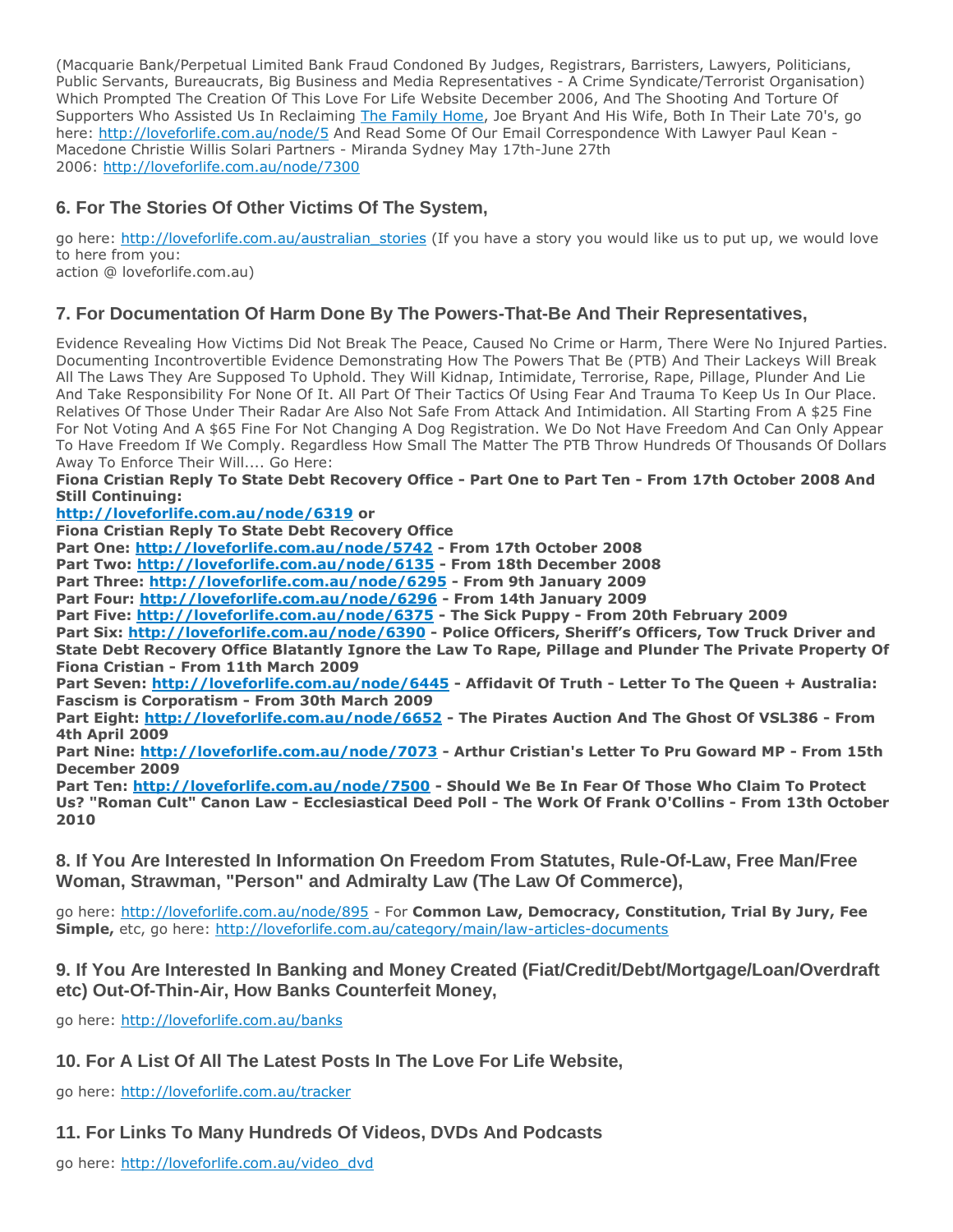## **12. To See The Cristian Family Pledge, Legal and other Disclaimers**

go here: <http://loveforlife.com.au/content/06/12/05/love-life-legal-disclaimer>

## **13. To Read About How A Representative Of The NSW Jewish Board Of Deputies Had Threatened To Shut Down The Love For Life Website**

go here: Part One: <http://loveforlife.com.au/node/6616> Part Two: THE STEVE JOHNSON REPORT AND VIDEO: <http://loveforlife.com.au/node/6665> and Part Three: Latest Update On James Von Brunn: <http://loveforlife.com.au/node/6673>

Conscious Love Always Arthur & Fiona Cristian Love For Life action @ loveforlife.com.au [www.loveforlife.com.au](http://www.loveforlife.com.au/) 0418 203204 (int: 0011 61 418 203204) PO Box 1320 Bowral 2576 NSW Australia

[Arthur Cristian](http://www.facebook.com/arthurcristian)

[Create Your Badge](http://www.facebook.com/facebook-widgets/)

Love For Life Discussions - [Why Aren't We Free? How Can We Be Free?](http://www.facebook.com/pages/Love-For-Life-Discussions-Why-Arent-We-Free-How-Can-We-Be-Free/164918753537287)

[Promote your Page too](http://www.facebook.com/business/dashboard/)

# **Love For Life Legal Disclaimer**

The information contained on this world wide web site (the web site and all information herein shall be collectively referred to as "Web Site Information"), under the registered url name, loveforlife.com.au, resides on a host server environment in Pittsburgh, Pennsylvania 15203, United States of America.

The Web Site Information has been prepared to provide general information only and is not intended to constitute or be construed as providing substantive professional advice or opinion on any facts or circumstances. Transmission of the information is not intended



to create, nor does its receipt give rise to, a professional-client relationship between 'Love for Life' and the receiver.

While every care has been taken to ensure the accuracy and timeliness of the information prepared and/or reported on this site, 'Love for Life' is not responsible for any errors or omissions or for the Web Site Information not being up to date. The Web Site Information may not reflect the most current developments.

The impact of the law, policy and/or procedure for any particular situation depends on a variety of factors; therefore, readers should not act upon any Web Site Information without seeking professional advice. 'Love for Life' is not responsible for any action taken in reliance on any Web Site Information herein.

'Love for Life' is not responsible for any action you or others take which relies on information in this website and/or responses thereto. 'Love for Life' disclaim all responsibility and liability for loss or damage suffered by any person relying, directly or indirectly, on the Web Site Information, including in relation to negligence or any other default.

'Love for Life' does not warrant, represent or hold out that any Web Site Information will not cause damage, or is free from any computer virus, defect(s) or error(s). 'Love for Life' is not liable to users for any loss or damage however caused resulting from the use of material found on its web site.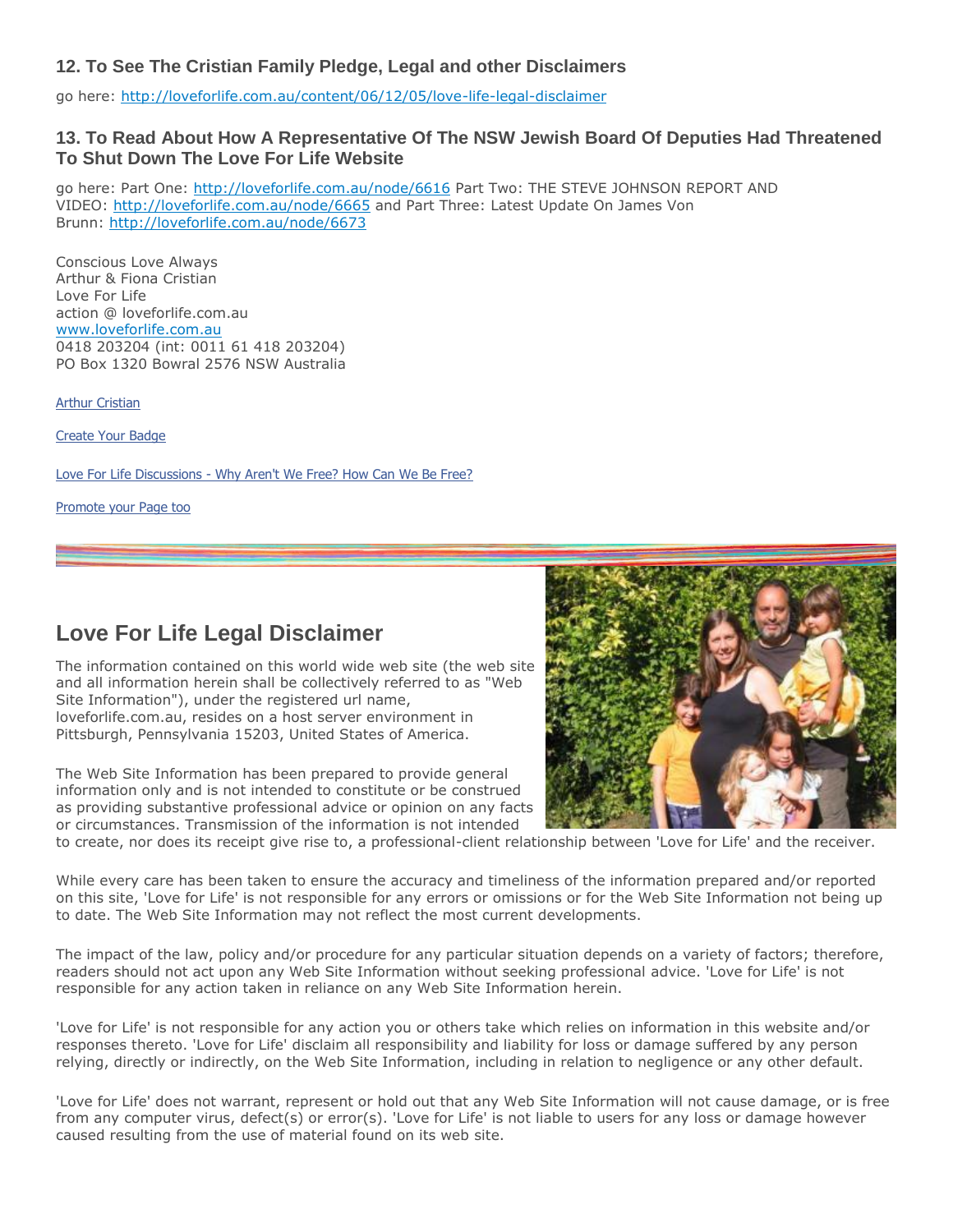'Love for Life' does not necessarily endorse or approve of any Web Site Information linked to and contained on other web sites linked herein and makes no warranties or representations regarding the merchantability or fitness for purpose, accuracy and quality, of any such information.

The sending of information by you, and the receipt of it by 'Love for Life', is not intended to, and does not, create a professional-client relationship.

All Web Site Information is considered correct at the time of the web site's most recent revision.

# **ADDITIONAL DISCLAIMER**

# **THE CRISTIAN FAMILY SUPPORTS FREEDOM OF SPEECH - FREEDOM OF THOUGHT**

**Posted Wednesday 17th June 2009 Updated September 2011**

**NSW Jewish Board Of Deputies Has Threatened To Shut Down The Love For Life Website**

# **No Freedom Of Speech - No Freedom Of Thought**



Love For Life does not support harm doing in any shape or form. However, we are supporters of free speech and post articles, documentaries, etc, that represent a wide cross section of ideas. See the Love For Life extensive research library where over 6000 documents, articles and videos are posted: [http://loveforlife.com.au/node/82.](http://loveforlife.com.au/node/82) We clearly see the evidence of the destruction to MAN and the earth that has been caused by ALL religions over the centuries and are therefore not supporters of religions, cults, sects or any group that demands conformity of thought, speech or action, or has rules, regulations or rituals that must be followed. Religions, nationalities and cultural "identities" are formed as a result of the brainwashing we receive from childhood. They are part of the tactics the Establishment uses to keep us all divided from one another and fighting one another.

All religions promote discrimination and division, leading to hatred and even violence and murder. None of them have yet to produce a remedy to all the suffering, poverty, unhappiness and discrimination in the world. If any religion truly had the remedy to all the suffering on earth, there would no longer be any suffering. What have Christianity, Islam, Buddhism, Hinduism, Judaism, atheism and the New Age done to end the suffering in the world?

Since December 2006, there have been many attempts to take down the Love For Life website. Any attempts have been thwarted by Love For Life supporters inundating the harm-doers with emails, etc, objecting to them taking down the website for a variety of reasons. The trouble makers usually back off when they realise that they can post all their views, arguments, beliefs, etc, in the Love For Life website without censorship or restriction imposed. They get to see that even the Queen, Pope, Prime Minister, President of America, etc, can post all their views without hindrance or sabotage and that we support freedom of speech/thought which means we support the right of all sides to express their views.

Of note, there is a vast amount of information posted in the Love For Life website which we do not agree with but we leave it all up because we refuse to be biased, opinionated or self-centered/self-serving. Of the many thousands of comments posted over the years we have only removed posts containing secret links to commercial advertisements, terrible foul language, threats of violence and death, etc, and attacks on other people's characters that avoid the subject/debate at hand. Besides links to advertisements, we have taken down less than six comments due to the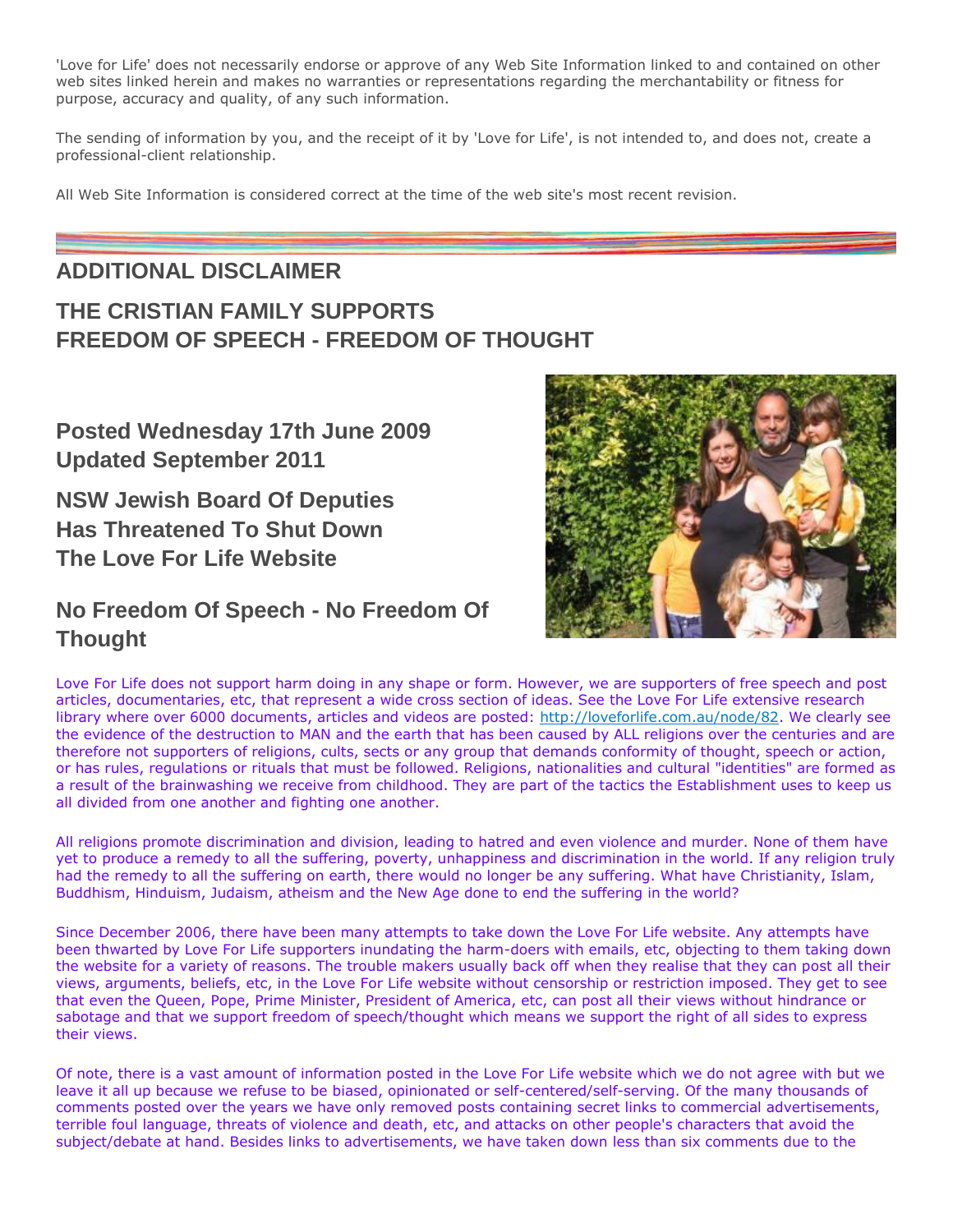above. We usually leave everything up, all warts and all, even those posts threatening to do terrible things to Fiona, our children, our dogs, our friends, family & supporters, etc.

The Love For Life website has information from all sides on many subjects, whether about Islam, Judaism, Christianity, Law, health, psychology, mind control, vaccination, aspartame, MSG, Chemtrails etc. There are over 11,000 articles, documentaries etc on the website and they are so diverse that we are sure that everyone would be able to find something they loved and something they hated, if they took the time to search. If we removed all the articles hated by everyone, there would probably be nothing left! We are not anti anyone but freedom of speech is freedom of speech and no one should condemn the work of another without taking the time to research the subject themselves. Yes, there are articles by those who have a less-than-rosy-viewpoint of Judaism, but there are also articles on the dark side of Tibetan Buddhism (and it is very dark) for those who are interested in the truth: **Tibet - Buddhism - Dalai Lama**: <http://loveforlife.com.au/node/6271> Should the authors of these articles be abused and imprisoned for daring to challenge the widely conceived reputation of Buddhism as being the religion of peace and love and that of the Dalai Lama as a saint, or should those interested be allowed to study the work and come to their own conclusions? The same applies to all the articles, documentaries, etc, about Christianity, Islam, Freemasonry, New World Order, etc.

The Love for Life website also shows how the Rule of Law, the Bar, the Government, the Monarchy, the system of commerce, the local, national and multi/trans-national private corporations, all the courses and careers on offer from our universities, all the educators, scientists, academics and experts, the aristocrats and the Establishment bloodlines have also done NOTHING to end the suffering in the world. The website maps the insanity of a world where there is no help for those in need, just as there was no help available for us when we were victims of terrible bank fraud: "**NSW Supreme Court Case - Macquarie Bank/Perpetual Limited vs Fiona Cristian - Victims Of Bank Fraud Condoned By Judges**" <http://loveforlife.com.au/node/5> (orchestrated, condoned and protected by an international crime syndicate/terrorist organisation of judges, barristers, registrars, lawyers, politicians, banksters, big business representatives, media moguls and other lackeys who, all together, put up a wall of silence despite our trying many, many avenues. After the family home was stolen and business destroyed we were left close to poverty and destitution caring for 4 young daughters. Three years later not much has changed regardless of all our efforts. Where were all the followers of all the religions to help us? Or do we have to be members of those religions to receive help from others involved in them?

## The New South Wales Jewish Board of Deputies accused us of being anti - Jewish,

see: <http://loveforlife.com.au/node/6616> and <http://loveforlife.com.au/node/6665> because we had posted an excerpt from **James von Brun's book: Kill the Best Gentiles**: <http://loveforlife.com.au/node/6054> in which he blames Jews for the problems of the world. Obviously this is not our view because of what we have stated above. We do not hate anyone, whatever religion they follow. We are always open to talk to any religious leader or politician and meet with any judge, member of the Bar, experts, academics, educators etc to share the remedy we offer that heals all the divisions between MAN and MAN, and MAN and the EARTH.

Today, a representative of the New South Wales Jewish Board of Deputies is threatening to close the website down, because they have decided it is anti - Jewish and that we promote racism. What has the New South Wales Jewish Board of Deputies done to end the suffering in the world? Can they show that they are concerned with the suffering of ALL men, women and children AND ARE SEEN TO BE DOING SOMETHING ABOUT IT or are they only concerned with Jewish affairs? If so, they, along with all the other religions that only care for their own, are part of the problem, not part of the solution. The man who rang Arthur today was only concerned with Jewish affairs; he was not interested in our intentions or in anybody else, just as most Christians, Muslims, Sikhs, Catholics, etc, are only interested in their own. While we separate ourselves into groups, dividing ourselves from others with rules, regulations, rituals, procedures and conditions, we will never solve our problems.

No matter what we in the Western World Civilisation of Commerce have been promised by our politicians, religious leaders, scientists, educators, philosophers, etc, for the past two hundred years, all we have seen is ever-increasing destruction of men, women and children and the earth. None of the so-called experts and leaders we have been taught to rely on are coming up with a solution and none of them are taking full-responsibility for the fact that they can't handle the problem. All religious books talk about end times full of destruction and suffering but why do we have to follow this program when there is an alternative to hatred, mayhem and death? Why are our leaders following the program of destruction and death rather than exploring the alternatives? It seems that any mainstream politician, priest or academic are only interested in supporting the RULES OF THE DIVIDE, that maintain the haves and the have nots. For 200+ years, 99% of the world population have been so trained to pass on their responsibility for themselves, others and the earth, that the 1% of the population that make up the leaders of the rest of us are making all the decisions leading to the destruction of all of us and the earth. Let's not forget the education system that brainwashes the 99% of the population that we are free and have equal rights while, in fact, we are feathering the nests of those at the top.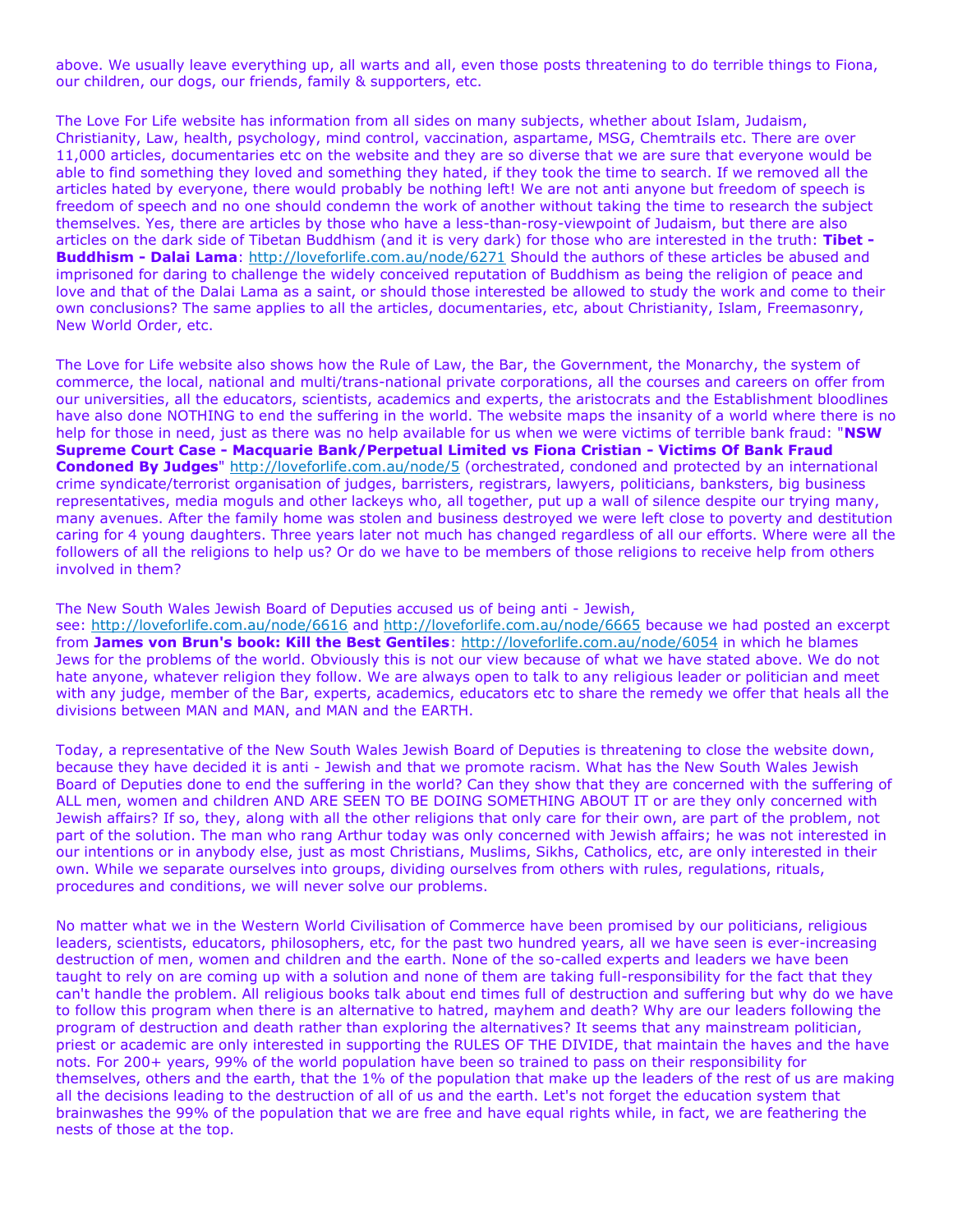At the root of all our problems is self-centredness, an unwillingness nurtured by the Establishment that keeps us concerned only with our own needs rather than the needs of others around us and the Earth. Instead of creating and releasing acts of love for those around us as gifts to benefit them and the earth, we take, take and take, until there is nothing left. The whole point of the Love for Life website is to show people the root of all our problems and to share the remedy. The extensive research library is there to attract browsers and to provide access to information not available through mainstream channels. If the New South Wales Jewish Board of Deputies can, after careful examination of our work, prove that anything we are saying is wrong, we will be happy to accept their proof. If they cannot, and they are still insistent on closing the website down, they will be showing themselves to be traitors to MAN because they are not interested in pursuing any avenue that can end the suffering in the world.

All religions, corporations and organisations that support and maintain the Western World Civilisation of Commerce are part of the problem because our civilisation is a world of haves and have nots, racism, violence, hatred, poverty, sickness, discrimination, abuse, starvation, homelessness, corruption, collusion, vindictiveness, social unrest, arrogance, ignorance, fear, war and chaos. While we support civilisation, we support death and destruction because ALL civilisations that have ever existed are apocalyptic by design.

If we truly want peace on earth and freedom for all, we have to let go of all that which keeps us divided, and come together as MAN, conscious living co-creators of creation. The Love For Life website offers a remedy to the problems we all face in the form of DO NO HARM COMMUNITIES: <http://loveforlife.com.au/node/3641> For more details see here: <http://loveforlife.com.au/node/6511> and here: <http://loveforlife.com.au/node/3385> - We also highly recommend that everyone read the brilliant Russian books called **The Ringing** 

**Cedars**: <http://loveforlife.com.au/node/1125> - The **Love For Life Website Homepage** also provides lots of inspiring remedy based information: [http://loveforlife.com.au](http://loveforlife.com.au/) - If you want to be kept up to date with our work please register to the **Love For Life Mailing List**here: [http://loveforlife.com.au/content/09/05/14/mailing-list.](http://loveforlife.com.au/content/09/05/14/mailing-list) We usually send two postings per month. Presently (September 2011) there are over 7000 registrations reaching over 500,000 readers across Earth. The website now (September 2011) receives up to 12 million hits per month. Since December 2006, over 100 million people have visited the Love For Life website.

Conscious Love Always Arthur and Fiona Cristian Love For Life 17th June 2009

## **Clarification Regarding Our Intentions Behind The Use Of Donations**

The Love For Life website is offered for free without a fee and without any conditions attached. If people are inspired to donate money, then we accept their gift and have provided an avenue for them to support the work we do through Fiona's Paypal or ANZ bank account [http://loveforlife.com.au/node/8515.](http://loveforlife.com.au/node/8515) There is no obligation whatsoever to donate and all are equally welcome to our work and to our "time", whether they donate or not. Over the last 9 years, all the Love For Life work has been put out for free and it has often been donations from supporters that have enabled us to



renew the domain name, etc, to keep the website going. While some complain that we have an avenue for donations, others complained when we didn't! Either use it or don't - the choice is yours.

Since Love For Life started March 2005 and website December 2006, Arthur has worked 16 hours a day, 7 days a week unpaid for much of this period, putting together the website and sharing insights to wake people up to what has been done to them, whether through the 11,500+ individual articles, videos, podcasts, debates, discussions, pdf's, research documents, etc, found amongst the 8,500+ posts, as well as helping many, many men and women over the phone, and through email, website correspondence, Facebook and YouTube, and creating the Love For Life food forest vege garden and Love For Life music recording studio. This is our life is a gift commitment to serve MAN/Nature/Earth but we are still severely compromised by "The System" and still have to give to Caesar what is claimed to belong to Caesar, which is where the donations help us.